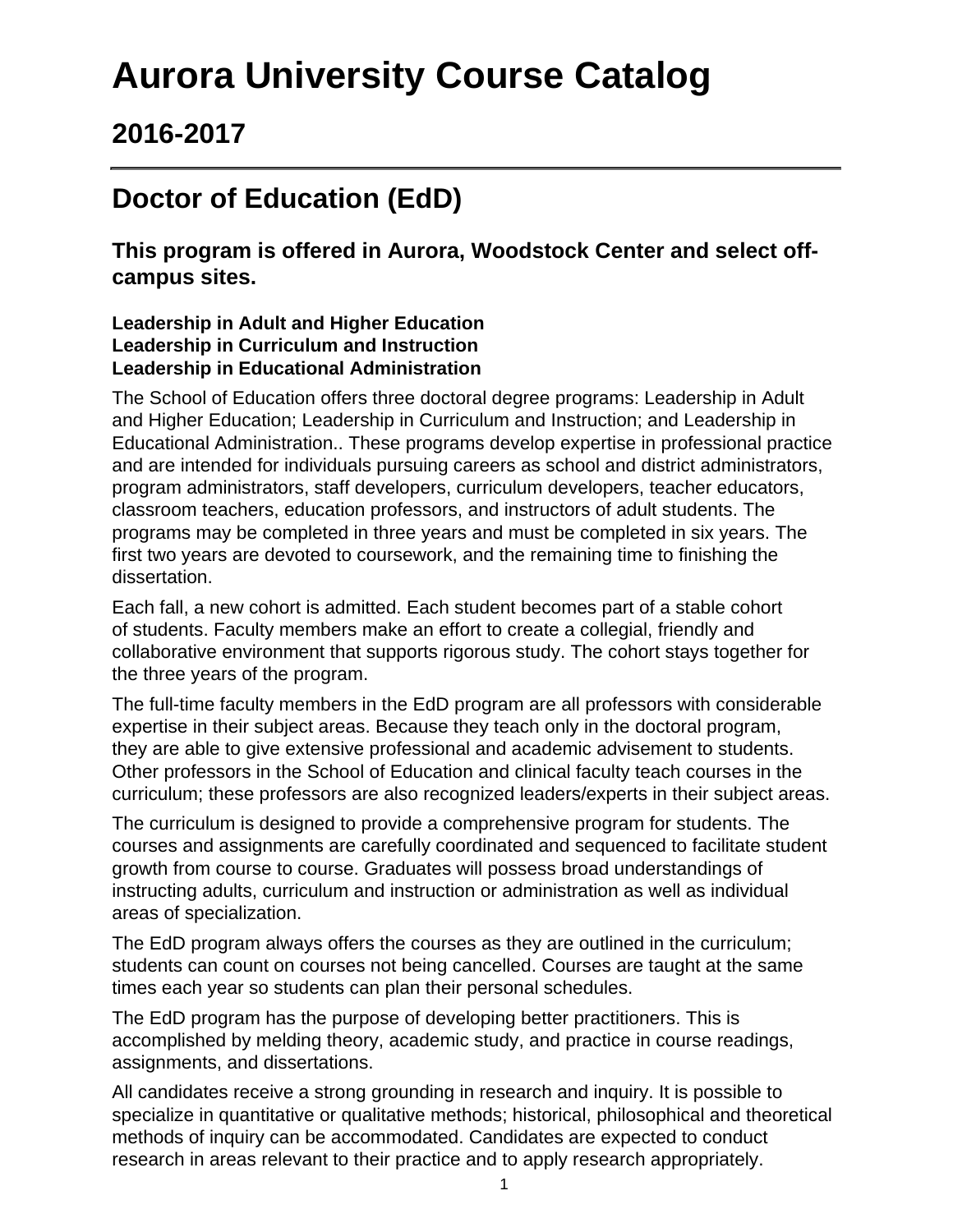## **Admission Procedures for the Doctoral Program**

The candidate must complete the admission portfolio and submit it to Aurora University. The admission portfolio will be assessed for the following: leadership ability, communication ability and scholarship. To gain admission to the administrative program, candidates must hold an administrative position in their school districts. Illinois candidates must also hold the Type 75 Credential or the Principal Endorsement on a Professional License. The required content for the admission portfolio includes:

- A completed application form.
- At least two references.
	- # A person familiar with the candidate's academic work.
	- # A person familiar with the applicant's professional leadership work, such as a manager, a principal, a department chair or school board chair.
- One set of official transcripts for all graduate study, showing completion of an appropriate master's degree from a regionally accredited university and, if applicable, all courses that led to the superintendent's endorsement.
- A curriculum vitae or detailed resume that includes work experience, educational background, professional experience, professional activities, honors, professional publications and/or presentations and other relevant information relating to the applicant's leadership background. Note: Candidates should refer to the web page [http://www.aurora.edu/academics/graduate/edd/admission](http://www.aurora.edu/academics/graduate/edd/admission-requirements.html#.V2w4nqIwoXE)[requirements.html#.V2w4nqIwoXE](http://www.aurora.edu/academics/graduate/edd/admission-requirements.html#.V2w4nqIwoXE) to ensure that their curriculum vitae or resume addresses the concerns of the admission committee.
- A personal statement, approximately 1,000 to 2,000 words in length, describing present goals and interests and showing their connection to prior experiences and to the EdD program.
- One example of an accomplished scholarly or professional project/product/ report/ paper, etc. that the candidate considers to be an indication of leadership and scholarship in curriculum/instruction and/or administration.
- A reflection on the submitted example, placing it in context and explaining clearly how it is a representation of the leadership/scholarship ability and potential of the candidate.

## **Annual Progress**

After their first year, candidates, except for those who enter the program having obtained the superintendent's endorsement, submit a reflection on their progress toward the EdD program outcomes. At the end of their second year, candidates, except for those who enter the program having obtained the superintendent's endorsement, take a comprehensive examination in which they apply their learning to issues arising from educational practice.

### **Degree Requirements for the EdD Program**

- A minimum of 60 semester hours (beyond the master's degree): 42 hours of coursework, six hours of directed or other study, 12 hours of dissertation.
- A proposal and dissertation that involve the application of research methodology and literature to inform or improve professional practice.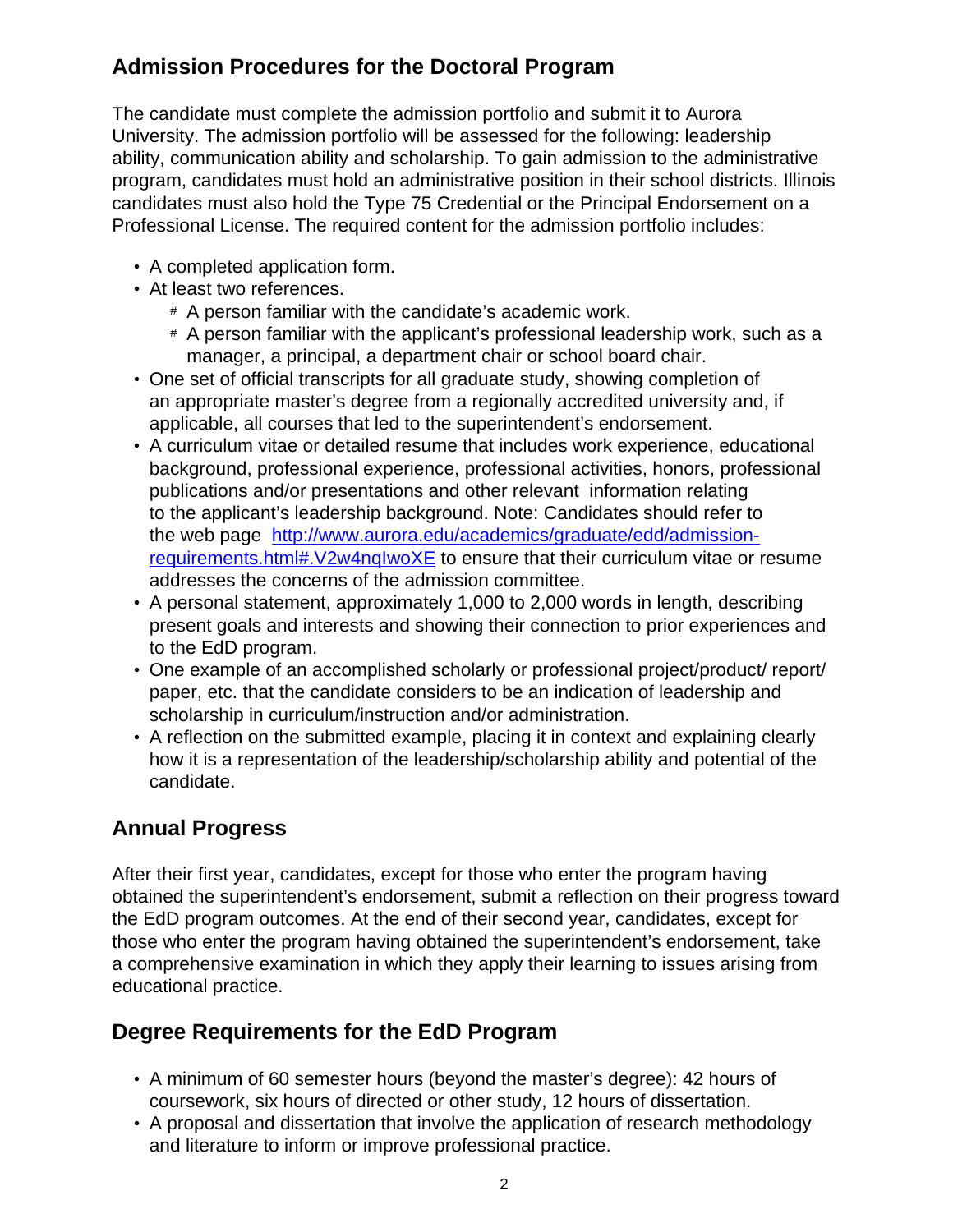- Except for those for those who enter the program having obtained the superintendent's endorsement, completion and submission of a reflection on progress toward EdD program outcomes and a comprehensive examination, as well as maintenance of satisfactory progress.
- Completion of all requirements within three years (minimum) or six years (maximum) from first enrollment.

### **Deadline for Dissertation Defense**

December Graduation - November 15 May Graduation - April 1 August Graduation - August 1

## **Curriculum/Schedule**

Candidates following the full EdD plan who seek to complete their degrees in three years will complete six courses each year as follows. Candidates on the lengthened plan would take one course in the fall and spring terms, completing all coursework by the end of the third year. Candidates following the superintendent's degree completion plan take three to four hours of coursework each term in their first year. In their second year they complete their coursework and focus on dissertation research. EdD courses generally meet one night a week and on Saturday. Off-campus courses meet at a time that works for the individual cohorts.

## **Leadership in Adult and Higher Education**

**Year One:** EDU8010 Introduction to Educational Research (4) EDU8135 Dynamics of Organizational Theory and Change (4) EDU8150 Learning in the Digital Age (3) EDU8170 Curriculum for Race, Gender, Culture and Ethnicity (3) or EDU 7150 Advanced Human Resources Administration (3) EDU 8500 Contemporary Issues of Adult Learners (3) EDU 8510 Foundations in Adult Learning and Education: History, Sociology, Politics and Economics (4) **Year Two:** EDU 8080 Principles and Practice of Instructional Materials and Curriculum Design (3) or MBA 6075 Operations Management (3) or MBA 6620 Leading Strategically (3) or MBA 6630 Leading Teams (3) EDU8100 Quantitative Educational Research (4) or EDU8190 Qualitative Research in Education (4) EDU 8180 Leadership and Implementation of Curriculum and/or Programs (4) or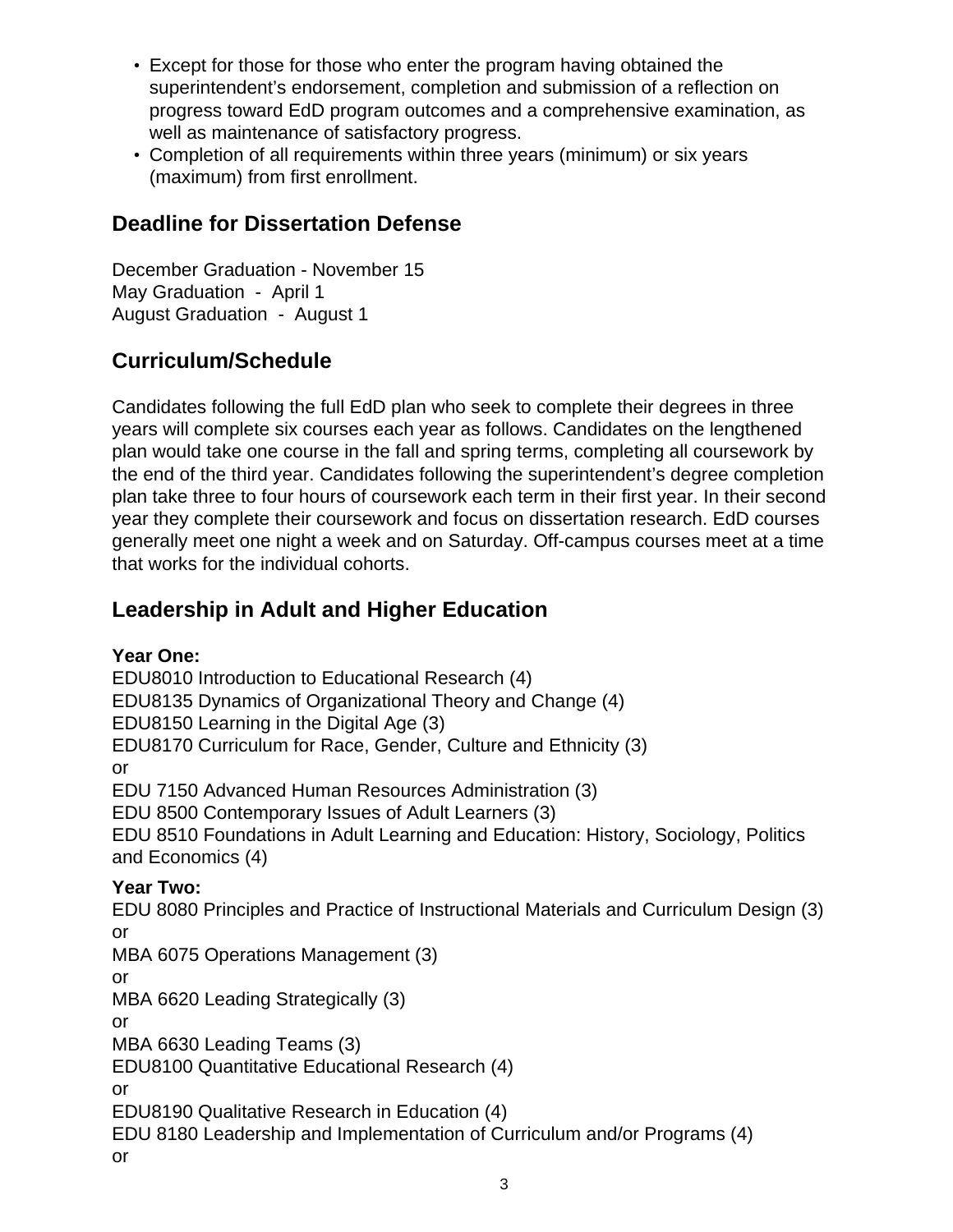### MBA 6075 Operations Management (3)

or

MBA 6620 Leading Strategically (3)

or

MBA 6630 Leading Teams (3)

EDU8250 Principles and Practices of Assessment and Program Evaluation (4)

EDU 8225 Philosophies of Adult Learning (3)

EDU 8515 Learning How to Learn: Applied Theory for Adult Learners (3)

### **Year Three:**

Candidates complete two of the following:

EDU 8200 Advanced Quantitative Dissertation Research (3), or EDU 8210 Advanced Qualitative Dissertation Research (3), or EDU 8830 Directed Study (3 or 4), or EDU 8520 Seminar: Issues in Higher Education Administration (3). Candidates also complete 12 hours of proposal and dissertation in EDU8800, for a total of 18 semester hours.

## **Leadership in Curriculum and Instruction**

### **Year One:**

EDU8010 Introduction to Educational Research (4) EDU8110 Educational Reform and Renewal: Seminar (3) EDU8130 Foundations for Curriculum Studies (4) EDU8135 Dynamics of Organizational Theory and Change (4) EDU8150 Learning in the Digital Age (3) EDU8170 Curriculum for Race, Gender, Culture and Ethnicity (3)

### **Year Two:**

EDU8080 Curriculum Design I (3)

EDU8100 Quantitative Educational Research (4)

or

EDU8190 Qualitative Research in Education (4)

EDU8160 Clinical Supervision and Teacher Development (3)

EDU8180 Leadership and Implementation of Curriculum (4)

EDU8220 Teaching: Current Research and Theory (3)

EDU8250 Principles and Practices of Assessment and Program Evaluation (4)

### **Year Three:**

Candidates complete either an advanced research class, EDU8200 or EDU8210, plus 3 semester hours of directed study, EDU8830, or they complete 6 hours of directed study. Candidates also complete 12 hours of proposal and dissertation in EDU8800, for a total of 18 semester hours.

## **Leadership in Educational Administration, Full Degree Plan**

### **Year One:**

EDU7010 Introduction to Educational Research (4) EDU7110 Educational Reform and Renewal: Seminar (3) EDU7120 Policy Analysis/Research in Education (4) EDU7135 Dynamics of Organizational Theory and Change (4) EDU7140 Seminar in Advanced Education Law (3) EDU7150 Advanced Human Resources Administration (3)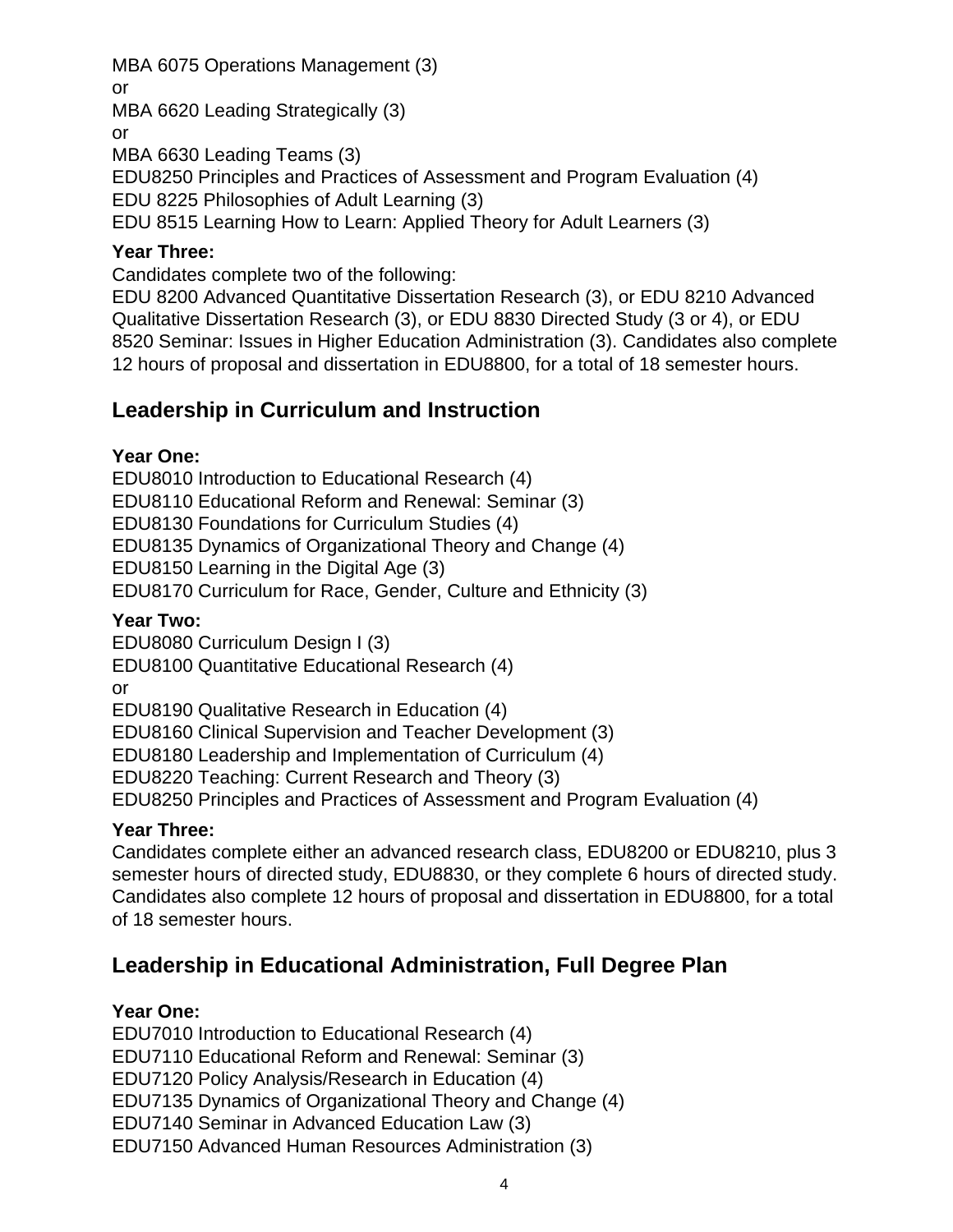#### **Year Two:**

EDU7100 Quantitative Educational Research (4) or EDU7190 Qualitative Research in Education (4) EDU7170 Administration of Educational Facilities (2) EDU7220 Economics of Education (3) EDU7225 Curriculum for Administrators (3) EDU7240 Administration of Technology and Technology for Administrators (2) EDU7260 The Modern Superintendency (3) EDU7270 Assessment for Administrators (3)

#### **Year Three:**

EDU7750 Educational Leadership Internship (3) In addition to the internship, candidates complete 3 semester hours of directed study, EDU7830; or an advanced research course, EDU7200 or EDU7210; and 12 semester hours of proposal and dissertation; EDU7800, for a total of 18 semester hours.

## **Doctor of Social Work (DSW)**

### **This program is offered in Aurora and at the George Williams College campus in Wisconsin.**

The primary objective of the DSW program in the School of Social Work is designed to educate and train doctoral students who can practice at an advanced clinical level as well as teach advanced clinical theory and practice content in any type of undergraduate (BSW) or graduate (MSW) program. Graduates of the DSW program will be prepared to practice clinical social work at a highly advanced post-graduate level as well as teach advanced clinical theory and practice in BSW and MSW programs throughout the country.

### **DSW Admission Requirements**

- The student must have an MSW degree from a Council on Social Work Education (CSWE) accredited program or a master's degree in a related area such as counseling psychology, human services, marriage and family therapy, etc.
- The student's GPA must be 3.0 on a 4.0 GPA scale.
- The student must have at least three years of social work experience, pre-, concurrent- or post-MSW.
- The student must submit two letters of recommendation
- The student must submit a sample of their writing in the area of Clinical Social Work Theory and Practice.
- The qualified applicant may also go through a personal interview with the admissions committee upon the committee's discretion.

Students must complete the DSW program within five years. In certain circumstances, students may petition for a one-year extension.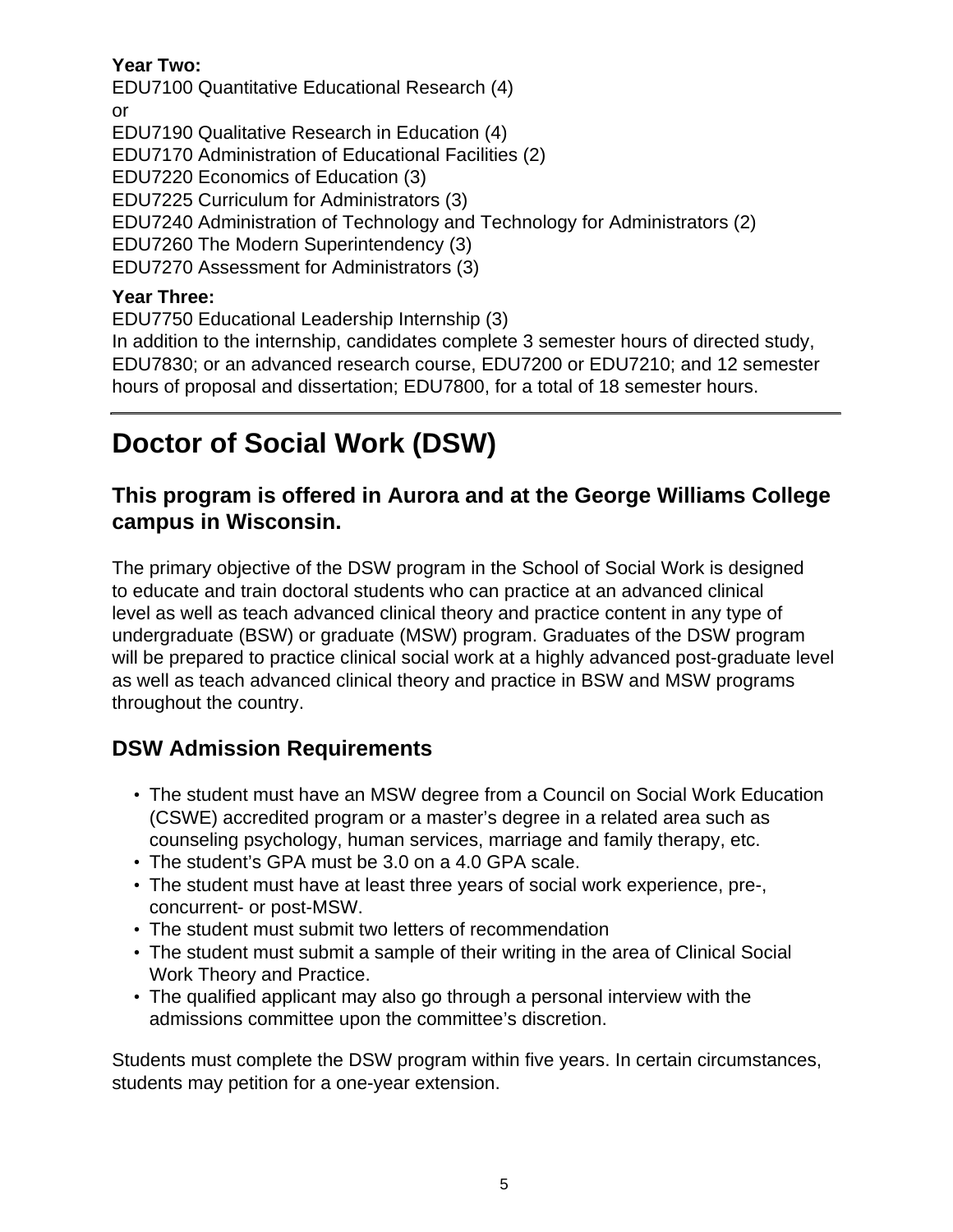### **Application Considerations**

Potential applicants for the DSW program should note that a criminal background may render them ineligible for a field internship which is a requirement to complete the DSW program. The applicant may also be ineligible for licensure after graduation. Aurora University and the School of Social Work reserve the right to deny admission to the DSW program based on application materials, previous academic record and records of past conduct, including, but not limited to, the results of a criminal background check or registration of a sex offense.

### **Provisional Admission**

A student seeking regular admission whose official transcripts or other required documents have not arrived by the established deadline due to circumstances beyond the applicant's control and who otherwise meets all requirements for admission to the program may be admitted provisionally for one semester. A provisional student whose admission status is not complete by the first day of the next semester (excluding summer) will be administratively dropped from classes.

### **DSW Program Options**

The School of Social Work offers the DSW program on an evening and/or weekend basis. The program requires 64 semester hours of credit.

### **DSW Clinical Seminar and Clinical Oral Requirements**

In the fall semester of their first year, the doctoral student will consult with the Director of the DSW program to secure his or her clinical preceptorship. The clinical preceptorship will begin in the spring semester of the first year in the doctoral program, and run for four consecutive semesters. In addition to a four-course clinical seminar sequence, the doctoral student is required to concurrently spend eight hours a week in an internship, including one hour of weekly consultation. The doctoral student may use his or her place of employment for the preceptorship with the approval of the Director of the DSW program. At the end of the four-course sequence, the doctoral student will construct a comprehensive paper describing the client being presented in a clinical oral examination. This paper will be distributed to the clinical oral committee consisting of three members; the doctoral student's clinical preceptor, the Director of the DSW Program, and a social work faculty member chosen by the student and approved by the Director of the DSW program. The doctoral student will present his or her clinical case to the committee, demonstrating mastery of a particular clinical theory and its application in clinical practice. The committee will cast a vote of pass or fail at the completion of the clinical oral and discussion. The doctoral student will need at least two out of three favorable votes to pass.

### **DSW Comprehensive Exam**

Once the student has successfully completed the first two years of required clinical and policy courses, he or she must pass a written comprehensive exam on that material. Once a student has passed the comprehensive exam, he or she is accepted into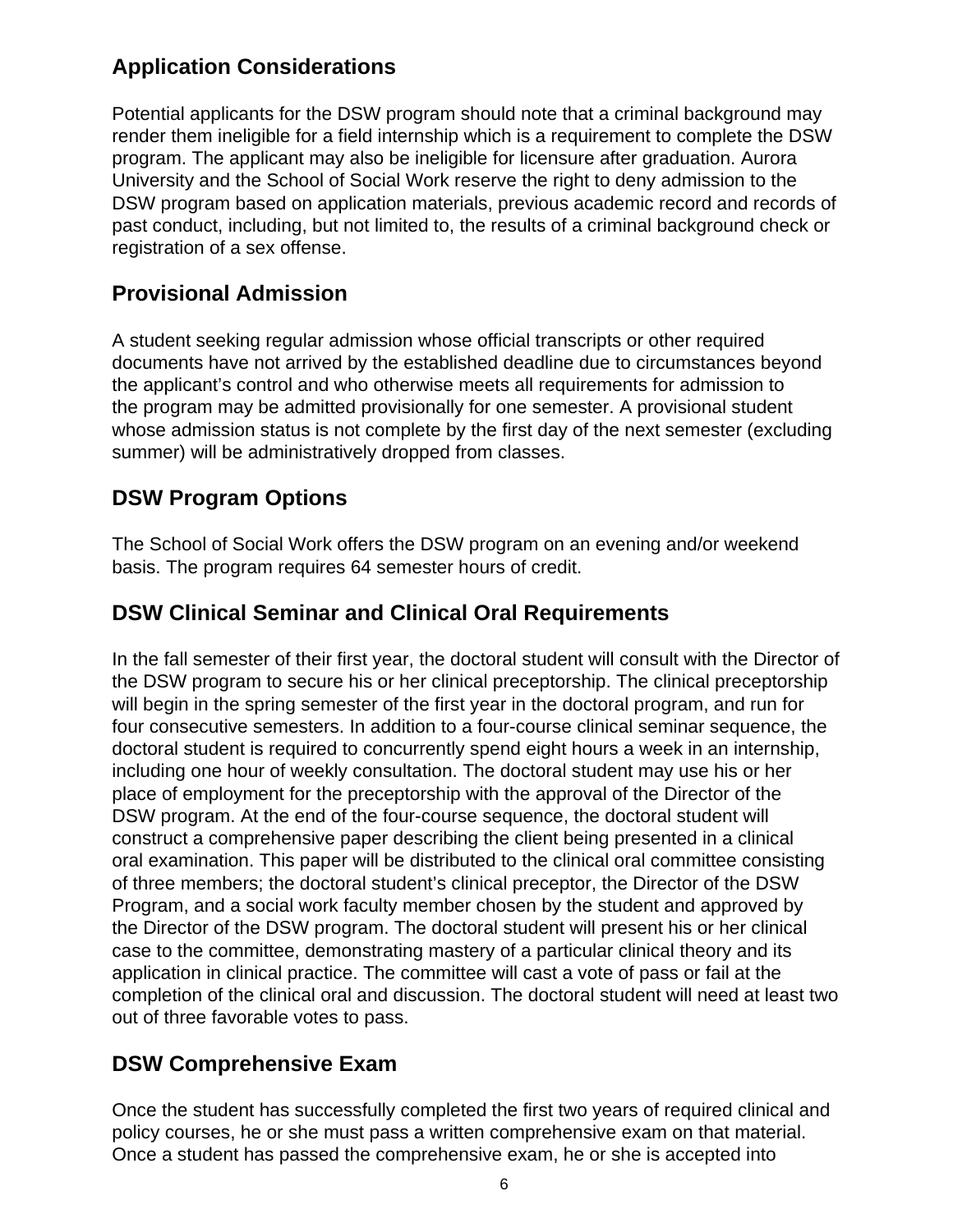doctoral candidacy and may begin his/her research-course sequence and progress toward his/her dissertation.

### **DSW Dissertation Process**

Once the doctoral student has successfully completed the clinical preceptorship, passed the clinical oral, and passed the comprehensive exam he/she may begin the dissertation process. The doctoral student will secure a dissertation chair approved by the doctoral director and form a dissertation committee that will consist of three members: the dissertation chair and two others that have been chosen by the doctoral student accepted the committee assignment and been approved by the chair.

The doctoral student will then embark upon the clinical dissertation. This includes successfully completing the four-course research sequence, developing a successful clinical dissertation proposal, securing university Institutional Review Board (IRB) approval, gathering and analyzing data, and defending the completed clinical dissertation.

Students will work closely with and under the guidance of their dissertation chair to develop the clinical dissertation proposal, which will ultimately be orally presented to the dissertation committee for approval. Once approved, the doctoral student must secure Institutional Review Board approval for research on human subjects and may proceed to gather data. Once all data has been gathered, analyzed and the clinical dissertation has been written, the doctoral student will present an oral defense of his or her study to the committee and the public.

Students must enroll in four semester hours of dissertation supervision upon the successful completion of the research-course sequence. They may take all four semester hours at one time in the summer semester of their third year, or enroll in two semester hours each in the summer and fall semesters of the fourth program year. Starting in the beginning of their fifth year in the program, students continuing the dissertation process must register for a one semester hour of dissertation supervision each semester until successfully defending the dissertation. The dissertation must be completed no later the fifth year in the program. In rare circumstances students may apply for a one-year extension to complete the dissertation in six years.

### **DSW Program Requirements**

### **Year One:**

SWK7100 The History of Psychological Theory and Practice (3) SWK7150 The History of Clinical Social Work Knowledge and Practice (3) SWK7200 Clinical Seminar One (6) SWK7250 History of Social Policy (3) SWK7300 Clinical Seminar Two (6) SWK7350 Organizational Analysis (3)

### **Year Two:**

SWK7400 Clinical Seminar Three (6) SWK7450 Teaching Clinical Social Work Theory and Practice (3) SWK7500 Clinical Seminar Four (6) SWK7810 Special Topics: DSW Electives (Three 3-semester hour courses) (9)

#### **Year Three:**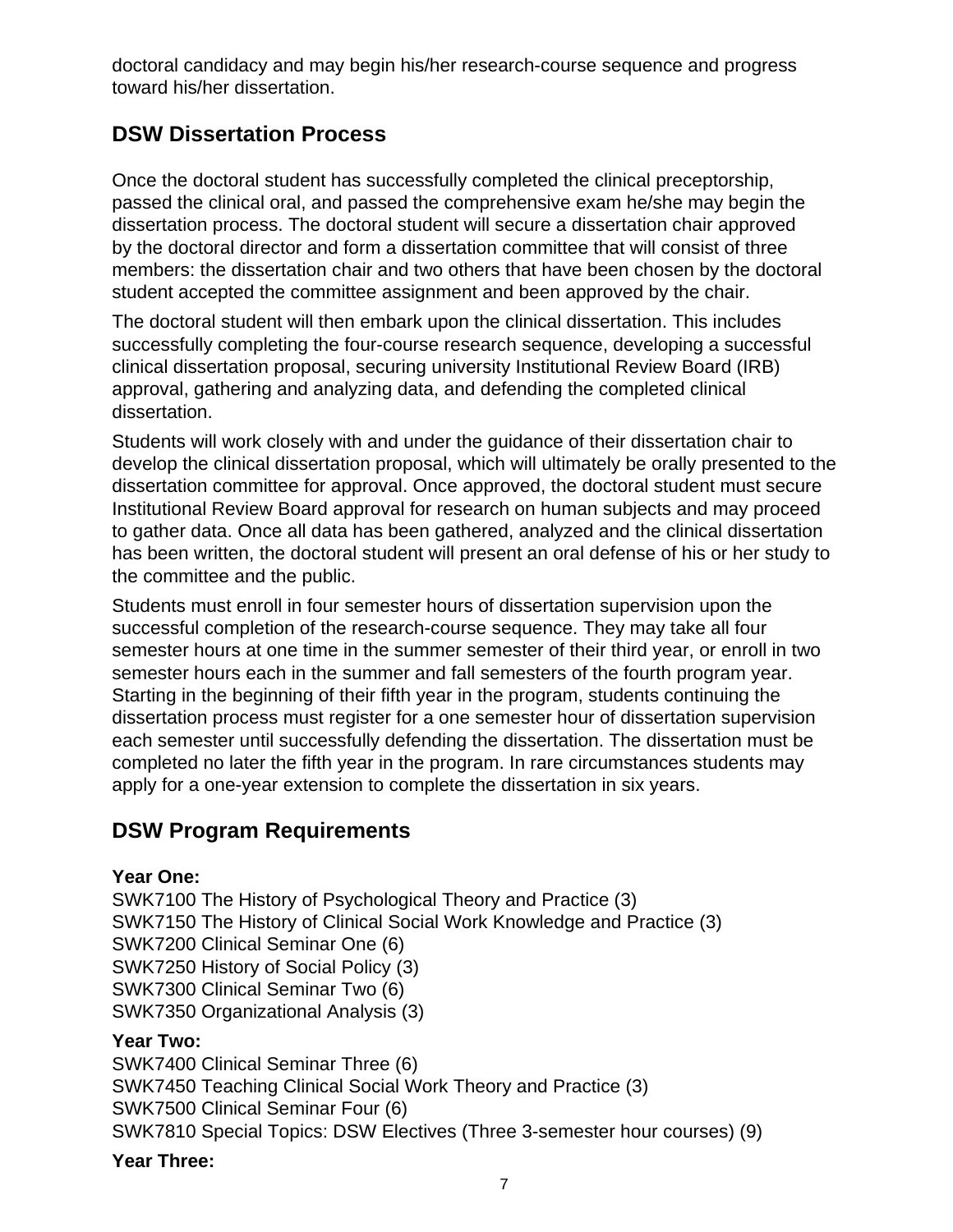SWK8100 Research Methodology I (3) SWK8150 Data Analysis I (3) SWK8200 Research Methodology II, Dissertation Planning (3) SWK8250 Data Analysis II (3) SWK8800 Dissertation Supervision (4)

## **Master of Arts in Curriculum and Instruction (MACI) with Bilingual/English as a Second Language Education (BL/ESL)**

### **This program is available in Aurora, at the Woodstock Center and at select off-campus sites.**

The primary goal of the Master of Arts in Curriculum and Instruction (MACI) with Bilingual/ESL Education is to provide candidates with the knowledge, skills and dispositions to achieve excellence in teaching. The candidates will earn an endorsement in Bilingual/English as a Second Language Education while completing a Master of Arts in Curriculum and Instruction (MACI) degree.

#### **Admission Requirements**

- A valid Illinois professional educator license (early childhood, elementary, secondary, special PreK–12, or preschool-age 21).
- One or more years of teaching experience in a PreK–12 setting and current district employment.
- A completed Graduate Application for Admission (aurora.edu/auapply).
- Transcripts (official, sealed in envelope) from the last degree earned: undergraduate degree indicating a GPA of 2.75 or higher or a graduate degree indicating a GPA of 3.0 or higher, both based on a 4.0 scale. Aurora University accepts official electronic transcripts at [AU-ETranscripts@aurora.edu.](mailto:AU-ETranscripts@aurora.edu)
- A recommendation from your current building principal or direct supervisor.
- Aurora University graduate admission staff will access your previous academic transcripts to note your ESL/Bilingual courses completed at AU.
- Passage of the Illinois Basic Skills Test, TAP Test of Academic Proficiency, applicants must meet the ACT plus writing composite score or the SAT composite score as required by ISBE at the time of application for an endorsement.

### **Attendance Policy**

Attendance is mandatory at all class sessions. If a candidate is to be absent for any reason, he/she must discuss the expected absence with the course instructor before the absence occurs.

### **Academic Standards and Evaluation in Graduate Education Programs**

the graduate level and they must be balanced by two course grades of "A." If a "C" Upon completion of each of the 12 courses, letter grades are assigned to each candidate. At the graduate level, a "C" grade indicates less than complete mastery of the content and methods of the course. Only two grades of "C" are accepted at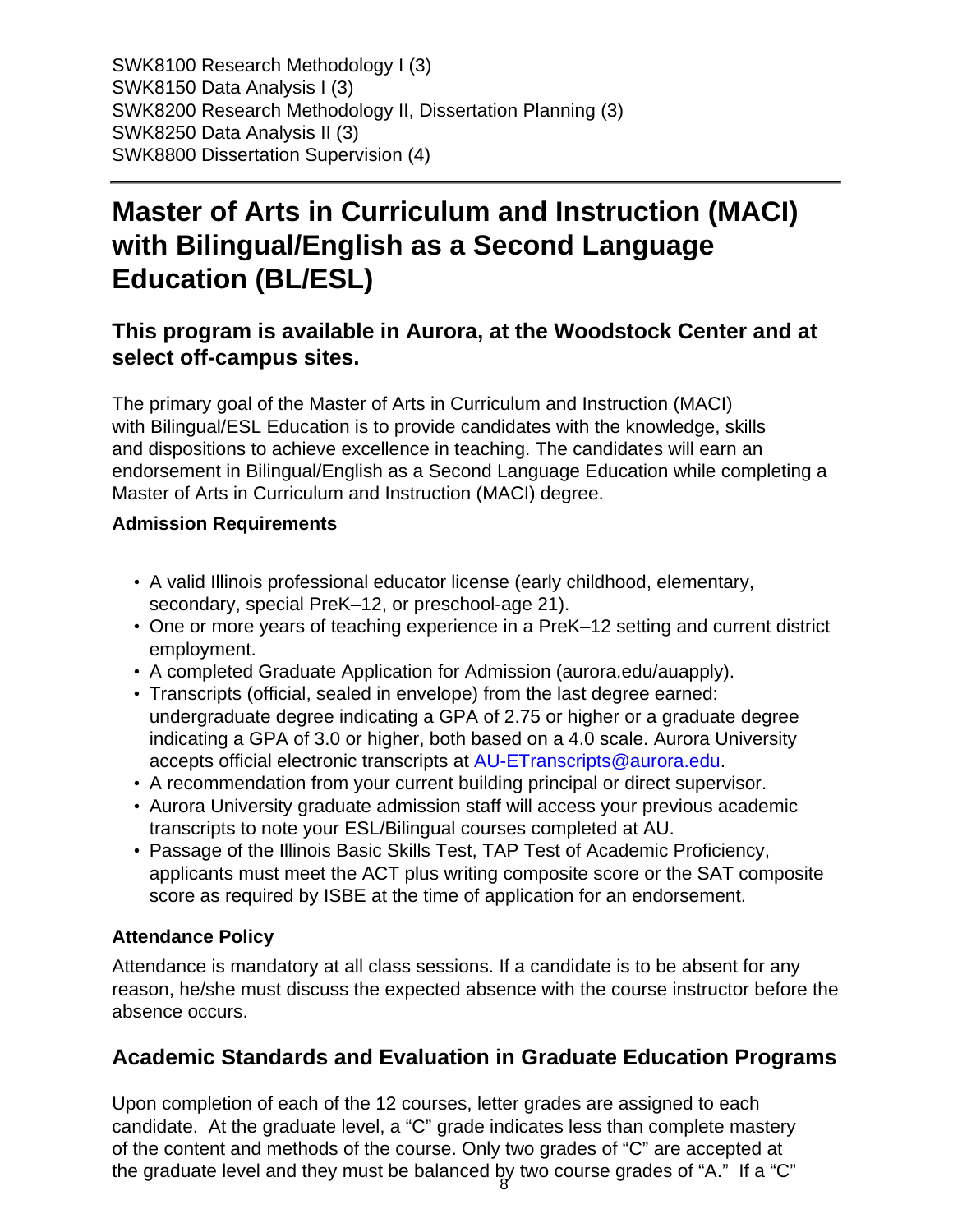is received within the first three courses, the candidate may be removed from the program, by action of the program faculty.

## **Program Requirements**

Thirty-six semester hours are required for the MACI program with Bilingual/ESL Education The School of Education Graduate Faculty Committee may accept a maximum of nine semester hours of graduate credit from regionally accredited institutions of higher learning for application towards specific degree requirements as outlined below. Transfer credit is completed prior to enrollment in the first course of the program. Graduate faculty reserve the right to decide on the applicability of all transfer credit.

All courses must be less than five years old at the time of admission and must be completed with a grade of "B" or better. An official transcript must be provided. University policy states that a maximum of six semester hours taken as a "Student-At-Large" may be applied toward a graduate degree program.

### **Degree Requirements for Master of Arts in Curriculum and Instruction (MACI) – with Bilingual/English as a Second Language Education (BL/ ESL)**

EDU6030 The Individual, Cognition and Learning\* (3) EDU6040 The Learning Environment\* (3) EDU6050 Technology in the School of the Future (3) EDU6060 Scholarship Applied to Teaching\* (3) EDU6070 Introduction to Action Research\*(3) EDU6110 Foundations in Language Minority Education\* (3) EDU6120 Methods and Materials for Teaching ESL (3) EDU6130 Cross-Cultural Studies for Teaching ELLs\* (3) EDU6140 Assessment of Bilingual Students\* (3) EDU6150 Linguistics for Teaching ELLs (3) EDU6170 Methods and Materials for Teaching ELLs in Bilingual Programs (3) EDU6630 Curriculum Development and Evaluation\* (3)

\* These courses must be taken through Aurora University and cannot be brought in as transfer credits.

## **Master of Arts in Educational Leadership with Principal Endorsement (MAEL)**

### **This program is available in Aurora, at the Woodstock Center and at select off- campus Centers of Excellence.**

The Master of Arts in Educational Leadership (MAEL) program will lead to a Principal Endorsement or a Teacher Leader Endorsement. The MAEL with the Principal Endorsement is designed for candidates who wish to prepare to become a principal, assistant principal or director of special education.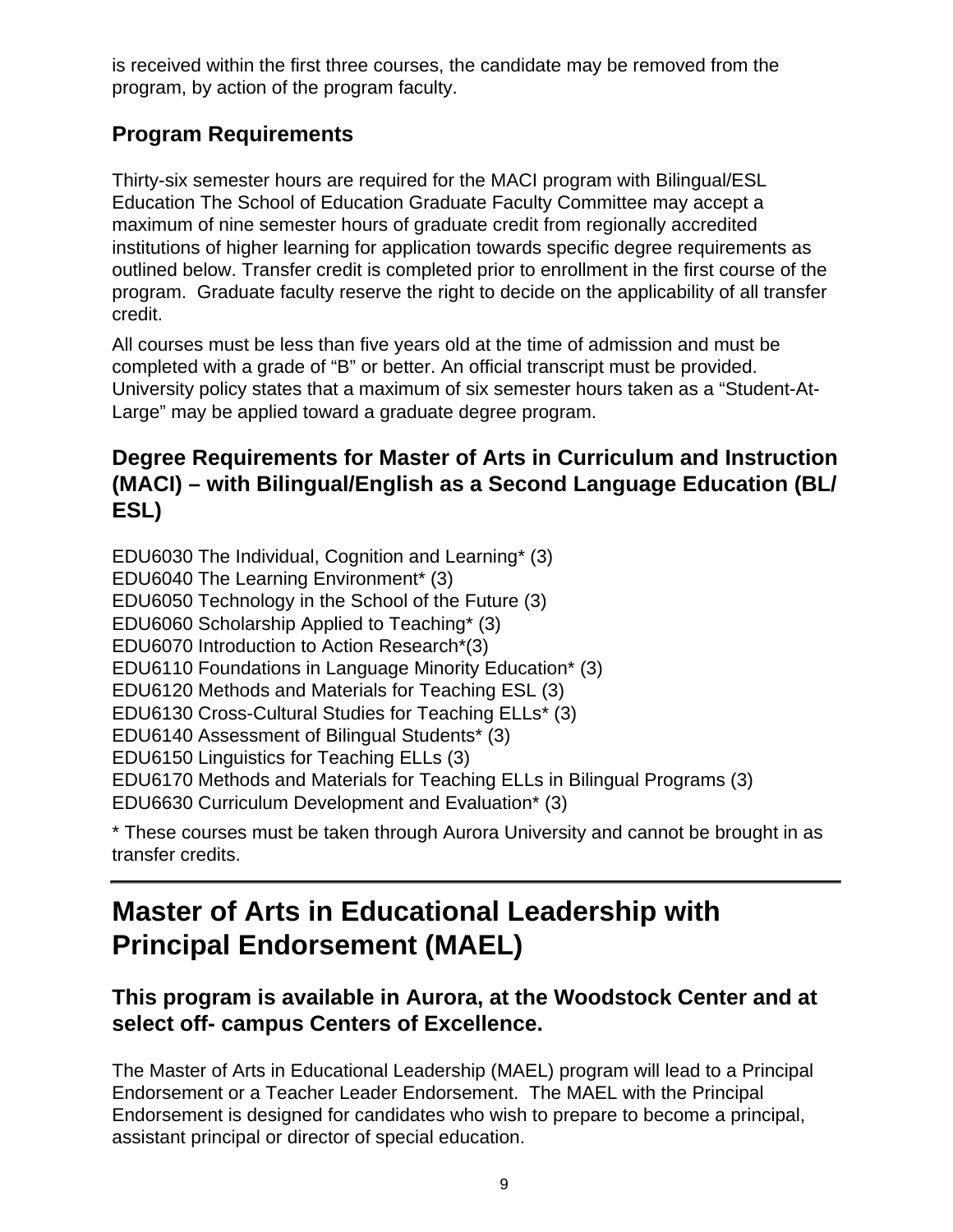The rigorous 36-semester hour Principal Endorsement program was collaboratively designed by Aurora University faculty and members of the District Partnership Network. The curriculum design includes 90 hours of field experience embedded in nine courses giving candidates the opportunity to directly apply what they are learning in class. Coursework prepares the candidates for the Internship, which takes place in PreK–12 diverse instructional settings under the joint supervision of a local principal mentor and the Aurora University faculty supervisor.

### **Admission Procedures — Qualification for Admission**

The items below are required for the application file to the Aurora University Principal Endorsement Program. Once all materials are received, applicants will be contacted with further instructions for the interview/portfolio portion of the application procedure.

All candidates seeking admission to the Principal Endorsement Program must:

- Hold a professional educator license (early childhood, elementary, secondary, special K–12 or preschool-age 21 or school service personnel.
- Be in a current full-time teaching or school service position and have two or more years of teaching experience or school service work in a PreK–12 setting.
- Provide evidence of passing the Illinois Basic Skills Test, TAP Test of Academic Proficiency or applicants must meet the ACT plus writing composite score or the SAT composite score as required by ISBE at the time of application.

## **Admission Requirements**

- A completed Graduate Application for Admission (aurora.edu/auapply).
- Transcripts (official, sealed in envelope) from the last degree earned: undergraduate degree indicating a GPA of 2.75 or higher or a graduate degree indicating a GPA of 3.0 or higher, both based on a 4.0 scale. Aurora University accepts official electronic transcripts at [AU-ETranscripts@aurora.edu.](mailto:AU-ETranscripts@aurora.edu)
- A current resume documenting required teaching and leadership experience.
- A recommendation from your current district superintendent, as well as a recommendation from your current building principal addressing all of the following:
	- # Implementing data analysis skills, resulting in instructional revisions and increased student learning/achievement\*
	- # Documenting strong oral/written communication and interpersonal skills\*
	- # Demonstrating strong leadership skills in a current role or the capacity to assume a significant leadership role in the school and/or community environment\*

\*Collect artifacts that you will bring to your interview that document these areas

Following receipt of the above documents the candidate is required to attend an interview and orientation to the program.

### **Attendance Policy**

Attendance is mandatory at all class sessions. If a candidate is to be absent for any reason, he/she must discuss the expected absence with the course instructor before the absence occurs.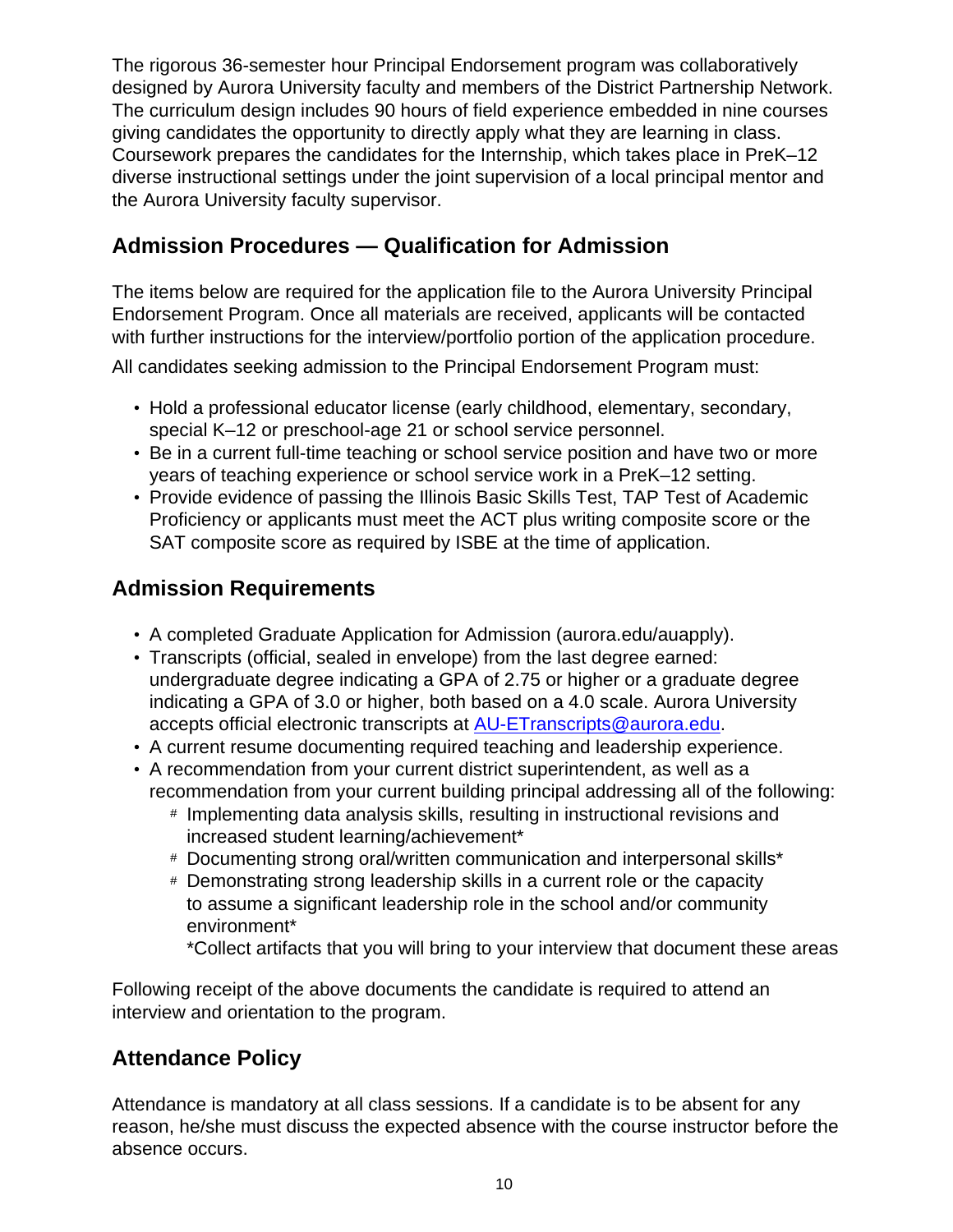## **Academic Standards and Evaluation in Graduate Education Programs**

Upon completion of each course, letter grades are assigned to each candidate. At the graduate level, a "C" grade indicates less than complete mastery of the content and methods of the course. Only two grades of "C" are accepted at the graduate level and they must be balanced by two course grades of "A." If a "C" is received within the first three courses, the candidate may be removed from the program, by action of the program faculty.

### **Degree Requirements for the 12-course Master of Arts in Educational Leadership (MAEL) with Principal Endorsement**

EDU6510 Educational Leadership and Organizational Theory (3) EDU6515 Technology for School Leaders (3) EDU6525 The Leader's Role in Human Resources and Supervision of Staff (3) EDU6530 The Leadership Role in Curriculum Development, Instruction, Assessment and Evaluation (3) EDU6535 The Leader's Role in School-Community Relations (3) EDU6565 The Leader's Role in Fiscal Management (3) EDU6570 School Leadership and the Law (3) EDU6575 School Leadership and the Law for Special Populations (3) EDU6580 The Leader's Role in Supervision, Assessment and Evaluation in Literacy Learning (3) EDU6585 Introduction to the Internship (3) EDU6590 Internship for Educational Leadership I (3) EDU6595 Internship for Educational Leadership II (3)

## **Master of Arts in Educational Technology (MAET)**

### **This program is available in Aurora, at the Woodstock Center, and at select off-campus sites.**

### **Program Description**

The primary goal of the Master of Arts in Educational Technology (MAET) program is to provide candidates with the knowledge, skills and disposition to become a technology specialist in school-based settings. Candidates who complete the program are eligible to take the ISBE Technology Specialist content test (#178) to add an endorsement as a Technology Specialist to their professional educator license. Passage of the Illinois Basic Skills Test, TAP Test of Academic Proficiency, or applicants must meet the ACT plus writing score or the SAT composite score as required by ISBE at the time of application for an endorsement. MAET coursework prepares the candidate to develop expertise in instructional technology, as well as, in hardware and networking.

### **Admission Requirements**

All candidates seeking admission to the Educational Technology Program must: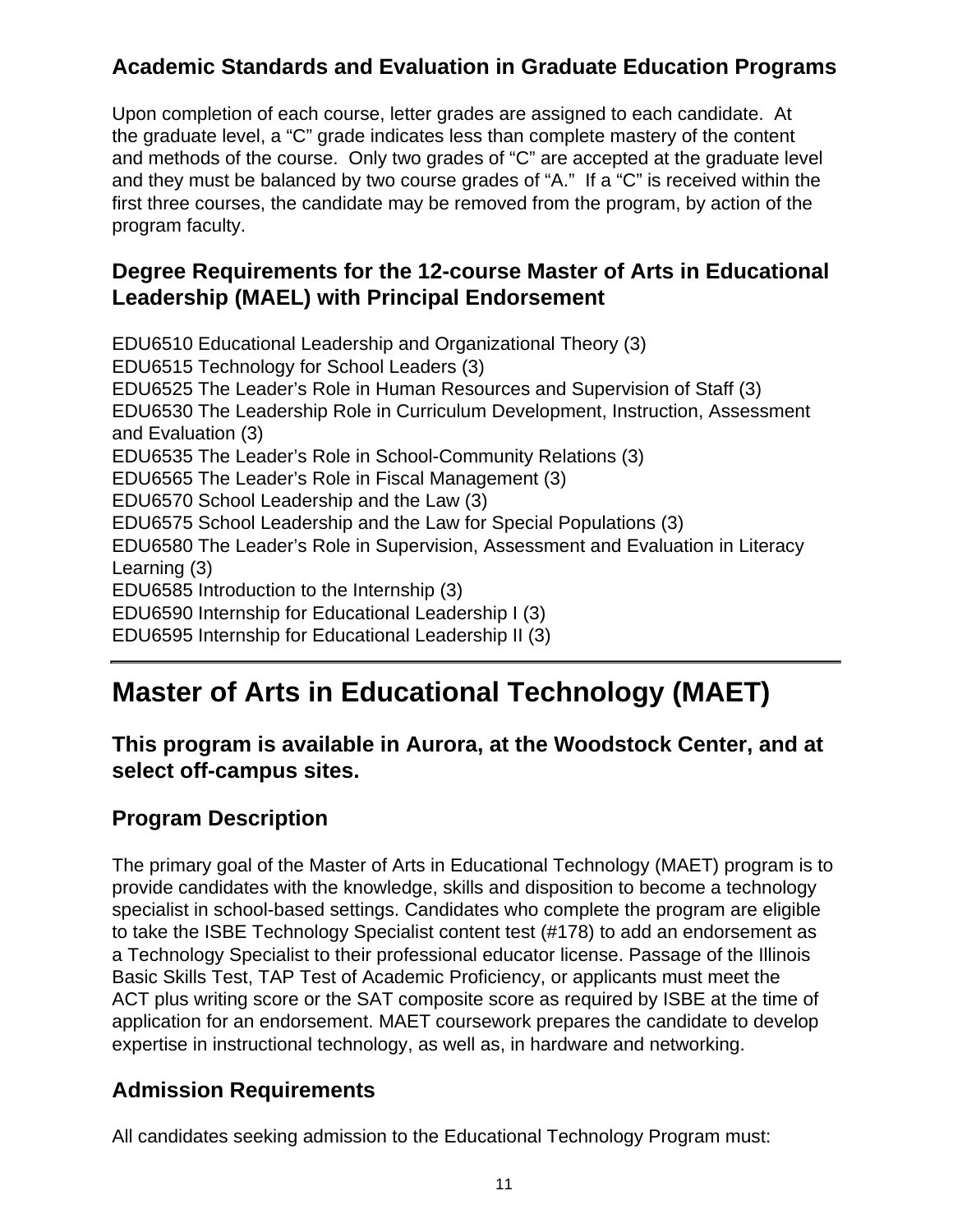- A valid Illinois professional educator license (early childhood, elementary, secondary, special PreK–12, or preschool-age 21).
- Be in a current full-time teaching position, and have one or more years of teaching experience in a PreK--–12 setting.
- Complete Graduate Application for Admission (aurora.edu/auapply).
- Provide transcripts (official, sealed in envelope) from the last degree earned: undergraduate degree indicating a GPA of 2.75 or higher or a graduate degree indicating a GPA of 3.0 or higher, both based on a 4.0 scale. Aurora University accepts official electronic transcripts at [AU-ETranscripts@aurora.edu.](mailto:AU-ETranscripts@aurora.edu)
- Supply a recommendation from your current building principal or direct supervisor.

### **Attendance Policy**

Attendance is mandatory at all class sessions. If a candidate is to be absent for any reason, he/she must discuss the expected absence with the course instructor before the absence occurs.

### **Academic Standards and Evaluation in Graduate Education Programs**

Upon completion of each course, letter grades are assigned to each candidate. At the graduate level, a "C" grade indicates less than complete mastery of the content and methods of the course. Only two grades of "C" are accepted at the graduate level and they must be balanced by two course grades of "A." If a "C" is received within the first three courses, the candidate may be removed from the program, by action of the program faculty.

### **Program Requirements**

Thirty-six semester hours are required for the MAET program.

The School of Education Graduate Faculty Committee may accept a maximum of nine semester hours of graduate credit from regionally accredited institutions of higher learning for application toward elective degree requirements. Transfer credit is completed prior to enrollment in the first course of the program. Graduate faculty reserve the right to decide on the applicability of all transfer credit.

All courses must be less than five years old at the time of admission and must be completed with a grade of "B" or better. An official transcript must be provided. University policy states that a maximum of six semester hours taken as a "Student-At-Large" may be applied toward a graduate degree program.

### **Degree Requirements for the 12-course Master of Arts in Educational Technology (MAET)**

EDU6060 Scholarship Applied to Teaching (3) EDU6070 Introduction to Action Research (3) EDU6210 Planning and Developing Instructional Media I (3) EDU6215 Planning and Developing Instructional Media II (3) EDU6220 Computer Applications in Education (3) EDU6225 Assessment and Evaluation with Technology (3)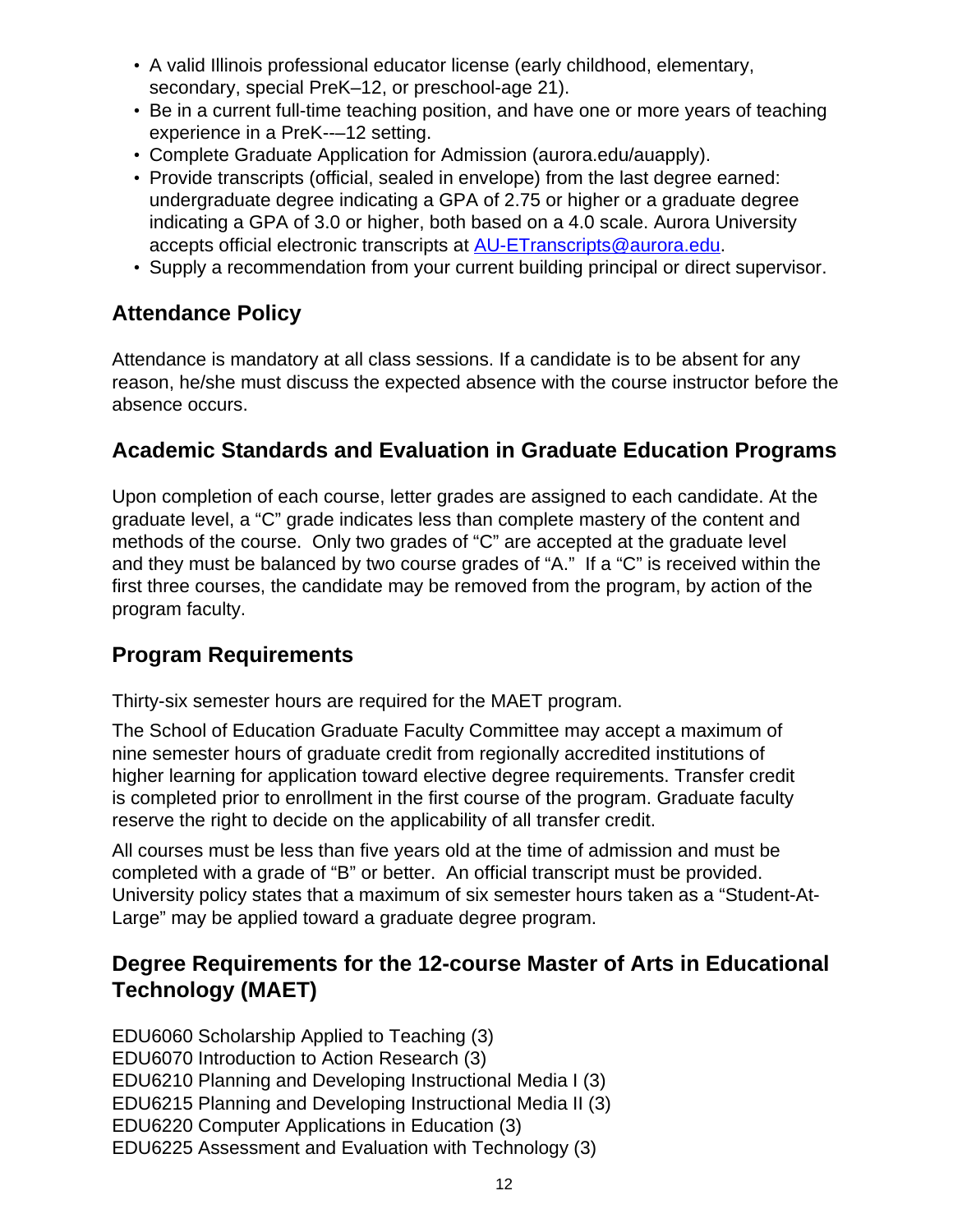EDU6230 Managing the Instructional Technology Program (3) EDU6235 Leading Staff Development in Educational Technology (3) EDU6240 Distance Learning (3) EDU6250 Issues and Trends in Instructional Design and Technology (3) EDU6610 Educational Leadership (3) EDU6630 Curriculum Development and Evaluation (3)

## **Master of Arts in Mathematics and Science Education for Elementary Teachers (MAMSE)**

**This program is offered in Aurora and at select off-campus sites.**

### **Program Description**

This is a unique program designed for elementary school teachers who wish to strengthen their content knowledge in mathematics and science. The curriculum focuses on national standards in mathematics and science and how to implement them in the classroom. The program emphasizes deepening the participants' understanding of mathematics and science concepts and the connections between them. The content courses are designed to increase the participants' self-efficacy with various subjects in mathematics and science, thereby enhancing their teaching with additional depth and breadth of content. The courses in the program present the content and pedagogy in a parallel manner and connect the two throughout the program. The teachers will become familiar with professional practices in mathematics, science and engineering, and will develop a research project of their own founded in mathematics and science education. The program helps teachers' professional growth to become leaders and advocates for mathematics and science education in their own school and district.

## **Program Goals**

- Establish a comprehensive understanding of the Common Core State Standards in mathematics and the Next Generation Science Standards.
- Train participants to create lesson plans using core standards and mathematical and scientific practices.
- Establish teacher leaders in mathematics and science in the elementary schools in order to be able to lead the effort to improve teaching and learning of mathematics and science in the teacher's own school and district.
- Deepen teachers' understanding of mathematics and science content knowledge by focusing on concepts and connections among the various areas of mathematics and science, so that it is understood as a coherent whole at levels K–12.
- Encourage candidates to become more reflective by using research to assess and improve their own teaching.
- Improve mathematics and science teaching skills of participants so their students understand, apply and retain science and mathematics knowledge over time by having the candidates:
	- # Focus on reading, presenting, clarifying and writing concepts in a simple and precise language, and reiterating mathematics and science terms.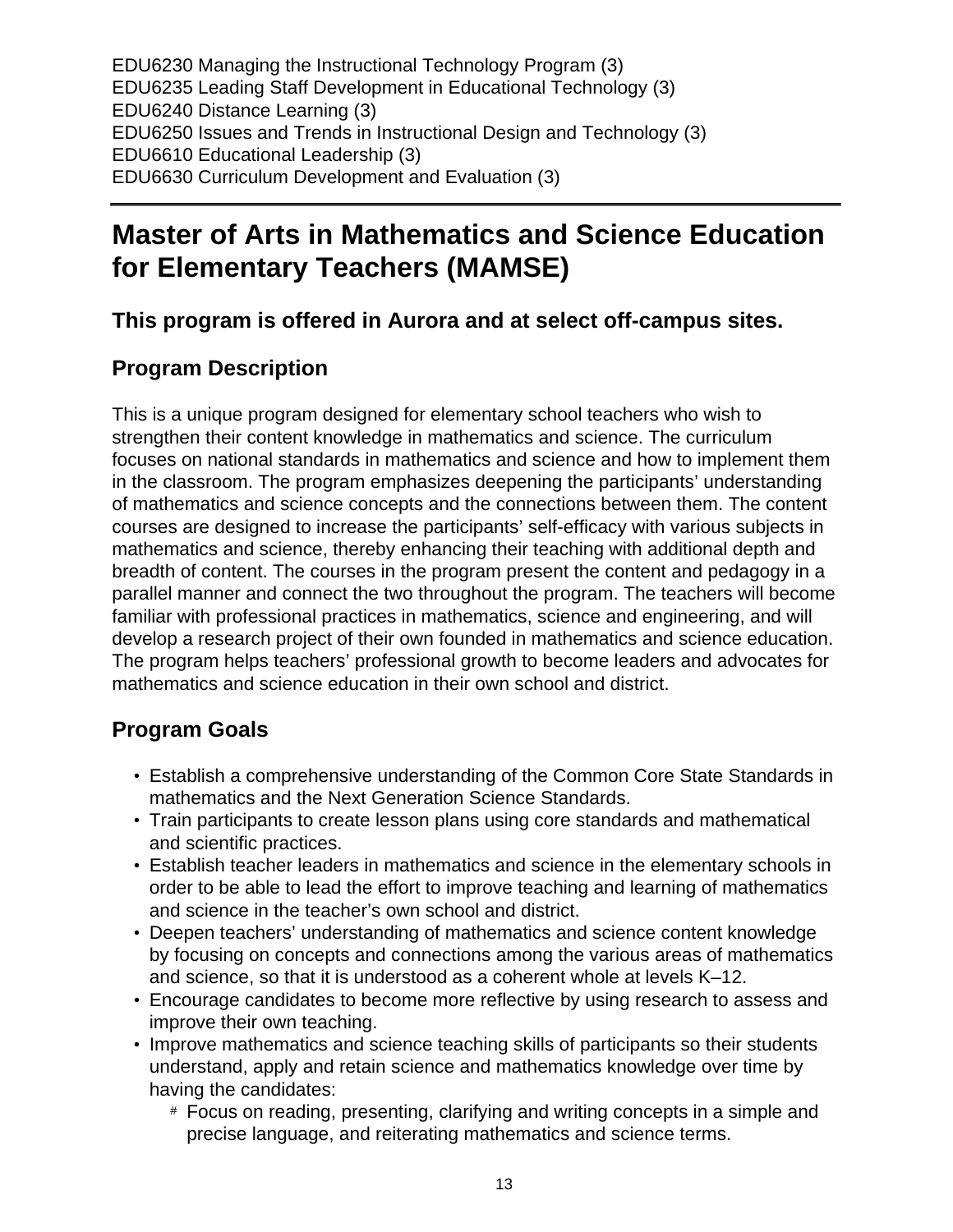- # Focus on the skills of "explaining mathematics and science" by emphasizing the logical reasoning and concepts that lead to certain procedures to solve problems and answer questions.
- # Present STEM topics using an integrated approach and in a real world context.
- # Present examples from real-world issues, and foster connections between teachers and professionals in STEM.
- # Use technology, online resources, manipulatives and graphs appropriately and effectively.
- # Use strategies that increase teacher, and consequently, student self-efficacy in problem solving and inquiry-based learning.
- # Review and implement the latest research in mathematics and science education.

### **Required Courses**

MTH5210 Numbers and Operations for Elementary Teachers (3) MTH5220 Algebraic Thinking for Elementary Teachers (3) MTH5230 Geometry for Elementary Teachers (3) MTH5240 Measurement and Data Analysis for Elementary Teachers (3) NSM5210 Physical Science Foundations (3) NSM5220 Earth and Space Science (3) NSM5230 Life Science I (3) NSM5400 Curriculum Development and Assessment in Mathematics and Science (3) NSM5900 Field Experience in STEM (1) NSM6100 Educational Research in Mathematics and Science I (3) NSM6200 Educational Research in Mathematics and Science II (3) NSM6230 Life Science II (3) NSM6240 Integrated Applications in STEM (3)

## **Master of Arts in Mathematics Education (MAME)**

### **This program is offered in Aurora, through AU Online and at select off-campus sites.**

### **Program Description**

This is a unique program designed for mathematics secondary teachers, or for those who wish to teach mathematics at that level. The program requires basic mathematics knowledge including a course in calculus.

The program is designed to introduce teachers to the Common Core State Standards in Mathematics and the Mathematical Practices associated with them. It seeks to train them to develop and implement a curriculum based on these standards. The program focuses on deepening the participants' understanding of mathematical concepts and the connections among the various branches, so they are understood as a coherent whole through the K–12 spectrum. The content courses are designed to increase the participants' self-efficacy with higher-level mathematics and to enhance their teaching with additional depth and breadth of content. Each course integrates teaching methods and content seamlessly and emphasizes the pedagogy of the particular course content.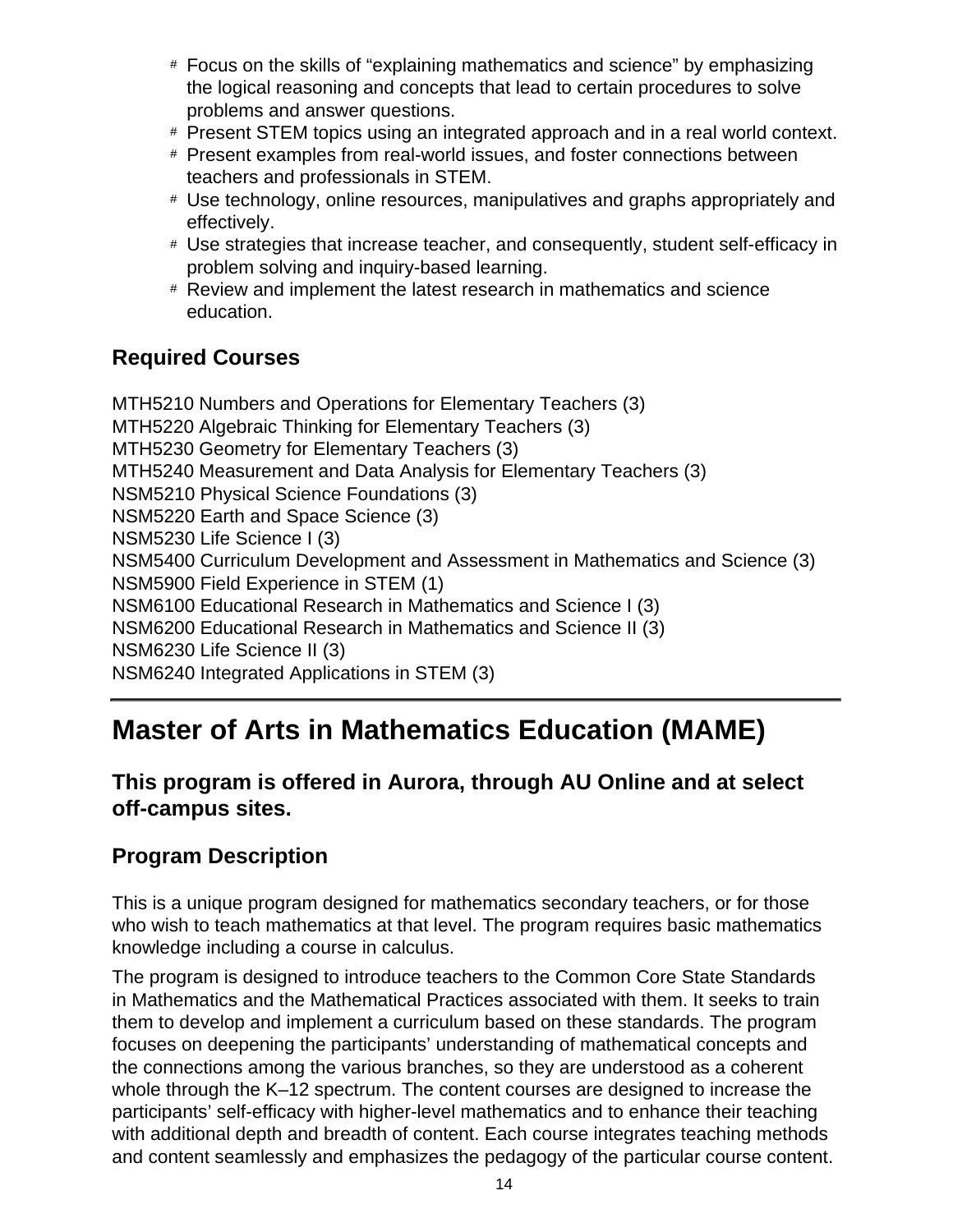The program trains participants to implement knowledge gained in each course in their own classroom by emphasizing the creation of new lesson plans based on the CCSS. The program increases teachers' confidence and helps prepare them to become leaders and advocates for mathematics and science education in their own school and district.

## **Program Goals**

- Train teachers to design and implement curriculum based on the Common Core State Standards and Mathematical Practices associated with them.
- Help teachers understand the mathematics curriculum for K–12 as a coherent continuum and see mathematics branches as parts of an integral whole.
- Deepen teachers' understanding of mathematics content knowledge by focusing on concepts and reasoning.
- Help teachers understand and present mathematics as a modeling and a problemsolving technique in a STEM context.
- Improve participants' teaching skills by presenting content and teaching methods seamlessly and emphasize the pedagogy of the content.
- Increase teachers' confidence by training them to become reflective teachers and use educational research to assess and improve their own teaching.
- Increase the focus of participants on improving attainment in their students so they understand, apply and retain mathematics knowledge over time by:
- # Designing and delivering lessons using the CCSS and Mathematical Practices.
	- # Presenting a mathematical topic as a part of a coherent whole and connect it to other branches of mathematics as well as other disciplines.
	- # Focusing on explaining mathematics and science reasoning, and the concepts that lead to the use of a certain procedure to solve a given problem.
	- # Presenting mathematics as a problem-solving technique in a real world context.
	- # Using technology, online resources, and manipulatives appropriately and effectively.
	- # Reviewing and implementing latest research in mathematics education.
	- # Identifying specific weaknesses students have in solving mathematics problems.

### **Program Requirements: 36 semester hours + one semester hour field experience**

### **Required courses in mathematics: 21 semester hours**

MTH5010 Numbers and Mathematical Thinking (3) MTH5020 Statistics and Probability (3) MTH5030 Understanding and Teaching Algebra (3) MTH5040 Understanding and Teaching Geometry (3) MTH6010 Calculus Concepts and Applications I (3) MTH6030 Applications in STEM (3) MTH6060 Calculus Concepts and Applications II (3)

### **Complete six semester hours from the following list:**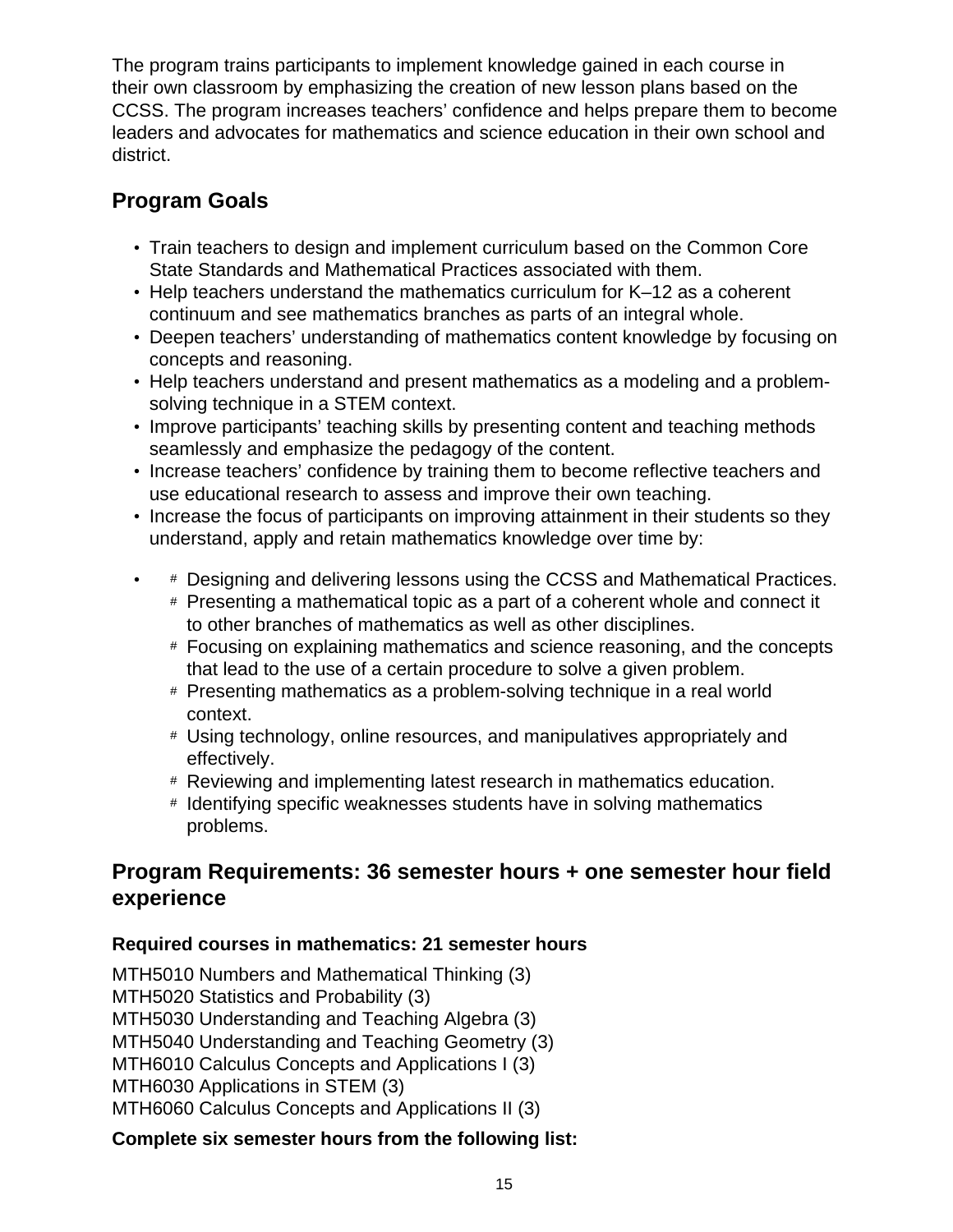MTH6020 Mathematical Connections (3) MTH6040 Technology in Mathematics Classrooms (3) MTH6080 Selected Topics in Mathematics (3) MTH6090 Selected Topics in Mathematics Education (3)

#### **Required courses in mathematics and science education: 10 semester hours**

NSM5400 Curriculum Development and Assessment in Mathematics and Science (3) NSM5900 Field Experience in STEM (1) NSM6100 Educational Research in Mathematics and Science I (3) NSM6200 Educational Research in Mathematics and Science II (3)

## **Master of Arts in Reading Instruction and Endorsement (MARI)**

### **This program is available in Aurora, at the Woodstock Center, and at select off-campus sites.**

## **Program Description**

The primary goal of the 36-semester hour Master of Arts in Reading Instruction program is to provide candidates with the knowledge, skills and dispositions to become a building or district-level reading specialist. Coursework is designed to address the Reading Specialist standards of the International Reading Association (IRA) and the six areas required for licensure by the Illinois State Board of Education (ISBE). The degree is intended for experienced, practicing licensed teachers who seek to become reading coaches or reading specialists. The Reading Specialist must successfully complete the APT #188 Test and the Reading Specialist Content Test (#176), and passage of the Illinois Basic Skills Test, TAP Test of Academic Proficiency, applicants must meet the ACT plus writing composite score or the SAT composite score as required by ISBE at the time of application for entitlement as a Reading Specialist.

## **Admission Requirements**

- A valid Illinois professional educator license (early childhood, elementary, secondary, special PreK–12, or preschool-age 21).
- One or more years of teaching experience in a PreK–12 setting and current teaching position.
- A completed Graduate Application for Admission (aurora.edu/auapply).
- Transcripts (official, sealed in envelope) from the last degree earned: undergraduate degree indicating a GPA of 2.75 or higher or a graduate degree indicating a GPA of 3.0 or higher, both based on a 4.0 scale. Aurora University accepts official electronic transcripts at [AU-ETranscripts@aurora.edu.](mailto:AU-ETranscripts@aurora.edu)
- A recommendation from your current building principal or direct supervisor.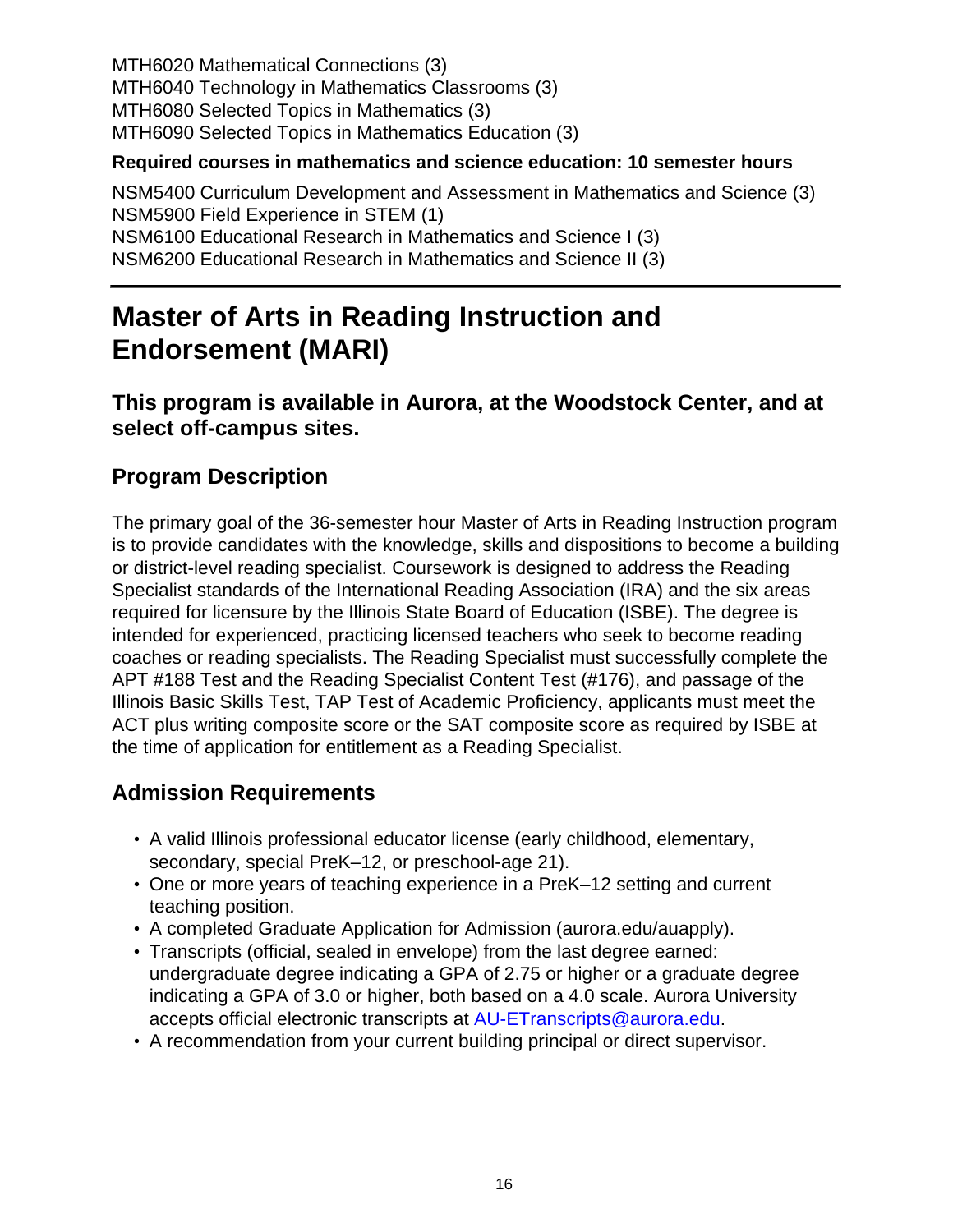## **Attendance Policy**

Attendance is mandatory at all class sessions. If a candidate is to be absent for any reason, he/she must discuss the expected absence with the course instructor before the absence occurs.

### **Academic Standards and Evaluation in Graduate Education Programs**

Upon completion of each course, letter grades are assigned to each candidate. At the graduate level, a "C" grade indicates less than complete mastery of the content and methods of the course. Only two grades of "C" are accepted at the graduate level and they must be balanced by two course grades of "A." If a "C" is received within the first three courses, the candidate may be removed from the program, by action of the program faculty.

## **Program Requirements**

Thirty-six semester hours are required for MARI degree. Thirty semester hours involve coursework designated to develop candidates' content knowledge and skills related to reading instruction and program leadership. The remaining six semester hours are spent in a supervised clinical experience involving assessment and instruction with struggling readers (EDU6410).

The School of Education Graduate Faculty Committee may accept a maximum of nine semester hours of graduate credit from regionally accredited institutions of higher learning for application toward elective degree requirements. Transfer credit is completed prior to enrollment in the first course of the program. Graduate faculty reserve the right to decide on the applicability of all transfer credit.

All courses must be less than five years old at the time of admission and must be completed with a grade of "B" or better. An official transcript must be provided. University policy states that a maximum of six semester hours taken as a "Student-At-Large" may be applied toward a graduate degree program.

## **Degree Requirements for Masters of Arts in Reading Instruction (MARI)**

Full-time coursework leading to the degree consists of six semester hours per term for a total of 18 semester hours per year and 36 semester hours for the MARI degree. Of the 36 semester hours, six involve a supervised clinical practicum in assessment and instruction with struggling readers. The program also involves candidates in various field experiences in which they apply course content to their classroom instruction, to individual work with a struggling reader, or to developing coaching and collaboration skills.

30 semester hours in content related to literacy

6 semester hours of supervised clinical practicum involving assessment and tutoring with struggling readers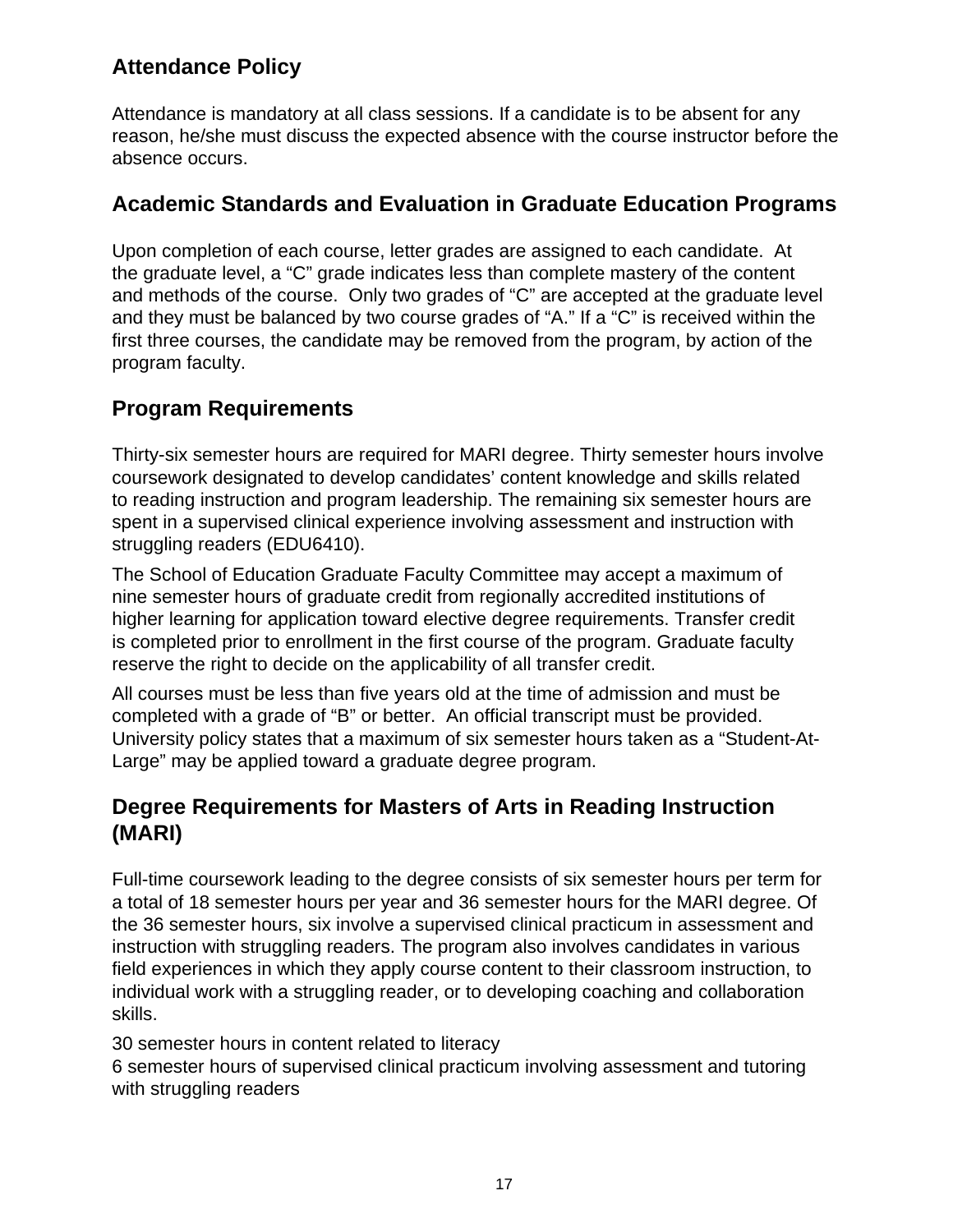## **Course Requirements for Master of Arts in Reading Instruction (MARI) and Reading Specialist**

EDU6300 Professional Research in Literacy Learning (3) EDU6310 Effective Word Study Instruction (3) EDU6320 Effective Comprehensive Instruction (3) EDU6330 Literacy in the Content Areas (3) EDU6340 Assessment of Literacy Learning (3) EDU6350 Teaching Reading to Diverse Learners (3) EDU6370 Texts for Children (3) EDU6380 Supervision and Administration in Literacy I (3) EDU6390 Supervision and Administration in Literacy II (3) EDU6400 Professional Research in Literacy Learning II (3) EDU6410 Practicum in Reading (6)

## **Master of Arts in Science Education (MASCE)**

### **This program is offered in Aurora and at select off-campus sites.**

## **Program Description**

This program is designed to equip the middle school and high school science teacher with the science content and science education pedagogy needed to excite and instill a passion for science in the next generation of learners. While the program has its greatest appeal for middle school and high school teachers, all Pre K–12 teachers who seek to increase their knowledge of STEM (Science, Technology, Engineering and Mathematics) in biology, chemistry, physical science, and earth and space science will learn new ways to work with students in the classroom and meet the Next Generation Science Standards. The program is designed to deliver a teacher leadership curriculum alongside content courses in physical, life, earth and space sciences. These courses are designed so that teachers can experiment with at-home laboratories and take these ideas directly to the classroom. Scientific and engineering practices will be introduced in courses of field study and technology in the classroom. Overall, the program is designed to explore how humans scientifically study the natural world and its universe while considering cause and effect relationships between humans, technology and their environment.

All classes in the program are taught in eight-week online modules through AU Online or on-ground in a cohort format. The classes include field work, lab work, and moderated chat-room synchronous and asynchronous discussions. Natural areas (Geneva Lake, glacial and other landscapes) along with community partners (Morton Arboretum, Waste Management, Robert Crown Center for Health Education, Fermi Lab, DuPage Children's Museum, Challenger Learning Center for Science & Technology) in the area are used to provide hands-on experiences for the teachers.

## **Program Goals**

• Establish a comprehensive understanding of the national standards in mathematics and science.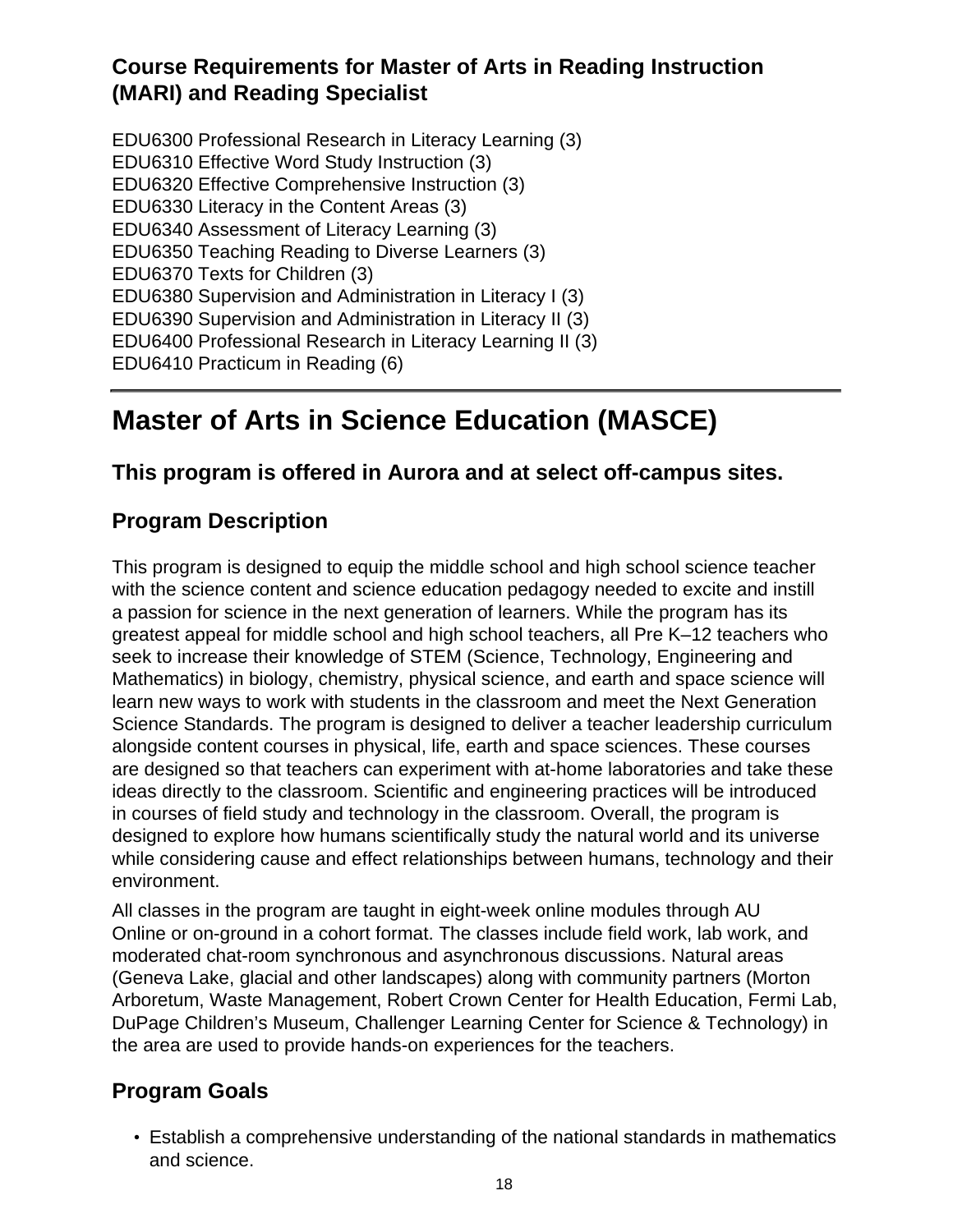- Train participants to create lesson plans using core standards and mathematical and scientific practices.
- Realize the integration of physical, life, and earth and space sciences with mathematics, engineering and technology through curriculum development complete with assessment measures.
- Deepen teachers' content knowledge in physical sciences, life sciences, earth and space sciences by focusing on fundamentals of these disciplinary cores through hands-on experimentation.
- Apply science education pedagogical methods in modeling and inquiry to new middle school classroom experiences.
- Establish teacher leaders in middle and high school science education to lead an effort to improve teaching and learning of science in the teacher's own school and district.
- Encourage candidates to be self-reflective of their own teaching by using research to assess and identify areas of improvement.
- Provide innovative teaching methods and technologies that allow participants to become efficacious teachers so their students apply and retain knowledge of physical, life, and Earth and space sciences over time.
- Improve mathematics and science teaching skills of participants, so their students understand, apply and retain science and mathematics knowledge.

## **Required Courses**

### **Science Education:**

NSM5400 Curriculum Development and Assessment in Mathematics and Science (3) NSM6100 Educational Research in Mathematics and Science I (3) NSM6200 Educational Research in Mathematics and Science II (3) MTH5100 Foundations of Higher Mathematics (3) MTH6702 Research Project (2)

### **Physical Sciences:**

NSM5420 Physical Science I: Matter and Energy (3) NSM5430 Physical Science II: Forces, Energy and Motion (3)

### **Life Sciences:**

NSM5440 Hierarchical Organization of Life – From Cells to Organisms (3) NSM5450 Hierarchical Organization of Life – From Organisms to Ecosystems (3) **Earth and Space Sciences:** NSM5460 The Universe (3)

### **Cross-cutting Concept Courses:**

NSM6410 Exploring Planet Earth (3) NSM6420 Technology and Instrumentation (3) NSM6430 Biochemical Applications in Technology (3)

### **Engineering, Technology and Applications of Science Courses:**

NSM5410 Scientific and Engineering Practices (3) NSM5900 Field Experience in STEM (1)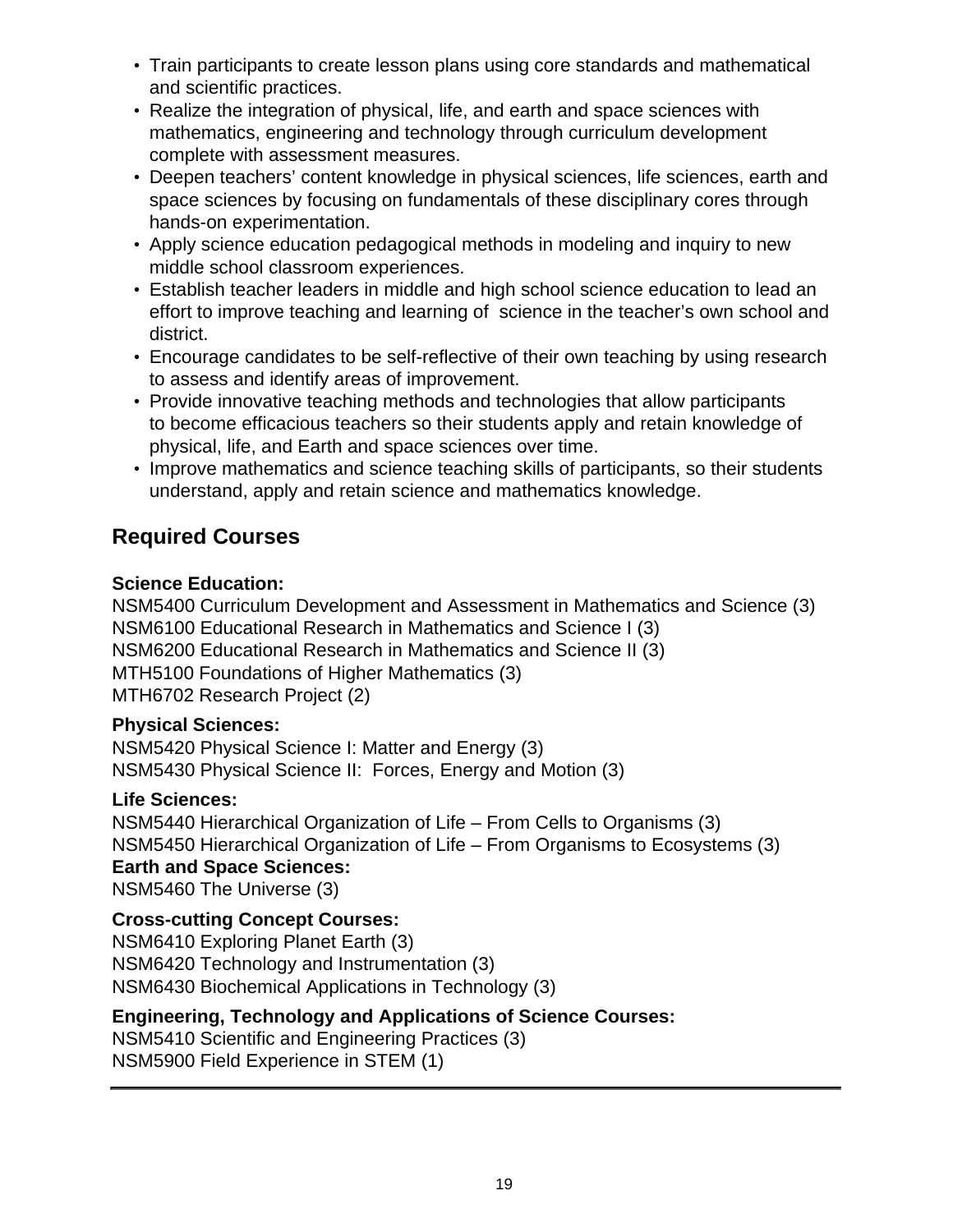## **Master of Arts in Special Education (MASE)**

**This program is offered in Aurora.**

### **This special education endorsement program is offered in Aurora and through AU Online.**

### **Program Description**

The primary focus of this program is to prepare teachers for a Teaching Licensure with a Learning Behavior Specialist I (LBS I) (K-12) endorsement. Candidates may be existing teachers, someone who has experience in the schools, or someone with a degree in a related field. Licensure requires teachers to build a knowledge base to identify and intervene with students who exhibit a wide range of disabilities, including learning disabilities, cognitive disabilities, autism, social/emotional disabilities, and physical disabilities/other health impaired. Moreover, although the licensure will cover grades K–12, candidates will have a working knowledge of issues and strategies appropriate for the grades P–12. The coursework is designed to allow the candidate both to evaluate research and conduct action research in the classroom. Furthermore, varied clinical practice and field experiences are considered an integral part to all courses so that the candidate can apply theory to practice and practice to theoretical conceptualizations. Please note that candidates with an existing licensure will not be required to student teach, but will participate in an internship that will be tailored to broaden the candidate's base of experience in the field. Candidates who do not hold an existing license will be required to student teach, taking SPED6750 instead of SPED6570. While completing the entire master's degree is advised, candidates can apply in one of three tracks: 1.) Endorsement (open only to licensed teachers), 2.) Licensure as an LBS I, or 3.) Master's degree in Special Education with licensure. The Endorsement-only program is also offered through AU Online.

Candidates with an existing LBS I licensure will qualify for an endorsement in special education after the first 18 hours of coursework. For a candidate with an existing licensure, completion of the Master of Arts in Special Education (MASE) involves 47 hours of coursework although the core courses necessary for the licensure total 41 hours. The remaining six hours to complete the MASE degree will involve a cognate of two courses that the candidate will plan with the assistance of his or her advisor. This cognate will enable the candidate to establish an area of increased specialization. Suggested cognates include coursework in areas such as elementary education, the reading specialist, ELL/ESL/Bilingual, or educational leadership/supervision (toward a Type 75 licensure) For a candidate for whom this will be an initial licensure with student teaching, there are 53 total hours for the master's degree, which includes the two-course cognate. The main objectives of the coursework are twofold: to build the pedagogical expertise of the candidate; and to facilitate collaboration with his or her students, their families, their colleagues and the community.

Candidates should be aware that the Illinois State Board of Education requires that these additional tests be passed before an LBS I licensure will be issued:

- The LBS I Content Area test (#155)
- The Special Education General Curriculum test (#163)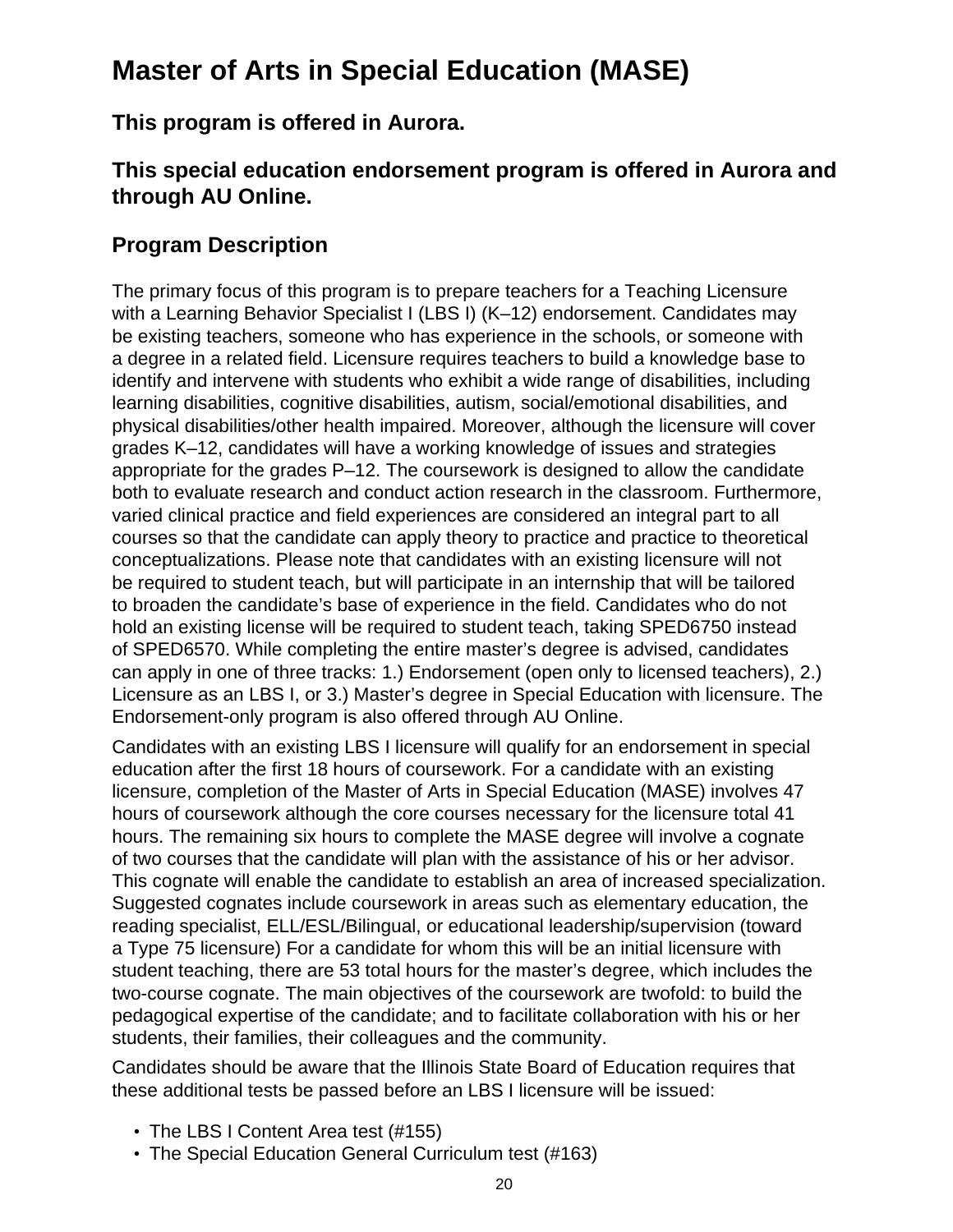• The edTPA assessment during student teaching for candidates who are completing an initial licensure. In fact, state licensure tests #1 and #2 must be passed before the candidate may begin the final clinical experience (the internship or student teaching).

### **Admission Requirements for the MA in Special Education**

- Passage of the Illinois Basic Skills Test, TAP Test of Academic Proficiency or an ACT with a writing, composite score of 22 or higher, or SAT meeting ISBE requirements.
- A completed Graduate Application for Admission (aurora.edu/auapply).
- Transcripts (official, sealed in envelope) for all prior college and/or university credit. Aurora University accepts official electronic transcripts at [AU-](mailto:AU-ETranscripts@aurora.edu)[ETranscripts@aurora.edu.](mailto:AU-ETranscripts@aurora.edu)
- Bachelor's degree from a regionally accredited institution. 3.0 grade point average on a 4.0 scale. If the applicant's grade point average is below that of a 3.0, the applicant may be accepted on a probationary basis. If probationary status is granted, a formal review will be conducted by the program director after completion of the first three courses where a 3.0 average must be maintained or the applicant will not be able to continue the program.
- Two letters of recommendation from individuals familiar with the applicant's professional potential related to this field.
- Passing a National Background Check (Criminal Activity and Sex Offender); completed after admission.

## **Prerequisite Suggestion**

• A course in teaching primary reading; if taken at the graduate level, this may count as a cognate for the MASE.

## **Application Deadline and Notification**

Applications will be reviewed by the special education admission committee, and applicants will be advised of acceptance on a rolling basis as they are reviewed. Applicants should please note that this program is designed for a fall semester start; however, a spring start with a modified sequence of courses is also available. Some endorsement courses may also be available online.

### **Academic Standards and Evaluation in the MASE Program**

In addition to feedback to students in the form of grades, full-time candidates' overall performance will be reviewed at the end of each semester (part-time candidates' work will be reviewed every two semesters) to evaluate whether the applicants are integrating the theoretical knowledge and practical applications at a competent level. At the graduate level, a "C" grade indicates less than complete mastery of the content and methods of the course. A 3.0 grade point average must be maintained to continue in the program. Only two grades of "C" are accepted at the graduate level in the MASE program. If a candidate receives a "C" grade within the first semester, the candidate may be removed from the program by action of the program faculty. As is true of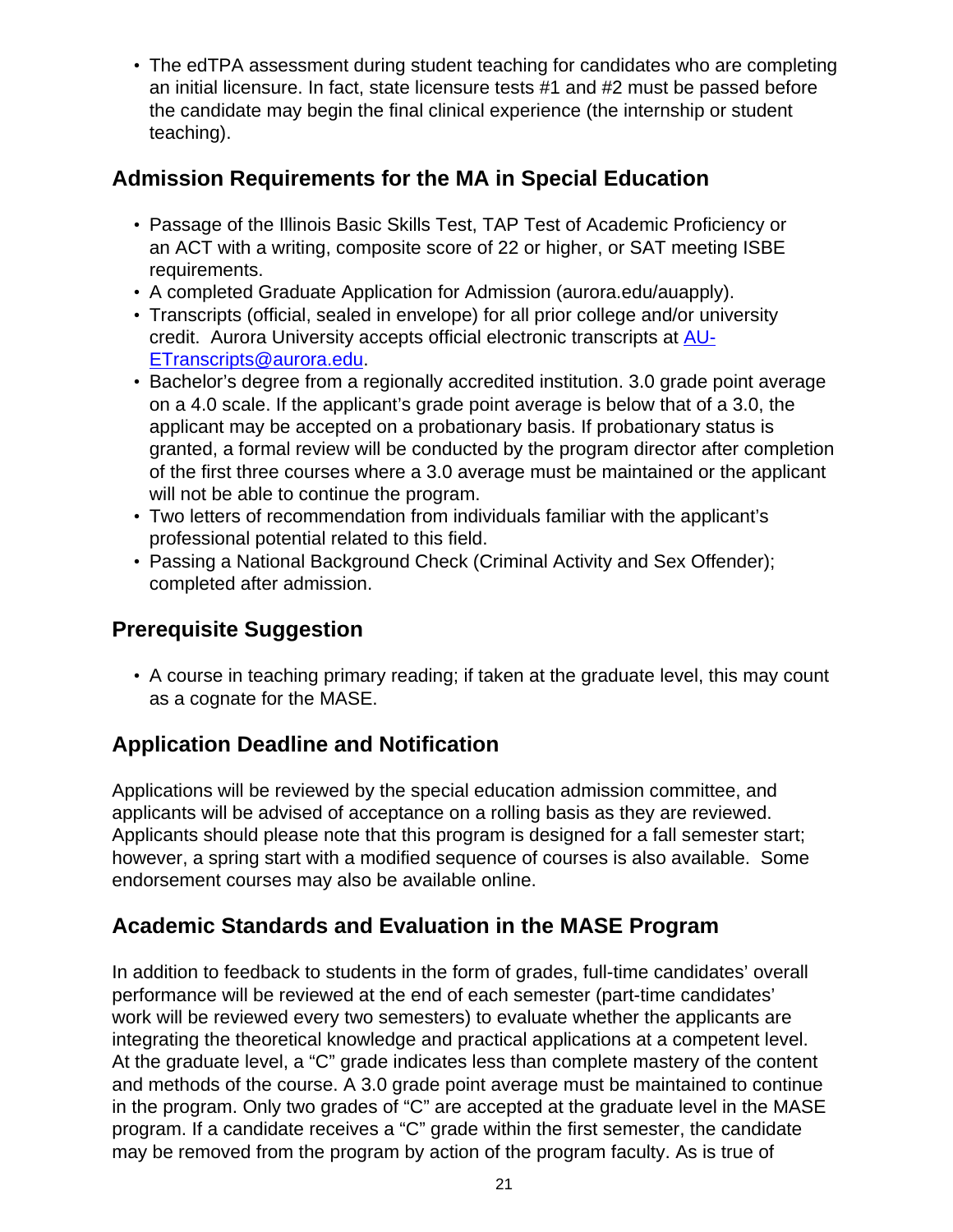admission to the program, candidates may be allowed to continue on a probationary status at the discretion of their advisor and the program director. Candidates must achieve a "B" grade in the Unified Field Experience to be eligible for the internship or student teaching. Additionally, candidates must pass the two state special education content area tests and the Assessment of Professional Teaching test before beginning their internship or student teaching. A grade of "B" or better must be achieved in the internship or student teaching courses to become licensed.

## **Program Requirements**

If a candidate has an existing licensure, 47 semester hours are required for the MASE degree. If a candidate does not have an existing licensure and will need to student teach, the degree will take an additional six hours (53 hours). Thirty-nine hours (33 of these hours are core hours required for licensure) are devoted to content coursework designed to develop expertise across the wide range of disability categories required for the cross-categorical LBS I licensure with the state. Each of these content classes focuses on both theory and clinical and educational application. The remaining eight hours are devoted completely to supervised clinical experience in applying theory to practice in the field. In these experiences, candidates will be exposed to a range of ages and educational/life impact on the student(s). As noted earlier, licensure may be granted with the 42 semester hours of core courses (48 hours if student teaching is required), composed of 34 hours of content coursework and eight hours of supervised clinical experiences (14 hours if student teaching), but the applicant is strongly encouraged to complete the MASE curriculum. The objective of the MASE is to give the candidate the expertise to understand and teach not only the student, who may have a range of disabilities that manifest differentially at different points in his or her life, but also to be able to understand and collaborate with significant members within the context of the student's family, school and community.

The sequence of courses for the MASE program anticipates that the candidate will generally begin the program in the fall semester. Applicants may attend either full or part time.

## **Degree Requirements for MASE**

- 40 semester hours in content classes, with accompanying clinical field exposure (includes six semester hours of cognate courses)
- Eight semester hours of supervised clinical practica (assumes that a candidate has an existing teaching licensure, these hours include an internship)
- 8 semester hours plus 2 additional seminar semester hours if student teaching, for a total of 10 hours
- Six additional semester hours in a cognate area

## **Licensure Requirements for LBS I**

General Content Area and Practicum Classes Required for Licensure Note: Courses marked with an (E) comprise the endorsement. The endorsement is also offered through AU Online.

SPED5510 Characteristics and Identification of Disabilities and the Law (4) (E)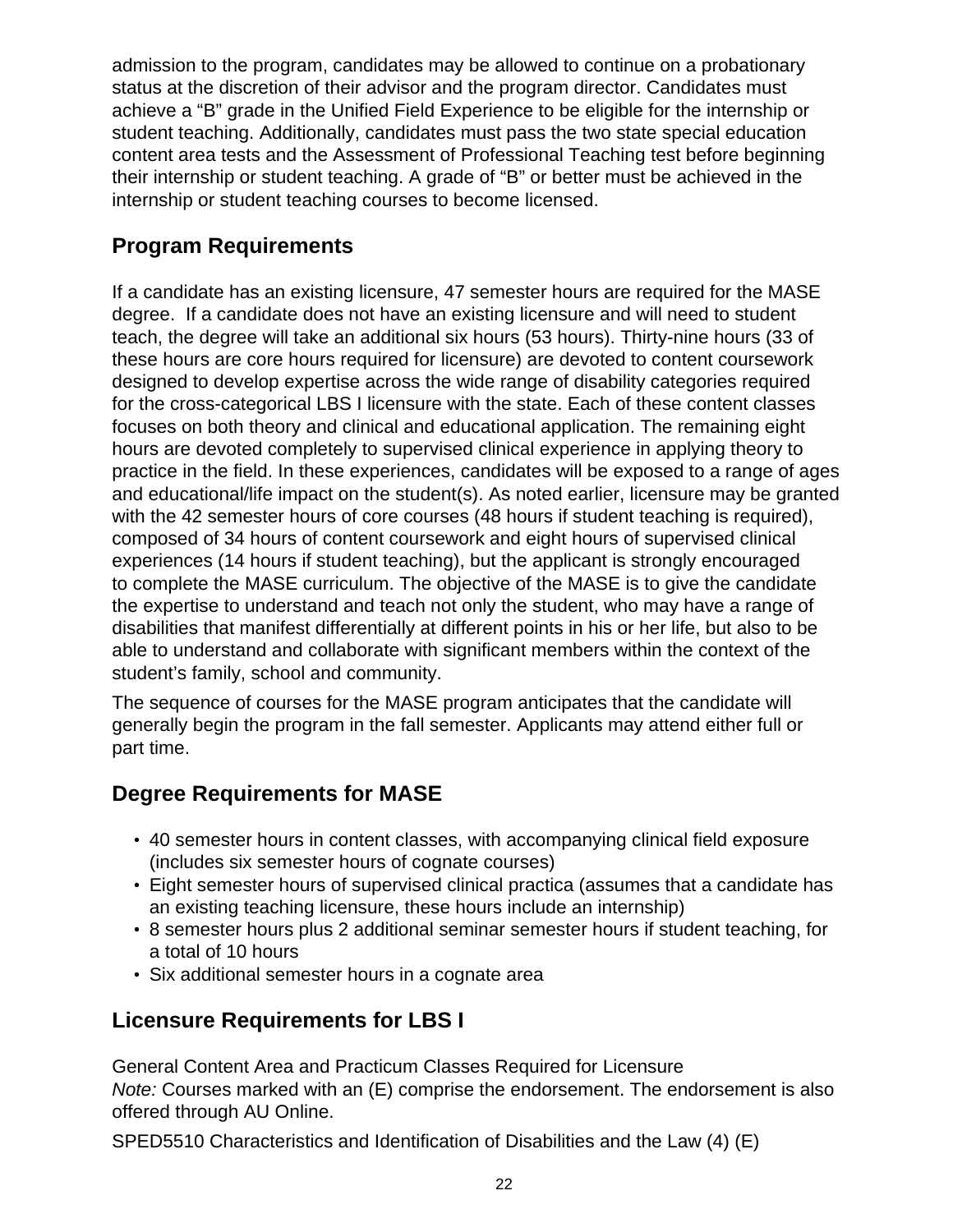SPED5520 Cognitive Development and Disabilities (2) (E) SPED5530 Oral Language Development and Disorders (3) SPED5540 Diversity and Disability Issues: Students, Families, Schools and the Community (2) SPED5555 Prosocial Skills and Challenging Behaviors (3) (E) SPED5560 Strategies and Assistive Technology for Students with Low Incidence and Multiple Disabilities (2) (E) SPED5570 Trends: Collaboration, Differentiating Instruction in the Inclusive Classroom, and Transition (3) (E) SPED5610 Psychoeducational Assessment of Students with Disabilities (4) (E) SPED5640 Mathematics and Sciences Interventions for Students with Disabilities (2) SPED6520 Reading Disabilities Theory and Interventions (3) SPED6530 Written Language Development and Disorders (3) SPED6550 Introduction to Educational Research (2) SPED6560 Unified Field Experience (4) SPED6570\* Internship and Action Research Seminar (assumes previous student teaching experience/licensure) (4) or SPED6750\* Student Teaching in Special Education 8 semester hours SPED6760 Seminar for Student Teaching in Special Education 2 semester hours \*Candidates take one of the above courses, dependent on whether student teaching is required.

**Elective Classes for Degree Candidates:** Two electives, totaling six semester hours, forming a cognate, established with the approval of the candidate's advisor. **Total hours for the MASE degree: 47 hours; 53 hours if student teaching is required.**

## **Director of Special Education Endorsement**

## **Program Description**

The primary goal of this endorsement program is to provide candidates with the knowledge, skills and dispositions to provide special education leadership at the building or school district level. Candidates who complete this program and successfully complete the required State of Illinois examination will receive ISBE endorsement as a special education director. Potential candidates should check with the Center for Adult and Graduate Studies for further information.

## **Admission Requirements for Director of Special Education**

- A valid Professional Educator License endorsed in a teaching area or school service area of school social work, school psychology or speech/language pathology; a Type#75 Administrative License or Principal Endorsement, and current position.
- One letter of recommendation.
- At least two years of professional experience working with special populations in a Pre–K through 12/age 21 setting.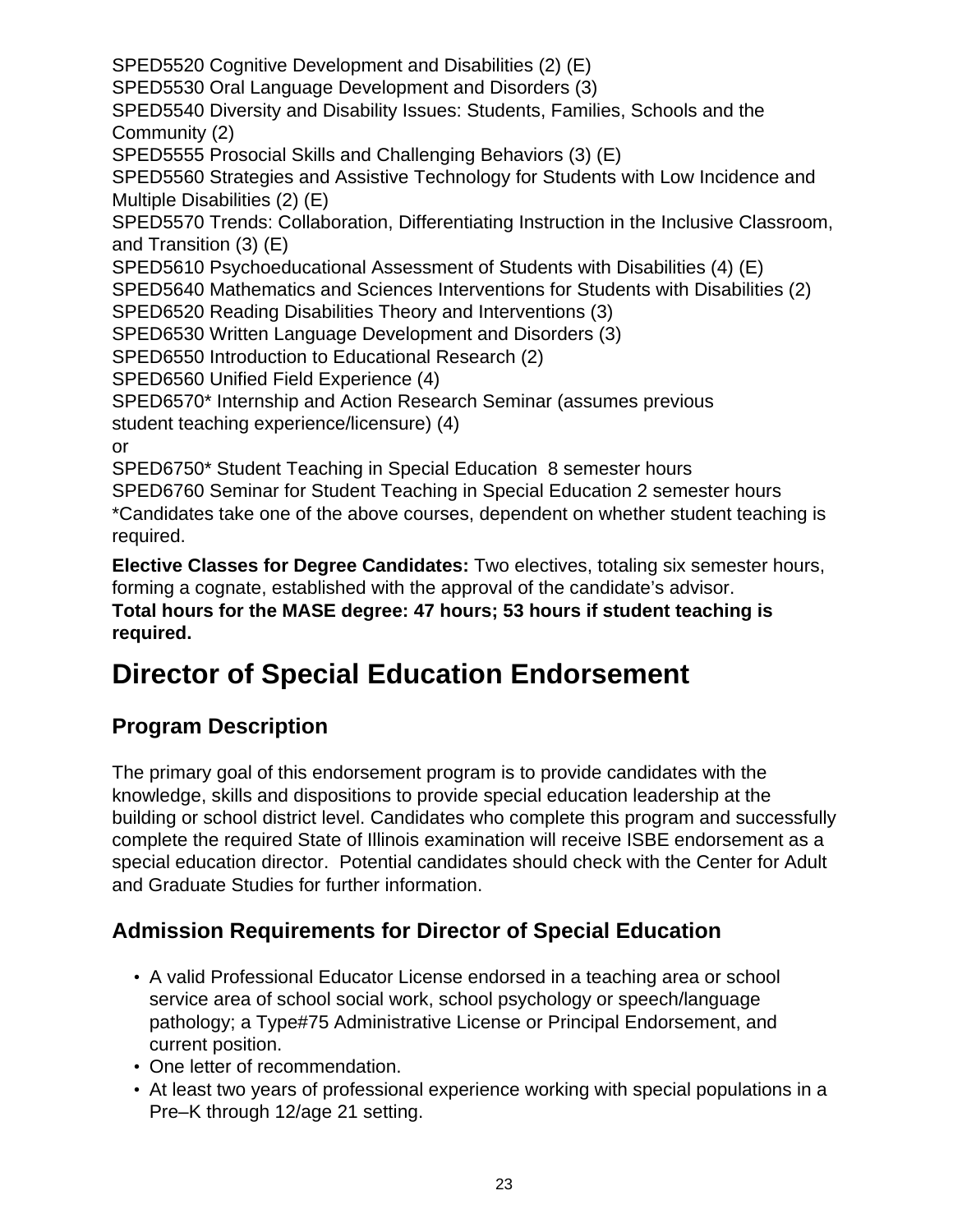### **Academic Standards and Evaluation in Graduate Education Programs**

Upon completion of each course, letter grades are assigned to each candidate. At the graduate level, a "C" grade indicates less than complete mastery of the content and methods of the course. Only two grades of "C" are accepted at the graduate level and they must be balance by two course grades of "A."

### **Program Requirements**

In addition to the aforementioned program admission requirements, twelve (12) semester hours are required for the Special Education Director endorsement.

### **Course Requirements**

SPED6660 Supervisor of Programs for Children with Disabilities (3) SPED6670 Special Education Finance (3) SPED/EDU6680 School leadership and the Law for Special Populations (3) SPED6690 Current Research in Cross-Categorical Special Education (3)

## **Master of Business Administration (MBA)**

### **This program is ofered in Aurora, at the Woodstock Center and through AU Online.**

The Master of Business Administration offers a comprehensive curriculum designed to give students a broad understanding of business operations and hone their problemsolving and team-building skills. The program focuses on key management concepts with opportunities to pursue a concentration in leadership or take electives, including courses from the Master of Science in Accountancy or Master of Science in Digital Marketing and Analytics programs.

The MBA core courses provide a strong foundation in fundamental business concepts, including marketing, organizational behavior, finance, operations management, research, strategic management and accounting. Building on this foundation, elective courses allow students to pursue concepts that have direct relevance to their careers and future professional goals.

Aurora University business students will apply business theory and research to current business trends and real-world case studies, and learn from professors who are established experts in their industries. Students will gain knowledge and skills that can be put immediately to work in their profession, maximizing the ROI from the degree program.

### **Admission Requirements**

The general admission requirements are to be found in the section "Graduate Admission Requirements." In addition to the requirements listed there, it is expected that applicants to the MBA program will have at least two years of professional work experience. An interview with the Director of Graduate Business Programs is required.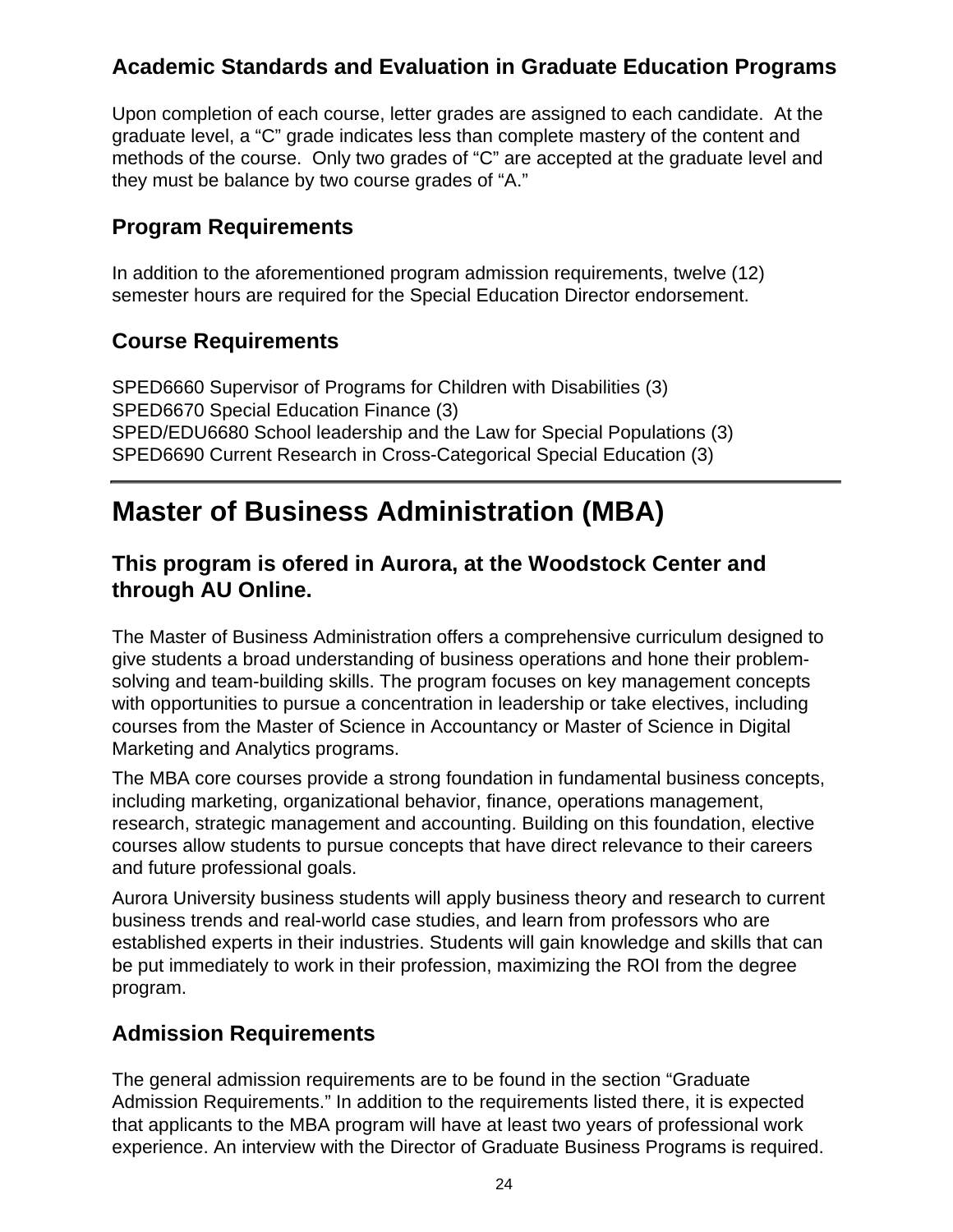### **Attendance Policy**

Attendance is mandatory for all class sections. If a student is to be absent for any reason, he/she must discuss the expected absence with the course instructor before it occurs.

### **Academic Standards and Evaluation**

Grades will be assigned to each student at the conclusion of each course according to the procedures outlined in the section "Graduate Grading System."

At the graduate level, a "C" grade indicates less than complete mastery of the content of a course. Only two grades of "C" are accepted at the graduate level in the MBA program and they must be balanced by two grades of "A." If a "C" is received within the first three courses, the student may be removed from the program by action of the program faculty.

### **MBA Program Detail**

Aurora University's MBA program accepts students from all academic backgrounds and an undergraduate degree in business is not required. There are no prerequisite courses required for admission to the MBA program. In the interest of ensuring student success, the Director of Graduate Business Programs may require limited foundational business courses for students whose academic and experiential backgrounds suggest they would benefit from such preparation. Decisions about required foundational business courses are made collaboratively with students and are based on review of academic transcripts, professional experience and the results of a personal interview.

### **MBA Required Core Courses: 21 semester hours required**

MBA6020 Marketing Management (3) MBA6030 Leadership and Organizational Behavior (3) MBA6050 Financial Management (3) MBA6075 Operations Management (3) MBA6090 Applied Business Research (3) MBA6100 Strategic Management (3) MBA6045 Managerial Accounting (3)

### **MBA Concentration and Electives**

15 semester hours required from concentration courses, electives, and/or special topics courses

If a student elects to pursue a concentration, a minimum of nine (9) semester hours is required within the chosen concentration. The remaining semester hours can be chosen from any other concentration or special topics courses.)

### **MBA Concentration in Leadership (Offered in Aurora, at the Woodstock Center and through AU Online)**

MBA6560 Leadership of Not-for-Profit Organizations (3) MBA6610 Leading Organizational Development (3)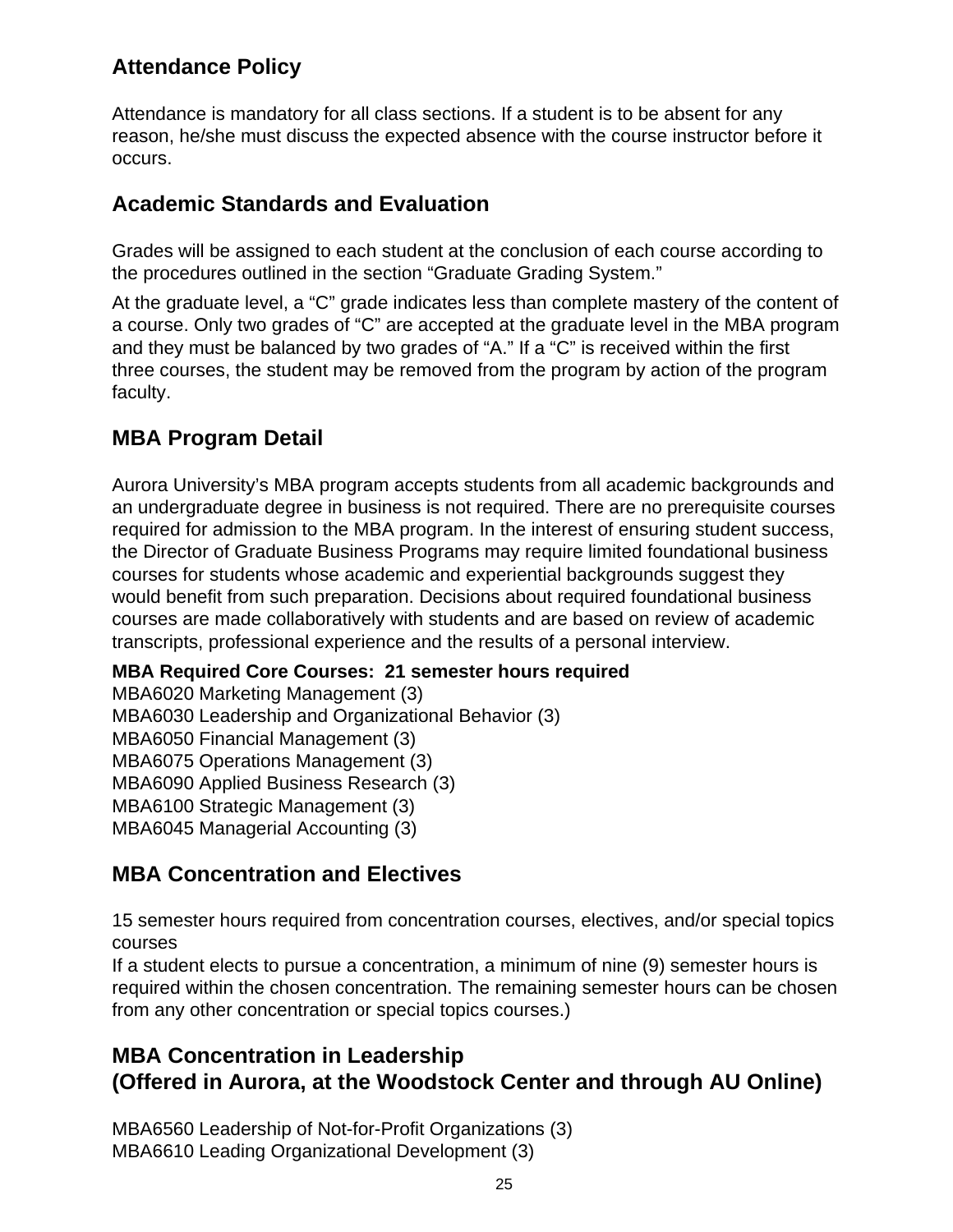MBA6620 Leading Strategically (3) MBA6630 Leading Teams (3) MBA6810 ST: Servant Leadership (3)

Additional Elective Courses MBA6200 Human Resource Management (3) MBA6500 Global Business Immersion (3) MBA6520 Project Management Planning (3) MBA6530 Project Management Execution (3) MBA6540 Entrepreneurial Management (3) MBA6550 Healthcare Management (3)

### **Graduate Certificate in Leadership**

The Graduate Certificate in Leadership is designed for individuals who already hold a master's degree or those individuals not ready to pursue the MBA degree who desire specialized study in leadership to support their professional growth. The certificate program, in general, is designed to advance skills and provide an excellent way to begin the path toward earning an MBA degree.

The program is open to students with any undergraduate major, and credits completed within the certification program are fully applicable to Aurora University's MBA program, provided the candidate meets the MBA admission requirements.

Certificates are offered to students who:

- prefer a certification program as a shorter, more concentrated alternative to an MBA degree;
- have already completed a graduate program, but would like to either update their skills or focus on another professional skill different from their graduate concentration; and
- see the program as a short-term goal that may help them earn a graduate degree at a later time.

The Graduate Certificate in Leadership requires: MBA6030 Leadership and Organizational Behavior

Choice of **two** of the **four** leadership courses offered: MBA6560 Leadership of Not-for-Profit Organizations MBA6610 Leading Organizational Development MBA6620 Leading Strategically MBA6630 Leading Teams MBA6810 ST in Leadership

## **Master of Science in Accountancy (MSA)**

### **This program is available in Aurora and through AU Online.**

Aurora University's Master of Science in Accountancy degree is designed to prepare students to successfully complete professional accountancy exams and commence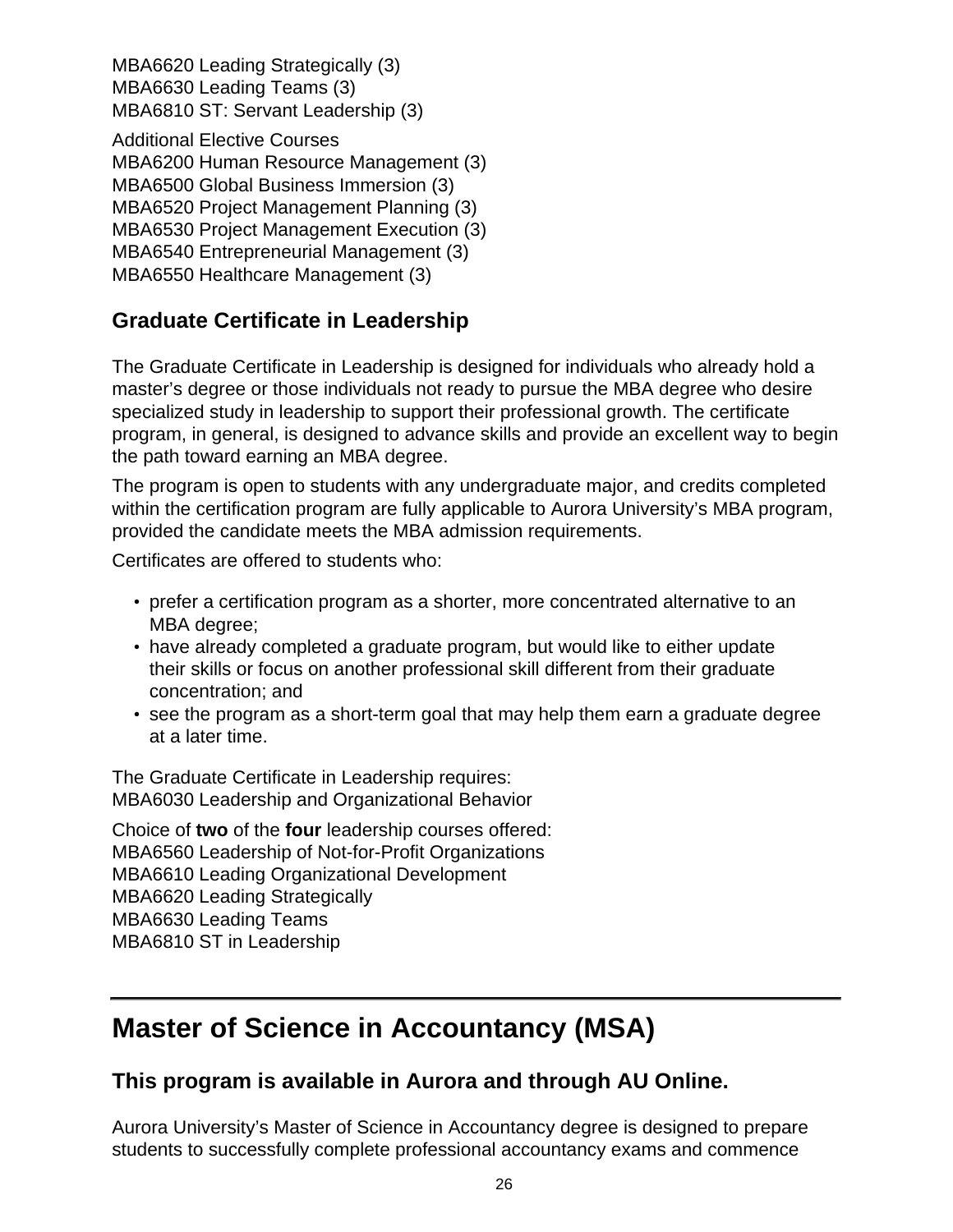professional practice as accountants. Program graduates will be prepared to become CPAs and CMAs practicing in the areas of financial accounting and reporting, managerial accounting, taxation and attest services.

The program design includes two tracks. One meets the needs of persons with undergraduate degrees in accountancy. It consists of 30 semester hours of training and can be completed in one year of full-time studies or two years of parttime studies. The second track is designed to meet the needs of persons with baccalaureate degrees in areas other than accounting. It consists of 48 semester hours of graduate study. Both tracks, when combined with the credits earned during the baccalaureate experience, provide the credits necessary to qualify to take the Uniform Certified Public Accountant Examination.

## **Admission**

Candidates may be admitted to the Master of Science in Accountancy program in any of five terms throughout the year. Requirements for admission include:

- Completed Application for Admission.
- Submit transcripts (official, sealed in envelope) for all prior college and/or university credit. Aurora University accepts official electronic transcripts at [AU](mailto:AU-etranscripts@aurora.edu)[etranscripts@aurora.edu.](mailto:AU-etranscripts@aurora.edu)
- Bachelor's degree from a regionally accredited institution with a grade point average of 3.0 or greater (on a 4.0 scale). Students with a GPA of less than 3.0 will be considered on a case-by-case basis.
- An interview with the Director of Graduate Business Programs.
- A professional resume.
- Two letters of recommendation or completed recommendation forms.

### **Attendance Policy**

Attendance is mandatory for all class sections. If a student is to be absent for any reason, he/she must discuss the expected absence with the course instructor before it occurs.

### **Academic Standards and Evaluation**

Grades will be assigned to each student at the conclusion of each course according to the procedures outlined in the section "Graduate Grading System."

At the graduate level, a "C" grade indicates less than complete mastery of the content of a course. Only two grades of "C" are accepted at the graduate level in the MSA program and they must be balanced by two grades of "A." If a "C" is received within the first three courses, the student may be removed from the program by action of the program faculty.

## **MSA Program Detail**

**Required Courses for those without a bachelor's degree in accounting** ACC5210 Financial Accounting and Reporting I (3)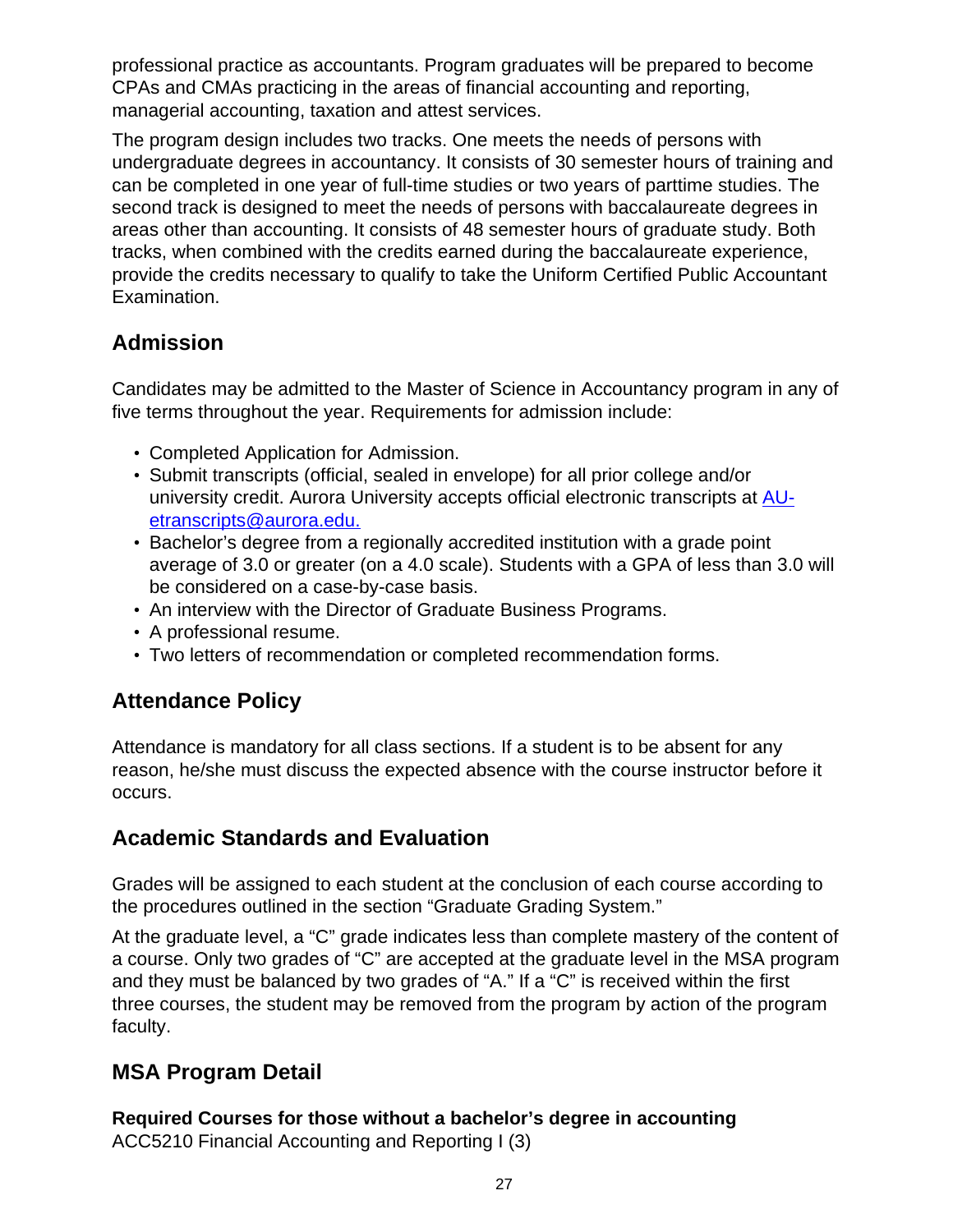ACC5220 Financial Accounting and Reporting II (3) ACC5230 Advanced Accounting (3) ACC5240 Attest Services (3) MBA5140 Foundations of Economics (3) MBA6050 Financial Management (3)

### **Additional Program Requirements:**

#### **Required Courses**

ACC6110 Accounting Theory, Practice and Reporting (3) ACC6120 Advanced Cost and Managerial Accounting (3) ACC6130 International Accounting and Reporting (3) ACC6140 Governmental and Not-for-Profit Accounting (3) ACC6150 Accounting Information Systems (3) ACC6160 Advanced Attest Services (3) ACC6170 Taxation of Persons, Trusts, Gifts and Estates (3) ACC6180 Taxation of Corporations, Partnerships and Not-for-Profits (3) ACC6190 Business Regulation (3) ACC6200 Seminar in Professional Accounting Research and Practice (3)

## **Master of Science in Applied Behavior Analysis (ABA)**

### **This program is offered in Aurora.**

### **Program Description**

Applied Behavior Analysis (ABA) is a field that utilizes basic behavioral principles to address behavior challenges of social significance. This program emphasizes a natural science approach to the study of human behavior and will introduce you to ways of viewing everyday behavior that differs from the way behavior is typically talked about in everyday speak. You will be introduced to the basic and applied research that serves as the foundation for applied behavior analysis and effective behavioral treatments. The course sequence is designed to meet the requirements of the Behavior Analysts Certification Boards (BACB) 4th Edition Task List, and includes practicum courses that will require you to the use skills learned in the classroom in clinical settings.

### **Program Goals**

- Train effective and informed applied behavior analysts
- Provide hands-on training both inside and outside of the classroom

### **Admission Requirements**

- Complete the Graduate Application for Admission at aurora.edu/auapply.
- Possess a bachelor's degree from an accredited college or university (minimum 2.75 GPA on a 4.0 scale).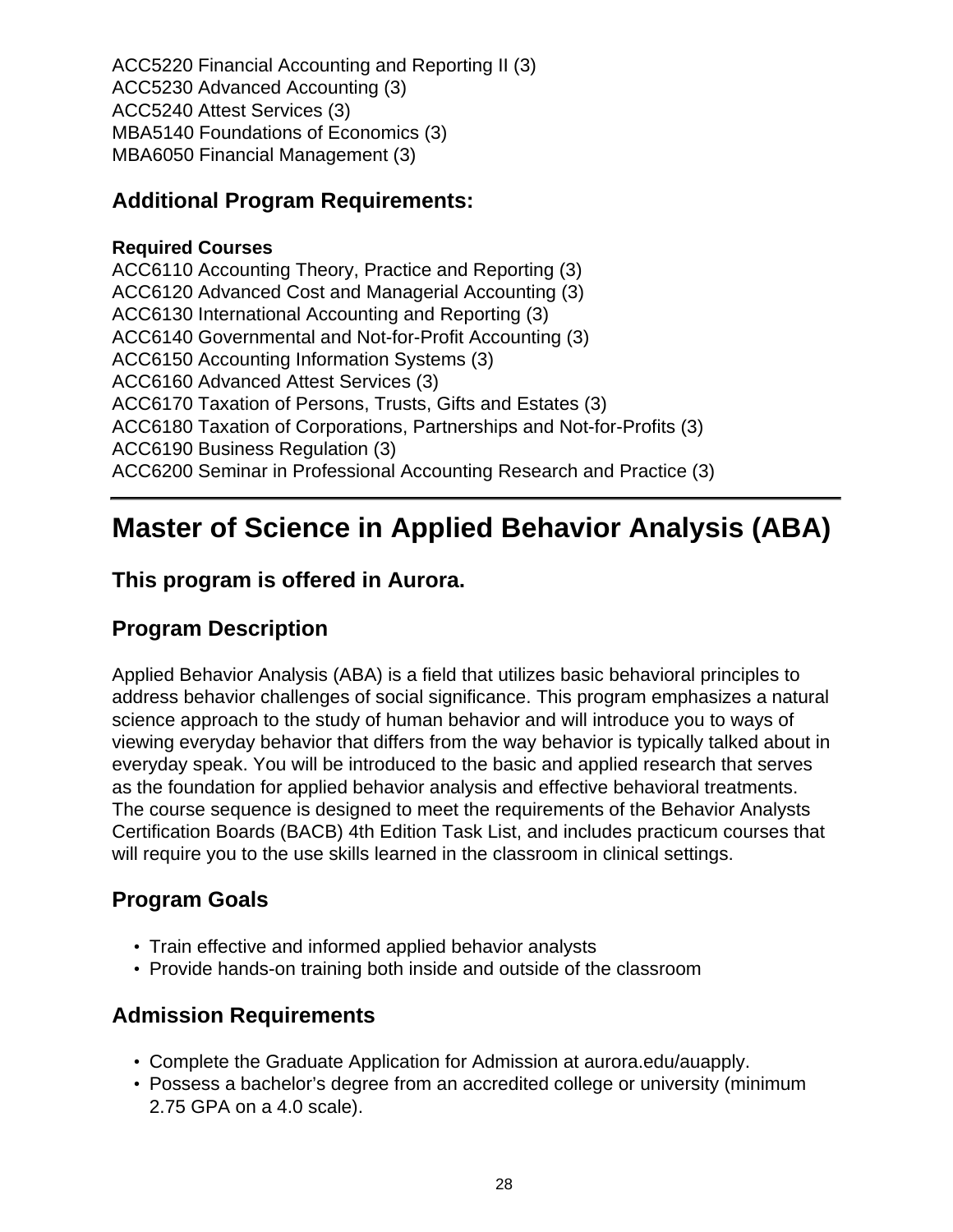- Submit transcripts (official, sealed in envelope) for all prior college and/or university credit. Aurora University accepts official electronic transcripts at [AU](mailto:AU-etranscripts@aurora.edu. )[etranscripts@aurora.edu.](mailto:AU-etranscripts@aurora.edu. )
- Submit your current curriculum vita or detailed resume.
- Submit three letters of recommendation from individuals acquainted with your professional or academic abilities.
- Submit a Statement of Purpose. Your personal statement should be typewritten, double-spaced narrative of two to three pages and reflect standards of graduatelevel writing. It should describe your motivation and aspiration for becoming a behavior analyst. The following questions may be used as a guide:
- 1. a. How did you become interested in Applied Behavior Analysis?
	- b. What are your current interests in Applied Behavior Analysis?
	- c. What are your future goals in relation to Applied Behavior Analysis?

\*Admission interviews are generally not required. However, the ABA committee may request an interview for additional candidate information.

### **Required Courses**

Courses designed to meet BACB requirements ABA5100 Concepts and Principles of Behavior Analysis (3) ABA5200 Introduction to Applied Behavior Analysis (3) ABA5300 Clinical and Research Methods in Applied Behavior Analysis (3) ABA5400 Behavioral Assessment (3) ABA6200 Behavioral Interventions (3) ABA6400 Professional and Ethical Issues (3)

### **Practicum Course**

ABA6900 Intensive Practicum (9)

### **Additional Required Courses**

ABA6100 Theory and Philosophy (3) ABA6300 Advanced Applied Behavior Analysis (3) ABA6500 Capstone Course (3) ABA6810 Special Topics in Applied Behavior Analysis (3)

## **Master of Science in Mathematics (MSM)**

### **This program is offered in Aurora.**

### **Program Description**

The Master of Science in Mathematics with an emphasis in mathematics education program provides mathematics teachers with advanced study in mathematics and mathematics education. The program offers teachers additional experience in higher-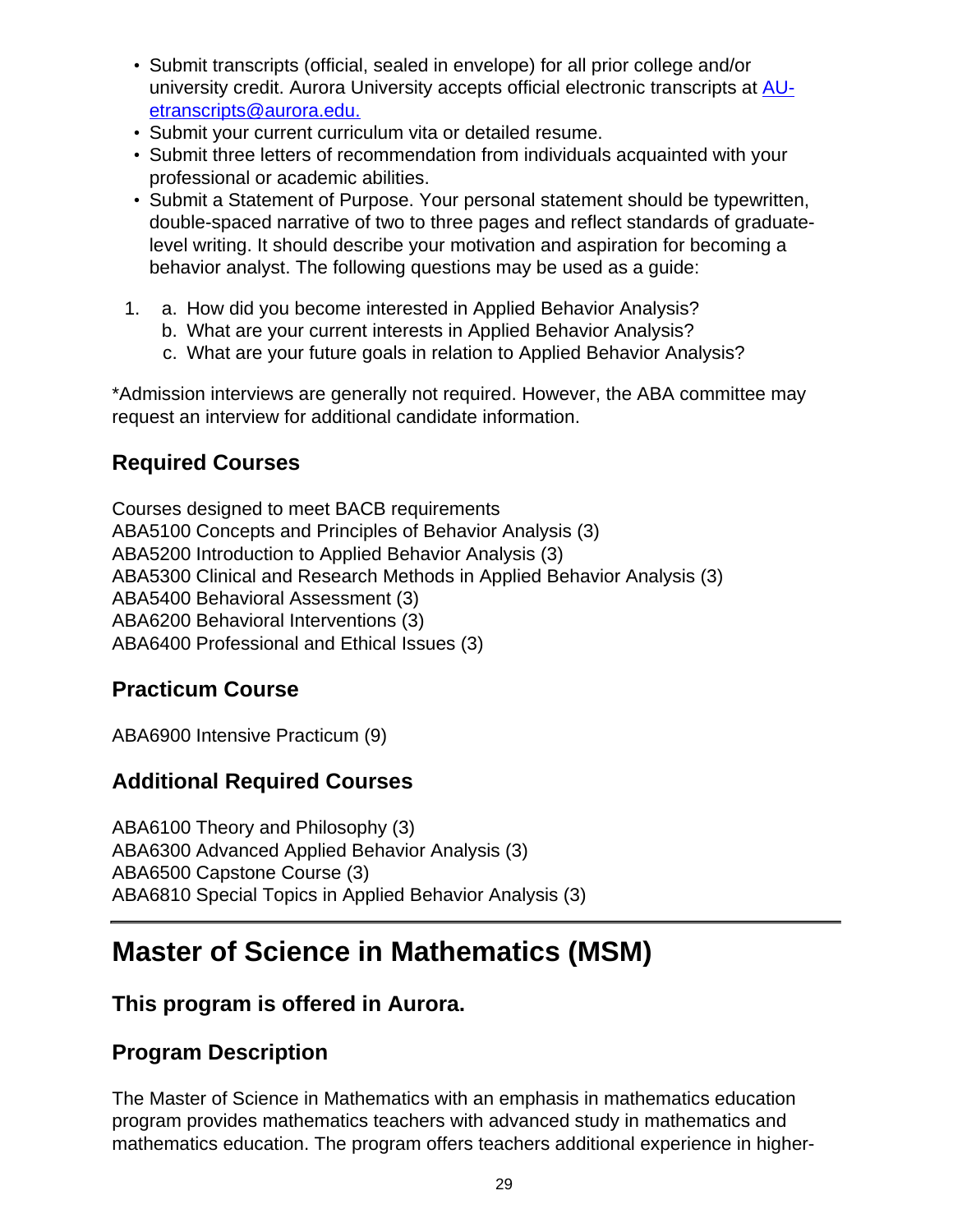level mathematics to enhance their teaching with additional depth and breadth of content. At the same time, it strengthens their background in school mathematics curriculum, instructional practices, assessment and technology and research in mathematics education.

## **Admission Requirements**

The general admission requirements are found in the section "Graduate Admission Requirements." In addition to the requirements listed, students must hold a bachelor's degree in mathematics or a bachelor's degree in some other field with extensive coursework in mathematics.

### **Residency Requirements**

A minimum of 30 semester hours of graduate credit must be earned at Aurora University in order to receive this degree. A maximum of six semester hours of graduate credit may be transferred from a regionally accredited college or university and applied to the requirements of this degree. Any coursework submitted for transfer must be approved by the mathematics program faculty and the chair of the division.

All graduate transfer credit from other institutions must be submitted at the time of acceptance into the program. Once the applicant has been accepted for enrollment in the program, it is expected that he/she will complete all coursework for the degree at Aurora University. No coursework may be transferred to Aurora University after enrollment. See the section "Transfer of Credit" for other conditions governing the transfer of credit.

### **Academic Standards and Evaluation**

At the graduate level, a "C" grade indicates less than complete mastery of the content of a course. Only two grades of "C" are accepted at the graduate level in this program and they must be balanced by two grades of "A." See the section "Academic Standards" for other conditions governing academic standards and the graduate grading system.

### **Degree Requirements**

Twenty-four semester hours in mathematics plus 12 semester hours in professional education.

**Section A: Required courses in mathematics: 24 semester hours** MTH5100 Foundations of Higher Mathematics (3)

MTH5200 Modern Geometries (3)

MTH5300 Number Theory (3)

MTH5400 Probability and Statistics (3)

MTH6100 Abstract Algebra I (3)

MTH6200 Abstract Algebra II (3)

MTH6300 Advanced Calculus I (3)

MTH6400 Advanced Calculus II (3)

**Section B: Required courses in education: 12 semester hours**

MTH5500 Technology in the Mathematics Classroom (3)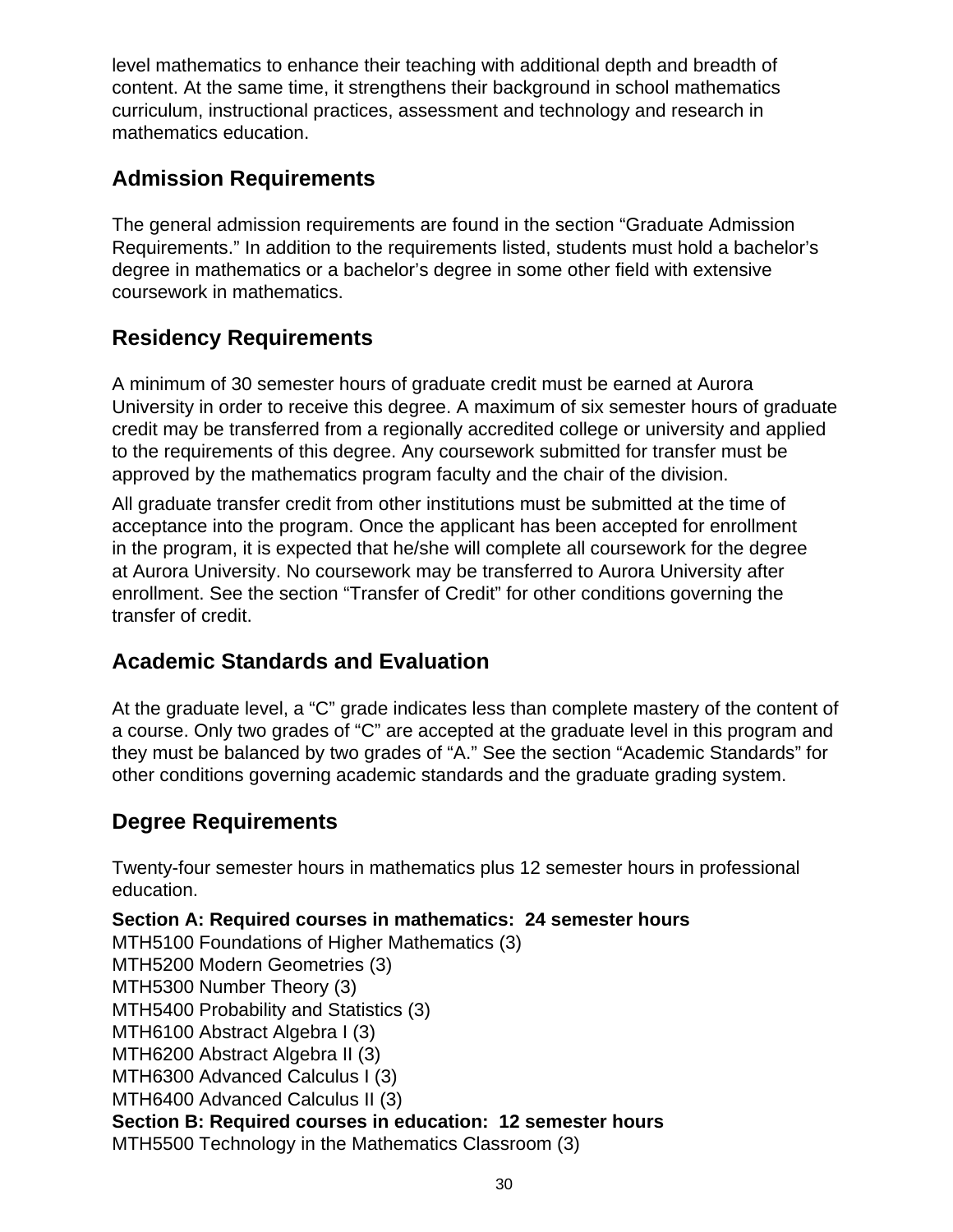MTH5600 Assessment and Curriculum Development in Mathematics (3) MTH5701 Research Seminar I (1) MTH5702 Research Seminar II (1) MTH5703 Research Seminar III (1) MTH5704 Research Seminar IV (1) MTH6702 Research Project (2)

## **Master of Social Work (MSW)**

### **This program is offered in Aurora at the George Williams College campus in Wisconsin.**

The primary objective of the MSW program in the School of Social Work is to prepare students for advanced social work practice. The student acquires the professional foundation of social work knowledge, values and skills in a generalist practice social work model.

The foundation curriculum provides instruction in human behavior in the social environment/theories of human development; social welfare and policy; social work practice; diverse populations; social work with groups; social work electives and social work research. Field instruction during the foundation year consists of 15 clock hours per week (225 clock hours per semester) during each semester for a total of 450 clock hours for the academic year.

In the second year, students enter into the clinical concentration in advanced-level courses in social work theory, policy and practice; psychopathology, advanced social work electives; and advanced social work research. Field instruction during the concentration year consists of approximately 20 clock hours per week (300 clock hours per semester) during each semester for a total of 600 clock hours for the academic year.

### **MSW Admission Requirements**

- A completed Graduate Application for Admission.
- Bachelor's degree from a regionally accredited institution with an average GPA of 2.75 on a 4.0 scale. Students with a GPA of less than 2.75 will be considered on a case-by-case basis. Undergraduate curriculum must include three semester hours in statistics, research and physical assessment.
- Two letters of recommendation from individuals familiar with your professional or academic abilities.
- Statement of Purpose.
- Commitment to high standards of personal and professional conduct, as reflected in the NASW Code of Ethics.

Personal characteristics indicative of the capacity for professional practice as evidenced by:

- personal maturity
- a high level of personal integrity, readiness to identify with the values and ethical principles of the social work profession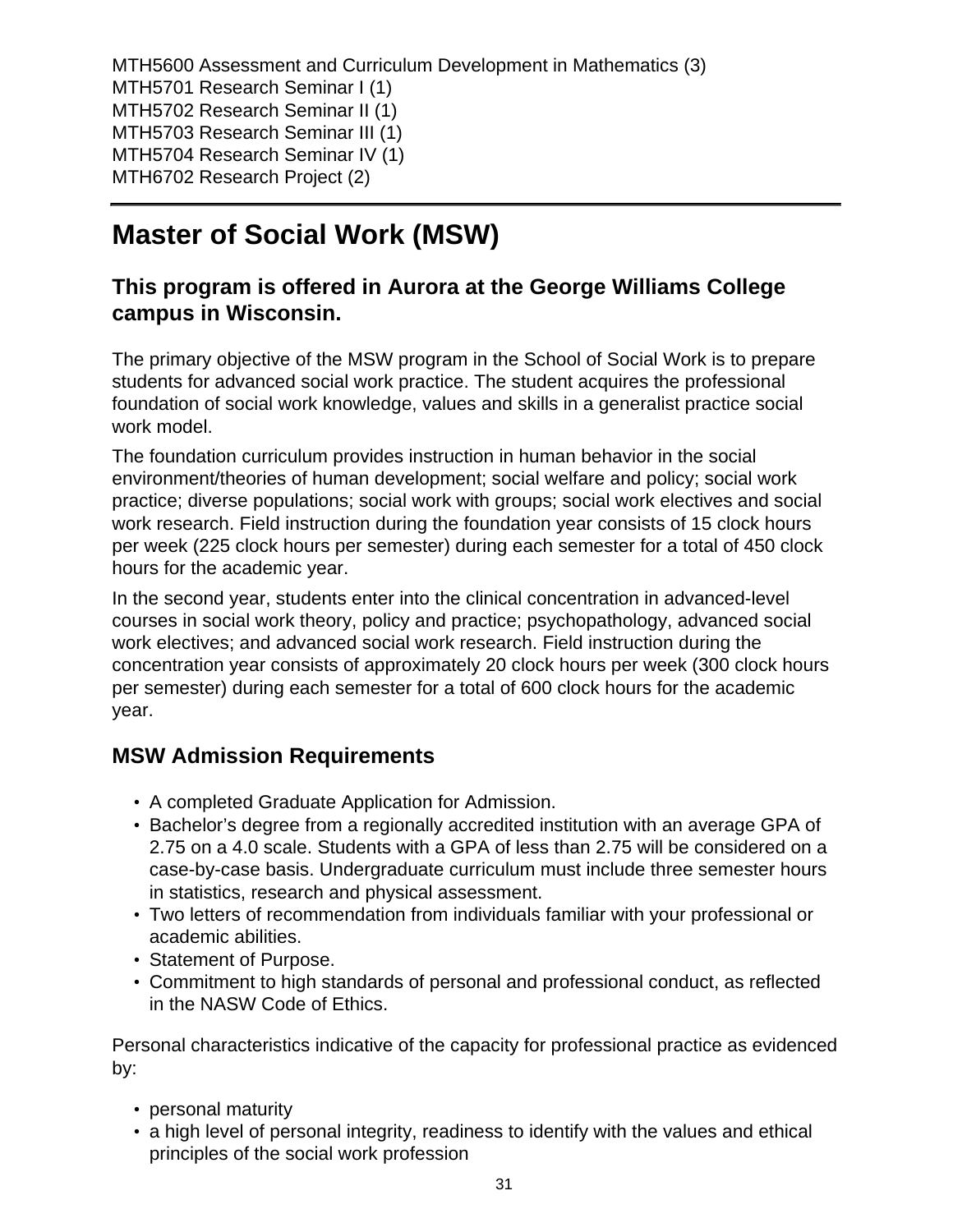• commitment to social justice and to improvement of the condition of vulnerable and oppressed groups

## **Admission Interviews**

Attendance is mandatory for all class sections. If a student is to be absent for any reason, he/she must discuss the expected absence with the course instructor before it occurs.

## **Admission Review Process**

The School of Social Work strives to recruit a diverse group of students who have had relevant and significant work and life experiences, and who can relate to diverse and vulnerable populations. The MSW Admission Committee will consider factors relating to the applicant's academic ability, work, service and extracurricular experience, especially as they relate to promotion and development of resilient communities, organizations, social groups, families and individuals. In reviewing applications, MSW Admission Committee members evaluate all transcripts, the "Statement of Purpose" and letters of recommendation.

## **Application Considerations**

Potential applicants for the MSW program should note that a criminal background may render them ineligible for a field internship which is a requirement to complete the MSW program. The applicant may also be ineligible for licensure after graduation. Aurora University and the School of Social Work reserve the right to deny admission to the MSW program based on application materials, previous academic record and records of past conduct, including but not limited to, the results of a criminal background check or registration of a sex offense.

### **Provisional Admission**

A student seeking regular admission whose official transcripts or other required documents have not arrived by the established deadline due to circumstances beyond the applicant's control and who otherwise meets all requirements for admission to the program may be admitted provisionally for one semester. A provisional student whose admission status is not complete by the first day of the next semester (excluding summer) will be administratively dropped from classes.

## **Conditional Acceptance**

On occasion, an applicant may be accepted into the program conditionally. Conditional acceptance requires that an applicant meet certain conditions either prior to beginning the MSW program or concurrent with enrollment in the MSW program. Applicants being accepted conditionally are notified in writing of the necessary conditions that must be addressed prior to full acceptance being granted. Full acceptance is required if students are to be permitted to continue in the MSW program.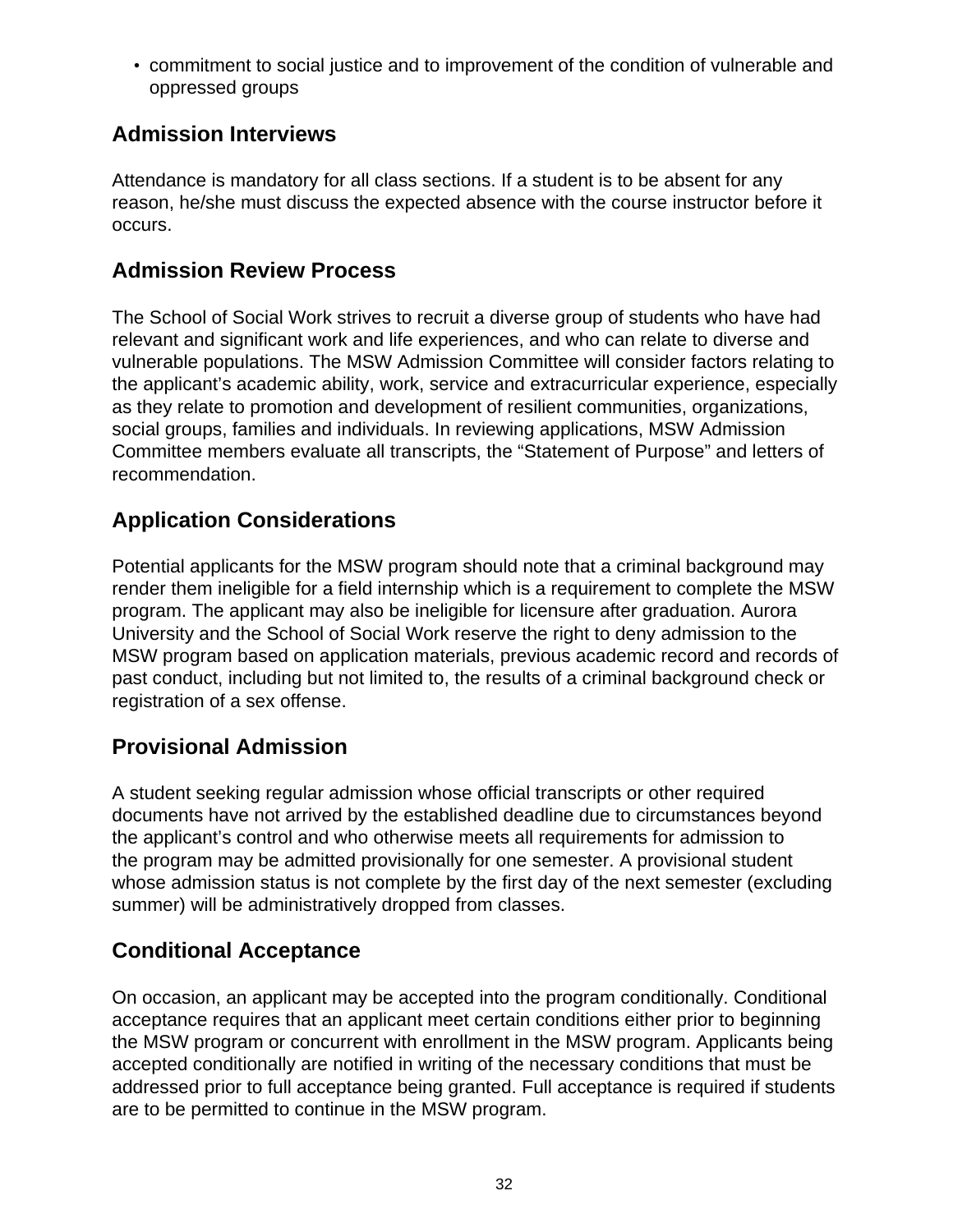### **Advanced Standing Students**

Students who have earned a BSW degree within the last five years from a CSWEaccredited institution and who have demonstrated outstanding scholarship in social work courses and excellence in the field may apply for advanced standing for up to onehalf of the semester hours (30 semester hours) required for the MSW program at Aurora University.

Special admission procedures and standards apply to advanced standing applicants. (For additional information on advanced standing, please refer to the MSW Policy Handbook).

## **MSW Program Options**

The School of Social Work offers several graduate program options leading to the Master of Social Work degree, including two-year full-time and three-year part-time. The full-time program requires 15 semester hours of coursework for four semesters. The part-time program requires nine semester hours for the first four semesters (first two years) and then 12 semester hours per semester in the third year. Advanced standing students may complete the program either as full- or part-time students. Full-time advanced standing for those who receive full credit for the BSW degree complete 15 semester hours of coursework for two semesters in addition to summer, which requires three semester hours. Part-time advanced standing requires six semester hours of coursework in each semester in year one, and nine semester hours of coursework in each of the semesters in year two. Students will make a choice of which plan they will pursue at the time of admission.

## **Program Prerequisties**

The MSW Program requires that the following prerequisite be met:

### **Statistics**

The student needs to have completed a basic statistics course in his or her prior academic program and to have received a "C" grade or better. If this prerequisite has not been met in prior academic work, the student needs to make arrangements to complete the requirement before enrollment in the MSW research sequence.

## **Specific Program Components**

### **Internships (Field Instruction)**

Field instruction provides students with opportunities to practice and integrate social work theory in the field under the guidance and instruction of an experienced social work field instructor. Students may select a field placement from affiliated agencies in consultation with the Director of Field Instruction at the School of Social Work.

First-year, full-time students typically are required to complete a minimum of 15 clock hours of field instruction per week during the fall and spring semesters for a total of 450 clock hours for the academic year. Second-year, full-time students typically are required to complete a minimum of 20 clock hours of field instruction per week during fall and spring semesters for a total of 600 clock hours for the academic year.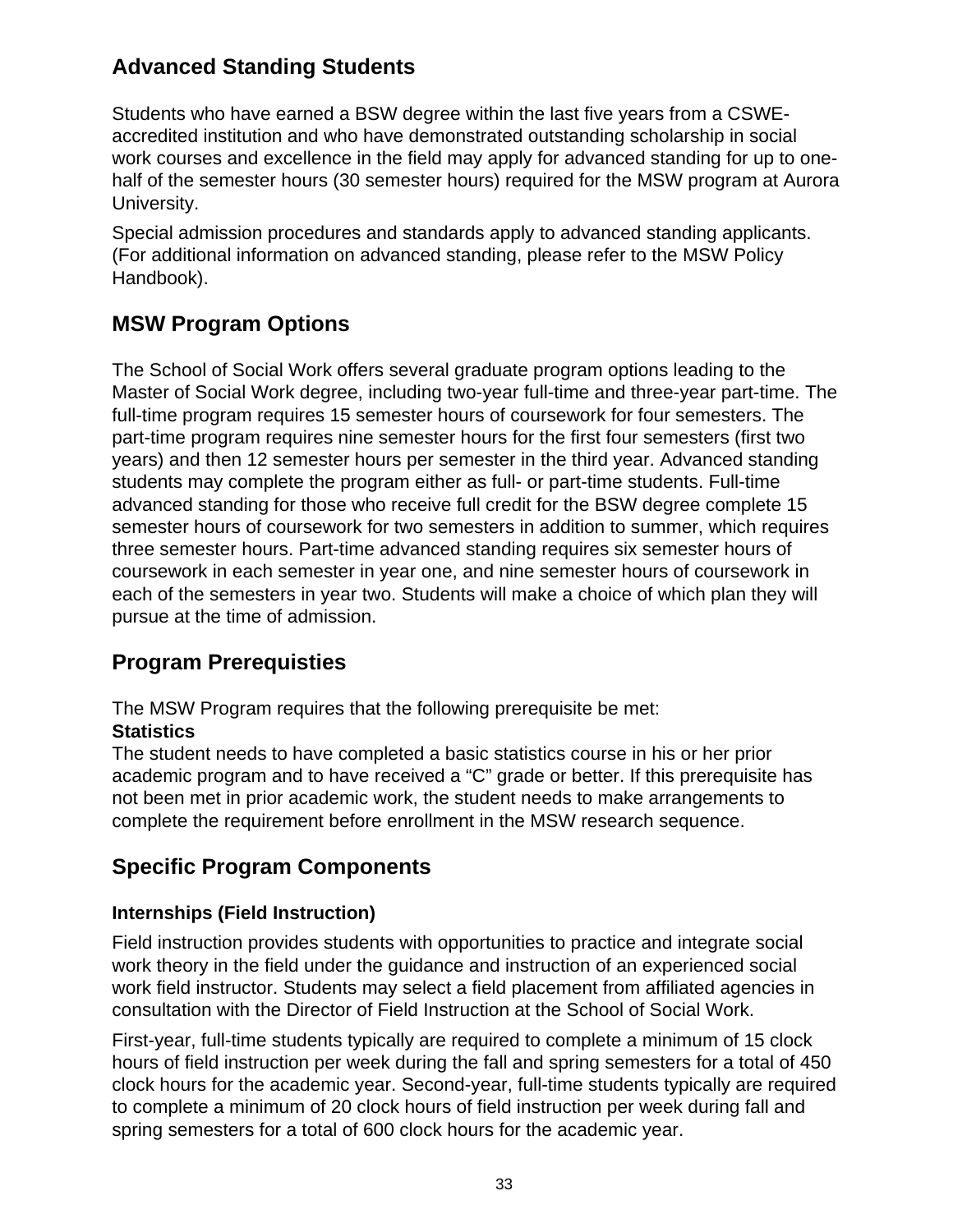Part-time students typically begin their field placement in the second year and complete approximately 15 clock hours of field instruction per week during each regular semester for a total of 450 clock hours for the academic year. Part-time students in the concentration curriculum (third year) complete 600 clock hours of field instruction for the academic year.

### **Policy and Procedures for Illinois Professional Educator's License with School Social Work Endorsement (excluding Post-MSW students)**

All graduate social work students interested in taking coursework toward the Illinois Professional Educator's License with School Social Work Endorsement must be in good standing with the School of Social Work and will be required to complete the following procedures:

- 1. Pass the Illinois Test for Academic Proficiency 400 (TAP) its equivalent ACT Plus or SAT by December 1st of their Advanced MSW placement. Aurora University strongly recommends that students pass ISBE's academic testing standards prior to beginning their Advanced MSW placement though.
- 2. Take and pass the Illinois School Social Work Exam (184) by the end of their MSW studies. School social work students are recommended to complete this exam in the fall of their Advanced MSW placement.
- 3. Pass SWK5610 Social Work Practice with the Exceptional Child, which meets HB150 guidelines. The course is recommended to be completed prior to the start of their Advanced MSW placement.
- 4. Secure a field placement in the public school setting by actively seeking an internship. Since internships in the school setting are very competitive, it is recommended that students begin to look before the end of January of the academic year preceding the advanced-year (school) field placement. Only MSW Advanced placements can be completed in public school districts in order to qualify for the school social work specialization and the Illinois Professional Educator License in Social Work.
- 5. Complete and return the ISBE 73-44 to the AU licensing officer within the first 30 days of the MSW Advanced placement.

Students who complete these procedures follow the MSW program, clinical concentration structure outlined in this book. Note: Illinois State Board of Education Requirements for endorsement/licensure are frequently modified. Please contact the School Social Work Program Coordinator for current requirements.

### **Illinois Professional Educator's License with School Social Work Endorsement Program Requirements**

- 1. The applicant must have earned a Master of Social Work degree from a CSWEapproved program.
- 2. Applicants must contact the Center for Adult and Graduate Studies for the Illinois Professional Educator's License with School Social Work Endorsement/License Program application package and complete the application, request one letter of recommendation from a professional in the field, and arrange to have their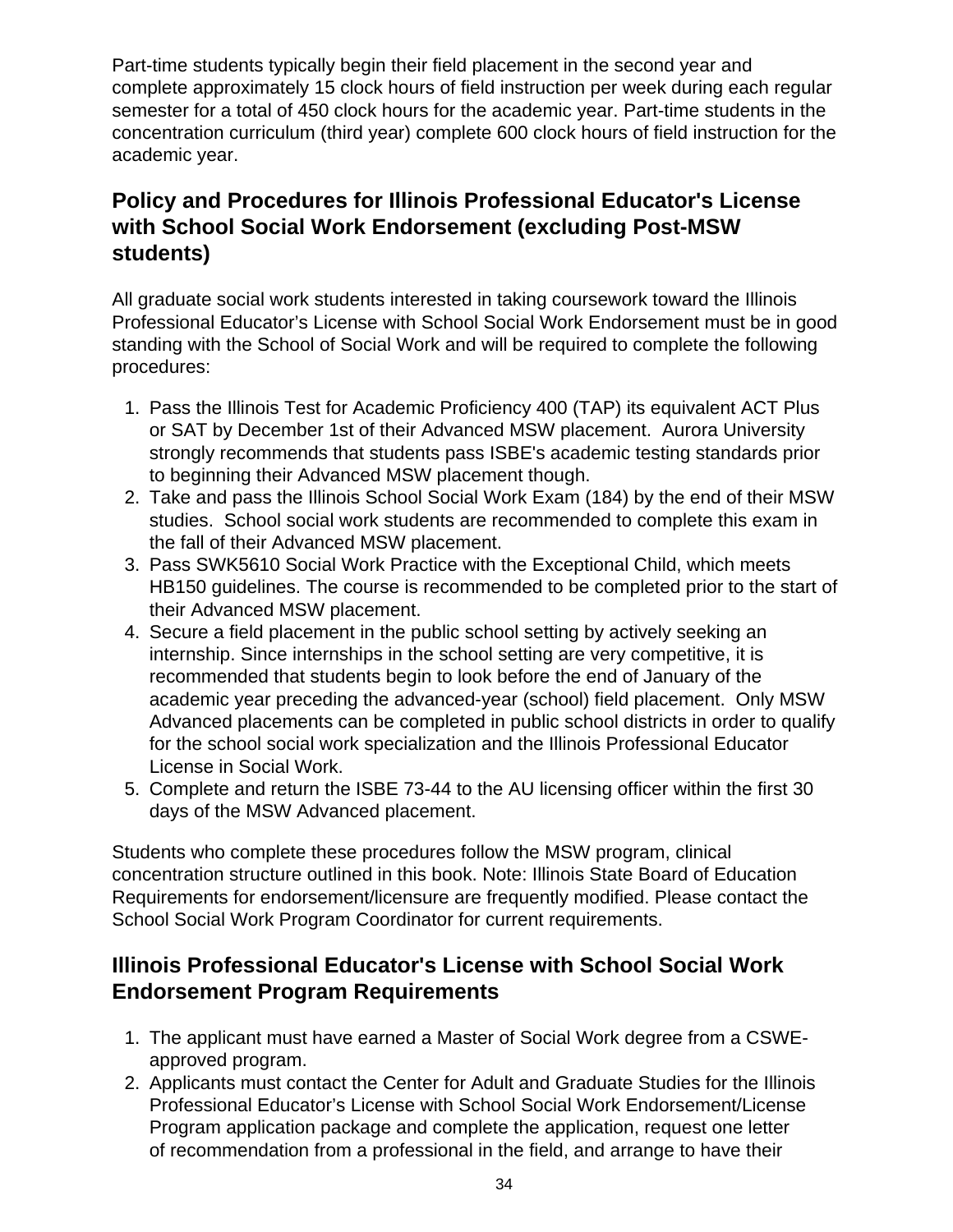official transcript showing their MSW sent to the Center for Adult and Graduate Studies. When all components of the application package are received by the Center for Adult and Graduate Studies, it is then forwarded to the Coordinator of the School Social Work Specialization. Applicants are recommended to have passed the Illinois State Board of Education Test of Academic Proficiency (400) (or an equivalent alternative) prior to beginning their school social work placement. The School Social Work Content Exam (184) may be completed while in the school social work placement and must be completed prior to licensure. Information about these exams can be found at il.nesinc.com/.

- 3. Academic requirements include successful completion of the following courses:
	- a. SWK6430 School Social Work Certification Course (3)
	- b. SWK5610 Social Work Practice with the Exceptional Child (3 semester hours)
	- c. SWK6670 Post MSW —Advanced School Social Work Field Required Field Hours are prescribed based on experience) (3)
	- d. OEDO5018 Reading Methods K–12 SSP (1)
	- e. OEDO5019 Reading Content K–12 SSP (1)
- 4. We believe that the student should play a vital role in determining his/her field placement. As is the case with our regular MSW students, we maintain a file with the names, addresses, phone numbers and contact persons of schools which have participated as internship sites, from which students can choose. Placements need to be arranged before a student can register for SWK6430. Students should begin to make arrangements for internships in January.
- 5. The student must maintain a minimum 3.0 GPA for the entire course sequence.
- 6. The program must be completed within four consecutive semesters from the first semester after being officially accepted into the endorsement program. Any modification in the program completion plan must have prior approval of the School Social Work Program Coordinator.
- 7. Post MSW-School Social Work students are not required, but are encouraged to enroll in elective course offerings related to school social work practice as a means of rounding out their training experience.

**Note:** Illinois State Board of Education Requirements for endorsement/licensure are frequently modified. Please contact the School Social Work Program Coordinator for current requirements.

**Note:** Information regarding the exams can be found by calling Pearson Education Inc. at 800-989-8532 or il.nesinc.com.

## **Program Academic Policies**

### **Student Evaluation**

Professional social work education requires high standards of academic, personal and professional conduct. The educational program at the graduate level (MSW) requires the development of ethics and values as well as knowledge and skills.

In accordance with Aurora University regulations, the School of Social Work reserves the right to maintain academic standards for admission and retention in the social work program at the MSW level, above and beyond compliance with the general academic standards of the university.

Also recognizing that there are professional competencies and conduct not measurable by academic achievement alone, the School of Social Work reserves the right to make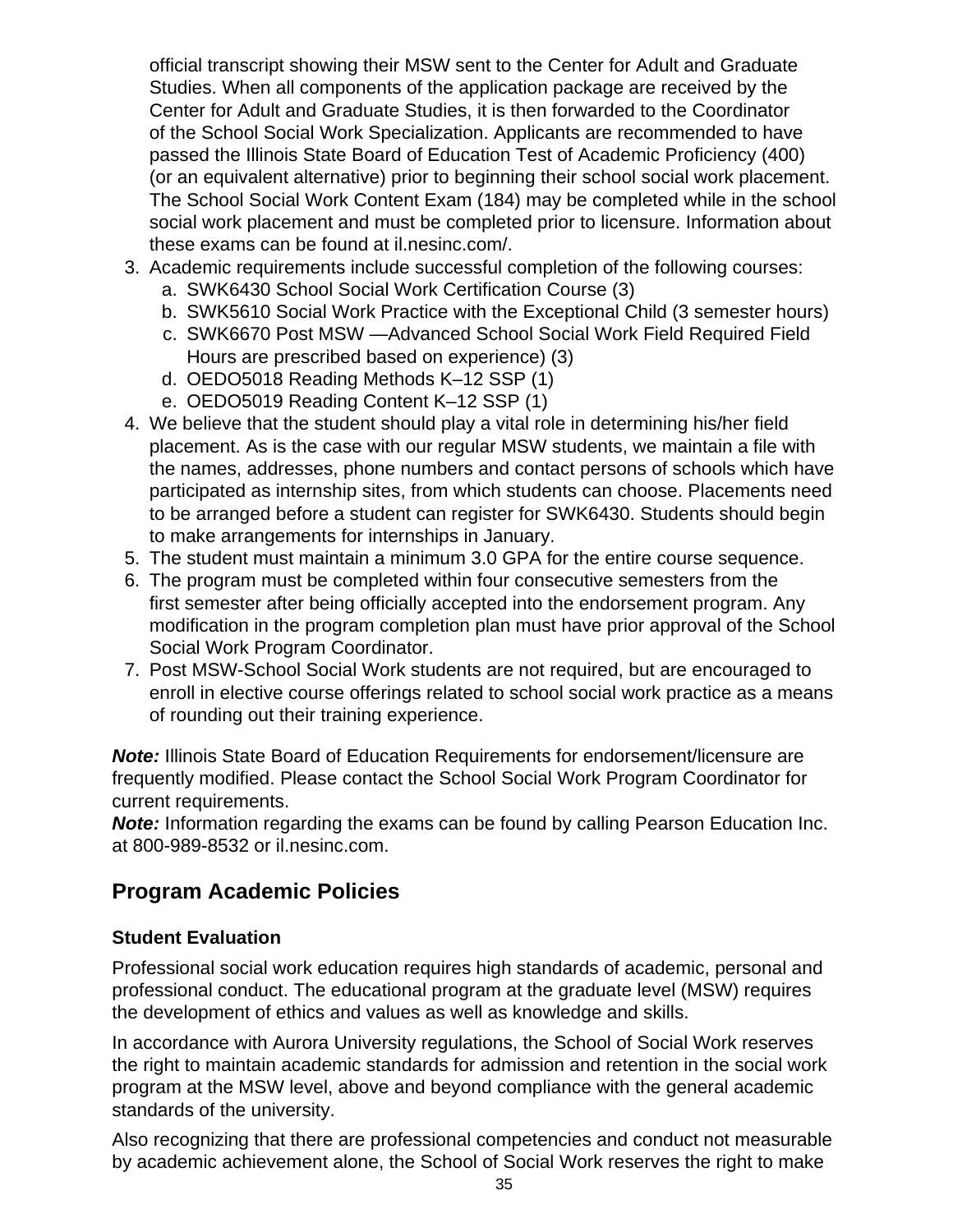decisions regarding admission and retention based on high standards of personal and professional conduct. Because social work education involves a significant amount of internship experience and preparation for helping vulnerable populations, student evaluation will honor not only the rights of students, but also the rights and well-being of clients and others to whom students relate in a professional role.

#### **Four-Year Limit**

Students must complete the program on or before a date four years from the date of matriculation. A statute of limitations of five years applies for re-application to the MSW program or transfer of credit.

### **Credit for Life Experience**

In accordance with the standards of the Council on Social Work Education (CSWE), credit may not be given for life experiences.

**Note:** Please refer to the MSW Policy Handbook for complete policies and procedures of the School of Social Work and Aurora University.

### **MSW Program Requirements**

Prerequisite: Statistics (completed a basic statistics course with a grade of "C" or better prior to enrollment)

#### **Foundation Curriculum 30 semester hours**

**Social Welfare** 3 semester hours SWK6140 Social Welfare Policy and Institutions (3)

**Human Behavior and Social Environment** 6 semester hours SWK6150 HBSE I: Theories of Human Development I (3) SWK6160 HBSE II: Theories of Human Development II (3)

**Social Work Practice Theory and Methods** 12 semester hours SWK6370 Social Work Practice I: Individuals and Families (3) SWK6381 Social Work Practice II: Group Work (3) SWK6382 Social Work Practice II: Community Practice (3) SWK6390 Social Work Practice with Diverse and Vulnerable Populations (3)

**Research** 3 semester hours SWK6250 Research I: SW Research Methods (3)

**Foundation Field Instruction** 6 semester hours SWK6730 Field Instruction I: Foundation Internship (3) SWK6740 Field Instruction II: Foundation Internship (3)

### **Advanced Curriculum 30 semester hours**

**Social Work Practice and Policy** 12 semester hours SWK6500 Social Work Perspectives on Psychopathology (3) SWK6511 Social Work Practice III: Clinical Theory and Methods (3) SWK6521 Social Work Practice IV: Advanced Clinical Knowledge and Application (3) SWK6533 Advanced Social Policy (3)

**Research** 3 semester hours SWK6283 Practice and Program Evaluation (3)

**Social Work Electives** 9 semester hours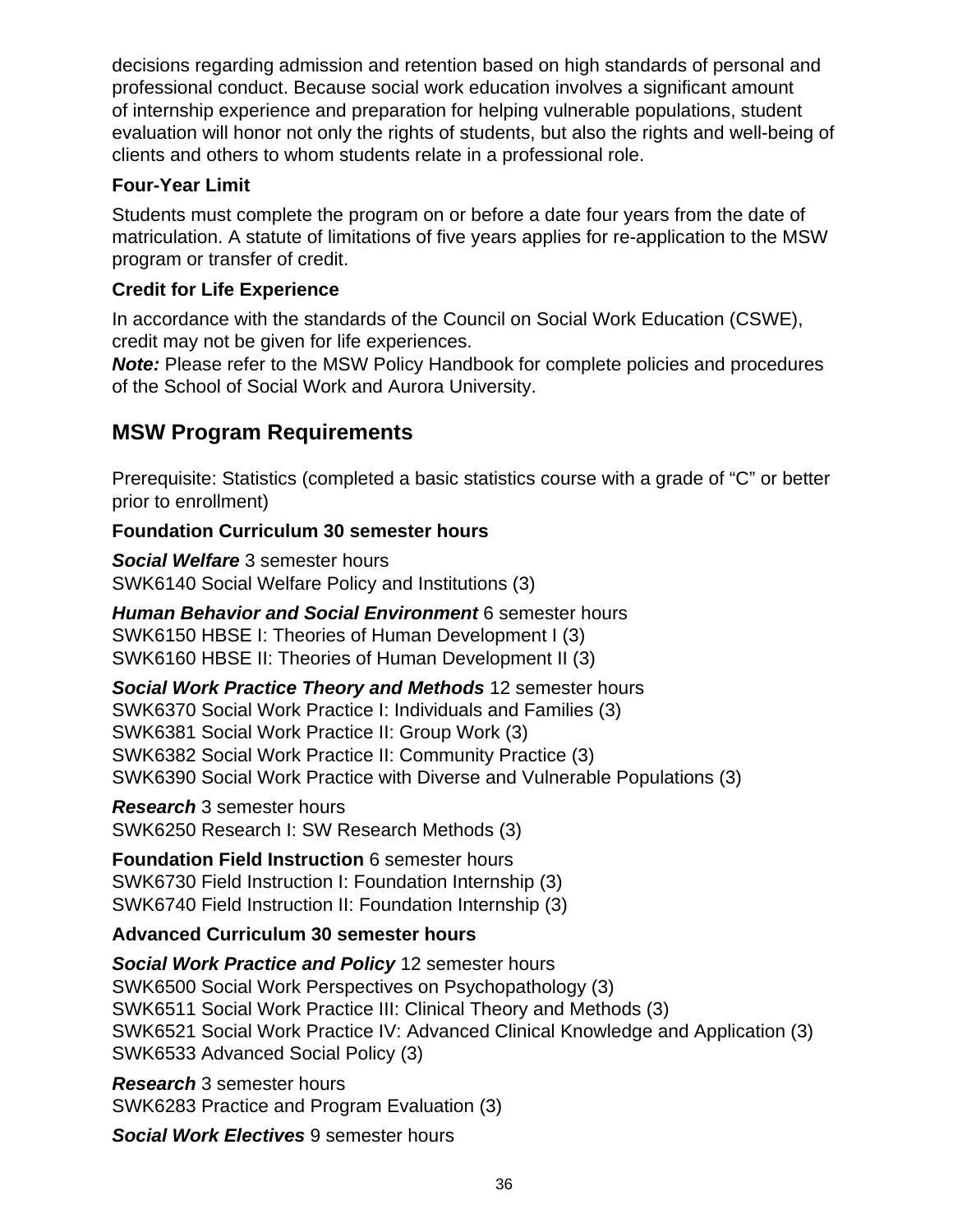**Advanced Field Instruction** 6 semester hours SWK6750 Field Instruction III: Advanced Internship (3) SWK6760 Field Instruction IV: Advanced Internship (3)

### **Total required to earn degree 60 semester hours**

# **Specialization in Addictions**

The Addictions Specialization prepares students to work with substance abusing individuals and their families within a primary substance abuse treatment setting. The coursework focuses on educating students about various aspects of substance abuse, challenging some of their own biases regarding this population, and learning specific clinical skills to help the various sub-populations of addictions. Within the clinical concentration, students complete a field internship at an approved addictions site. Upon successful completion of this specialization, students are eligible to take the Illinois Certified Alcohol and Other Drug Abuse Counselor (CADC) examination for state licensure. Students interested in declaring the Addictions Specialization must meet with the Coordinator to complete an interview and required declaration paperwork. Coursework to assist with completion of the MISA I certificate is also available. A meeting with the Coordinator is required to enroll in the SWK 5600 MISA I course.

**Specialization Courses (must obtain a "B" or higher in all specialization courses)** SWK6340 Survey of Substance Abuse Evaluation and Treatment (3) SWK5410 Psychopharmacology (3)

SWK5420 Addictions Counseling I (3) SWK6400 Addictions Counseling II (3)

# **Specialization in Advanced Clinical Social Work (ACSWS)**

The Advanced Clinical Social Work Specialization (ACSWS) encourages students to learn the most effective theoretical approaches to clinical social work practice as well as to critically reflect on the therapeutic relationship and their role in supporting empowerment, resiliency, and transformation for those they serve. The ACSWS student concentrates his/her studies in one of seven ACSWS focus areas spanning clinical psychotherapy and/or direct clinical social work practice with theoretical awareness in a number of settings such as mental health agencies, family service agencies, youth programs, community-based clinical agencies, and private practice, to mention but a few. One core course with two related electives grounded within one of the seven specialization focus areas and an advanced clinical specific internship provide the student with the basic understanding of theoretically grounded clinical practice and its terminology, the complexities of building and maintaining effective therapeutic relationships, ethical and cultural considerations, and bridging individual clinical practice with social justice and advocacy, all of which are important considerations for today's clinical professional. The MSW graduate with this specialization will be able to recognize the interpersonal complexities within clinical practice in order to work towards healing the individual and family resiliency as well as encouraging social reforms that support well-being for all populations.

### **ACSWS Program of Study**

An ACSWS program of study includes one core foundational course, two approved electives grounded within one of the seven ACSWS focus areas noted below, and an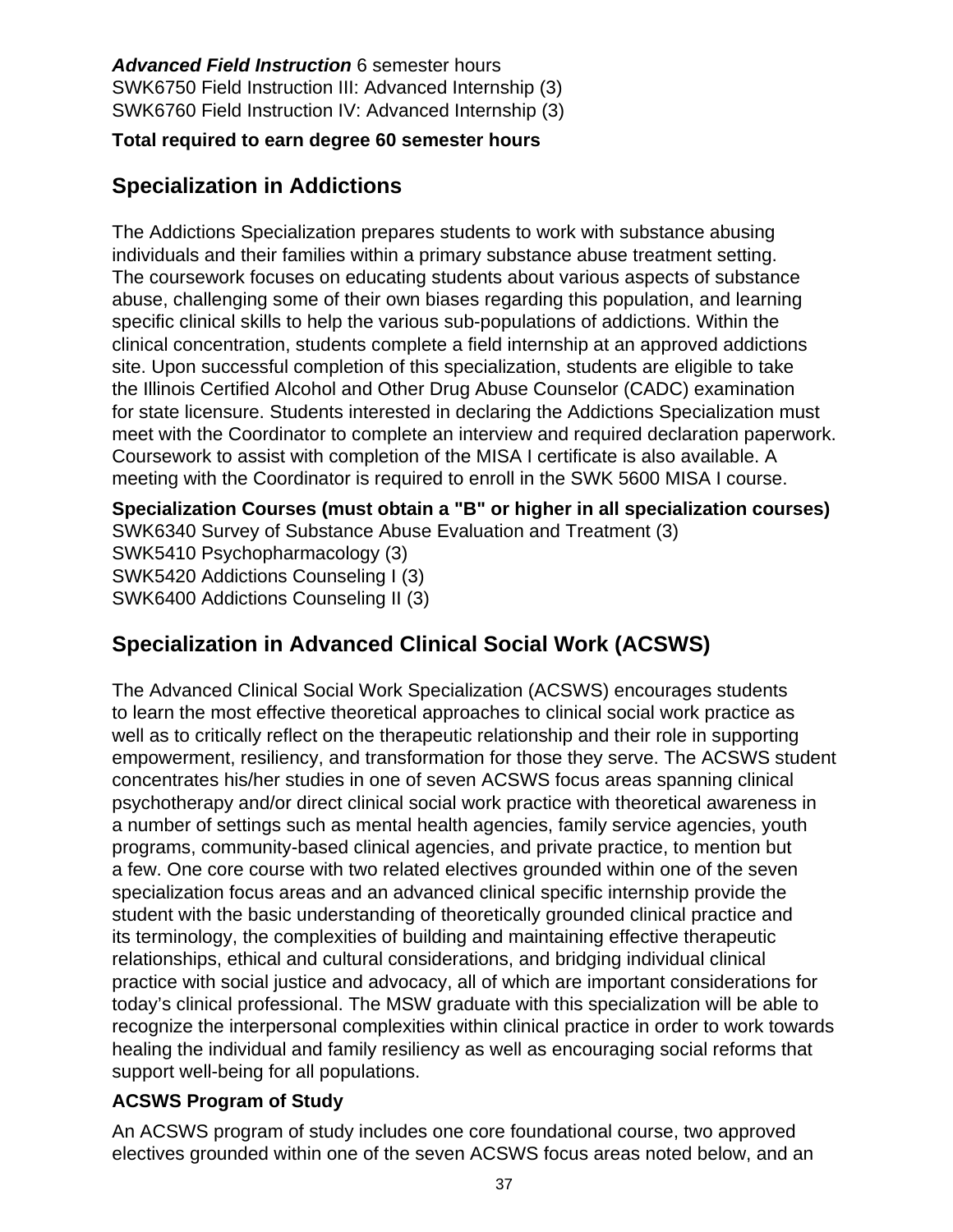advanced 600-hour clinical internship resonating with the student's declared ACSWS focus area. Each ACSWS focus area offers several approved electives to choose from. Not all courses may be available each year, please plan accordingly. Check current university class schedule to confirm course availability and any prerequisites. Dual specializations between ACSWS and the child welfare specialization, the faith-based specialization and the health care specialization are possible, and require additional course work. Complete details on ACSWS, including the list of approved electives by ACSWS focus area, are available on the comprehensive Aurora University ACSWS Moodle page.

### **ACSWS Core Foundational Course**

SWK6599 Advanced Therapeutic Relationship and Integrative Psychodynamics (3)

### **ACSWS Focus Area Descriptions**

ACSWS focus areas offer the student the opportunity to focus his/her advanced MSW studies through a specific clinical practice lens. Advanced field placements must resonate with the student's choice of ACSWS focus area. Please note dual specializations are possible between ACSWS and the child welfare specialization (CW), the faith-based specialization (FB), and the health care specialization (HC).

Aging and Older Adult Mental Health Focus Area (FB-Addiction Recovery, FB-Individual & Family Counseling, FB-Social Group Work, and): As the age of many in our society advances the mental health of older adults is a growing concern. This focus encourages student growth towards critical clinical awareness in issues that aging creates and which older adults face on a daily basis. Students with this focus will gain a competitive position aimed directly at clinically serving older adults in a variety of settings, including private practice as well as within community mental health service agencies.

Brief Therapeutic Interventions Focus Area (FB-Addiction Recovery, FB-Individual & Family Counseling, and FB-Social Group Work): This focus prepares the advanced student to employ brief therapeutic methods in psychotherapy as well as the ability to practice clinically in a variety of short-term clinical direct practice settings, such as crisis centers, retreat centers and business settings. Graduates with this specialized focus will be able to employ short-term interventive strategies with a clear understanding of related clinical theory and psychodynamic processes.

Child, Youth and Families Focus Area (CW, FB-Addiction Recovery, FB-Child Advocacy, FB-Individual & Family Counseling, FB-Social Group Work, and HC): The School of Social Work has been and continues to be committed to making positive differences in the lives of children. Towards that end, this focus encourages student growth towards a critical clinical awareness in issues that strive to improve the lives of children, youth and families. Students with this focus gain a competitive position aimed directly at clinically serving children, youth, and families across a number of mental health direct practice settings.

Family and Systems Models Focus Area (FB-Addiction Recovery, FB-Individual & Family Counseling, FB-Social Group Work, and HC): This focus encourages the advanced student to gain a solid theoretical foundation in understanding the interactive emotional processes that inform today's families which span the creative horizon. Students will gain a competitive position through an in-depth study of not only family systems but also how individual psychodynamic processes inform and are informed by individual, family and social group functioning. It prepares students to do clinical practice through a family systems therapeutic and theoretical lens within independent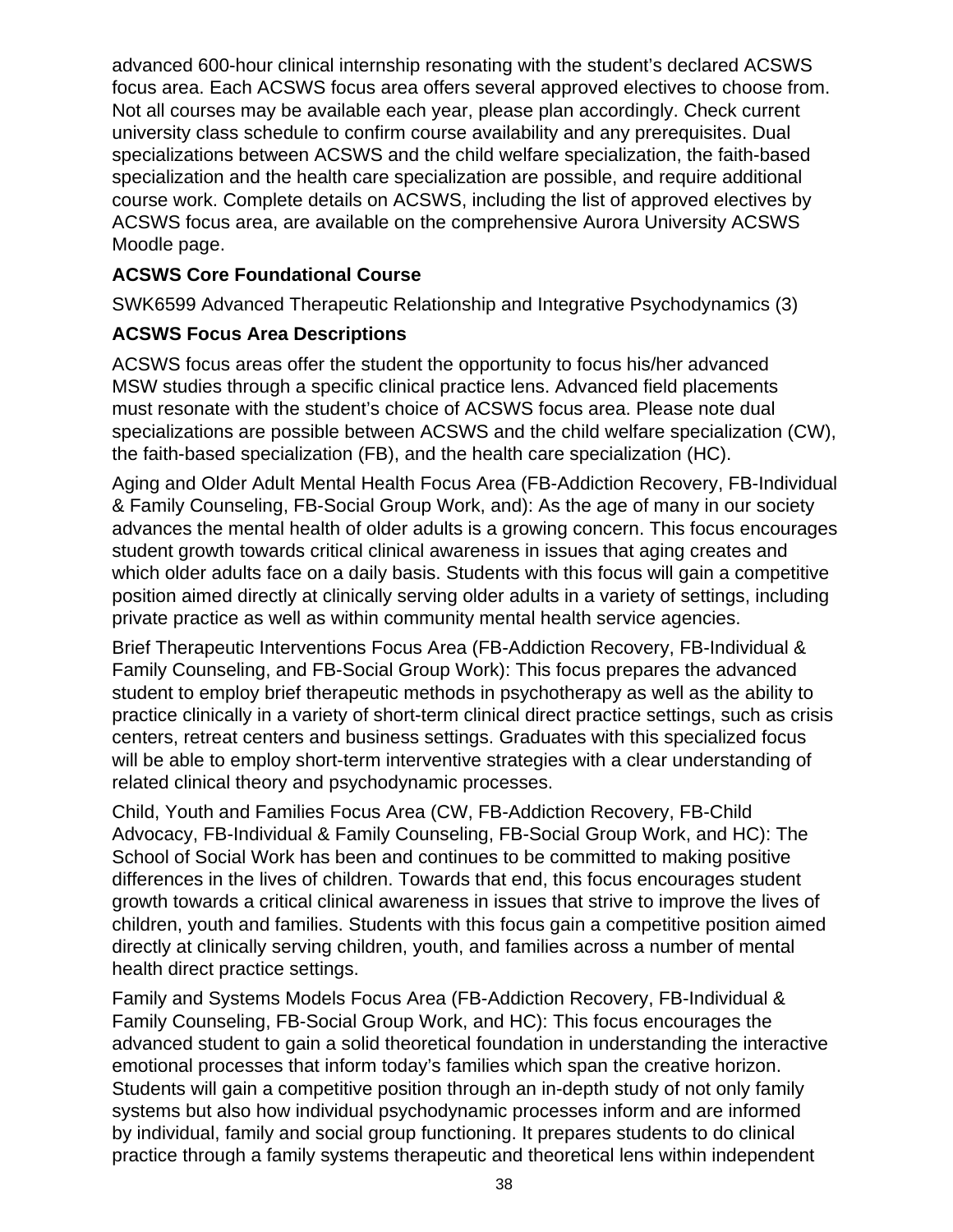private practice, community mental health centers or clinical agencies, and family services agencies, to name a few, as well as offers a solid foundation for future research, such as towards a DSW or PhD.

Independent Clinical Practice Focus Area (CW, FB-Addiction Recovery, FB-Child Advocacy, FB-Individual & Family Counseling, FB-Social Group Work, and HC): Independent practice continues to grow as an ever-changing field. This one-of-a-kind clinical program of study offers the advanced student the opportunity to name his/her specific long-term clinical goals and create a program of study catered to match those specific needs. This focus provides the advanced student with the greatest creativity in developing his/her own specialized clinical program of study. The student will not only learn the most effective approaches to clinical social work practice but will also be encouraged to critically and clinically reflect on the best practices of empowerment, resilience and transformation.

Individual Therapeutic Models Focus Area (FB-Individual & Family Counseling and FB-Social Group Work): This focus is for the advanced student desiring advanced work in a particular clinical theoretical system(s) of thought. It not only offers the student a solid foundation for independent clinical practice, but also a solid theoretical clinical foundation for future advanced clinical studies, such as towards a DSW or PhD. Through advanced clinical studies the student will gain a competitive position by developing a critical theoretical lens that can inform resilient and empowering direct practice as well as serve as a foundation for future research.

Violence Prevention Focus Area (CW, FB-Addiction Recovery, FB-Child Advocacy, FB-Individual & Family Counseling, FB-Social Group Work, and HC): The field of violence prevention is rooted in the growing awareness of interpersonal violence in our society. While much of social work and related disciplines have been focused on interpersonal violence after-the-fact, this focus encourages the student to reduce interpersonal violence before-the-fact through the development of clinical services aimed at reducing violence against children, families, and other vulnerable populations. A solid clinical foundation prepares students to be proactive with individuals and families as well as enable them to develop clinically focused advocacy that develops clinically grounded services and programs in community-based agencies and businesses that strive to prevent interpersonal violence.

# **Specialization in Advanced Child Welfare**

The courses in the Child Welfare Specialization will not only serve to educate our students; they will also continue to promote the field of child welfare and social work. Graduates with the specialization will gain competitive positions aimed directly at serving the needs of children and families involved in the child welfare system. The School of Social Work has been, and continues to be, committed to making a positive difference in the lives of children. Developing a specialization in child welfare, coursework and field placement internships will address the educational needs of the students while enhancing their work toward improving the lives of children and their families.

The Child Welfare Specialization is a three-course sequence. MSW students have three open electives. The students will participate in at least one internship specific to the field of child welfare in the first or second year of the social work program with an agency that focuses on child welfare. The thrust of this specialization is to develop an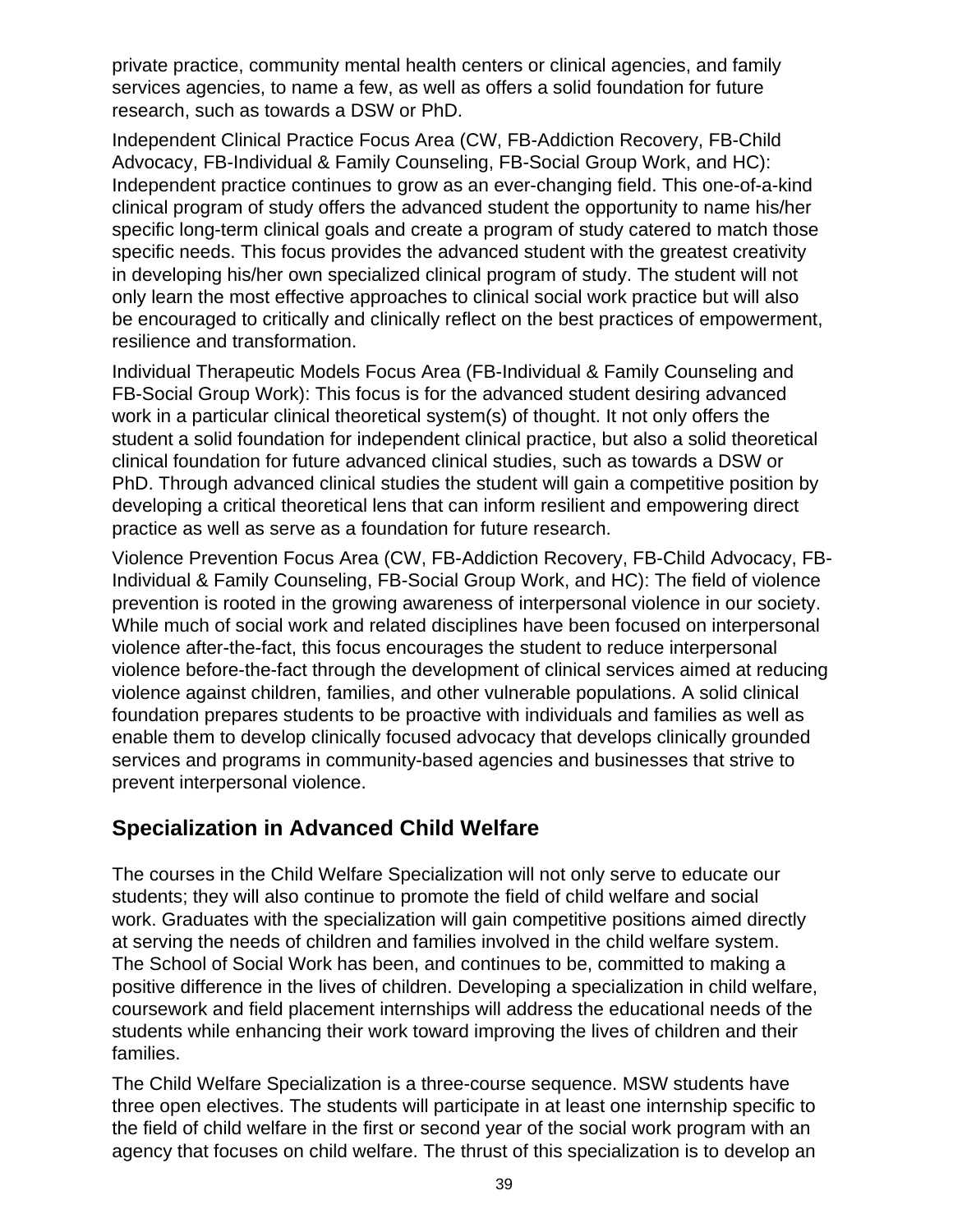interdisciplinary curriculum designed to provide comprehensive child welfare education. Upon completion of the coursework and field work, students will be eligible to test for their Child Welfare Employee License (CWEL) credential. Students interested in declaring the Child Welfare Specialization must meet with the Coordinator to complete an interview and required declaration paperwork.

**Specialization Courses (must obtain a "B" or higher in all specialization courses)** SWK6700 Effects of Trauma on Children (3) SWK6720 Vulnerable Children and Families (3) SWK6725 Child Welfare Services (3)

# **Specialization in Faith-Based Social Work**

The faith-based specialization encourages students to integrate individual understandings of faith, theoretical clinical constructs, and professional social work practices. The specialization does not identify with any particular faith tradition, denomination or denominations. It is open to students of all faith traditions who desire to better understand how their faith contributes to their views and practice as professional social workers. Students are challenged and encouraged to incorporate faith with professional ethical social work practice. The specialization strives to create a "safe" space for a healthy discussion of social work through the lens of various faith traditions with an understanding that at times people of faith will have differing views and may disagree on various issues, yet as professional social workers we strive to listen and collaborate for the well-being, resiliency, and empowerment of all populations.

The faith-based specialization student can concentrate his/her studies in one of four faith-based Focus areas spanning the direct practice of faith-based social work in faithbased environments, such as child welfare agencies, individual and family counseling centers, hospitals, private practice, as well as in religious institutions such as Christian churches, Jewish synagogues, and Muslim community centers, to mention but a few. The faith-based program of study includes one foundational core course, SWK5598 Spirituality, Meaning Making, and Faith-Based Practice, with two related electives grounded within one of the faith-based focus areas, and either a foundational (450 hours) or an advanced faith-based field placement (600 hours) based on the specific Faith-Based Focus Area a student selects. The student will gain understandings of spiritually grounded faith-based practice and its terminology, awareness of the complexities of building and maintaining effective faith-based relationships, ethical and cultural considerations, as well as bridging faith-based practice with social justice and advocacy, all of which are important considerations for today's faith-based professional. The MSW graduate with this specialization will be able to recognize the interpersonal complexities within faith-based practice in order to work towards healing the individual and family as well as encouraging social reforms that support well-being for all populations.

### **Faith-Based Specialization Program of Study**

A Faith-Based Program of Study includes one core foundational course, two approved electives grounded within one of the four Faith-Based Focus Areas noted below, and either a foundational (450 hours) or an advanced faith-based field placement (600 hours) based on the specific Faith-Based Focus Area a student selects and resonating with the student's declared Faith-Based Focus Area. Each Faith-Based Focus Area offers several approved electives to choose from. Not all courses may be available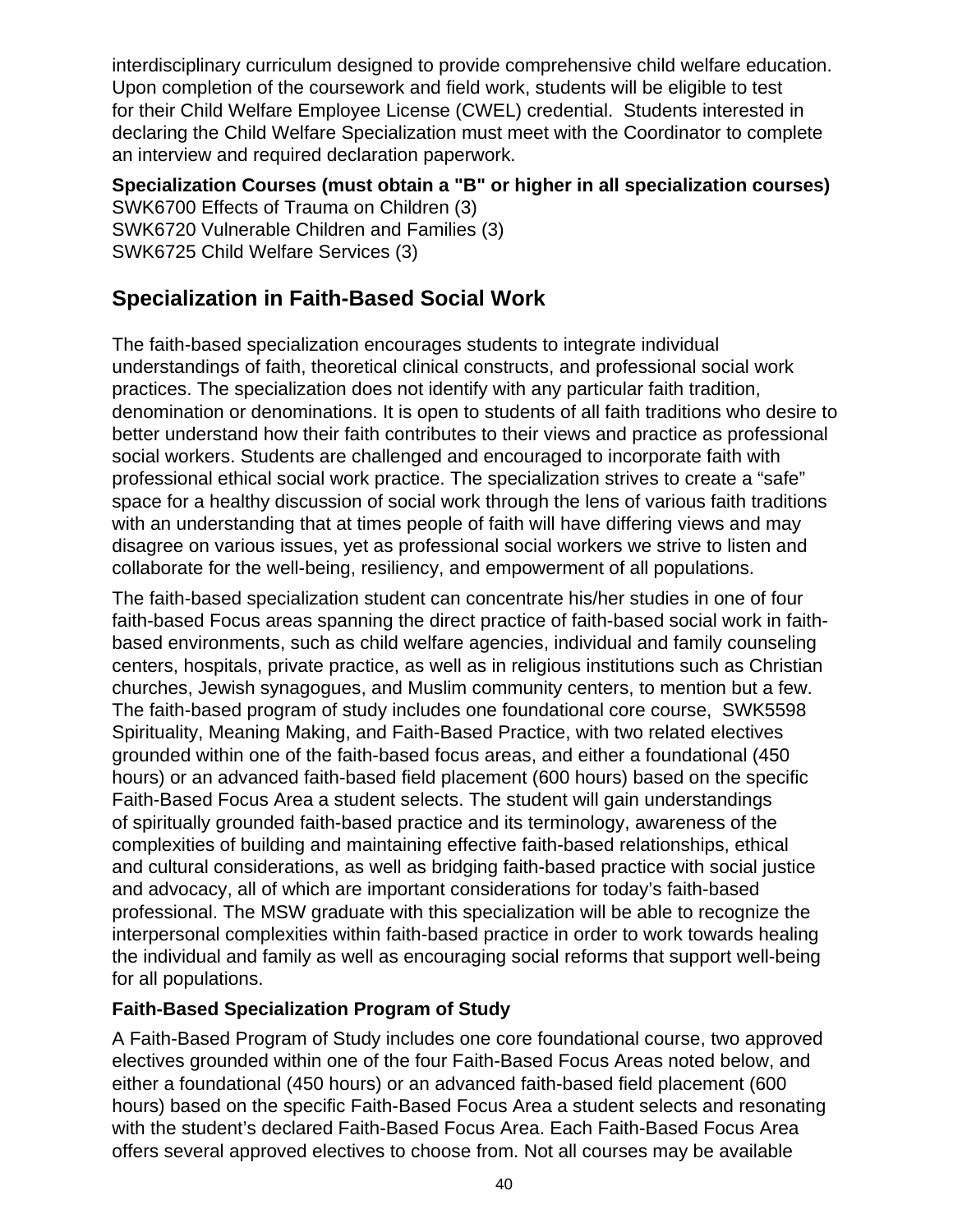each year, please plan accordingly. Check current University Class Schedule to confirm course availability and any prerequisites. Dual specializations between the Faith-Based Specialization and the Addictions Specialization, the Advanced Clinical Social Work Specialization, the Child Welfare Specialization, and the Health Care Specialization are possible, and require additional course work. Complete details on the faith-based specialization, including the list of approved electives by faith-based focus area, is available on the comprehensive Aurora University MSW faith-based specialization Moodle page. For access to the Moodle page please contact Dr. William Ressl, Faith-Based Specialization Coordinator, at wressl@aurora.edu.

### **Faith-Based Specialization Core Foundational Course**

SWK 5598 Spirituality, Meaning Making, and Faith-Based Practice (3)

### **Faith-Based Specialization Focus Area Descriptions**

Faith-Based Specialization Focus Areas offer the student the opportunity to focus their advanced MSW studies through a specific faith-based practice lens. The student's Foundational or Advanced field placements must resonate with the student's choice of Faith-Based Specialization Focus Area. Please note dual specializations are possible between the Faith-Based Specialization and the Addictions Specialization (AD), the Advanced Clinical Social Work Specialization (ACSWS), the Child Welfare Specialization (CW), and the Health Care Specialization (HC).

Addiction Recovery: Treatment for Clients with Addictions Focus Area (AD, ACSWS-Aging & Older Adult Mental Health, ACSWS-Brief Therapeutic Interventions, ACSWS-Child, Youth, and Families, ACSWS-Independent Clinical Practice and ACSWS-Violence Prevention): For students interested in working within faith-based environments while integrating the role of faith in practice. Students will be prepared to develop treatment programs in faith-based environments that support well-being, resiliency, and empowerment for individuals and families suffering as well as recovering from substance abuse. For the student to obtain Certified Alcohol and Other Drug Abuse Counselor (CADC) eligibility additional course work is required beyond the three courses required in this focus area either post-MSW or as a dual specialization with the addictions specialization.

Child Advocacy: Services for the Well-Being of Children and Adolescents Focus Area (ACSWS- Child, Youth, and Families, ACSWS-Independent Clinical Practice, ACSWS-Violence Prevention, CW, HC): Prepares students to practice in the everchanging faith-based child and adolescent service field, within faith-based child welfare agencies, hospitals, and family service centers as well as towards the development of clinically grounded youth ministry options in faith-based environments. This focus area is designed specifically for students desiring to provide services to children and adolescents in a faith-based agency. Students will learn about services for children and adolescents in secular service agencies as well as the dynamic challenges faith-based service agencies face in today's changing world in order to support the well-being of children and adolescents. For students interested in state licensing in child welfare the dual specialization with the child welfare specialization is required.

Individual and Family Counseling: Spiritually Grounded Clinical Practice Focus Area (all ACSWS Focus Areas, HC): Prepares students to integrate their individual understandings of faith, theoretical clinical constructs, and ethical understandings in professional clinical social work practice. This focus area is for students who desire to practice in non-profit faith-based agencies, hospitals, churches, and other faithbased environments similar to contemporary mental health therapists and/or pastoral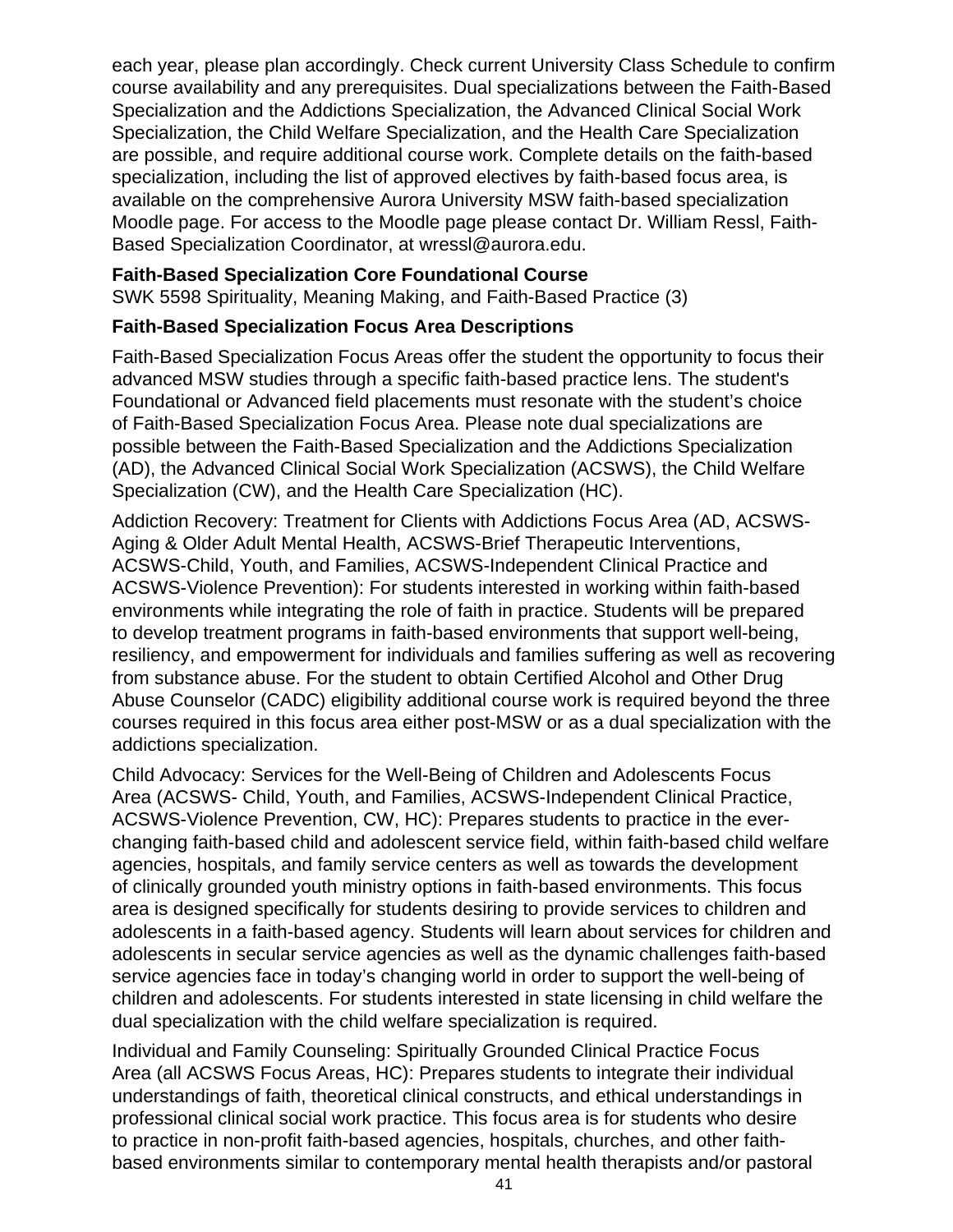counselors. Students will learn to integrate understandings of faith, clinical theory, and social work practices to support well-being, resiliency, and empowerment for individuals and families suffering as well as recovering from mental health concerns.

Social Group Work: Social Services with Families Focus Area (all ACSWS Focus Areas, HC): For students who desire to practice as a faith-based social worker, a general practitioner of clinical social work emphasizing service and leadership in faith-based communities such as churches, Muslim community centers, or synagogues. Through an examination of leadership and psychodynamic relational processes grounded in clinical theory and practice, the student will be prepared to function as a faith-based social worker who can integrate social service leadership, processes of social influence that enlists as well as supports others, with an awareness of relational psychodynamic realities grounded in clinical theory and practice. Consistent with our history as a school and with the history of the development of social work as a discipline, this focus area builds off understandings of community group work in social work practice, the work of George Williams, founder of the YMCA, Church/Congregational Social Work and understandings of social work with families in Group-Service Agencies.

# **Specialization in Gernotology**

Students may specialize in gerontology within the Health Care Specialization. The focus of this specialization is to provide comprehensive gerontology education to MSW students in order to enable them to be effective practitioners in the field of geriatric services. The specialization courses fulfill the elective requirements for the MSW program. In addition, students complete their advanced field placement in an approved social work gerontology agency.

### **Specialization Courses (must obtain a "B" or higher in all specialization courses)**

SWK6010 Medical Social Work (3) SWK5100 Social Work Gerontology: Assessment and Intervention (3) SWK5110 Social Work Gerontology: Biology and Health of Aging (3) Internship with aging populations to be completed in the advanced year.

Two of the following social work elective courses (6) SWK5100 Social Work Gerontology: Assessment and Intervention (3) SWK5110 Social Work Gerontology: Biology and Health of Aging (3) SWK5200 Suicide Prevention, Intervention, Postvention/Community Action (3) SWK5250 Perspectives on Infertility and Assisted Reproduction (3) SWK5410 Psychopharmacology (3) SWK5610 Social Work with the Exceptional Child (3) SWK6030 Bereavement Counseling (3) SWK6035 Hospice SWK (3) SWK6045 Psychiatric Hospital Social Work (3) SWK6050 Self-Injury and Eating Disorders (3) SWK6055 Oncology SWK (3) SWK6060 Fund Raising for Social Work (3) SWK6560 Hospital Social Work (3) SWK6581 Mindfulness (3) SWK6810 Social Work and the Military (3) Internship within a medical environment to be completed in the advanced year.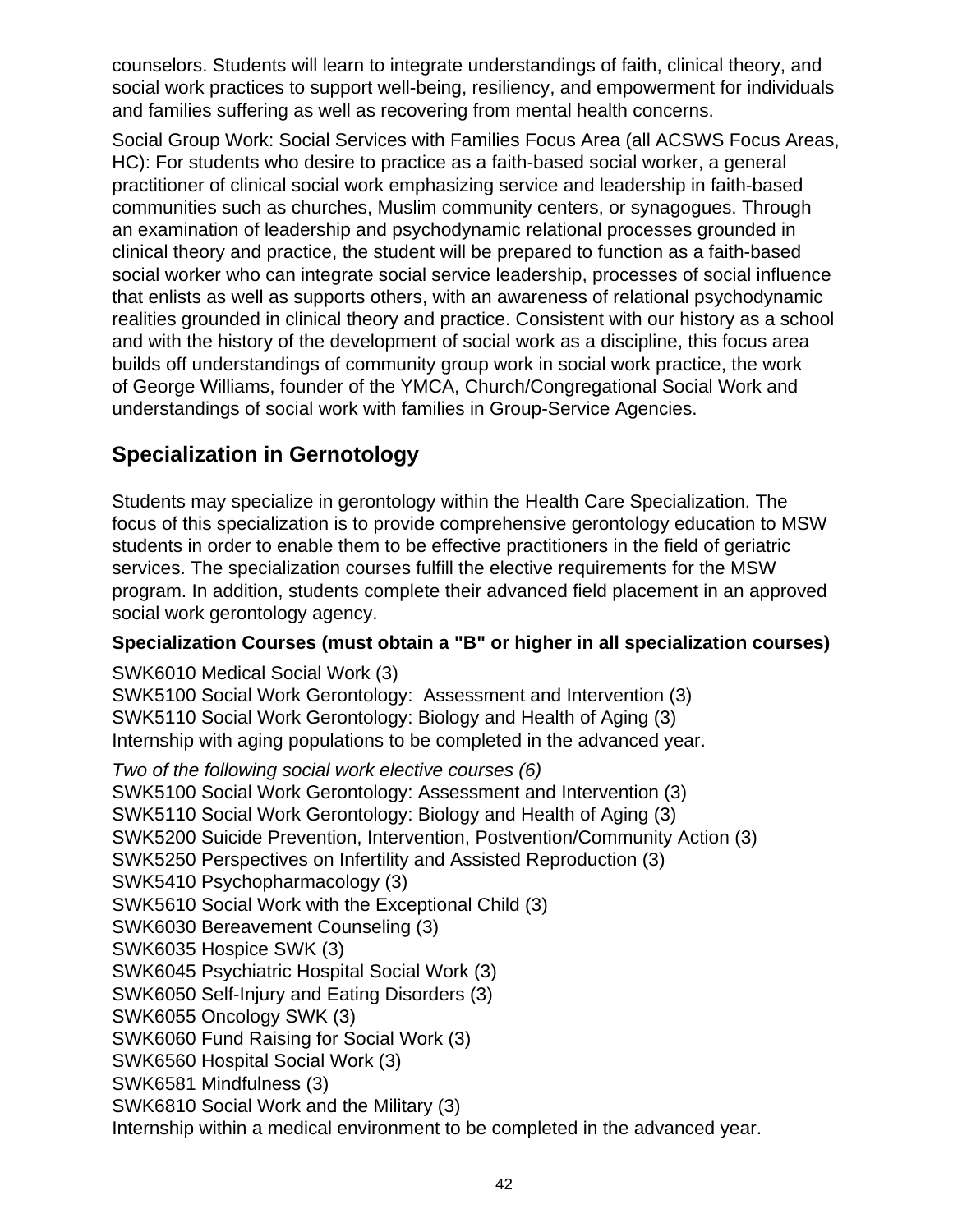# **Specialization in Leadership through the Dunham School of Business and Public Policy MBA Program**

MSW students may take some or all of their electives from the MBA (Master in Business Administration) Leadership Curriculum. Taking the following MBA courses: MBA6030, MBA6610, MBA6620, and MBA6630 results in a Specialization in Leadership, along with the MSW degree. Taking MBA6030, and two out of three of the courses cited above entitles the MSW student to receive a Certificate in Leadership. This advanced business curriculum is ideal for MSW students interested in learning more about business management and administration in the field of Social Work and Human Services.

Please refer to the MBA section of the graduate catalog for course details.

## **Dual Master of Social Work/Master of Business Administration (MSW/ MBA)**

The Dual Master of Social Work/Master of Business Administration (MSW/MBA) program is designed to enable graduate students to expand the scope of their studies and simultaneously pursue the MSW and MBA degrees.

Social service agencies are in need of social work professionals who also have the skills, knowledge and ability to expertly lead. To meet such a need, the School of Social Work and MBA program have teamed to provide MSW students who are earning the leadership concentration an opportunity to simultaneously earn their MBA degree. Key elements of the program are:

- Use of the existing MBA (leadership concentration) curriculum;
- Allowing the three leadership courses required for the MSW leadership concentration to also count toward the MBA degree; and
- Allowing the MSW research course to count for the Applied Business Research core course in the MBA.

Students in the program will receive substantial business education that compliments their social work education and will prepare them for leadership roles in social service. The program also maintains the integrity of both the MSW and MBA degrees and makes the dual degree attainable at 54 semester hours (with advanced social work standing) or 84 hours (without advanced social work standing). Students must meet the requirements of the MSW program for admission, will be jointly advised by the Social Work and MBA programs, and will be billed a hybrid tuition rate.

The foundation of the MSW/MBA dual degree program is the MSW curriculum.

Students who complete the MSW leadership concentration (which is composed of a prescribed set of three MBA courses totaling nine semester hours) may apply those hours to their MBA studies as well. In addition, three semester hours of the required MSW course SWK6250 Research I: Methodology may also be applied to the MBA, fulfilling the requirement for MBA6090 (Applied Business Research).

Consequently, a MSW student in the leadership concentration may also complete the MBA by successfully completing the following eight courses: MBA6020 Marketing Management (3 semester hours) MBA6050 Financial Management (3 semester hours)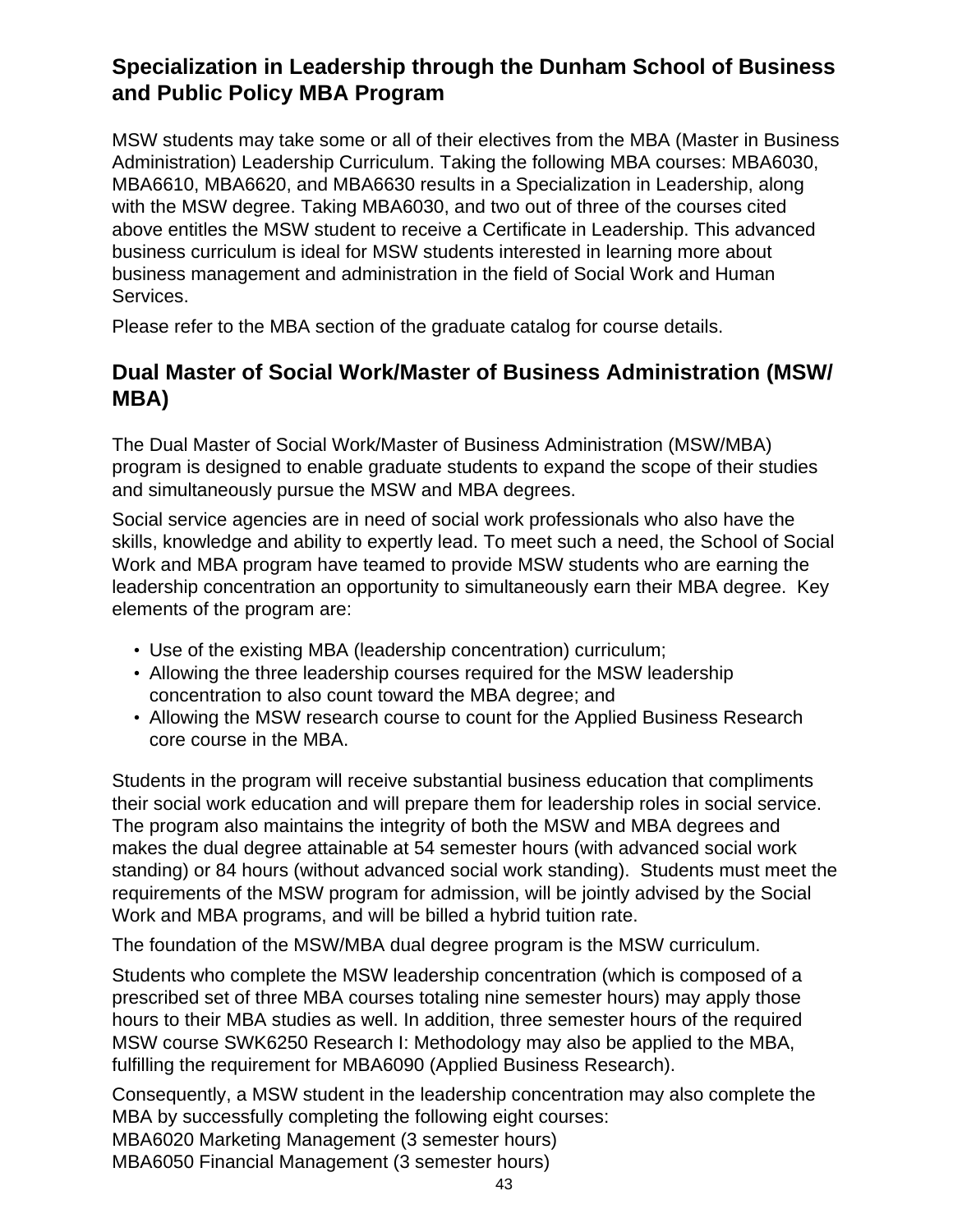MBA6075 Operations Management (3 semester hours) MBA6100 Strategic Management (3 semester hours) MBA6140 Managerial Accounting (3 semester hours) MBA6560 Leadership of Not-for-Profit Organization (3 semester hours) Any two 6000-level MBA electives (6 semester hours)

The MBA requires 36 semester hours of study. The courses enumerated above provide 24 credits. The requisite 36 hours are attained by combining the 24 hours of MBA study with the nine semester hours of MBA leadership classes earned in the MSW concentration and the three semester hours of Research Methodology required by the MSW curriculum.

# **Specialization in School Social Work**

Upon successful completion, students are eligible to apply for the Illinois Professional Educators' License with School Social Work Endorsement. Students must also pass the IL Test of Academic Proficiency (400) or its equivalent ACT Plus or SAT by December 1st of their Advanced MSW placement, but the school of social work strongly recommends that students complete academic testing standards for ISBE prior to entrance into their Advanced MSW placement. Students are recommended to take and pass the IL School Social Work Exam (184) prior to the end of their first semester of school social work placement. Please note that the school social work specialization must begin in August and ends at the conclusion of their school placement in late May or early June, and traditional MSW students engaging in school social work graduate in August following the completion of their school social work internship. Both traditional MSW student and post-MSW students pursuing the school social work specialization will be entitled with their license by July 1st following the completion of the program requirements.

**Specialization Courses (must obtain a "B" or higher in all specialization courses)** SWK5610 Social Work Practice with the Exceptional Child (3) SWK6410 School Social Work Policy and Practice I (3) SWK6420 School Social Work Policy and Practice II (3) OEDO5018 Reading Methods K–12 SSP (1) OEDU5019 Reading in the Content Area K–12 SSP (1)

# **Graduate Additions Certification Program**

The Aurora University Graduate Addictions Certification program is designed to meet the Illinois Certification Board (ICB) requirements for candidates to become Certified Alcohol and Other Drug Abuse Counselors (CADC) in Illinois. The program can be completed as a specialization within the Master of Social Work program, or may be completed by students who already hold a Master of Social Work or related degree. Undergraduate students in the AU social work program also may complete the certification. The requirements can be completed in one calendar year or extended to three years at the Aurora campus or Woodstock Center.

### **Admission Process**

1. A completed Graduate Application for Admission.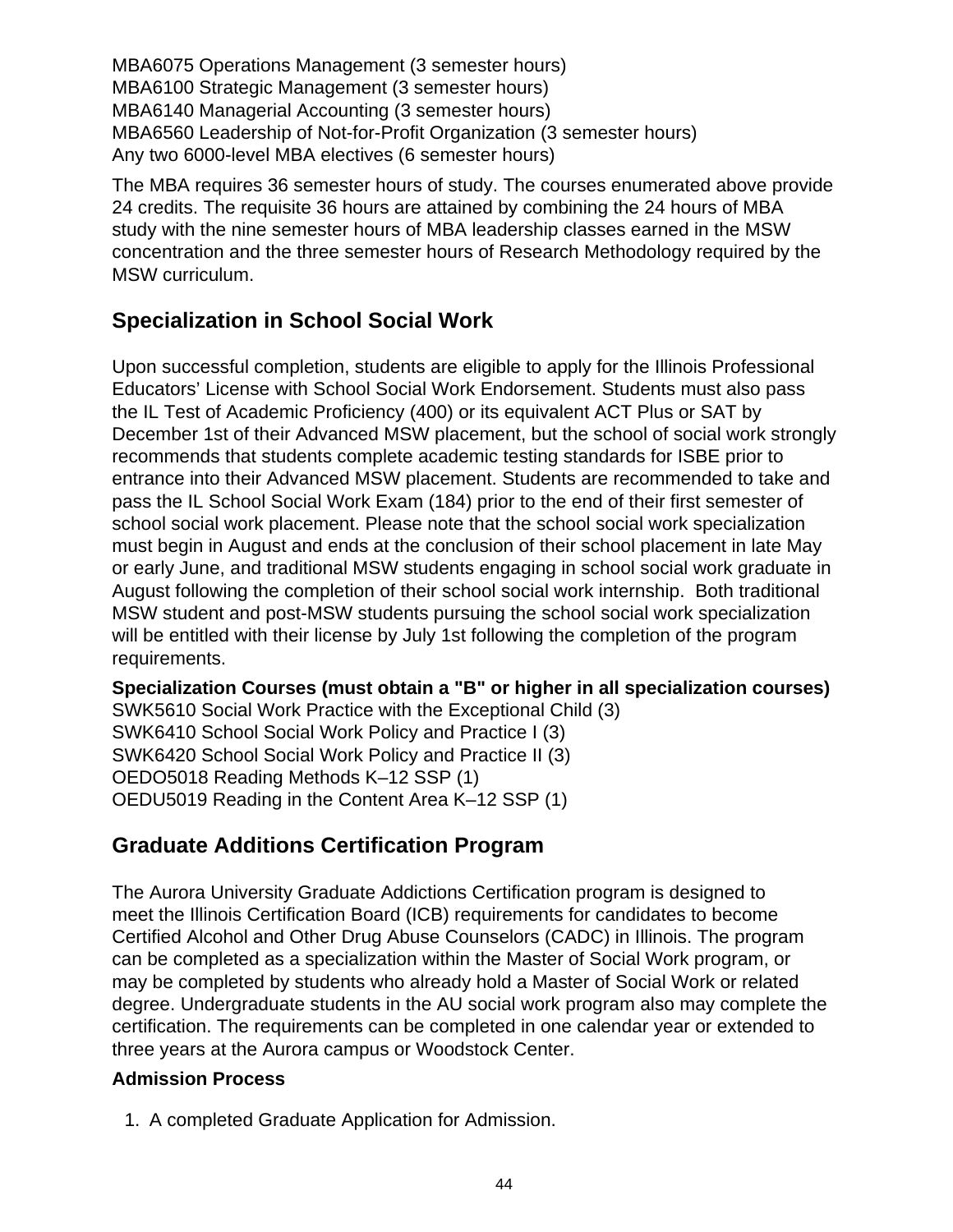- 2. Transcripts (official, sealed in envelope) from your MSW degree granting college and/or university. Aurora University accepts official electronic transcripts at AU-ETranscripts@aurora.edu. Undergraduate degree holders and graduate degree holders in disciplines other than social work may be required to take courses in addition to the addictions specialization courses to meet requirements for the CADC.
- 3. Two letters of recommendation from individuals familiar with your professional or academic abilities.
- 4. Personal meeting with the Coordinator of the Addictions Training Specialization or his/her designee.

### **Program Requirements**

Graduate Addictions Certification students must successfully complete the following courses within three academic years after being officially accepted into the certificate program and maintain a cumulative 3.0 grade-point average:

SWK6340 Survey of Substance Abuse Evaluation and Treatment (3)

SWK5410 Psychopharmacology (3)

SWK5420 Addictions Counseling I (3)

SWK6400 Addictions Counseling II (3)

SWK6675 Graduate Addictions Certification Advanced Field Instruction (3)

### **Field Instruction**

At AU, a student plays a vital role in determining their field placement. AU will help a student select an internship site and maintain contact information with agencies. Placements should be arranged before a student registers for SWK6810.

### **CADC requirements**

The School of Social Work is accredited by the Illinois Certification Board (ICB) at the advanced level. Upon completion of the program, you are eligible to sit for the CADC certification examination. Certification and testing information for the CADC exam can be found at iaodapca.org.

## **Illinois Professional Educators' License with School Social Work Endorsement (formerly the Type 73 Certification)**

Aurora University offers a curriculum designed to meet Illinois State Board of Education (ISBE) requirements to become endorsed as school social workers in Illinois. The program is available as a specialization for students currently enrolled in the Master of Social Work degree, or as an endorsement-only program for students who have already completed an MSW degree and wish to add the endorsement.

AU will guide students through the ISBE certification process and help them prepare for ISBE's academic testing requirements and Illinois School Social Work tests. Most students complete the certification requirements in one year or less.

### **Admission Process**

1. A completed Graduate Application for Admission.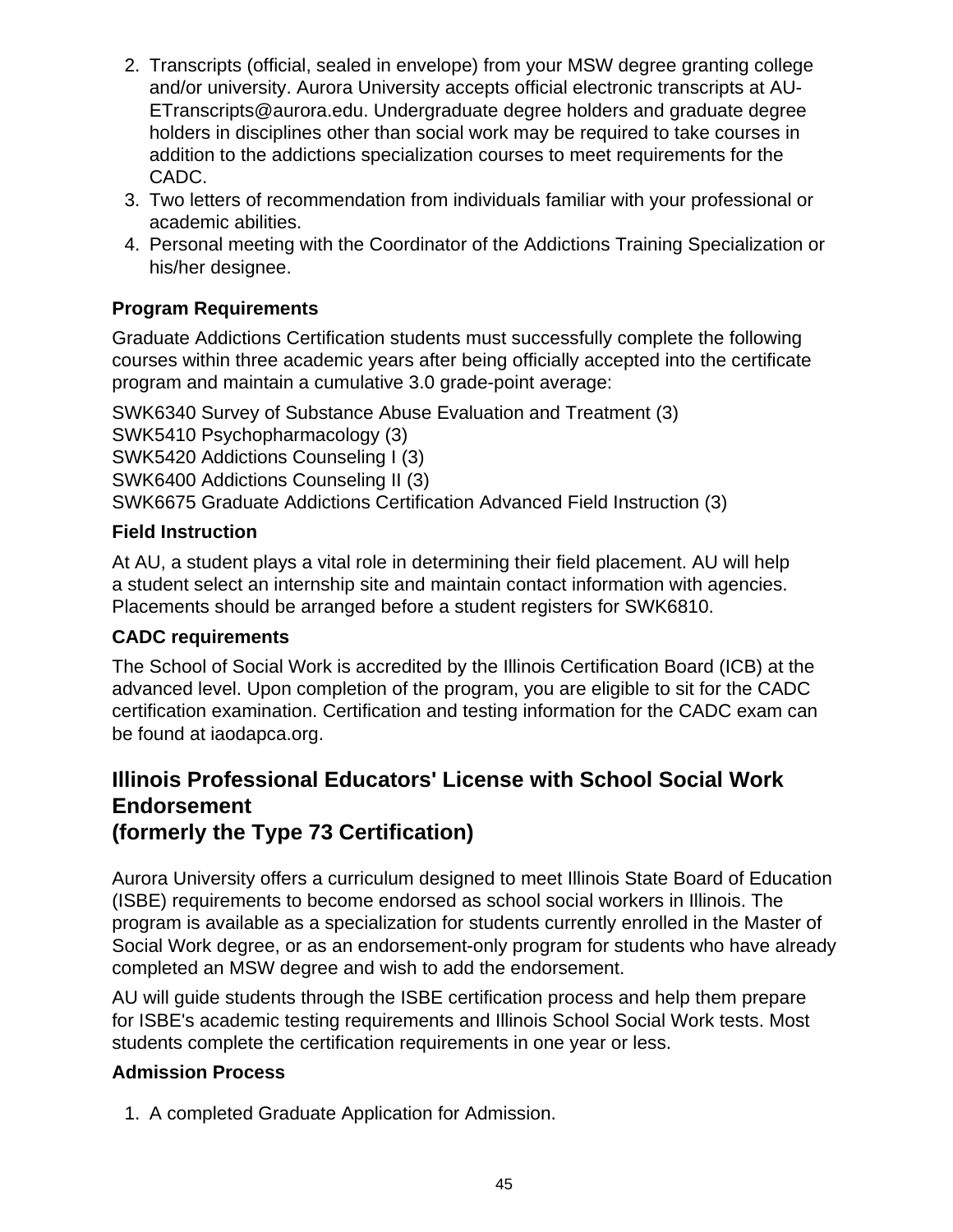- 2. Transcripts (official, sealed in envelope) from all prior undergraduate and graduate colleges and/or universities. Aurora University accepts official electronic transcripts at [AU-ETranscripts@aurora.edu.](mailto:AU-ETranscripts@aurora.edu)
- 3. Master of Social Work degree from a CSWE-approved program with an average GPA of 2.75 on a 4.0 scale. Students with a GPA of less than 2.75 will be considered on a case-by-case basis.
- 4. Two letters of recommendation from individuals familiar with your professional or academic abilities.

### **Program Requirements**

The program must be completed within four consecutive semesters from the first semester after being officially accepted into the endorsement program. Students are not required, but are encouraged to enroll in elective course offerings related to school social work practice as a means of rounding out their training experience.

To earn the endorsement, students must successfully complete the following courses and maintain a 3.0 grade-point average:

SWK6430 School Social Work Certification Course (3)

SWK5610 Social Work Practice with the Exceptional Child (3)

SWK6670 Post MSW — Advanced School Social Work Field Instruction (Required Field Hours are prescribed based on experience) (3)

OEDO5018 Reading Methods K–12 SSP (1)

OEDO5019 Reading Content K–12 SSP (1)

## **Field Instruction**

At AU, students play a vital role in determining their field placement. AU will help students select an internship site and maintain contact information with partner schools. If a student has experience in relevant areas, a social work coordinator will meet with him/her to determine if the experience is applicable. Placements should be arranged before students register for SWK6430; Most students make internship arrangements in January.

# **Course Descriptions**

# **ABA5100 Concepts and Principles of Behavior Analysis**

This course provides a foundation for beginning graduate students in the experimentally derived principles of respondent and operant conditioning and the role of those principles in accounting for the behavior of humans and non-humans. This course, the first in a sequence of courses, provides an in-depth introduction to the philosophy, concepts, and principles of behavior analysis.

### **Semester hours:** 3

# **ABA5200 Introduction to Applied Behavior Analysis**

This course is an introduction to applied behavior analysis, which is a field dedicated to the application of behavioral principles and procedures. We will cover basic principles such as reinforcement, stimulus control, extinction, etc. and we will address how these principles are commonly used in addressing behavioral problems of social significance.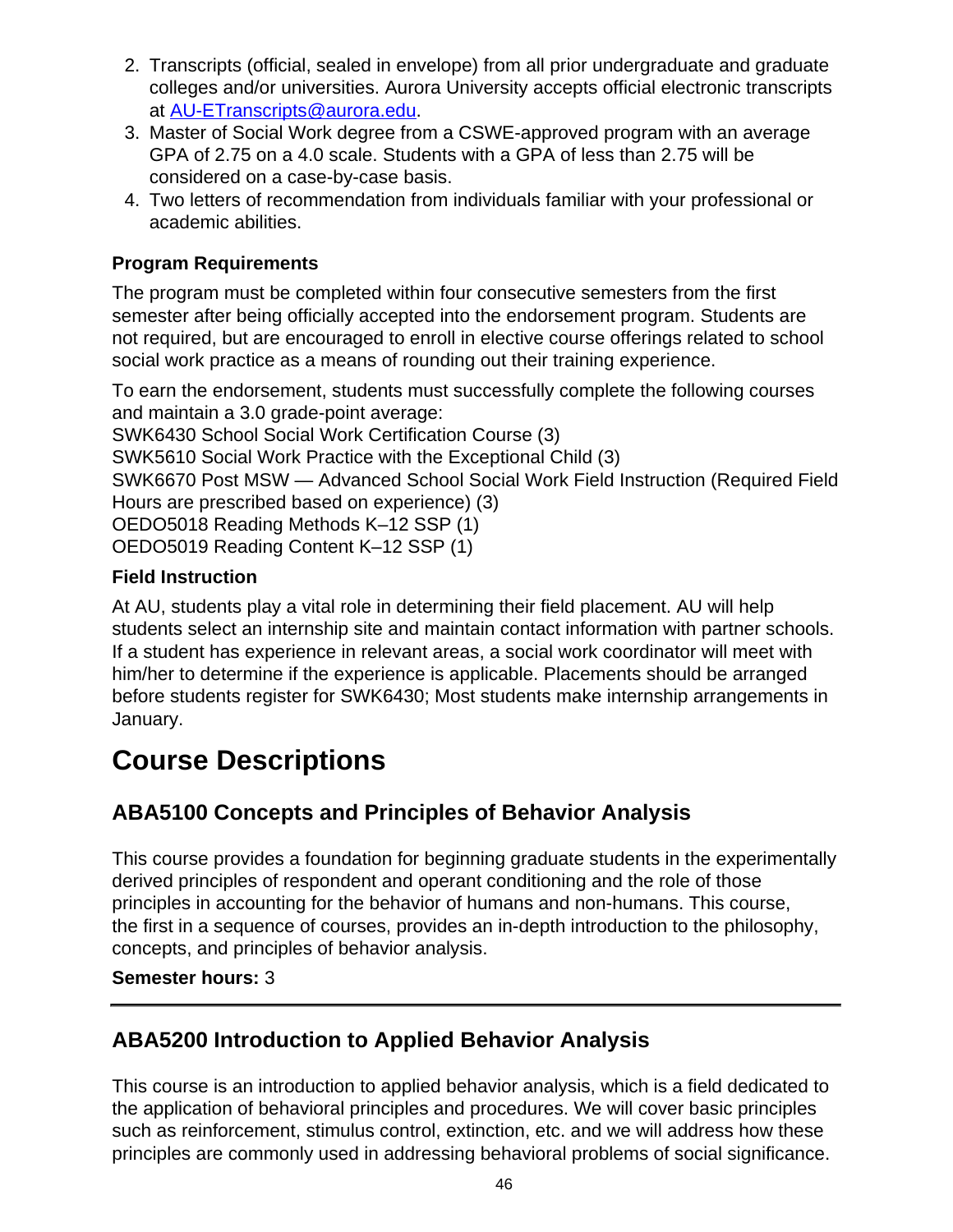In addition, we will cover particular topics such as drug and alcohol abuse, classroom management, developmental disabilities, among others.

### **Semester hours:** 3

# **ABA5300 Clinical and Research Methods in Applied Behavior Analysis**

This course covers behavior measurement systems and single subject (within subject) experimental designs. Sound understanding of these topics is critical to the success of any practicing applied behavior analysts. In the class you will learn how to construct behavioral definitions, data collection systems, critically evaluate research, and methods for evaluating the effectiveness of clinical interventions.

### **Semester hours:** 3

**Prerequisite(s):** ABA5100 and ABA5200.

## **ABA5400 Behavioral Assessment**

This course covers the topic of behavioral assessment. Behavioral assessment is a large part of any practicing applied behavior analyst's daily duties. In this course students will take what they have learned in previous courses and practicum experience and apply it to behavior problems of social significance. Specifically, students will define behavioral excesses and deficits in behavioral terms, define environmental variables in observable and measurable terms, identify critical information in records, design and implement behavioral assessments, and learn how to interpret assessment results. Additionally, students will be required to explain the results of these assessments in non-technical language and participate in simulated interdisciplinary team meetings.

#### **Semester hours:** 3

**Prerequisite(s):** ABA5100 and ABA5200.

## **ABA6100 Theory and Philosophy for ABA Practitioners**

This course will familiarize students with some of the historical, theoretical, and philosophical viewpoints that characterize radical behaviorism…the philosophy that gave rise to applied behavior analysis. During the course students will be presented with the various theoretical and philosophical positions that define radical behaviorism. During the course each of the topics will be addressed and the practical significance of each of these positions will be discussed.

#### **Semester hours:** 3

**Prerequisite(s):** ABA5300 and ABA5400.

## **ABA6200 Behavioral Interventions**

This course is designed to further students' working knowledge of behavioral interventions. In this course students will be explore the scholarly research that has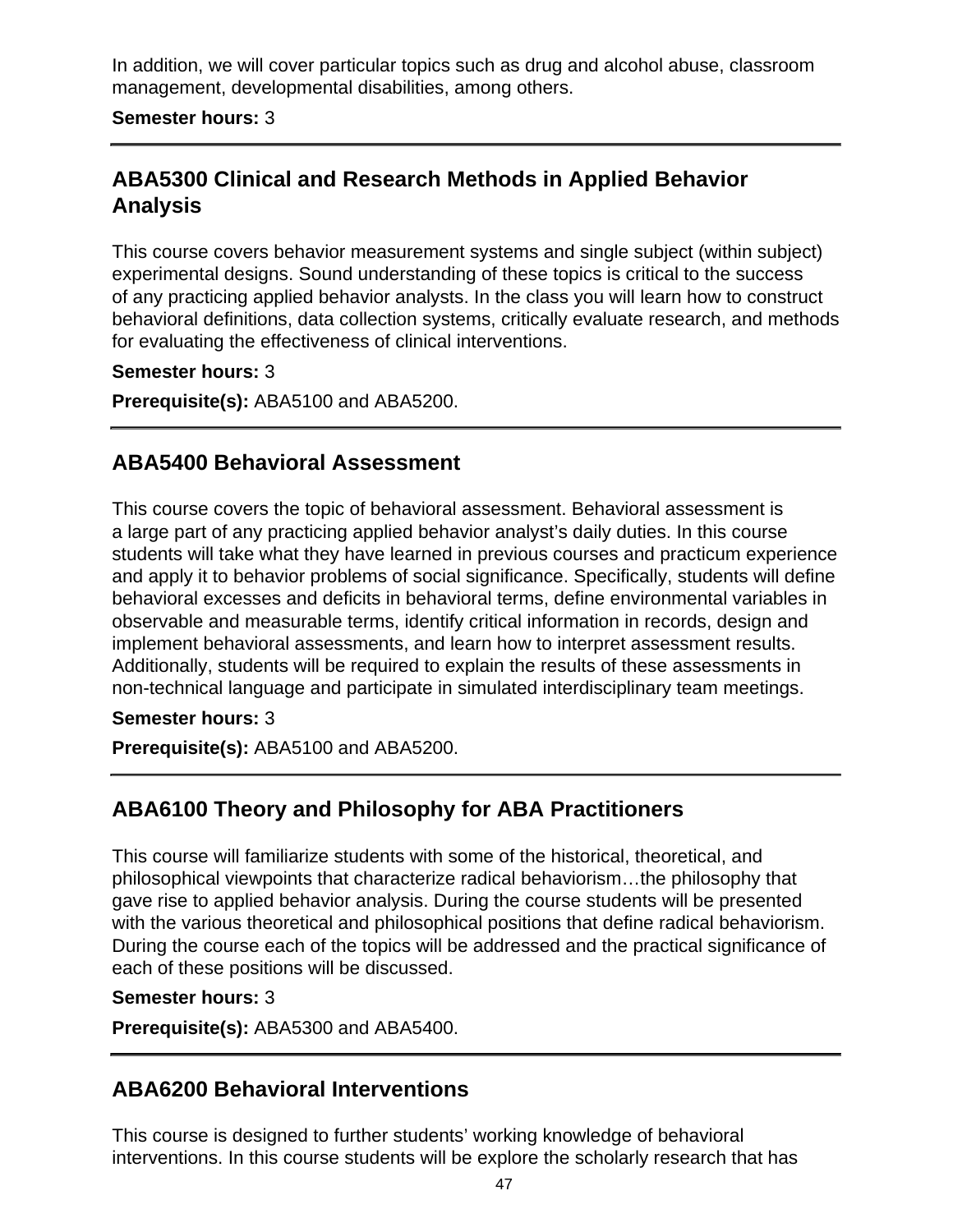given rise to common behavioral treatments and discuss the benefits and limitations of various behavioral interventions. Additionally, students will be required to develop interventions targeting both skill acquisition and behavior reduction.

### **Semester hours:** 3

**Prerequisite(s):** ABA6100 and ABA6300.

## **ABA6300 Advanced Applied Behavior Analysis**

This course is designed to further students' working knowledge of various intellectual and developmental disabilities and contemporary issues that applied behavior analysts encounter in the workplace. Throughout the course students will lead discussions describing the etiology, behavioral characteristics, special considerations, and areas of issues future research for various intellectual and developmental disabilities.

#### **Semester hours:** 3

**Prerequisite(s):** ABA5300 and ABA5400.

## **ABA6400 Professional and Ethical Issues**

This course is designed to familiarize students with the Guidelines for Responsible Conduct for Behavior Analysts that was developed by the Behavior Analysis Certification Board (BACB). Throughout the course students will review scholarly work and cases relevant to each of the guidelines outlined by the BACB.

#### **Semester hours:** 3

**Prerequisite(s):** ABA6100 and ABA6300.

### **ABA6500 Capstone Course**

This course is designed to serve as a final evaluation for graduating students. Students will be required to complete a capstone project that demonstrates basic the competencies of a practicing behavior analyst and pass a comprehensive examination.

#### **Semester hours:** 3

**Prerequisite(s):** ABA6200 and ABA6400.

# **ABA6810 Special Topics in Applied Behavior Analysis**

This course is designed to discuss new advances in the field of applied behavior analysis. Topics include but are not limited to the following: verbal behavior, relational frame theory, staff training, assessment and treatment considerations for specific populations, etc.

#### **Semester hours:** 3

**Prerequisite(s):** ABA6200 and ABA6400.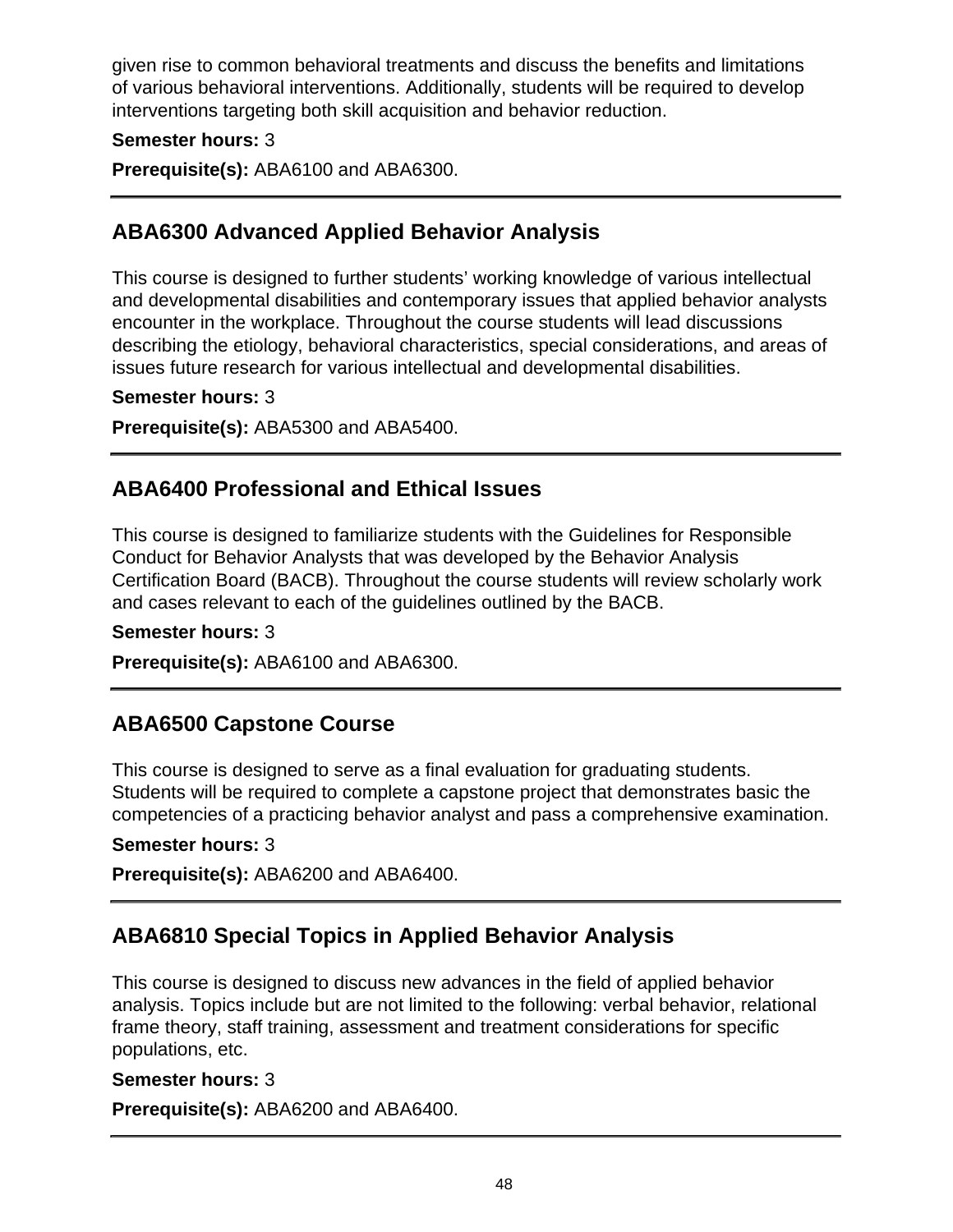# **ABA6900 Intensive Practicum**

(3 semester hours each taken over 3 semesters) This course is designed to meet the Behavior Analyst Certification Board's (BACB) Intensive Practicum requirements. Students will be required to complete 20 hours a week of supervised experience that focuses on the development of new behavior-analytic skills (see bacb.com for more information about activities that qualify).

### **Semester hours:** 9

# **ACC5210 Financial Accounting and Reporting I**

The study of accounting theory and practice with emphasis on assets, liabilities and equity. Includes the standard setting process, accrual process, preparation of the balance sheet and income statement, accounting for discontinued operation and extraordinary items. Key topics are accounting treatment of monetary assets, accounts receivable, inventories, plant assets, intangible assets, current liabilities, long term debt, contingencies and bonds. Course focuses on resolution of complex accounting problems in the construct of professional practice.

### **Semester hours:** 3

**Prerequisite(s):** ACC2020 or equivalent.

**Substitution(s):** ACC3110 or equivalent may be substituted for ACC5210.

# **ACC5220 Financial Accounting and Reporting II**

This course will help students understand and utilize financial statement information for decision making. Topics will include determining product costs, cost behavior, how volume effects cost, different approaches to profit reporting and operational efficiency. Methods of budgeting, standard costing and variance analysis will be discussed as it relates to product costing and measuring operational performance. Activity-based costing and the "just-in-time" philosophy will also be addressed.

### **Semester hours:** 3

**Prerequisite(s):** ACC5210.

**Substitution(s):** ACC3120 or equivalent may be substituted for ACC5220.

# **ACC5230 Advanced Accounting**

The study of accounting principles and practices as they relate to consolidated reporting, business combinations, segment and interim reporting, legal reorganizations, liquidations and partnerships.

### **Semester hours:** 3

**Prerequisite(s):** ACC5220.

**Substitution(s):** ACC4140 or equivalent may be substituted for ACC5230.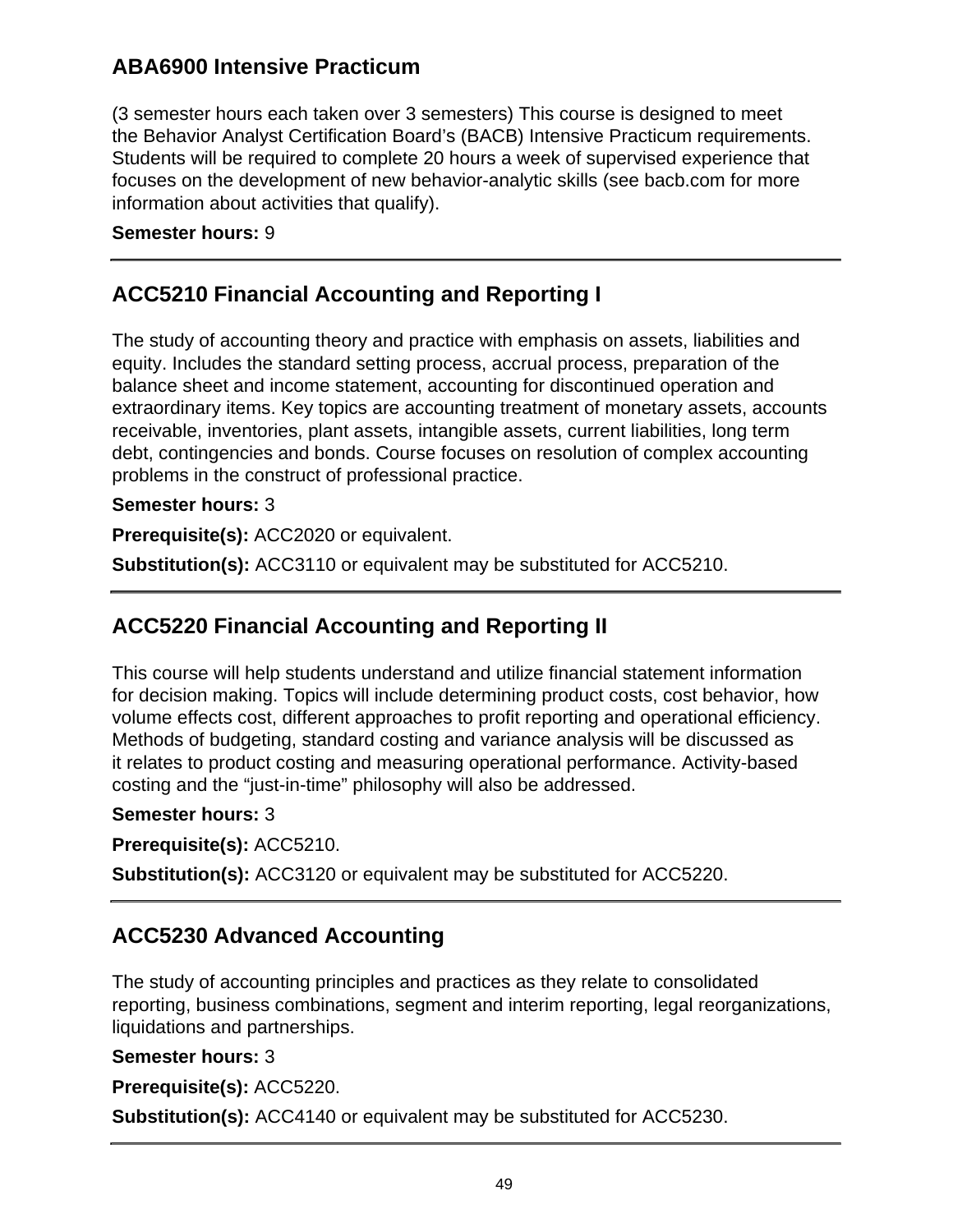# **ACC5240 Attest Services**

Foundational study of generally accepted auditing standards and procedures leading to professional audit, review and compilation opinions. Particular emphasis is placed on procedures used in examining financial statements, supporting records and internal controls. Key concepts are presented in the context of the auditor's responsibility to third parties and the profession's canon of ethics. Audit procedures receive special attention. Key areas of audit procedure instruction include cash, receivables, prepaid expenses, inventory, fixed assets, current liabilities, long-term debt and shareholder equity. Computer-aided auditing and statistical methods will also be reviewed.

### **Semester hours:** 3

**Prerequisite(s):** ACC5220.

**Substitution(s):** ACC4410 or equivalent may be substituted for ACC5240.

# **ACC6110 Accounting Theory, Practice and Reporting**

Further study of financial accounting and reporting. Emphasis on reporting and disclosure, particularly in the context of contemporary issues such as stock options, pensions, investments, deferred taxes, and international accounting. Includes research and preparation of financial statement notes using guidance from the accounting standards codification.

#### **Semester hours:** 3

**Prerequisite(s):** ACC5220 or equivalent.

## **ACC6120 Advanced Cost and Managerial Accounting**

Advanced cost and managerial accounting explores the need for accounting information by managers in planning, controlling, and making decisions. Special emphasis is given to determining, analyzing and controlling costs, the application of cost, volume profit analysis, management of aggregate costing through linear programming, and a survey of the methods of cost and inventory accounting.

#### **Semester hours:** 3

**Prerequisite(s):** Admission to the program.

# **ACC6130 International Accounting and Reporting**

This course integrates International Financial Reporting Standards (IFRS) into a financial accounting course and leverages comparisons between U.S. GAAP and IFRS (the two most commonly applied sets of accounting standards in the world) to enhance the development of a "critical thinking" approach to financial accounting and reporting. The goal of the course is to enhance student understanding of the links between the underlying transactions, the application of reporting standards for those transactions, and the financial reports obtained from a global/international perspective. In addition, the course will provide students with a basic understanding of IFRS, a relatively new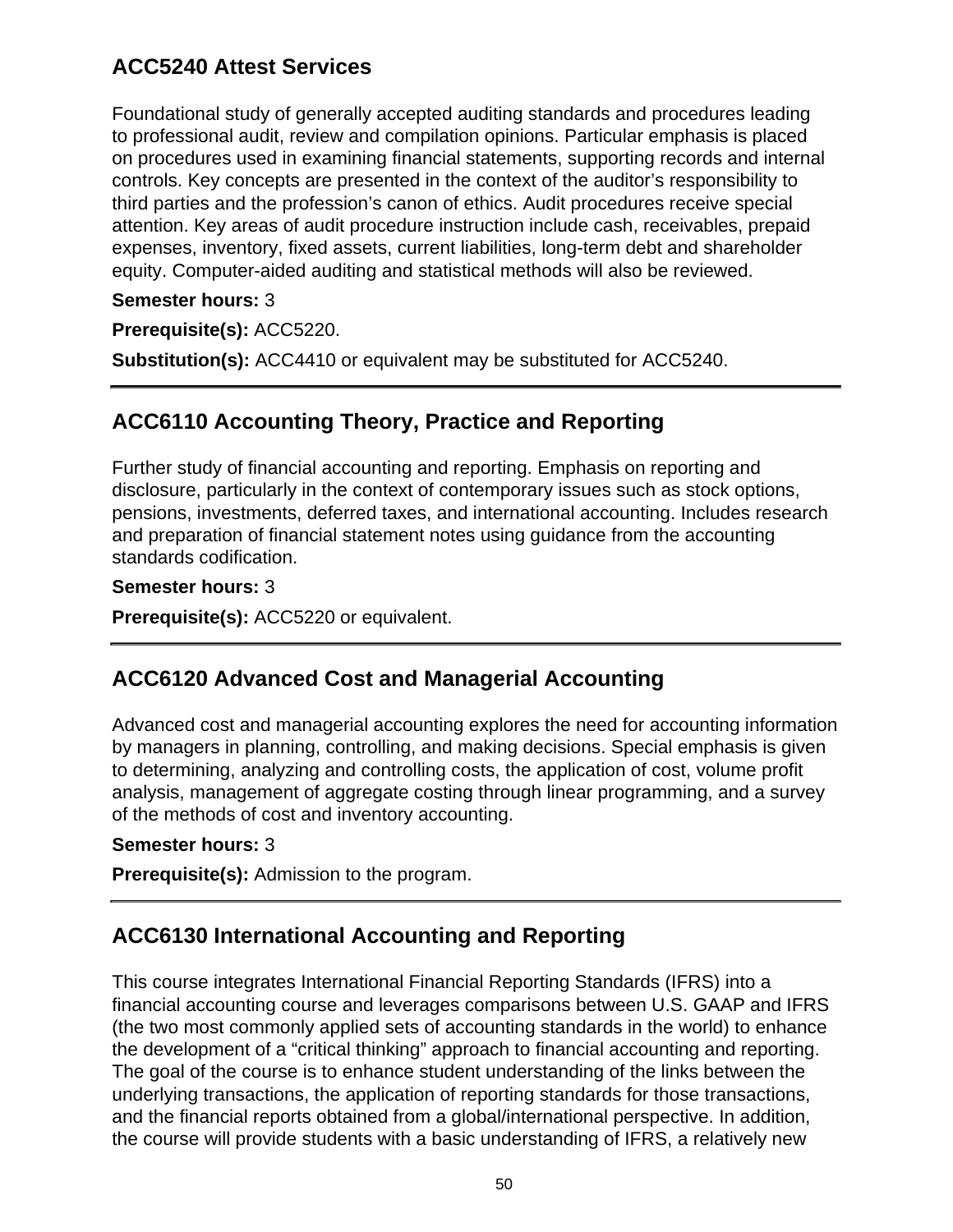set of accounting standards gaining wide acceptance throughout the world and being considered for adoption within the U.S.

### **Semester hours:** 3

**Prerequisite(s):** ACC5220 or equivalent.

## **ACC6140 Governmental and Not-for-Profit Accounting**

This course focuses on accounting and budgeting concepts applied to the management of government and not-for-profit organizations. Key areas of inquiry include fund accounting, the modified accrual method, legislative and board of trustee processes, appropriation and approval of expenditures, and the role of financial statements and audits in public entities. Students will be exposed to accounting standards promulgated by the Government Accounting Standards Board and the "Yellow Book" auditing standards and explore the differences between such standards and those used by commercial enterprises.

### **Semester hours:** 3

**Prerequisite(s):** Admission to the program.

# **ACC6150 Accounting Information Systems**

A study of the flow of accounting information through accounting systems and other information systems. The course integrates student knowledge of the various branches of accounting with computerized information systems. Special emphasis will be given to the analysis, design and auditing of computerized accounting information systems. This course is intended to be an interactive learning experience with students making liberal use the accounting information laboratory.

#### **Semester hours:** 3

**Prerequisite(s):** Admission to the program.

## **ACC6160 Advanced Attest Services**

Course provides a foundation in assurance, attestation, and auditing fundamentals for future financial, managerial, systems, and tax professionals. The emphasis of this course is on conceptual, theoretical and practical aspects of auditing financial statements. Key topics include application of generally accepted auditing standards, the role of regulation I auditing, the basis and choice of various audit opinions. This course will assist professional accountants, as clients of assurance service providers, to prepare for and manage audits and other attestation and assurance engagements.

#### **Semester hours:** 3

**Prerequisite(s):** ACC5240 or equivalent.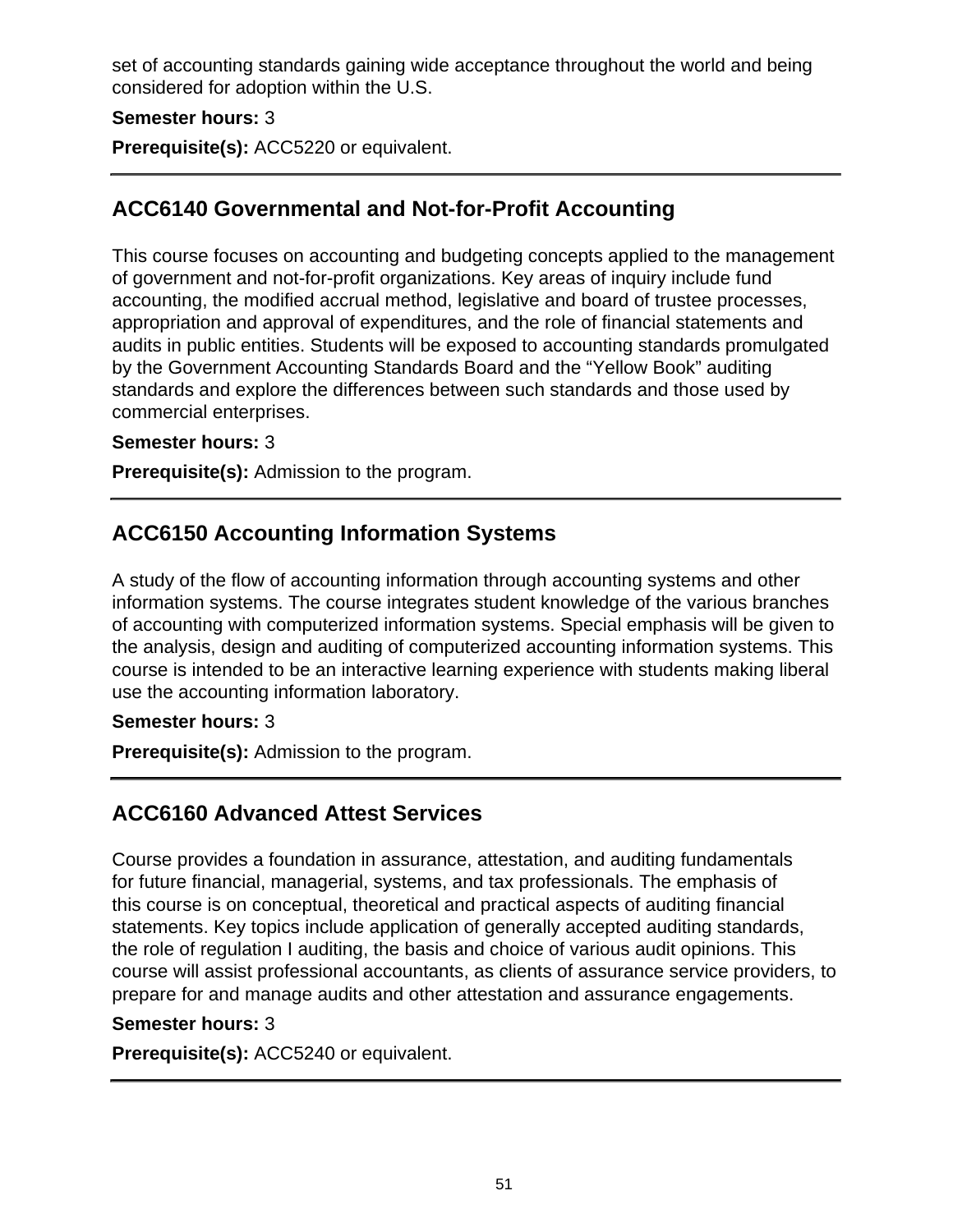# **ACC6170 Taxation of Persons, Trusts, Gifts and Estates**

The study of individual income tax principles including filing status, personal exemptions, the totality of income and deductions and credits. Students are introduced to Forms 1040, 1040A, 1040EZ and all supporting schedules. Further emphasis of the course is on methods of personal wealth transfer through trusts, gifts and estates. Students are introduced to various transfer vehicles and the tax implications of each. Introduction of Forms 1041, 709 and 706 is an integral part of the course.

#### **Semester hours:** 3

**Prerequisite(s):** Admission to the program.

## **ACC6180 Taxation of Partnerships, Corporations and Not-for-Profits**

The object of this course is to provide students with instruction in the essential theory and practice of federal income tax compliance for businesses. Students successfully completing the course are expected to be sufficiently grounded in tax codes, research resources, the vast array of income, deduction, exemption, dependencies and credit options to correctly and efficiently prepare the vast majority of federal business income tax returns.

#### **Semester hours:** 3

**Prerequisite(s):** ACC5220 or equivalent; ACC6140.

# **ACC6190 Business Regulation**

A study of the legal issues relative to the practice of public accounting and auditing. Chief among topics explored will be securities laws, commercial paper, uniform commercial code, bankruptcy, business organizations, debt regulation and selected government regulations. Students will also become acquainted with the ethical standards of the American Institute of Certified Public Accountants.

### **Semester hours:** 3

**Prerequisite(s):** Admission to the program.

# **ACC6200 Seminar in Professional Accounting Research and Practice**

A study of positive and negative examples of accounting practice. This case-based course is intended to impress upon students the serious responsibility of accountants and the ways in which failure to properly execute professional responsibility can impact society. It also emphasizes the need for and technique of accounting research in making informed accounting decisions. The key concepts of the course include judgment, materiality, conservatism, valuation, disclosure, tangible vs. intangible balance sheet captions, contingencies, and the nature of the accountant/client relationship. The Seminar in Professional Accounting Practice is intended to assist students make a transition of the theoretical accounting construct of the educational institution to their practice as professionals.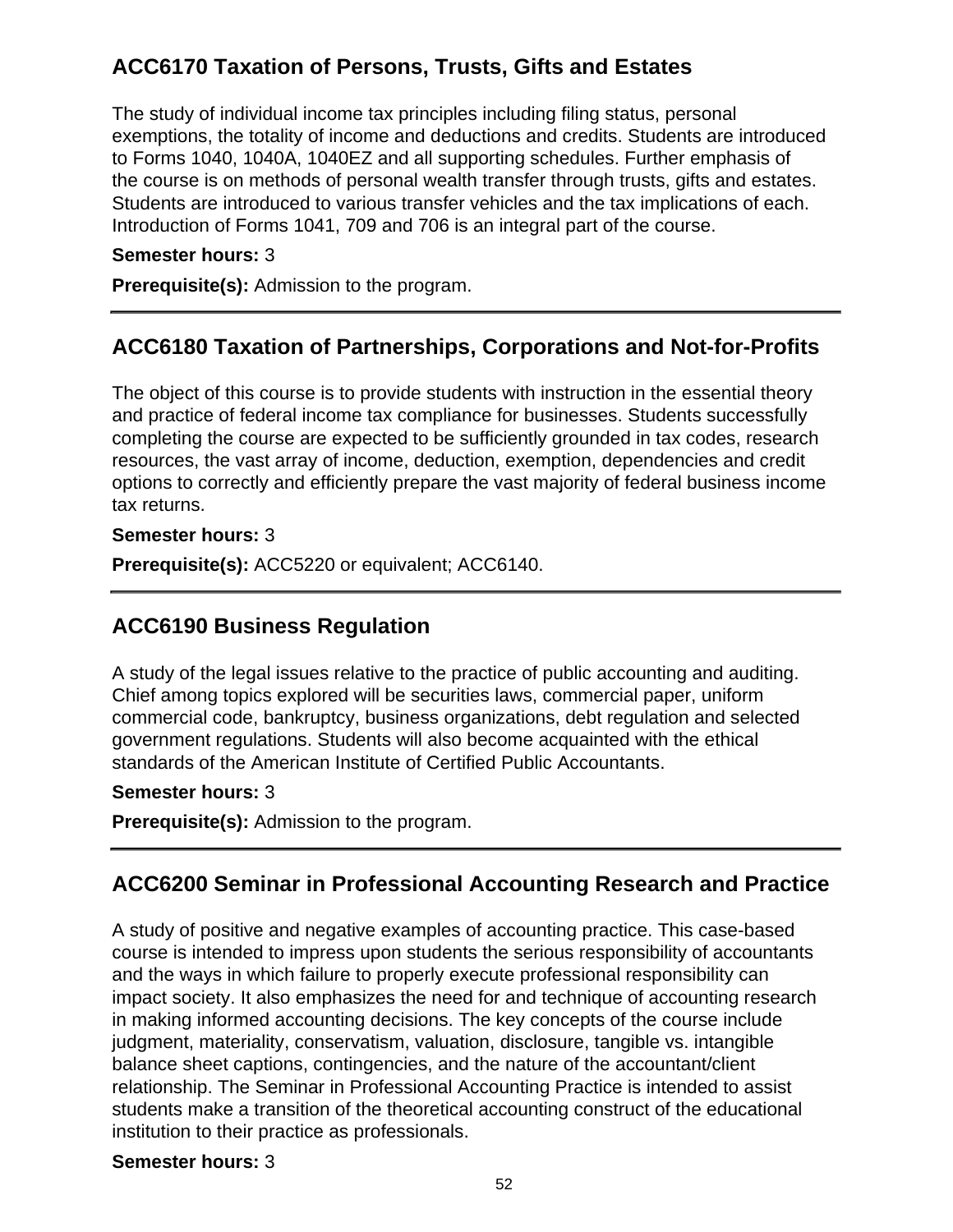# **EDU5370 Adolescent Development and Learning**

This course explores the physical, cognitive, social, emotional, ideological, sexual and gender role, racial/ethnic and vocational development of pre-adolescents and adolescents, and the relationship of adolescents' development to learning and school achievement.

**Semester hours:** 3

## **EDU5440 Middle School: Mission and Methods**

This course explores some of the key issues surrounding middle schools and analyzes these issues in an attempt to clarify the changing roles of the schools, teachers and students in our increasingly complex multicultural society. Using current research, case studies, and class projects, teacher candidates discuss and analyze issues that shape middle level educational institutions and current practices. Included is an examination of strategies for reading in the middle school content areas. Teacher candidates explore strategies teachers use to address related classroom issues and construct the "ideal" middle school. Required for the middle school endorsement in Illinois.

**Semester hours:** 3

# **EDU6030 The Individual, Cognition and Learning**

The focus of this course is the development of an understanding of the individual as learner and teacher and the implications for classroom instruction and student success.

**Semester hours:** 3

## **EDU6040 The Learning Environment**

The focus of this course is the development of an understanding of the learner's whole environment as it affects the learning process.

### **Semester hours:** 3

# **EDU6050 Technology in the School of the Future**

This course studies the impact of technology on curriculum design, classroom practice, and the learning patterns of students with emphasis on the integration of multi-media, telecommunications, authoring systems, and interactive resources throughout the instructional program.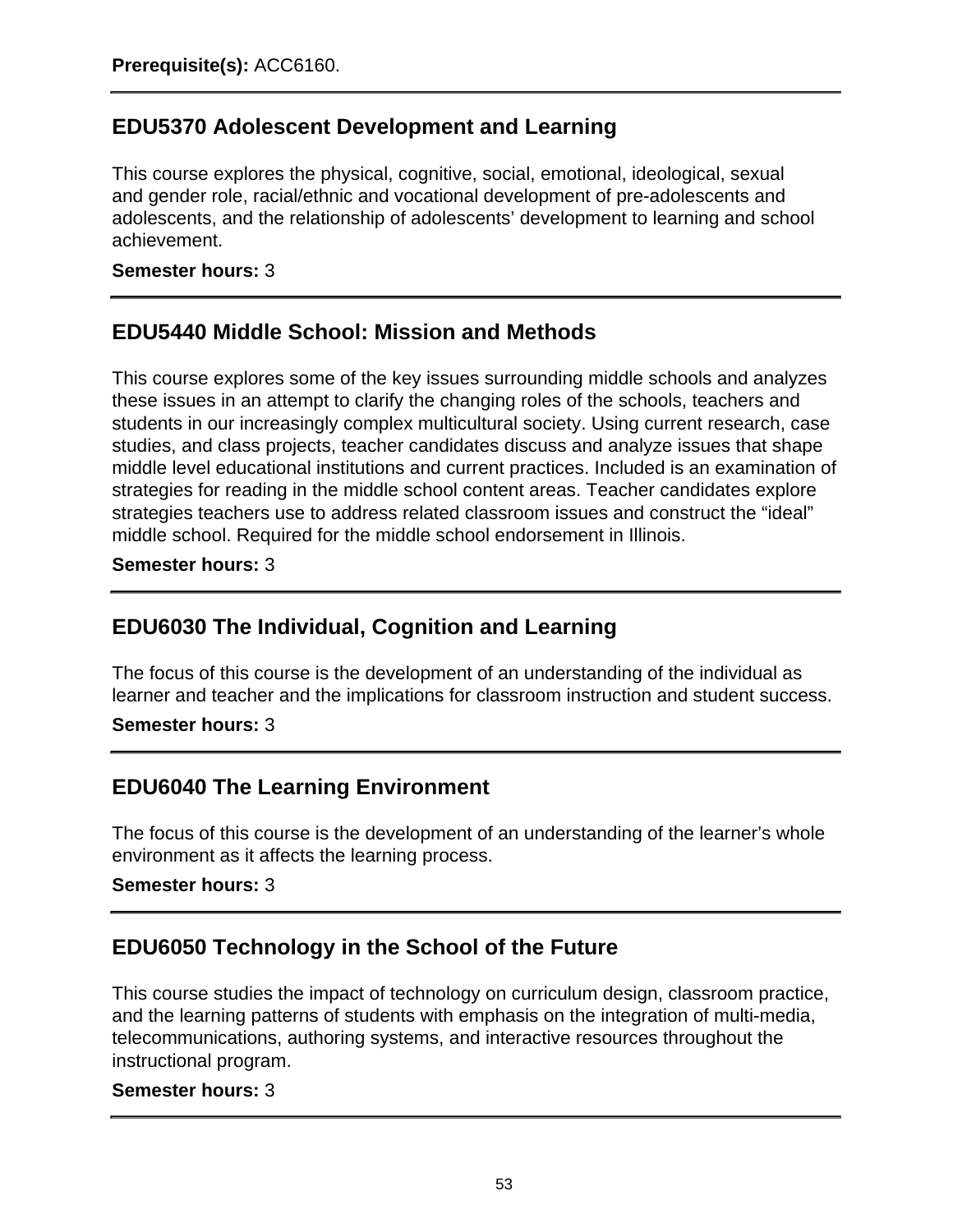# **EDU6060 Scholarship Applied to Teaching**

This course serves as a review of the development of emerging best instructional practice in the American classroom. Emphasis will be given to implementation of instructional strategies resulting from educational research.

**Semester hours:** 3

**Prerequisite(s):** EDU6070.

## **EDU6070 Introduction to Action Research**

This seminar will be used to develop and clarify topics for further investigation. It will also launch individual and/or group investigation of research questions with application to the student's classrooms through the process of action research.

**Semester hours:** 3

## **EDU6090 Contemporary Issues in Curriculum and Instruction**

This course is designed to initiate a professional conversation among individual students, school teams, and cohorts about the major issues facing America's schools. The questions that emerge will become the focus for subsequent independent inquiry in master's program classes.

#### **Semester hours:** 3

## **EDU6110 Foundations for Language Minority Education**

This course provides an introduction to the historical, philosophical, political, social and educational issues that have contributed to public policy regarding services for language minority students. Historical trends and legal issues related to bilingual education in the United States will be discussed. A comprehensive focus will be placed in the theoretical foundations of English as a second language and effective instructional practices for English Language Learners in our schools. (includes clinical experience)

#### **Semester hours:** 3

## **EDU6120 Methods and Materials for Teaching ESL**

In this course, participants will analyze the language learning processes of bilingual students and the appropriate order for learning academic basic skills in two languages. The course will focus on approaches and techniques to teach English as a second language. Participants will learn how to teach academic subject matter in and through English. A few of the instructional methods covered include total physical response (TPR), the Natural Approach, Making Content Comprehensible through the SIOP Method, and the Cognitive Language Learning Approach (CALLA). (includes clinical experience)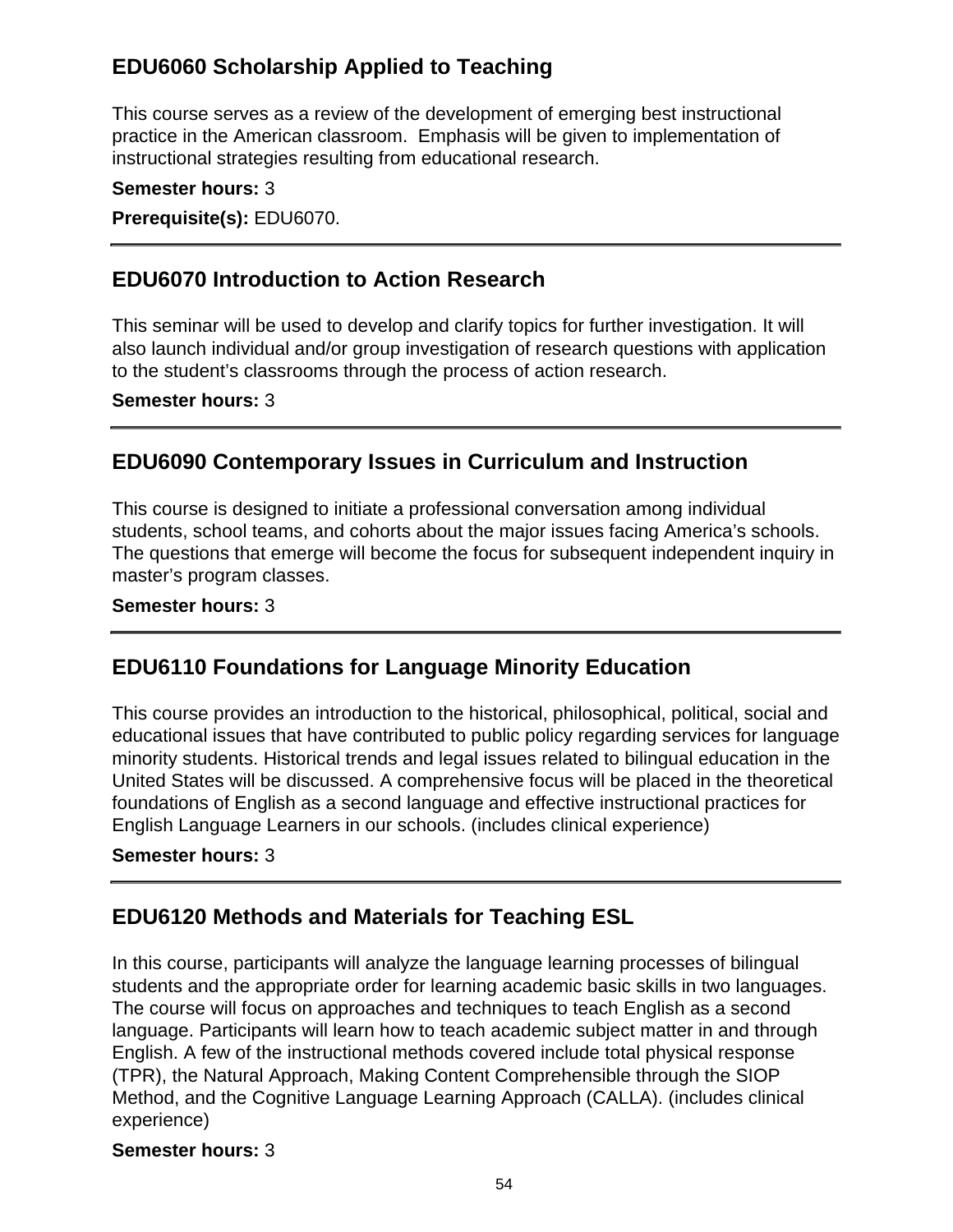# **EDU6130 Cross-Cultural Studies for Teaching ELLS**

This course focuses on historical and contemporary social and cultural issues affecting selected ethnic groups. Extensive consideration and emphasis will be placed on the impact of culture, learning, and schooling on language minority children in the United States and the need of appropriate teaching and learning strategies for a diverse student population in today's classrooms. (includes clinical experience)

### **Semester hours:** 3

# **EDU6140 Assessment of Bilingual Students**

This course will provide participants with a comprehensive knowledge foundation in the selection, administration and interpretation of measurement instruments appropriate for English Language Learners. Participants will investigate a variety of language assessment tools used to identify, place and monitor students receiving services in Bilingual and ESL Programs in Illinois. Emphasis will be placed on instruments and approaches used to determine and monitor ELL students' English proficiency and academic development in English. (include clinical experience)

### **Semester hours:** 3

# **EDU6150 Linguistics for Teaching ELLs**

This course provides the study of linguistics applied to teaching English Language Learners. The course provides exposure to English phonology, morphology, syntax, analysis, and application of linguistic theory. Participants will also study theories and practices involving first and second language acquisition. (Includes clinical experience)

### **Semester hours:** 3

# **EDU6170 Methods and Materials for Teaching ELLS in Bilingual Program**

This course prepares participants by providing them with the knowledge, skills and competencies needed to meet the needs of English Language Learners in bilingual contexts. Participants will study the theoretical basis, methods and techniques needed for effective teaching in bilingual/bicultural classrooms. Accordingly, participants will learn to develop lesson plans and materials to put bilingual theory and methods into practice. (includes clinical experience)

### **Semester hours:** 3

**Prerequisite(s):** EDU6110; EDU6120; EDU6130; EDU6140; EDU6150 or consent of BL/ESL Program Chair.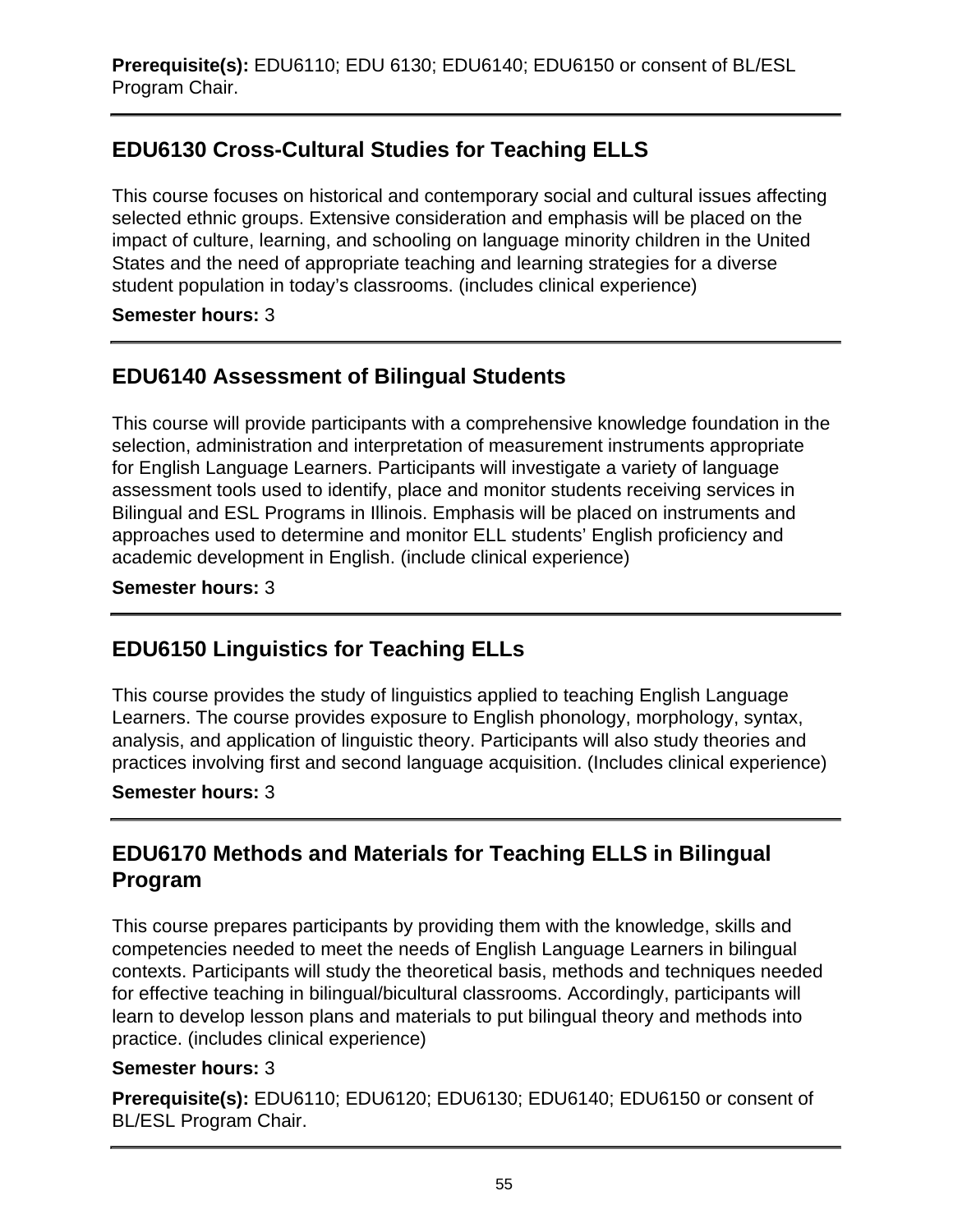# **EDU6210 Planning and Developing Instructional Media I**

Topics include the design and development of educational media, photography, video production, computer presentations and desktop publishing.

### **Semester hours:** 3

## **EDU6215 Planning and Developing Instructional Media II**

Expands and enhances Media I course.

#### **Semester hours:** 3

**Prerequisite(s):** EDU6210.

## **EDU6220 Computer Applications in Education**

Topics include integrating computer technology with common teaching/learning practices. The course reviews social, ethical and legal issues surrounding the responsible use of technology.

### **Semester hours:** 3

# **EDU6225 Assessment and Evaluation with Technology**

Explores the role of technology in educational assessment, information and knowledge management, and methods for integrating technology into the assessment practice. Students will study a wide range of software packages to determine strong and weak points and write evaluation reports.

#### **Semester hours:** 3

# **EDU6230 Managing the Instructional Technology Program**

Topics include configuring, managing, installing, maintaining and troubleshooting computer/technology systems.

### **Semester hours:** 3

# **EDU6235 Leading Staff Development in Educational Technology**

This course emphasizes planning and policy issues, including identification of resource needs, strategic planning, building sustainable educational technology plans, budget development, professional development programs, collaborative research, program evaluation and change strategies.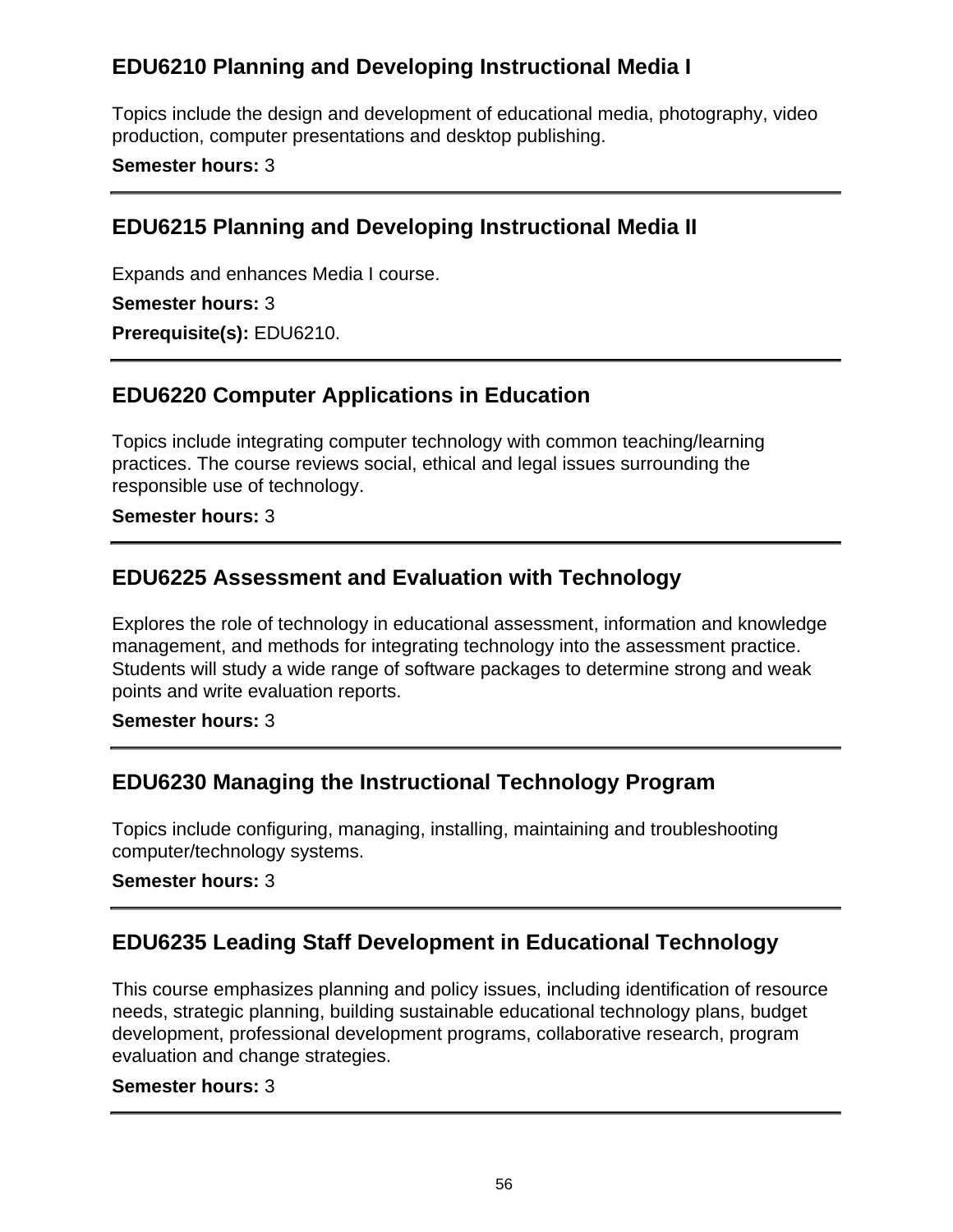## **EDU6240 Distance Learning**

This course addresses the use of educational telecommunications systems, teleconferencing, digitized video, and compressed video to support research and instruction across the curriculum. It includes the study of distance education and issues related to instructional delivery, connectivity and distribution methods.

#### **Semester hours:** 3

## **EDU6250 Issues and Trends in Instructional Design and Technology**

This course explores critical challenges to the school environment resulting from the increased infusion of technology. The course prepares students to make and defend policy decisions and become conversant with current trends and issues in the field.

**Semester hours:** 3

## **EDU6300 Professional Research in Literacy Learning**

In this course, the candidates will learn about designing and implementing an action research project that will be conducted during their participation in the MARI program. The topics for the research will emerge from questions generated by inclass discussions, professional language arts interests, a broad review of the research on literacy, and discussions of theories related to literacy instruction. The questions will launch individual and/or group investigation with application to the candidates' classrooms through the process of action research — a systematic process of inquiry.

### **Semester hours:** 3

# **EDU6310 Effective Word Study Instruction**

In this course, candidates learn about diagnostic and instructional approaches to teach phonemic awareness, phonics strategies, sight word strategies, semantic and syntactic context strategies, and structural analysis strategies and spelling development in grades K-12. Topics include the nature of word analysis strategies, the stages of literary development, the nature of the spelling system, assessing students' literacy development, facilitating emergent literacy, phonological awareness, and developing the concept of word and letter knowledge. This course requires a classroom-based field experience.

### **Semester hours:** 3

## **EDU6320 Effective Comprehensive Instruction**

This course focuses on cognitive and metacognitive strategies to improve comprehension in grades K–12. Topics include creating an effective classroom for comprehension instruction, assessing comprehension, utilizing formal and informal assessment tools, learning strategies to teach efferent and aesthetic reading, increasing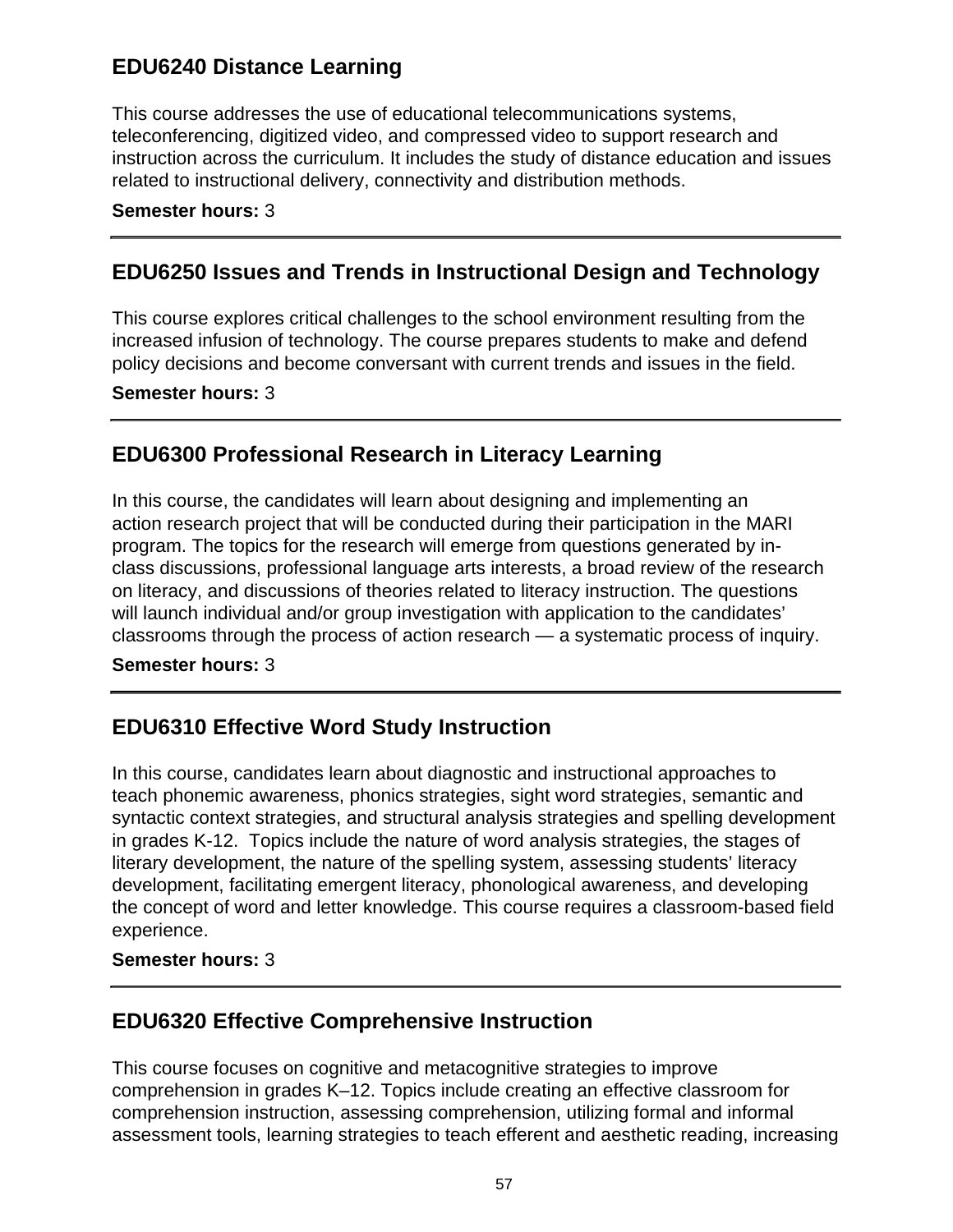vocabulary development, and motivating reluctant readers. This course requires a field experience involving observation of a colleague.

**Semester hours:** 3

## **EDU6330 Literacy in the Content Areas**

This course is designed to provide literacy educators with strategies for the integration of language arts in the content areas. Topics include pre-reading/during-reading/postreading strategies, study skills, vocabulary development strategies, writing to learn, and learning with textbooks/trade books/electronic texts. This course requires a field experience involving observation of a colleague.

#### **Semester hours:** 3

## **EDU6340 Assessment of Literacy Learning**

In this course, candidates will learn to administer, score, and interpret informal and formal literacy assessments for students in grades K–12. The assessments will cover the areas of motivation and interest, phonemic awareness, phonics, vocabulary, comprehension and fluency. Candidates will analyze the efficacy of current assessments typically used in districts. The results of the assessments will be summarized in a written report. This course requires a field experience with a student.

**Semester hours:** 3

# **EDU6350 Teaching Reading to Diverse Learners**

In this course, candidates explore research-based reading strategies to develop lesson plans that meet the needs of diverse learners, including English Language Learners (ELLs), special education, slow learners, unmotivated students and gifted readers. This course requires a classroom-based field experience with a coaching component.

#### **Semester hours:** 3

## **EDU6370 Texts for Children**

Course topics include qualities of outstanding children's and adolescent literature, goals of a literature program, planning the literature curriculum, multicultural literature, teaching genres, selecting literature for the classroom, criteria for evaluating and strategies for using narrative and expository text written for students in grades K--– 12, students' reading interests and preferences, instructional strategies for teaching literature, evaluating students' progress in responding to literature, creating a responsecentered and literature-rich classroom, developing a literature-based curriculum, and current trends in children's and adolescent literature.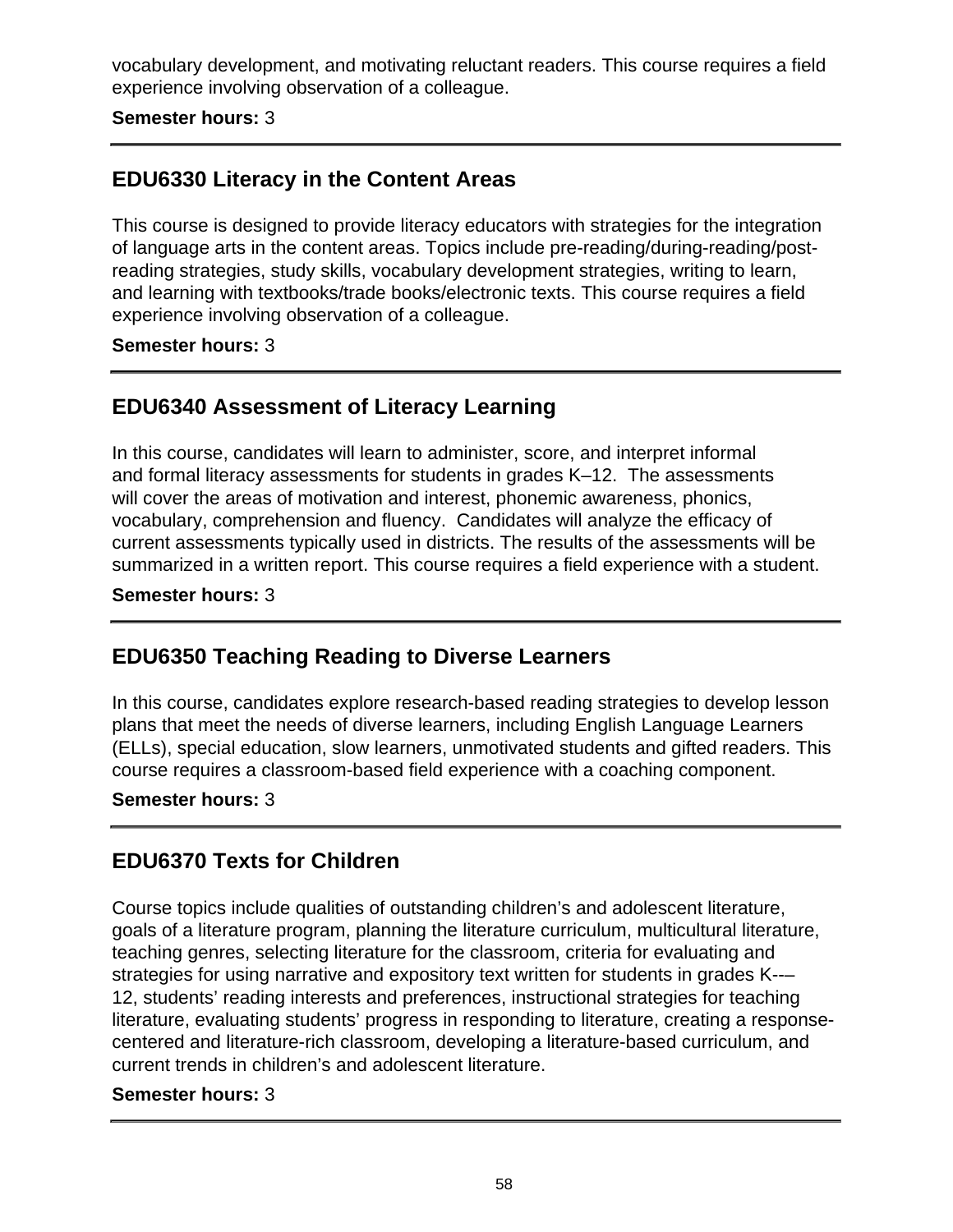# **EDU6380 Supervision and Administration in Literacy I**

In this course, the candidates will examine the responsibilities of the reading specialist within the context of an individual school building. Topics include models for the delivery of reading services; legal and legislative influences on reading specialists; collaboration and consultation with teachers; providing professional development; evaluating existing reading programs and planning for change; communicating with staff, administration and community; securing funding; and continuing personal development as a reading professional. This course requires collection and analysis of building-level reading assessment data.

### **Semester hours:** 3

**Prerequisite(s):** EDU6310 through EDU6370.

# **EDU6390 Supervision and Administration in Literacy II**

In this course, the candidates will further examine the responsibilities of the reading specialist. Topics include analysis and communication of data from testing; planning professional development; becoming informed about budgeting for curriculum and reading programs; communicating with staff, administration, and public; securing funding; and continuing personal development as a reading professional. This course requires a coaching assignment (i.e., demonstration lesson/co-teaching a reading lesson).

### **Semester hours:** 3 **Prerequisite(s):** EDU6380.

## **EDU6400 Professional Research in Literacy Learning II**

This course is the culmination of candidates' action research projects in which they designed and implemented curricular and/or instructional change in literacy learning in an educational setting. Topics include action planning for educational change, sharing action research, personal reflection, and post self-report on definition and philosophy of reading. This course requires a PowerPoint presentation summarizing the action research project.

### **Semester hours:** 3

**Prerequisite(s):** EDU6300.

## **EDU6410 Practicum in Reading**

In this course, candidates will learn to develop and implement individual instructional plans based on results from formal and informal assessments. In addition, these plans will demonstrate candidates' knowledge of appropriate instructional materials, resources, and support for diverse populations of readers in grades K–12. This is a supervised clinical experience which requires 30 hours of work with students. The key assessment for this course involves writing two formal case studies which are shared with parents in a formal conference.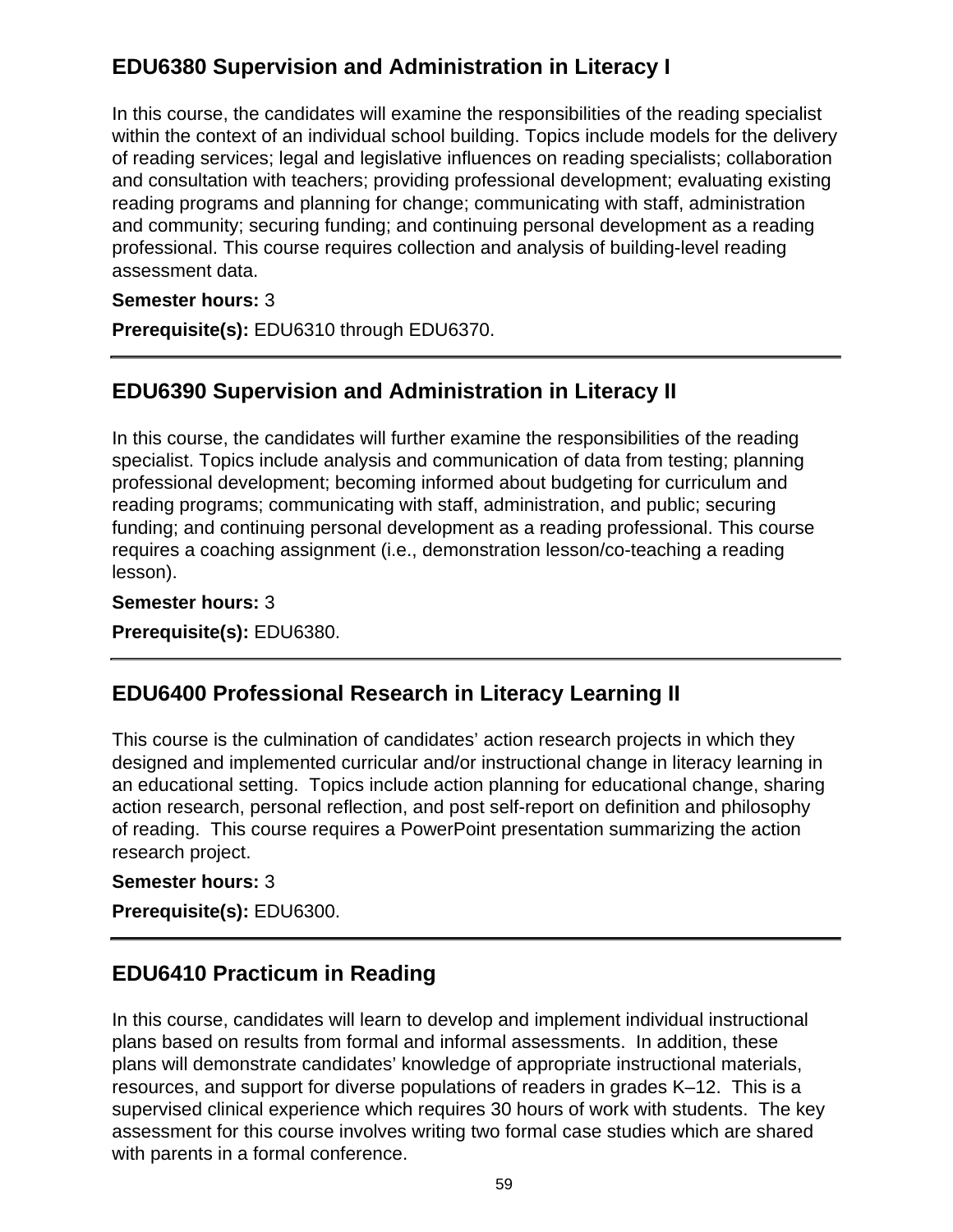## **EDU6505 The Teacher Leader's Role in Professional Development**

This course provides a foundation and applied practice in understanding and utilizing research-based concepts in professional development with school faculties. Teacher leaders will study the standards for program design, models for adult professional learning, and how to create a culture receptive to a sustained professional learning community. Candidates will demonstrate best practice in coaching and mentoring. The course curriculum is designed to increase teacher capacity and to deliver high standards in academic achievement for all PreK–12 students.

#### **Semester hours:** 3

# **EDU6510 Educational Leadership and Organizational Theory**

This course studies contemporary organizational theories with recently developed leadership standards and essays on best leadership thinking to inform the candidates on best practices of the PreK–12 Principal and Assistant Principal. Instruction focuses on the examination of the evolutionary impact on human resource leadership and the concepts of changing or reinforcing a school culture and climate by using systems thinking.

### **Semester hours:** 3

## **EDU6515 Technology for School Leaders**

This course examines the role of leadership as it relates to the implementation of educational technology for effective teaching, learning and administrative needs. Candidates will be provided theory, gain knowledge and develop skills necessary to use, evaluate, plan and implement technologies effectively within a school system.

#### **Semester hours:** 3

## **EDU6525 The Leader's Role in Human Resources and Supervision of Staff**

This course is designed to provide a foundation and an applied practical approach to understanding and utilizing concepts for PreK–12 leaders in staff supervision and evaluation focused on enhancing teaching and student achievement. The course content is a blend of research-based and best practices used in supervision and evaluation.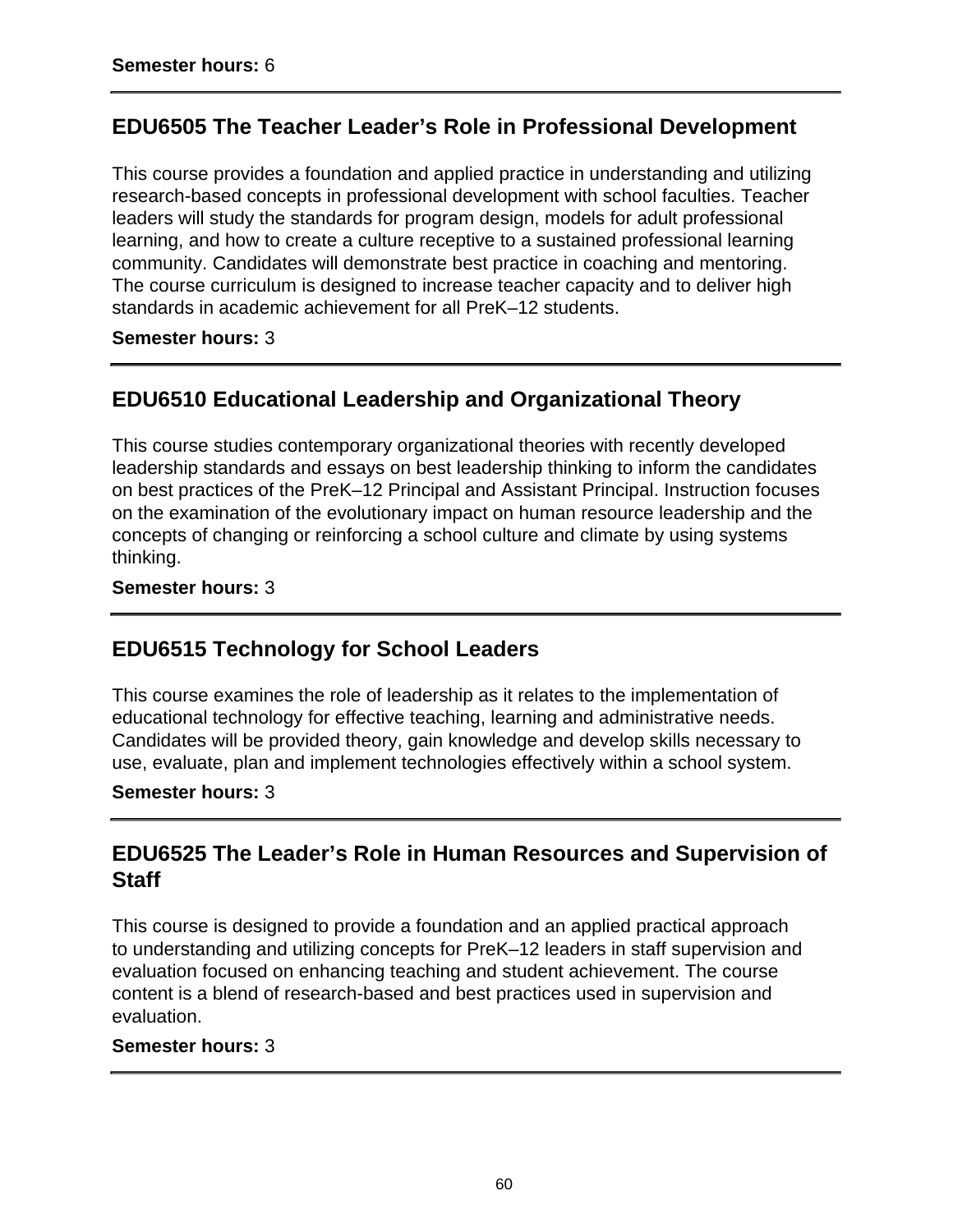## **EDU6530 The Leadership Role in Curriculum Development, Instruction, Assessment and Evaluation**

This course studies the responsibilities of the PreK–12 principal as the instructional leader in the area of curriculum development, assessment and evaluation. Topics include: collection and analysis of achievement data to drive curriculum development, revision and refinement, textbook selection, professional development, the Understanding by Design curriculum development model, curriculum mapping strategies, standards based design and instructional design to enhance student achievement and the candidate's knowledge and abilities in working with students throughout the learning spectrum.

**Semester hours:** 3

# **EDU6535 The Leader's Role in School-Community Relations**

This course will emphasize the importance of community involvement and the adherence to emerging leadership standards for the PreK–12 principal and assistant principal to create a public awareness and support for school improvement. Topics include understanding the unique nature of the school's community, communication and interpersonal skills to establish successful relationships, using communication tools and strategies.

### **Semester hours:** 3

## **EDU6565 The Leader's Role in Fiscal Management**

This course studies the history and current issues of school finance with emphasis on the significant role of local property tax in school funding. The role of the state and federal funding is examined, along with issues of equity and adequacy. Emphasis is given to budget construction, fiscal planning and management of capital outlay programs.

### **Semester hours:** 3

## **EDU6570 School Leadership and the Law**

This course provides candidates with a comprehensive look at the interaction between the local school and the law. The legal basis for American public education and its relationship to PreK–12 school operations will be explored. Special reference is made to current and future legal issues, which are likely to be encountered at the school level.

#### **Semester hours:** 3

## **EDU6575 School Leadership and the Law for Special Populations**

This course will provide an opportunity to examine in some depth the body of law that pertains to the organization, administration, and implementation of special education programs in PreK–12 schools. The focus will be on substantive and procedural rights of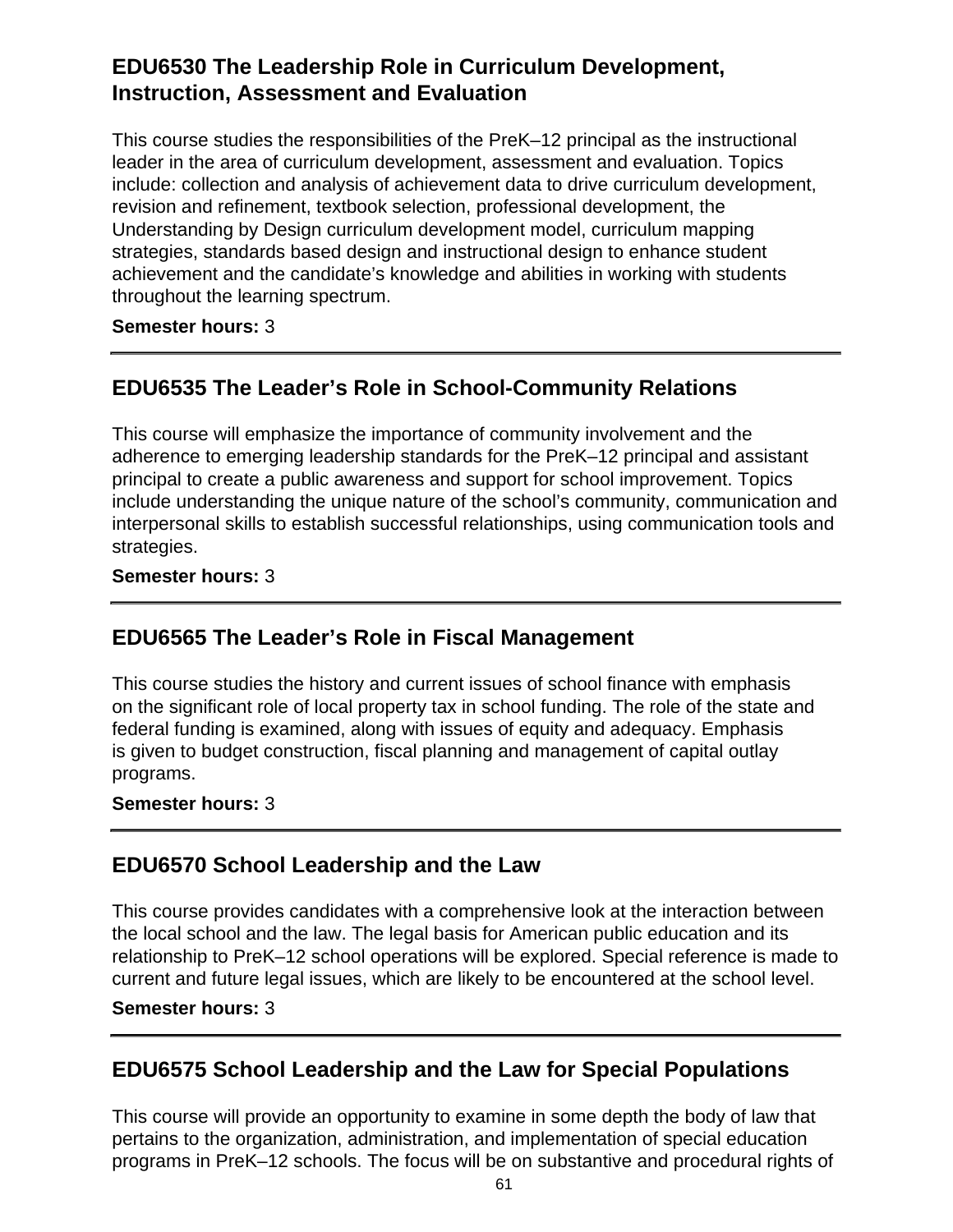special populations, students and the authority and responsibility of states and school districts that are grounded in state and federal law.

**Semester hours:** 3

# **EDU6580 The Leader's Role in Supervision, Assessment and Evaluation in Literacy Learning**

This course studies the responsibilities of the PreK–12 principal as the instructional leader in the area of literacy and numeracy. Instructional strategies in literacy and numeracy in PreK–12 diverse environments to enhance student achievement and the candidate's knowledge and abilities in working with students through the learning spectrum and with all populations will be explored. This course is designed to provide literacy educators with strategies for the integration of literacy instructional strategies in the content areas.

#### **Semester hours:** 3

## **EDU6585 Introduction to the Internship**

In this course the candidate will develop a PreK–12 Internship Plan in conjunction with the faculty supervisor and principal mentor. The plan supports the candidate throughout the internship courses: EDU6590 Internship for Educational Leaders I and EDU6595 Internship for Education Leaders II, and the summer residency portion of EDU6585, which occurs the summer between EDU6585 and EDU6590. Internship goals are outlined in each internship course.

#### **Semester hours:** 3

**Prerequisite(s):** Pass the five ISBE Teacher Evaluation Models prior to Summer Residency; EDU6510; EDU6515; EDU6525; EDU6530 and EDU6580.

## **EDU6586 Introduction to the Teacher Leader Practicum**

The purpose of this course is to support the candidates as they develop their practicum proposal, select a mentor, as well as review and compile research of best practice strategies to raise student achievement. Candidates will learn APA writing style as they complete Chapter One and Chapter Two of their Practicum Report. The candidates will create their Teacher Leader Practicum Plan, which is aligned with all required standards and addresses the teacher leader endorsement requirements in section 25.32 in the IL Administration Code.

#### **Semester hours:** 3

### **EDU6588 The Teacher Leader Practicum**

The University Supervisor and the Administrative/Instructional Leader Mentor support the candidates throughout the internship as they implement their practicum plan. Teacher Leader Practicum Plans follow practicum guidelines, are aligned with required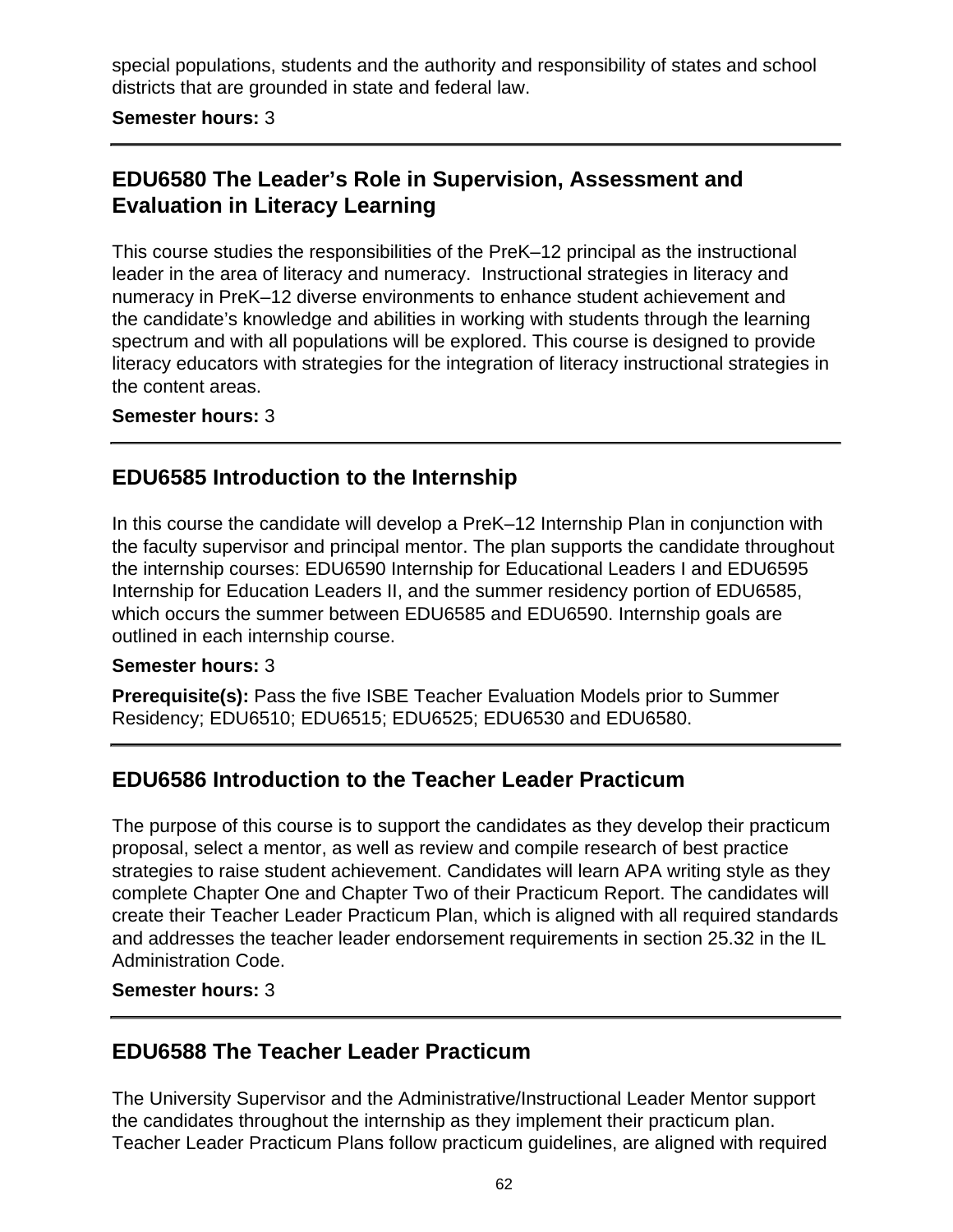standards and address the Teacher Leader Endorsement requirements in Section 25.32 of the IL Administration Code. All candidates are placed in public or non-public schools for sustained, continued, structured and supervised practicum experiences with diverse populations, which occur during their final semester in the Teacher Leader Endorsement Program for a minimum of 100 hours. Candidates are required to attend and actively participate in teacher leader seminars that are scheduled throughout the eight week practicum.

#### **Semester hours:** 3

**Prerequisite(s):** EDU6586.

## **EDU6590 Internship for Educational Leadership I**

In this course, the candidate implements the PreK–12 internship plan in conjunction with the faculty supervisor and principal mentor. The internship plan supports the candidate throughout the internship courses. The faculty supervisor and principal mentor support the candidate's progression throughout the internship. The candidate completes portfolio entries, attends seminars and completes the required written reflections.

### **Semester hours:** 3

**Prerequisite(s):** EDU6585.

## **EDU6595 Internship for Educational Leadership II**

In this course, the candidate implements the PreK–12 internship plan in conjunction with the faculty supervisor and principal mentor. The internship plan supports the candidate throughout the internship courses. The faculty supervisor and principal mentor support the candidate's progression throughout the internship. The faculty supervisor observes the candidate a minimum of four times per year and conducts follow-up meetings regarding the candidate's progress. The candidate completes Portfolio Entries, attends seminars and completes the required written reflections. The candidate presents the Professional Portfolio to dignitaries from Aurora University and participating districts.

#### **Semester hours:** 3

**Prerequisite(s):** EDU6590 and passage of Principal Endorsement Content Area Tests.

## **EDU6610 Educational Leadership**

This course describes the role of the educational leader in the school as one who creates a vision of an educationally better culture in the school and then plans and organizes times and resources to communicate this vision to teachers, students and parents.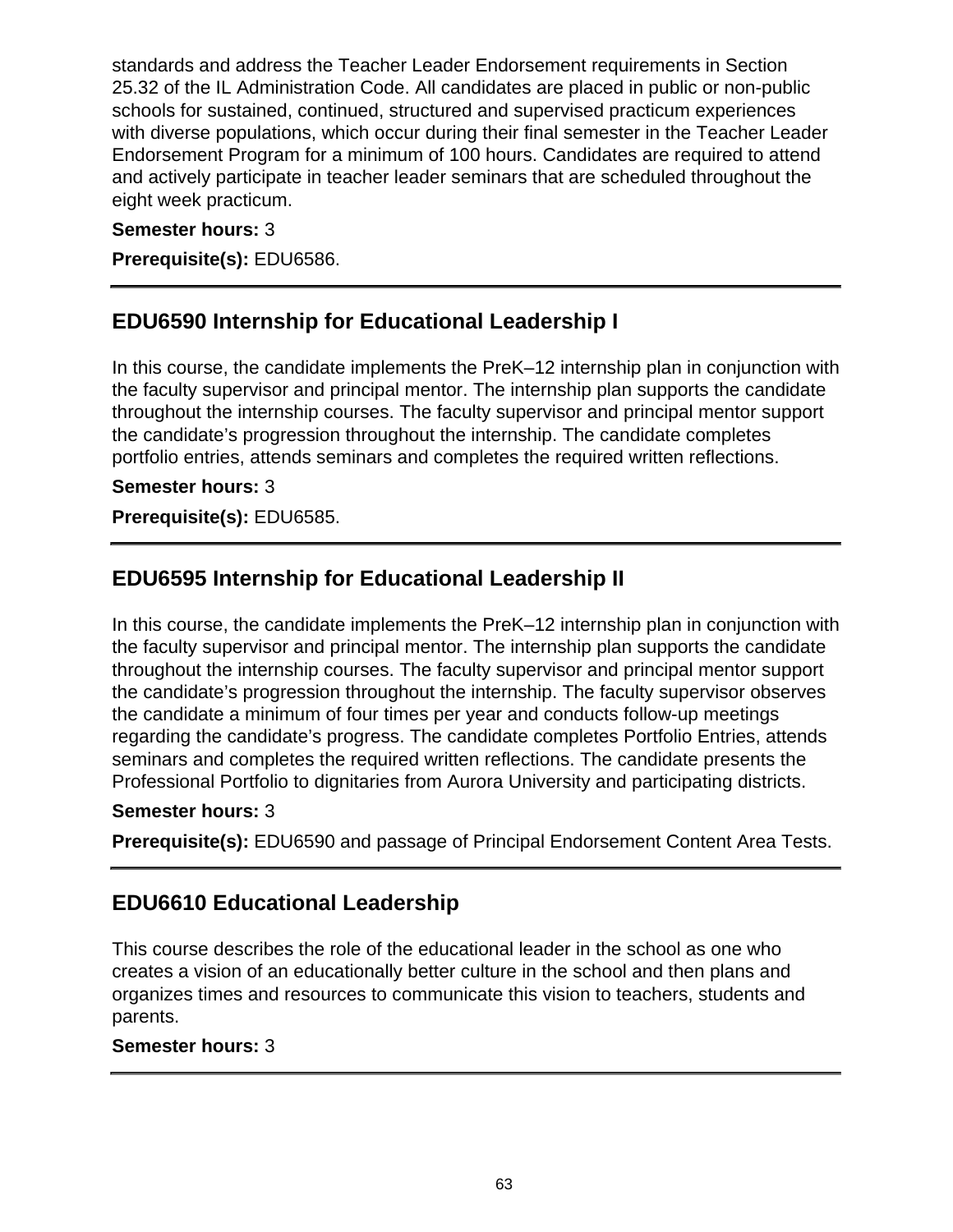## **EDU6630 Curriculum Development and Evaluation**

This course will introduce the principles of curriculum and instruction with an emphasis on curriculum development and design, implementation and delivery, and organization and evaluation.

### **Semester hours:** 3

## **EDU7010/8010 Introduction to Educational Research**

The purpose of this course is to provide an introduction to the major research paradigms of educational research: quantitative and qualitative. At the same time, the course will provide the skills and knowledge necessary to read critically educational research literature. Students will examine current research practices in education, analyze research findings related to current educational issues, and analyze and evaluate the implications of those findings.

#### **Semester hours:** 4

**Prerequisite(s):** Acceptance into the EdD program.

## **EDU7100/8100 Quantitative Educational Research**

This course examines educational quantitative research design and data analysis. The course stresses the connections between research design, data analysis, and the use of computer software for statistical analysis and reporting. Topics include the use of statistical software, the relationship between research design and the appropriate selection and use of simple and complex descriptive and inferential statistics.

#### **Semester hours:** 4

**Prerequisite(s):** EDU7010/8010.

## **EDU7110/8110 Educational Reform and Renewal: Seminar**

After examining specific reform/renewal movements in American education history and learning about the factors that effect and affect the success of reform/ renewal, this course will turn its attention to current school reform/renewal issues, policy and initiatives and analyze them from historical, philosophical, political, economic, and social perspectives. This course is considered foundational to the strands of the EdD Program in that it provides students with necessary background perspectives to understand and discuss current trends, issues, research, policies, principles and practices of education in America.

#### **Semester hours:** 3

**Prerequisite(s):** Acceptance into the EdD program.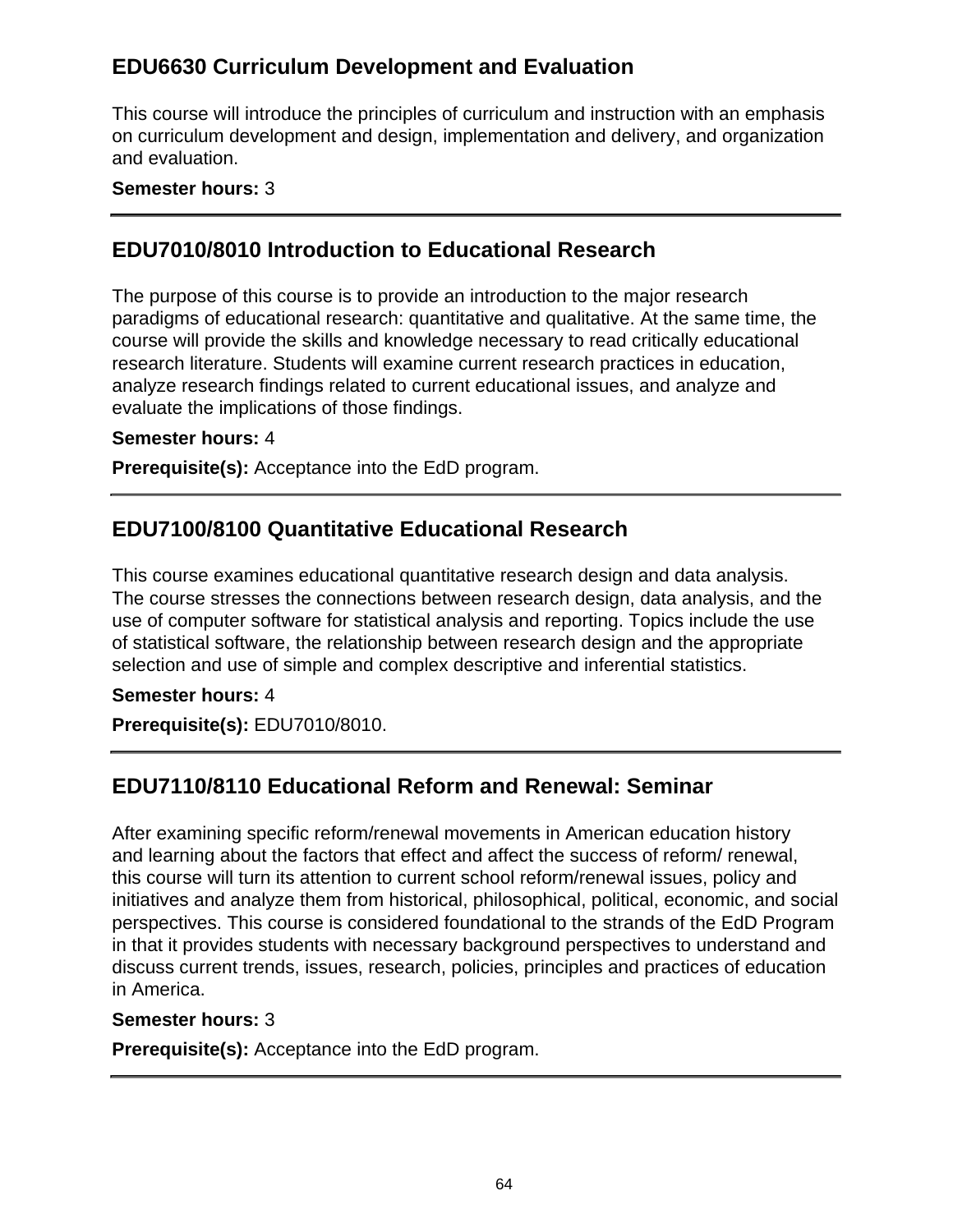# **EDU7120 Policy Analysis/Research in Education**

This course will focus on the elements of public policy analysis/research. It will examine the purposes, conceptual frameworks, methodologies, design, and strategies which comprise policy analyses/research, particularly the relationship between policy evaluation/analysis and decision-making in education. Students will be introduced to the analytical tools necessary for policy analysis/research and will learn to view policy and policy-making from different perspectives: as rational problem-solving, organizational habit, and political settlement; as the effort to symbolize key values; as expression or temporary resolution of moral dilemmas. The course will address current problems and issues in community relations as they affect administrative practices in the areas of policy analysis and research. This course will consider internal relationships, such as those among various components of the school district and between the board of education and the district office.

### **Semester hours:** 4

**Prerequisite(s):** Acceptance into the EdD program.

# **EDU7135/8135 Dynamics of Organizational Theory and Change**

This course acquaints each student with theories and strategies of organizations that impact the administration and organizational development of schools. Additionally, students will examine the conceptual and operational steps organizations must take to change successfully. This course will analyze critically traditional and alternative assumptions about organizations, how they function, and why people in organizations behave as they do. Additionally, this course will examine inclusive models for community and district development and building positive relationships to support education.

### **Semester hours:** 4

**Prerequisite(s):** Acceptance into the EdD program.

# **EDU7140 Seminar in Advanced Education Law**

This course will analyze the impact of state and federal laws on schooling and educational practice, and on the interactions among participants in education such as teachers, students, parents, and administrators. It will also provide educators with the conceptual and practical skills to handle the legal function of educational administration and to become proactive advocates regarding educational policy and law.

### **Semester hours:** 3

**Prerequisite(s):** Acceptance into the EdD program.

## **EDU7150 Advanced Human Resources Administration**

This course will examine various theories, practice, and research in human resources administration. Through fictionalized and local case studies and relevant literature,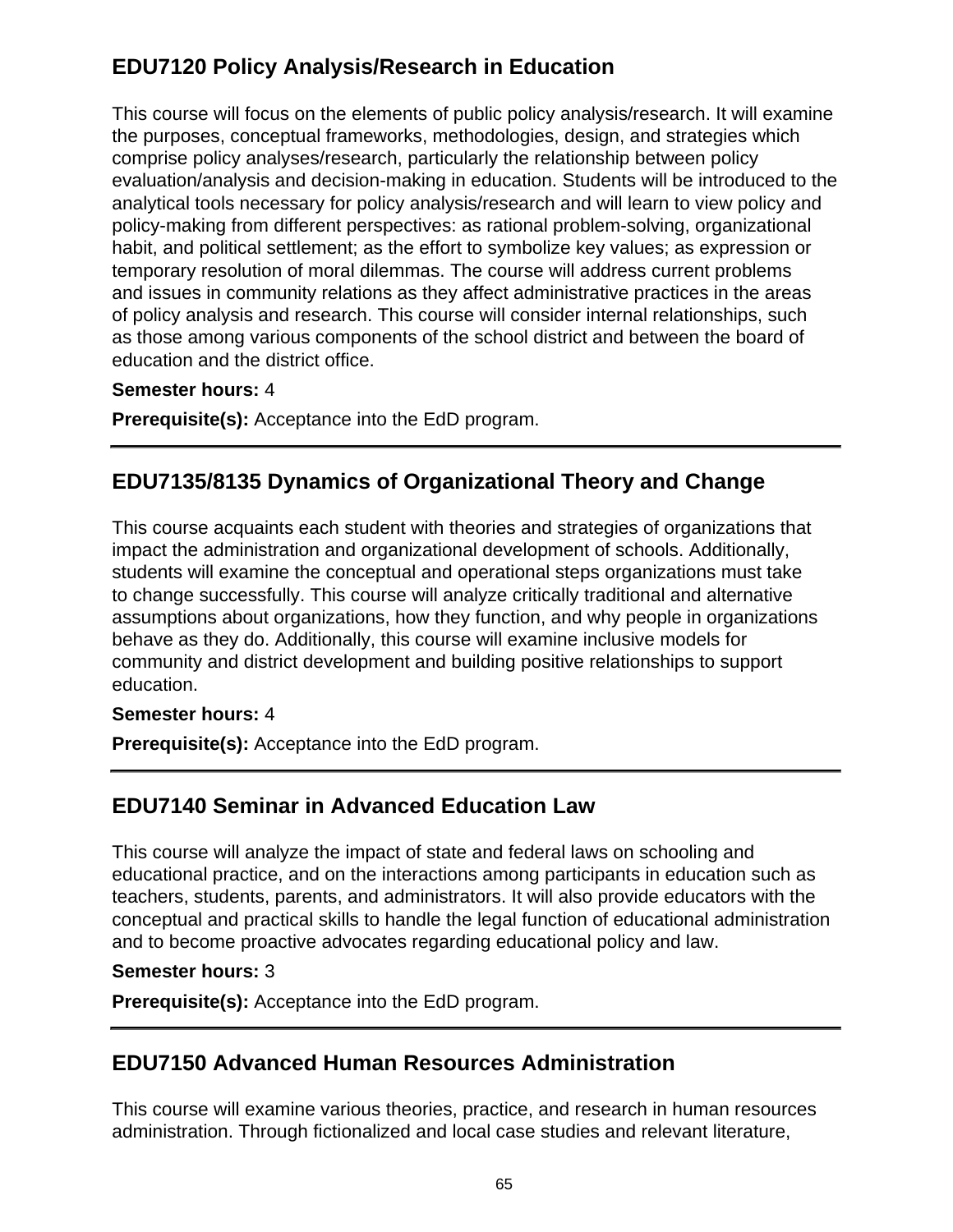students will learn about patterns and practices in educational personnel management, and issues and trends in human resources administration.

### **Semester hours:** 3

**Prerequisite(s):** Acceptance into the EdD program.

## **EDU7170 Administration of Educational Facilities**

Through case studies, field experiences and the literature, this course will explore the problems, issues, research and trends in the design, maintenance and utilization of educational facilities.

#### **Semester hours:** 2

**Prerequisite(s):** Acceptance into the EdD program.

## **EDU7190/8190 Qualitative Research in Education**

Building upon Introduction to Educational Research, the first part of this course will examine research design and data collection for a number of types of qualitative research: lived experience, narrative inquiry, life history/oral history, ethnography, case study, documentary research, ethnography, micro-ethnography, grounded theory, descriptive/interpretive, critical theory/feminist. Issues such as ethics, validity and reliability, and the role of the practitioner-researcher will be addressed. The second part of this course will address data analysis and representation examining types of data analysis and management and critical issues in qualitative research.

#### **Semester hours:** 4

**Prerequisite(s):** EDU7010/8010.

## **EDU7200/8200 Advanced Qualitative Research**

This course builds upon Introduction to Educational Research and Quantitative Research in Education I. The course will examine advanced topics in quantitative research design and data collection, and various data analysis techniques. The use of IBM SPSS in data analysis will be stressed. The quantitative research concerns of individual students will also be addressed.

#### **Semester hours:** 3

**Prerequisite(s):** EDU7100/8100.

## **EDU7210/8210 Advanced Qualitative Research**

Building upon Introduction to Educational Research and Qualitative Research in Education I, this course will emphasize data analysis, its assumptions, variations, and processes. The course will also examine various ways of presenting and communicating the findings of qualitative research, and students will read and analyze examples of qualitative research. Issues, such as ethics, validity and reliability, will continue to be addressed.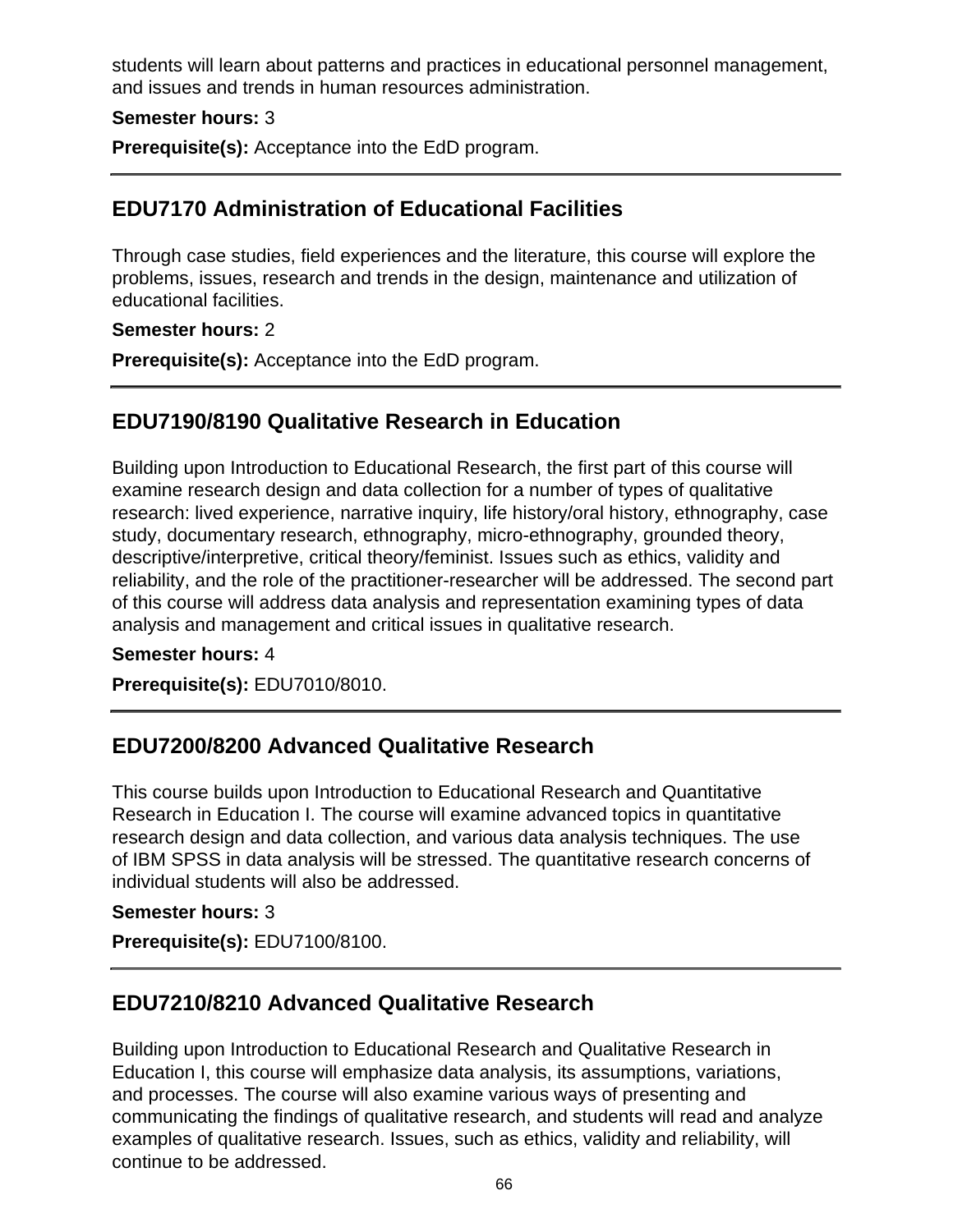## **EDU7220 Economics of Education**

This course will focus on the relationship between economics and the provision of educational services. Current topics in educational economics such as returns to investment in education, school choice, teacher compensation, accountability, and privatization of education will be examined. Students will learn how to analyze issues from an economic perspective. As well, the course will examine current problems in school finance, including costs, ability to support schools, and financial implications of educational principles. Problems of federal, state and local school support will be examined.

#### **Semester hours:** 4

**Prerequisite(s):** Acceptance into the EdD program.

## **EDU7225 Curriculum for Administrators**

This course provides administrators with an overview of how to provide curriculum leadership, including designing, aligning, implementing and evaluating curriculum. It examines the curriculum development cycle from concept, through writing and piloting, to formative evaluation, revision and implementation. Students will focus on aligning a curriculum with other curricula and with state standards. They will also discuss providing leadership around professional development. Students will complete a practical project that involves evaluating a district-wide curriculum.

#### **Semester hours:** 3

**Prerequisite(s):** Acceptance into the EdD program.

## **EDU7240 Administration of Technology and Technology for Administrators**

As the title suggests, this course will have two foci. The course will concentrate on issues surrounding technology in the schools and on the administrative functions that technology requires. It will also concentrate on the functions that technology can play in efficient management and management of information. The course will include lab experiences.

#### **Semester hours:** 2

**Prerequisite(s):** Acceptance into the EdD program.

### **EDU7260 The Modern Superintendency**

Candidates will take this course toward the end of their academic program. As such, The Modern Superintendency will provide a practical, capstone experience, during which candidates will analyze, synthesize and apply their knowledge from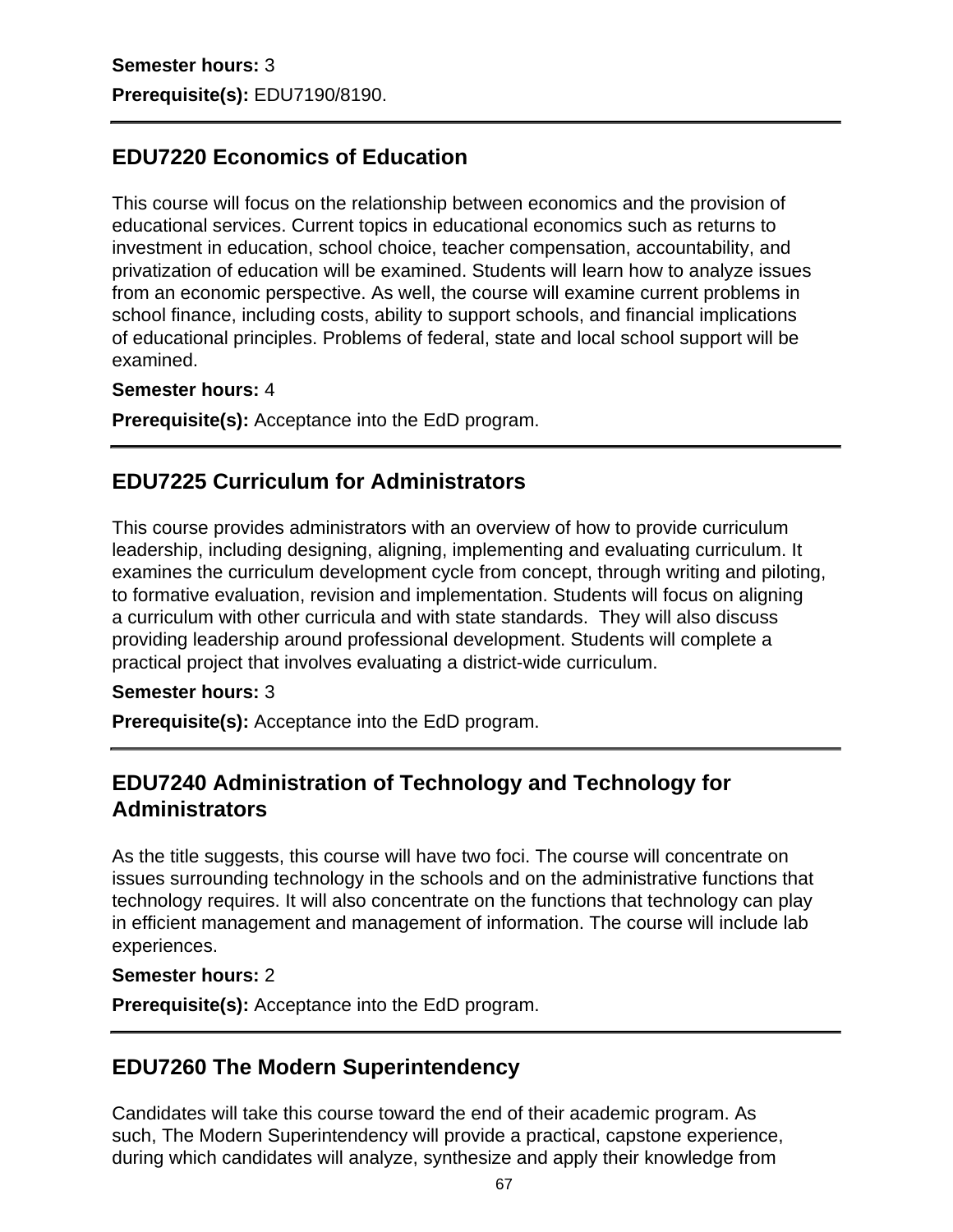previous courses. The course will take a very broad perspective in examining the job of superintendents in today's schools. Students will examine 1.) the leadership characteristics of modern superintendents, 2.) the role of the superintendent in twentyfirst century schools, and 3.) the many challenges facing superintendents in today's educational environment.

### **Semester hours:** 3

**Prerequisite(s):** Acceptance into the EdD program.

## **EDU7270 Assessment for Administrators**

This course will explore assessment issues faced by administrators, especially issues around high-stakes standardized tests. Candidates will address essential concepts around interpreting and using assessments, including ethical behavior, reliability, validity and interpreting norm-referenced scores. In light of the purposes of assessment, they will examine and critically analyze specific testing/ assessment programs and consider the elements of an ideal district assessment program.

### **Semester hours:** 3

**Prerequisite(s):** Acceptance into the EdD program.

## **EDU7750 Educational Leadership Internship**

The Internship in Educational Leadership provides continued practical experience in the student's major field, under close supervision and direction of local school district personnel and doctoral faculty members. The internship is defined as the process and product that result from the application in a workplace environment of the strategic, instructional, organizational, and contextual leadership program standards associated with the EdD program at Aurora University. The outcome should be a powerful synthesis of knowledge and skills useful to practicing school leaders. Each internship is unique to the needs of that particular doctoral candidate and comes at, or near, the end of the formal program of studies. It is understood that effort expending during the internship must be comparable to formal coursework. This effort translates into approximately 60–65 clock hours devoted to the internship for three semester hours of credit.

### **Semester hours:** 3

**Prerequisite(s):** Acceptance into the EdD program.

## **EDU7800/8800 Dissertation**

In this course, divided over two or more semesters, the candidates work one-on-one with members of their dissertation committee, writing and defending the proposal, submitting the proposal to the Institutional Review Board, collecting and analyzing data, writing the dissertation, and preparing for the dissertation defense.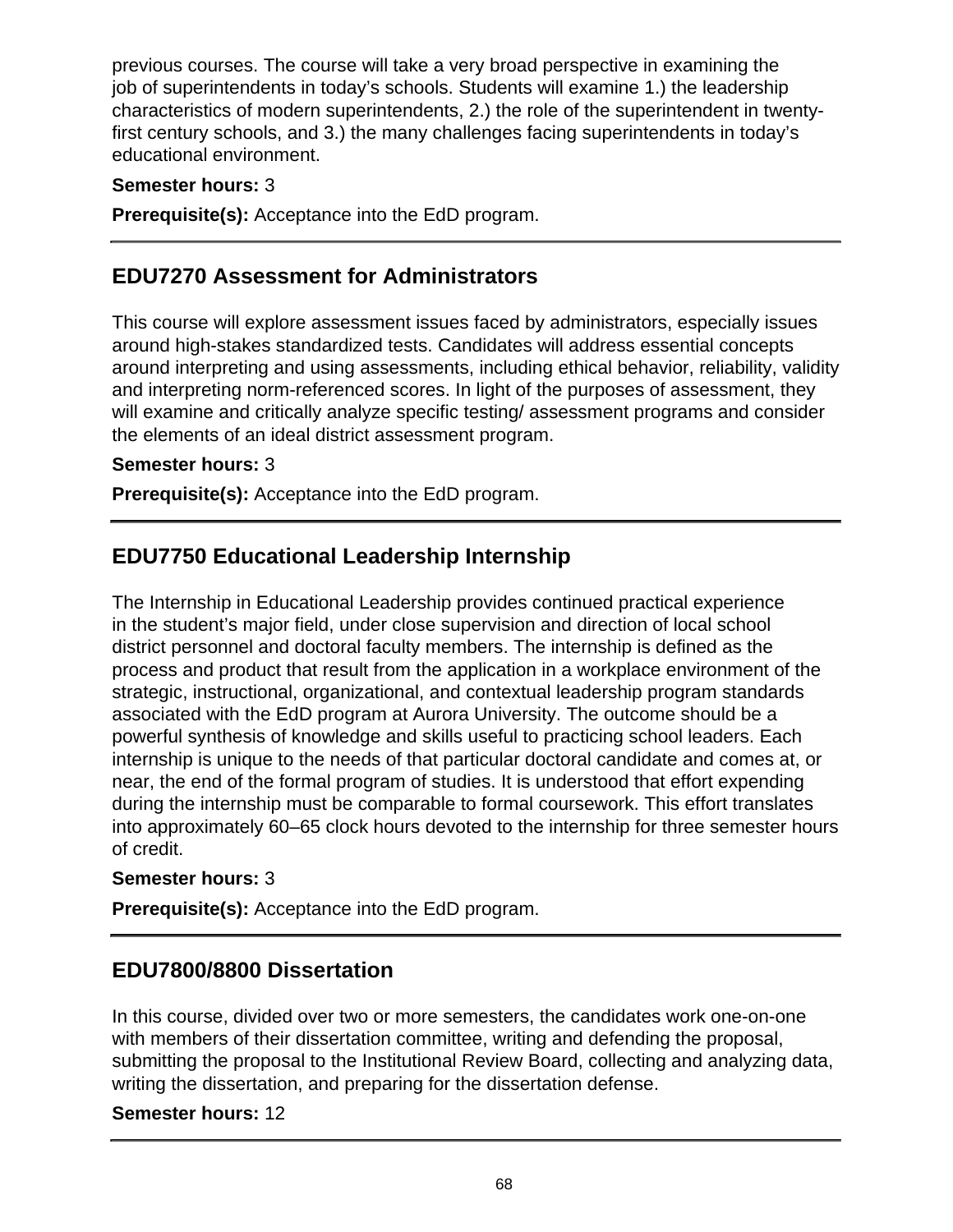## **EDU7830/8830 Directed Study**

Refer to the "Special Educational Experiences and Credit" section at the front end of the catalog for Directed Study description.

#### **Semester hours:** 3 or 4

### **EDU7980/8980 Independent Study**

Refer to the "Special Educational Experiences and Credit" section at the front end of the catalog for Independent Study description.

**Semester hours:** 3 or 4

## **EDU8080 Curriculum Design**

This course will examine principles and research in the design and development of instructional materials and curriculum. The development cycle of conceptualization, writing, formative evaluation and revision of instructional materials, including textbooks, is examined. The realities of publishing and marketing instructional materials are explored, as are procedures for evaluating and selecting instructional materials. A contemporary curriculum project and research related to that project are examined for its assumptions, development process, content and effectiveness. Candidates will design instructional materials, employing best practice in the design.

#### **Semester hours:** 3

**Prerequisite(s):** Acceptance into the EdD program.

### **EDU8130 Foundations for Curriculum Studies**

The course will examine epistemologies influencing the field of curriculum and curriculum development. It will also explore the history of the curriculum field. Primary and secondary source readings will be used, as well as analyses of curriculum.

#### **Semester hours:** 4

**Prerequisite(s):** Acceptance into the EdD program.

## **EDU8150 Learning in the Digital Age**

This course will examine the theoretical foundations and research into various techniques of learning technologies: computer-based and internet-based technologies, virtual classrooms and schools, Web 2.0, digital libraries, videoconferencing, virtual reality, networks, discussion forums, interactive whiteboards, online courses, MOOCs, etc. As well, the course will include discussions and readings about access, globalization, adult technophobia, ethics, equity, privacy, and the impact of the technologies on society in general, adult learning, and education in particular. Students will be exposed to applications for various curriculum subjects and will analyze technology standards for students, teachers and administrators (ISTE). In lab sessions,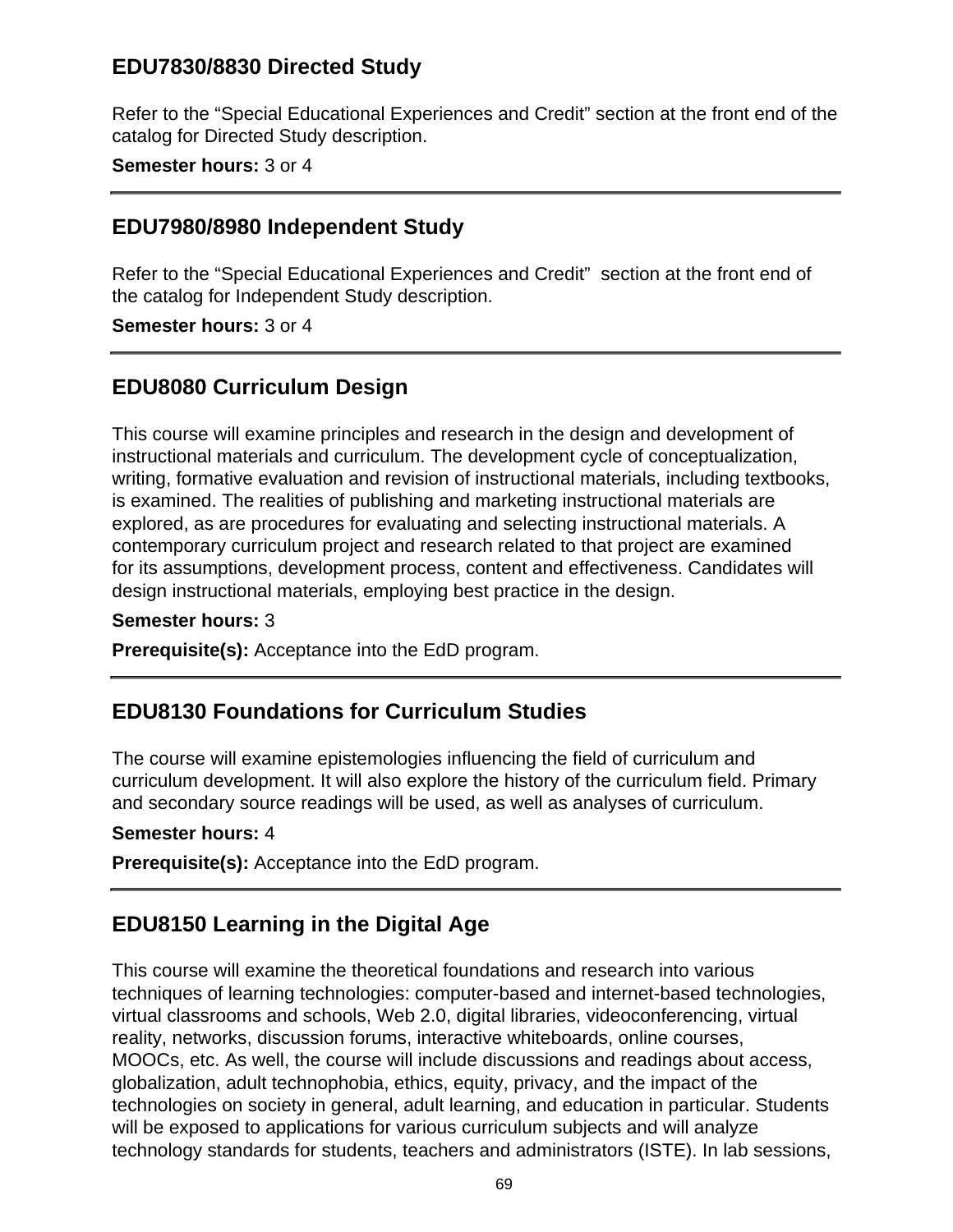students will examine specific technologies and design learning experiences that integrate technology.

#### **Semester hours:** 3

**Prerequisite(s):** Acceptance into the EdD program.

## **EDU8160 Clinical Supervision and Teacher Development**

This is an advanced course in supervision which focuses on the theory and practice of supervision and teacher development. The focus will be on supervision as an instructional process, the aim of which is to improve instruction. Both pre-service and inservice supervision will be discussed.

### **Semester hours:** 3

**Prerequisite(s):** Acceptance into the EdD program.

# **EDU8170 Curriculum for Race, Gender, Culture and Ethnicity**

This course will examine educational responses to diversity and inequality of educational opportunity. Students will focus on programs, policies and curricula aimed at ameliorating problems faced by disenfranchised groups in contemporary P–12 schools as well as adult learning institutions. Issues, such as race, gender, class, exceptionalities, culture etc., will be addressed.

### **Semester hours:** 3

**Prerequisite(s):** Acceptance into the EdD program.

## **EDU8180 Leadership for Curriculum Implementation**

This course will evaluate traditional approaches to leadership as well as contemporary theories and styles of leadership. Candidates will examine principles underpinning leadership such as their own values, personal philosophy and beliefs. Candidates will apply leadership content to the role of curriculum director in a school district or administrator in an adult learning institution. They will critically analyze selected curricula and curricular trends from a number of perspectives, develop a curriculum in an area of interest and reflect on how to implement the curriculum effectively.

### **Semester hours:** 4

**Prerequisite(s):** Acceptance into the EdD program.

# **EDU8220 Teaching: Current Research and Theory**

This course will explore the research literature on classroom teaching and the contrasting conceptual and methodological approaches upon which the research is based. The course is designed to help students become knowledgeable about the major areas in the field, develop a critical perspective on contrasting paradigms and raise questions about the implications of research on teaching for curriculum, instruction, evaluation and professional development.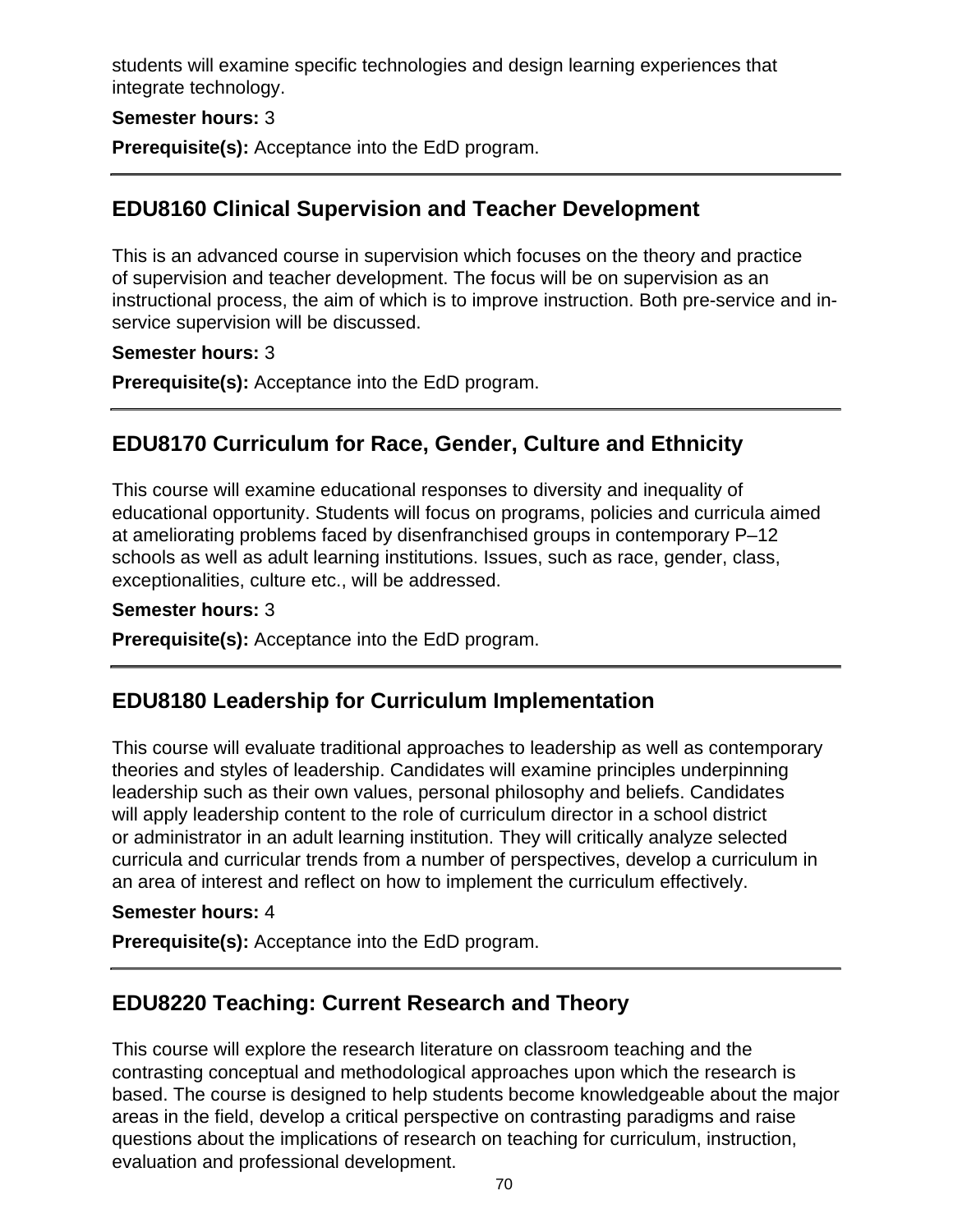# **EDU8225 Philosophies of Adult Learning**

The course begins by defining common characteristics of adult learners. Readings include the research literature on learner-centered instruction. The course emphasizes theories of self-regulated learning and motivation, focusing particularly on: constructivism, social cognition, efficacy, attribution and self-determination. The course accentuates adult-oriented constructivist methods of teaching and learning, including problem-based learning.

### **Semester hours:** 3

**Prerequisite(s):** Acceptance into the EdD program.

# **EDU8250 Principles and Practices of Assessment and Program Evaluation**

This course explores issues and practices of the evaluation and assessment of learning and educational outcomes, including student learning, curriculum effects, program evaluation, teacher competency, impact of large-scale assessment programs, assessment and distance education, adult competency-based assessments, comprehensive exams, and the impact of higher education admission policies and ethics. Students examine and analyze critically specific testing/assessment/higher education admission policies and read, analyze and evaluate selected curriculum and program evaluations and design a program or curriculum evaluation. Although the course does not have a statistical measurement focus, it will require students to read and understand assessment results.

### **Semester hours:** 4

**Prerequisite(s):** Acceptance into the EdD program.

# **EDU8500 Contemporary Issues of Adult Learners**

This course examines various contemporary issues in adult education: social justice, diversity and marginalization; human resource development; lifelong learning, globalization; the role of mass media and popular culture; technology; and health, welfare and the environment. Emphasis is on the identification definition, and study of adult learning issues and how education leaders address them. Legal and ethical issues are also considered. Participants critically analyze forces shaping adult learning and higher education to create research questions.

### **Semester hours:** 3

**Prerequisite(s):** Acceptance into the EdD program.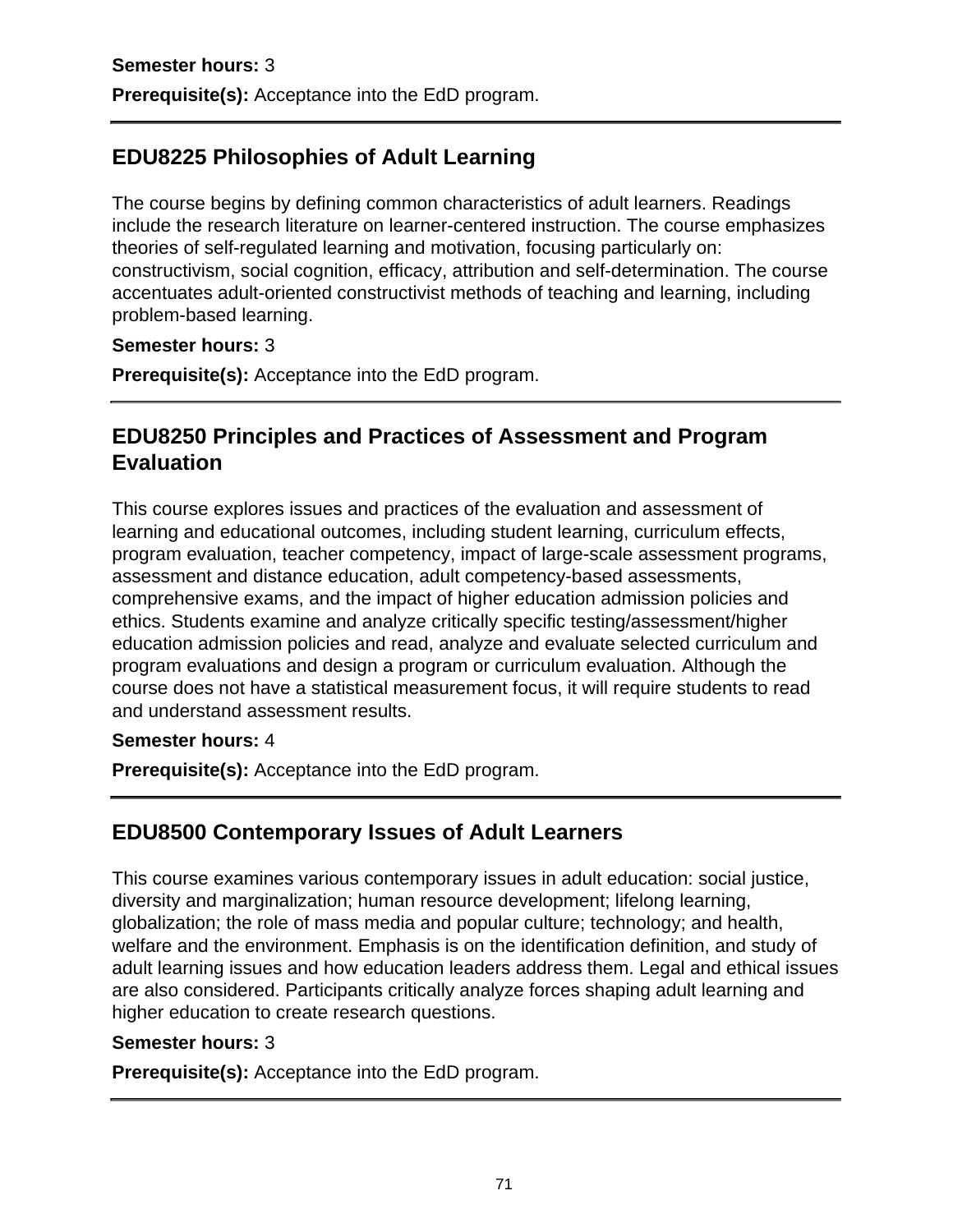# **EDU 8510 Foundations in Adult Learning and Education: History, Sociology, Politics and Economics**

This survey course brings various disciplinary perspectives — such as history, philosophy, political science, and sociology — to bear on the analysis of educational theories and practices in adult learning and education. Participants analyze the contributions of major scholars and leaders in the field of adult development and learning's influence on current perspectives. Additionally, participants predict the probable impact of the various disciplines on the future of adult learning and education.

### **Semester hours:** 4

**Prerequisite(s):** Acceptance into the EdD program.

## **EDU8515 Learning How to Learn: Applied Theory for Adult Learners**

This course applies the theoretical understandings of adult learning and the skills that enable adults to learn effectively in classrooms, small groups and individually. Participants analyze and apply effective policies, methods, techniques and strategies for the instruction of adults.

#### **Semester hours:** 3

**Prerequisite(s):** Acceptance into the EdD program.

## **EDU8520 Issues in Higher Education Administration: Seminar (elective)**

This course examines administrative strategies and characteristics of adaptive and sustainable higher education organizations. Participants consider higher education administrators response to external forces (governmental agents, the public, the global community) and internal (faculty, staff, students and administrator) issues. Participants investigate shared governance, autonomy and accountability, economics, policy and politics, ethical and sociological issues, management, personnel development, program planning, and evaluation.

### **Semester hours:** 3

**Prerequisite(s):** Acceptance into the EdD program.

## **MBA6020 Marketing Management**

The primary purpose of this course is to determine how to develop marketing strategy. Students will develop a client focus and learn how to target market. They will also study product, distribution, promotion, and pricing strategies. Upon completion of this course, the student will be able to conduct market-planning analysis, solve common marketing problems, develop marketing strategies, and implement introductory marketing campaigns.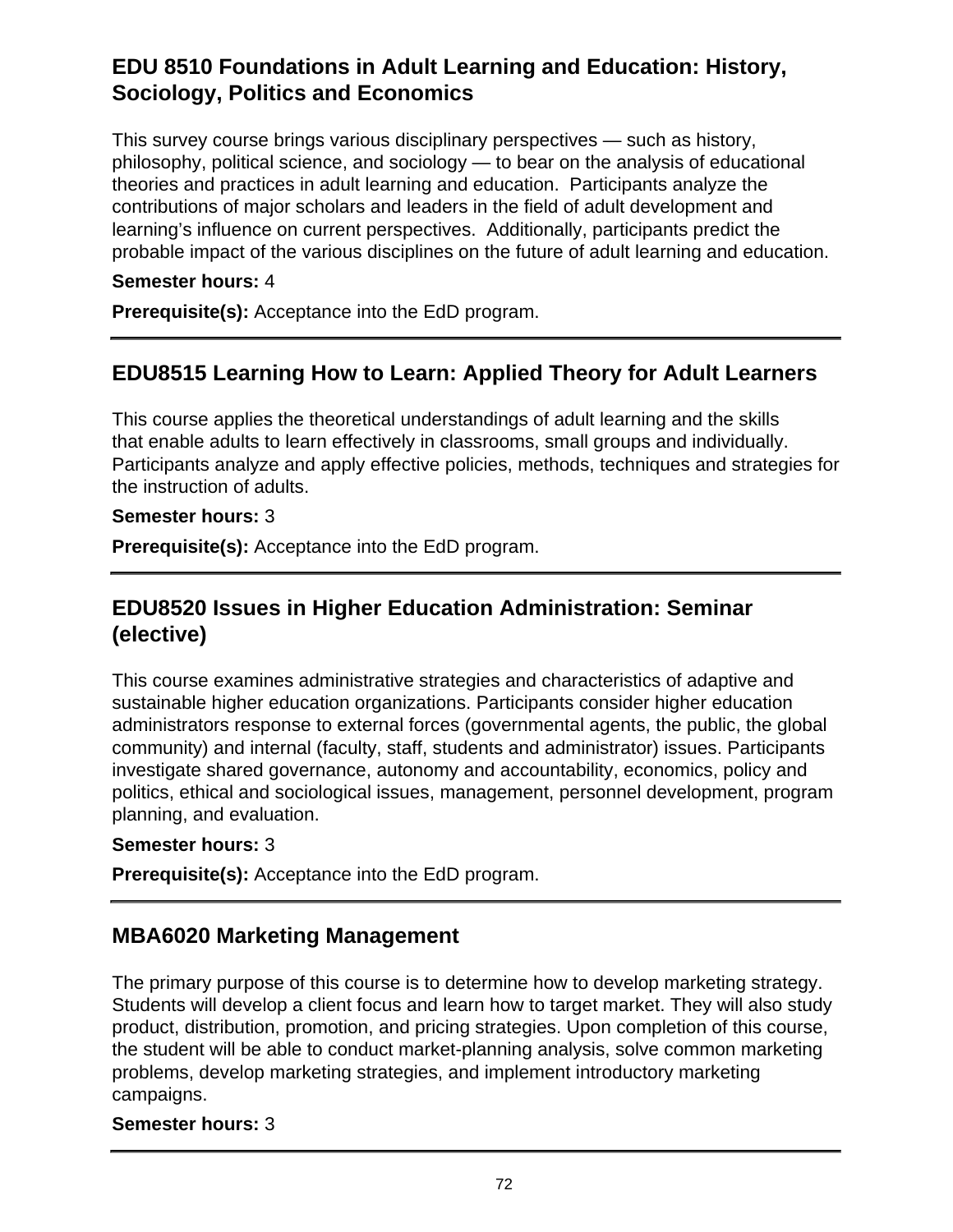# **MBA6030 Leadership and Organizational Behavior**

This course introduces students to an advanced treatment of the behavioral role of the leader interacting with others within the organization. It offers a critical review of leadership and human behavior, and addresses those behavioral concepts that influence such factors as group dynamics, interpersonal relations, and ultimately, organizational effectiveness.

#### **Semester hours:** 3

## **MBA6045 Managerial Accounting**

This course will explore and have students utilize the various accounting tools, techniques, and knowledge base used by managers to make more effective decisions. This course will look at a number of aspects within the accounting decision-making framework. These aspects will include: overview of accounting and financial reporting, how accountants measure and report, managing financial reporting, cost concepts and analysis, product costing and an introduction to cost management, analysis for capital investment decisions, and measurements for management. Business decisionmaking will be the focus of this course and the business cases approach will be used extensively.

### **Semester hours:** 3

## **MBA6050 Financial Management**

This course examines financial theory and activities connected with the organization and operations of a business. It explores: the relationship between management decisions and financial results, interpretation of financial reports, the development of financial projections, the evaluation of investment decisions, the relationship between risk and return, capital budgeting under risk and uncertainty, the cost of capital, and estimation of the value of a business or a security.

#### **Semester hours:** 3

## **MBA6075 Operations Management**

Operations Management analyzes the role of evidence based decision-making in manufacturing and service organizations. Topics include production planning, master scheduling, inventory control, material requirements planning, personnel planning, quality control and just-in-time systems. The course will focus on the concepts and methods necessary to direct and control the "transformation process" of resources into goods and services—within an integrated framework/model of the firm.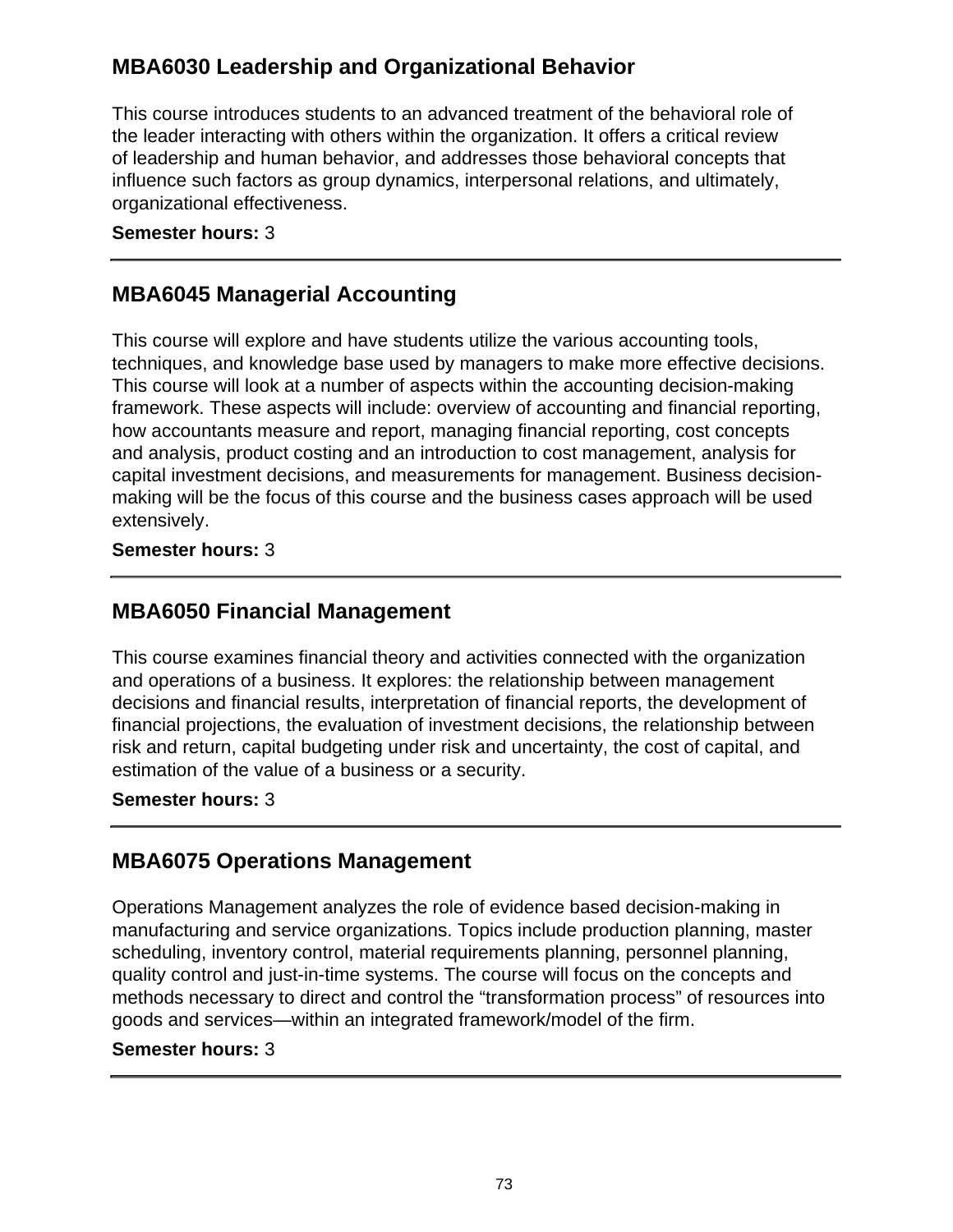# **MBA6090 Applied Business Research**

Designed to understand the process by which business leaders respond to business problems. Integrates action research skills and professional business practices and provides an opportunity to apply current research to a business problem.

#### **Semester hours:** 3

## **MBA6100 Strategic Management**

In this course, all functional disciplines are integrated together in an attempt to look at and comprehend some of the important issues in strategic management. It concentrates on modern analytical approaches and on enduring successful strategic practices. It is consciously designed with a technological and global outlook since this orientation in many ways highlights the significant emerging trends in strategic management. The course is intended to provide students with a pragmatic approach that will guide the environmental analysis, formulation, implementation evaluation and control, and the feedback systems needed to have a successful strategy. This course will cover strategic and tactical planning, budgeting, analysis of decision under uncertainty and change. Issues related to making ethical judgment and leadership are also covered. Teams of students complete strategic analyses, plans and recommendations for individual companies.

### **Semester hours:** 3

**Prerequisite(s):** MBA6020; MBA6030; MBA6050 and MBA6045.

## **MBA6200 Human Resource Management**

This course explores the basic concepts of individual and social behavior as they apply to the modern organizational environment and day-to-day issues of human resource management. Specific topics include: communication, motivation, training and development, compensation, and labor relations issues. Labor relation issues include: minority rights, sexual harassment and environmental concerns. Emphasis is on organizational development and team building.

### **Semester hours:** 3

## **MBA6500 Global Business Immersion**

This course focuses on the differences between domestic and international businesses as well as the impact of the global economy on all functions of business.

### **Semester hours:** 3

## **MBA6520 Project Management Planning**

Application of Project Management Body of Knowledge (PMBOK©), Project Management Planning process group to develop scope, manage time and costs, ensure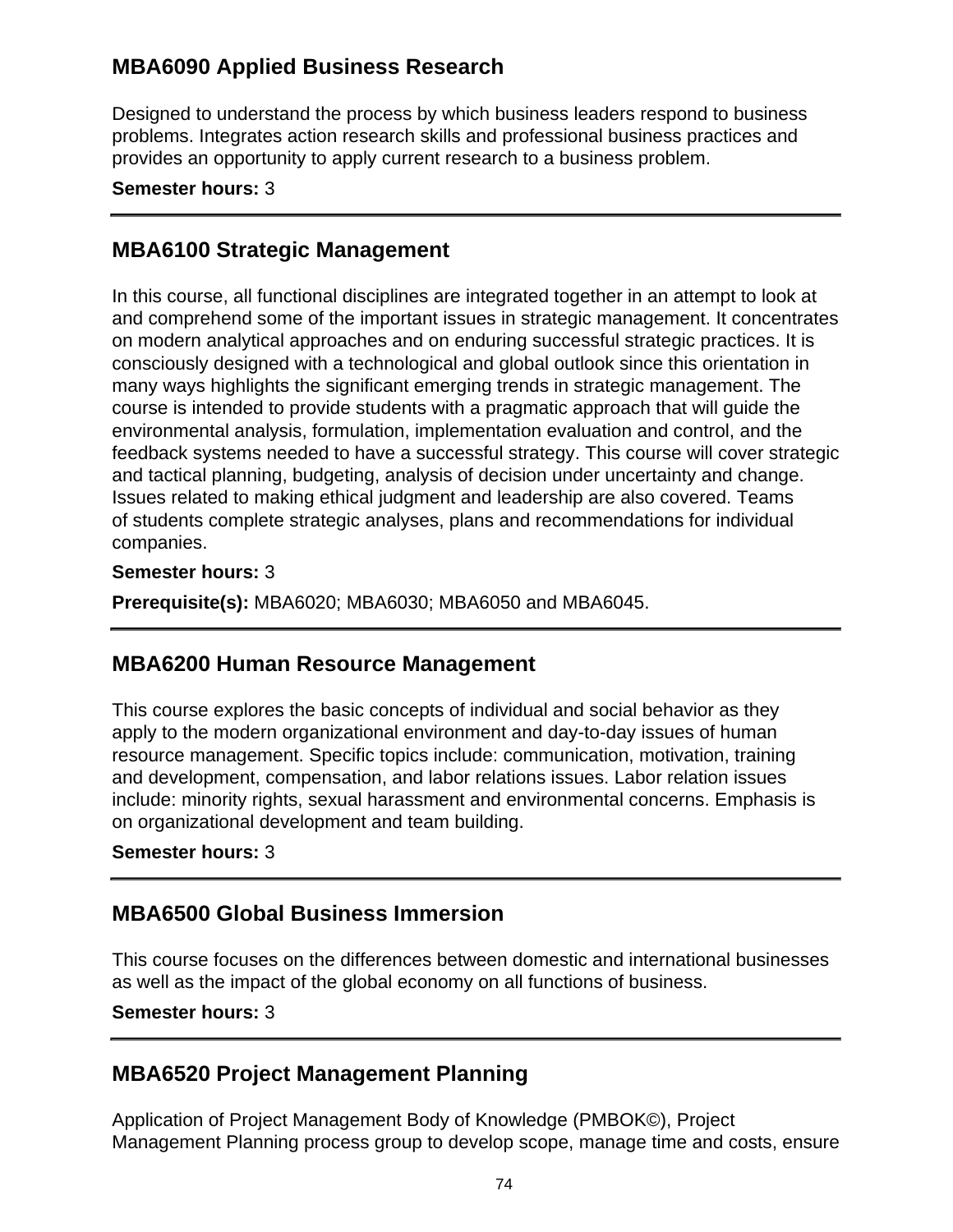quality, and develop human resources, communication, and risk management strategies for a project.

**Semester hours:** 3

# **MBA6530 Project Management Execution**

Application of Project Management Body of Knowledge (PMBOK©), Project Management Executing process group to deliver the committed scope, manage time and costs, ensure quality, and recruit and employ human, communication, and risk management resources for a project. Emphasizes timely achievement of plan objectives, techniques for measuring and documenting success, and effective communication of project status. Includes orientation to change management.

**Semester hours:** 3

# **MBA6540 Entrepreneurial Management**

This course will explore and examine the economic and management roles of the entrepreneur. In exploring the entrepreneur, students will be exposed to the theory as well as the experiences associated with entrepreneurs, entrepreneurial acts, and entrepreneurship in all organizational settings—large, small, public and private. Emphasis will be placed on the integration of theories and concepts with personal and historical experiences.

**Semester hours:** 3

## **MBA6550 Healthcare Management**

This course provides an introduction and overview to leadership, management, and organizational behavior in health care, reflecting the uniqueness of this sector. The course integrates theory with practice through readings, lectures, written assignments, and guest presentations from different organizational perspectives.

**Semester hours:** 3

# **MBA6560 Leadership of Not-for-Profit Organizations**

This course is designed to apply the key aspects of leadership to leading not-for-profit organizations in both the public and private domains. In typical leadership courses, students study leadership skills, variables, team-building, negotiation and crisis management. In this course students will learn how to apply those skills in not-forprofit organizations. Emphasis will be in the context of leading in an environment of typical not-for-profit problems such as a lack of direct reporting relationships, fundraising and funding challenges, and impact of external influences such as political priorities. Management outcomes will include developing relationships, building coalitions, developing more effective systems, forming more productive management teams, and incenting and measuring performance.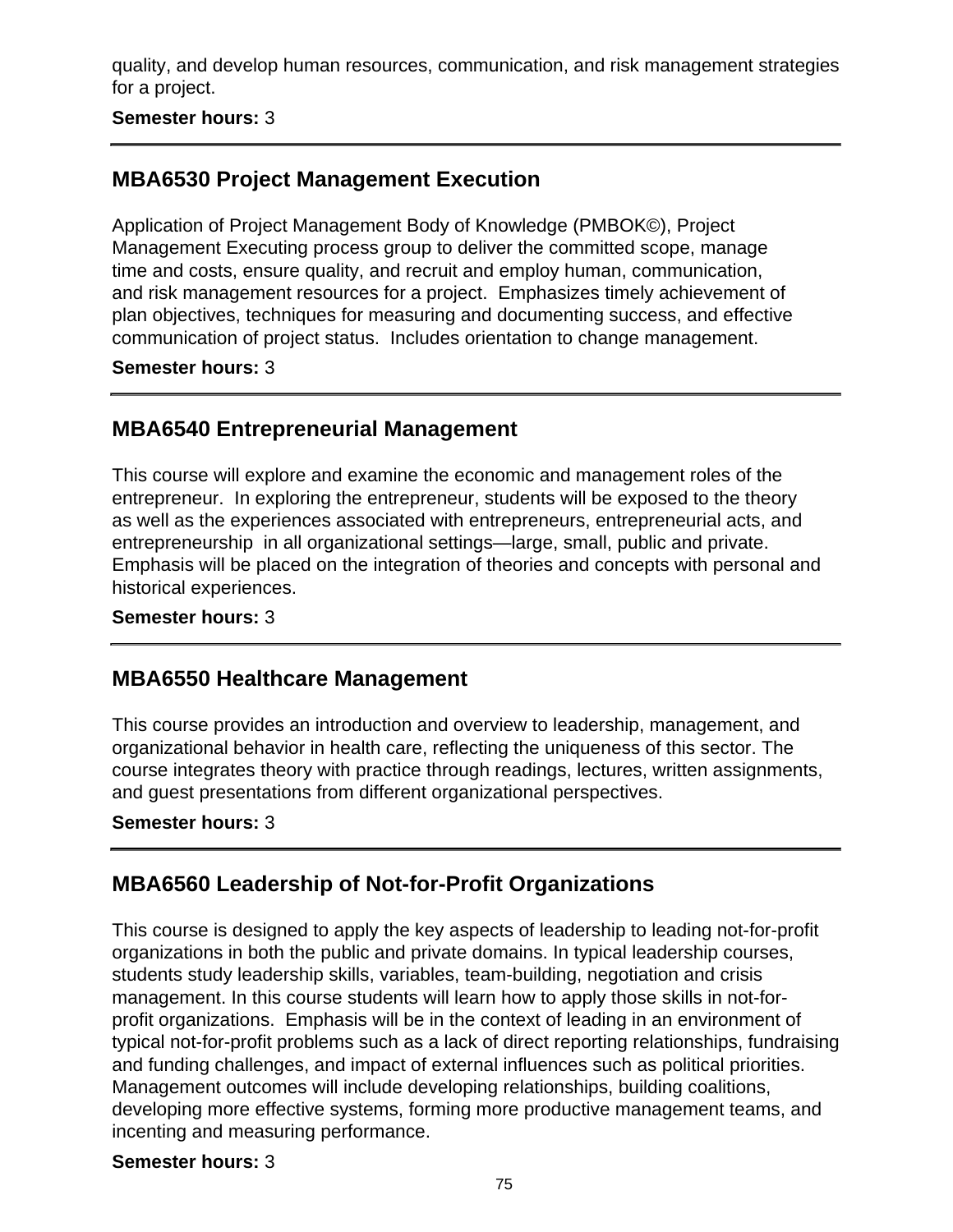# **MBA6610 Leading Organizational Development**

In today's global marketplace the organizations that thrive are the ones that anticipate change and create new adaptations to their business model. Creativity is the key to finding new opportunities and establishing a competitive advantage through collaborative teams and the use of organizational alliances and strategic partnerships. The three subsections are (1) creating competitive advantage through teamwork (2) global alliances and partners and (3) emerging topics.

**Semester hours:** 3

**Prerequisite(s):** MBA6030.

# **MBA6620 Leading Strategically**

This leadership concentration course addresses how leaders can effectively utilize creative strategies. Students will explore innovative strategies for overcoming barriers to the ethical resolution of conflict and crisis. Students will also discus moral ethical and legal issues that affect the ability to lead an organization. The subsections are (1) creating competitive advantage through teamwork (2) global alliances and partners and (3) emerging topics.

### **Semester hours:** 3

**Prerequisite(s):** MBA6030.

# **MBA6630 Leading Teams**

This leadership concentration course discusses this field in terms of how it has evolved during challenging times. Students will explore the literature on leadership as it applies to the complexities of the current business environment. In addition, the course will focus on what companies can do to develop tomorrow's leaders and how to overcome the inevitable conflict and resistance to change. The three subsections are (1) developing tomorrow's leaders (2) evolution of leadership and (3) leading in a complex environment.

### **Semester hours:** 3

**Prerequisite(s):** MBA6030.

# **MBA6880 Travel Study: Global Business Experience**

Offered either on campus or on location at a non-U.S. site, this course focuses on the differences between domestic and international business and the impact of the global economy on all the functions of business.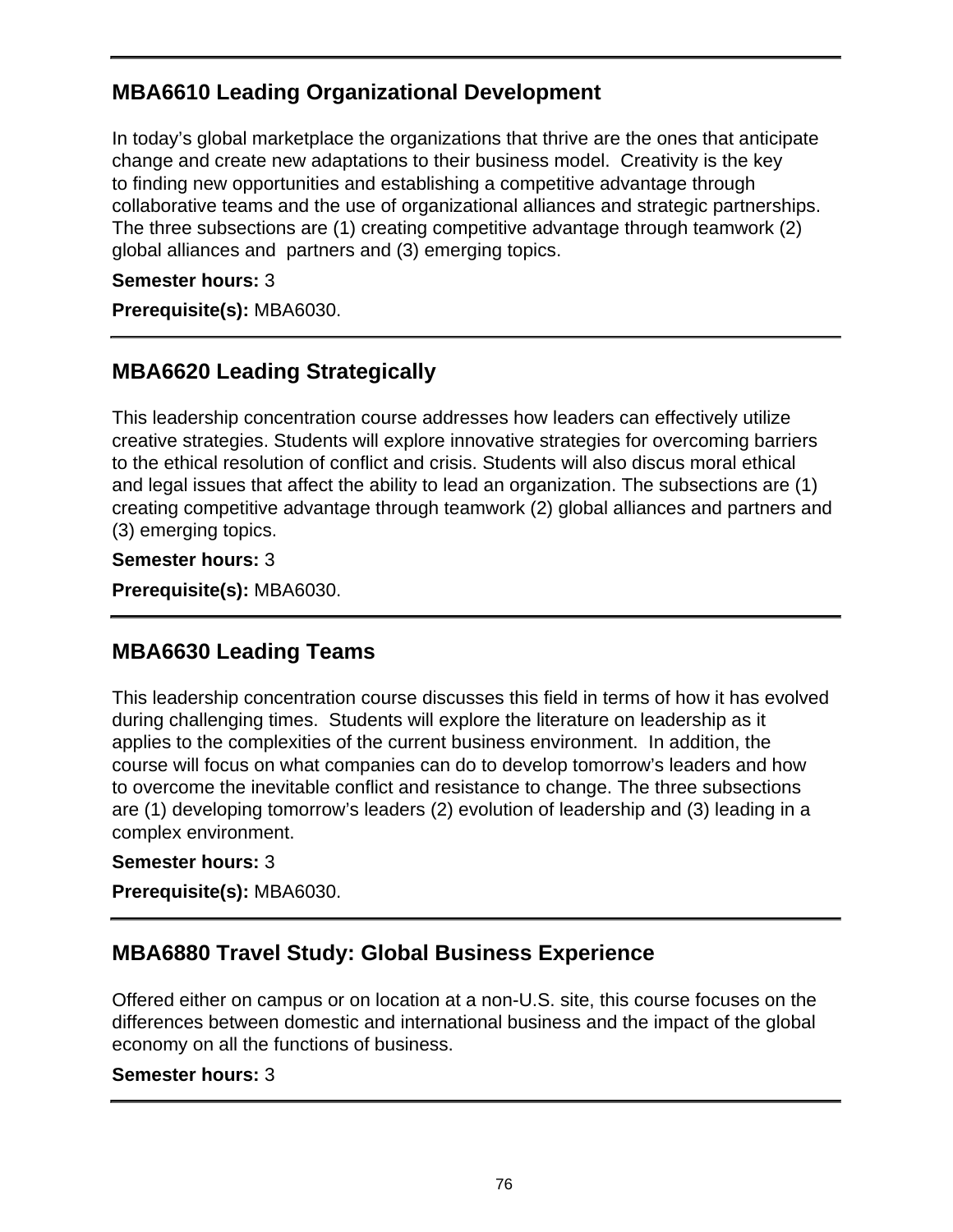# **MTH5010 Numbers and Mathematical Thinking**

This course will integrate the common core standards in a review of various introductory mathematics topics to build the participants' foundational knowledge in numbers and operations. It will focus on further developing the participants' mathematical thinking, conceptual understanding of the real and complex number systems, and link that to vector and matrix quantities, number theory and modern algebra concepts. Students will reason quantitatively, use modeling, problem-solving, and other mathematical practices to accomplish these goals.

**Semester hours:** 3

# **MTH5020 Statistics and Probability**

This course will deepen student understanding of critical concepts in statistics and probability related to core standards. They will gain the ability to collect and analyze data related to educational research. The course provides students with the requisite background in descriptive and inferential statistics to interpret categorical and quantitative data, make inferences, and draw conclusions. Conditional probability and decision making using probability will be a part of the modeling in this course.

### **Semester hours:** 3

**Prerequisite(s):** Consent of instructor.

# **MTH5030 Understanding and Teaching Algebra**

This course will reinforce basic algebra concepts, present participants with advanced algebra topics, and present algebra as a modeling and a problem solving technique. The course will emphasize the understanding of the structure of algebra, polynomials, rational functions, and creating reasoning with equations and inequalities. Students will investigate how these topics connect to the algebra that is taught in the middle and high school grades. The course will integrate seamlessly concepts and methods of teaching algebra. After researching best practices, students will present a lesson on one of these topics. A discussion of the best practices and biggest challenges of teaching such a topic will be discussed by the group as they critique each lesson. Every student in the class will be expected to present and evaluate the work of their peers.

## **Semester hours:** 3

**Prerequisite(s):** Consent of instructor.

# **MTH5040 Understanding and Teaching Geometry**

The course will primarily be a presentation of advanced geometry topics and will include connections to methods of teaching geometry. The majority of the class will be devoted to discussion of Euclidian and modern geometry topics that will deepen students' understanding of basic and advanced geometry concepts. Topics such as congruence, similarity, right triangles and trigonometry, circles, coordinate geometry, geometric measurements, and transformations will be presented. Students will be asked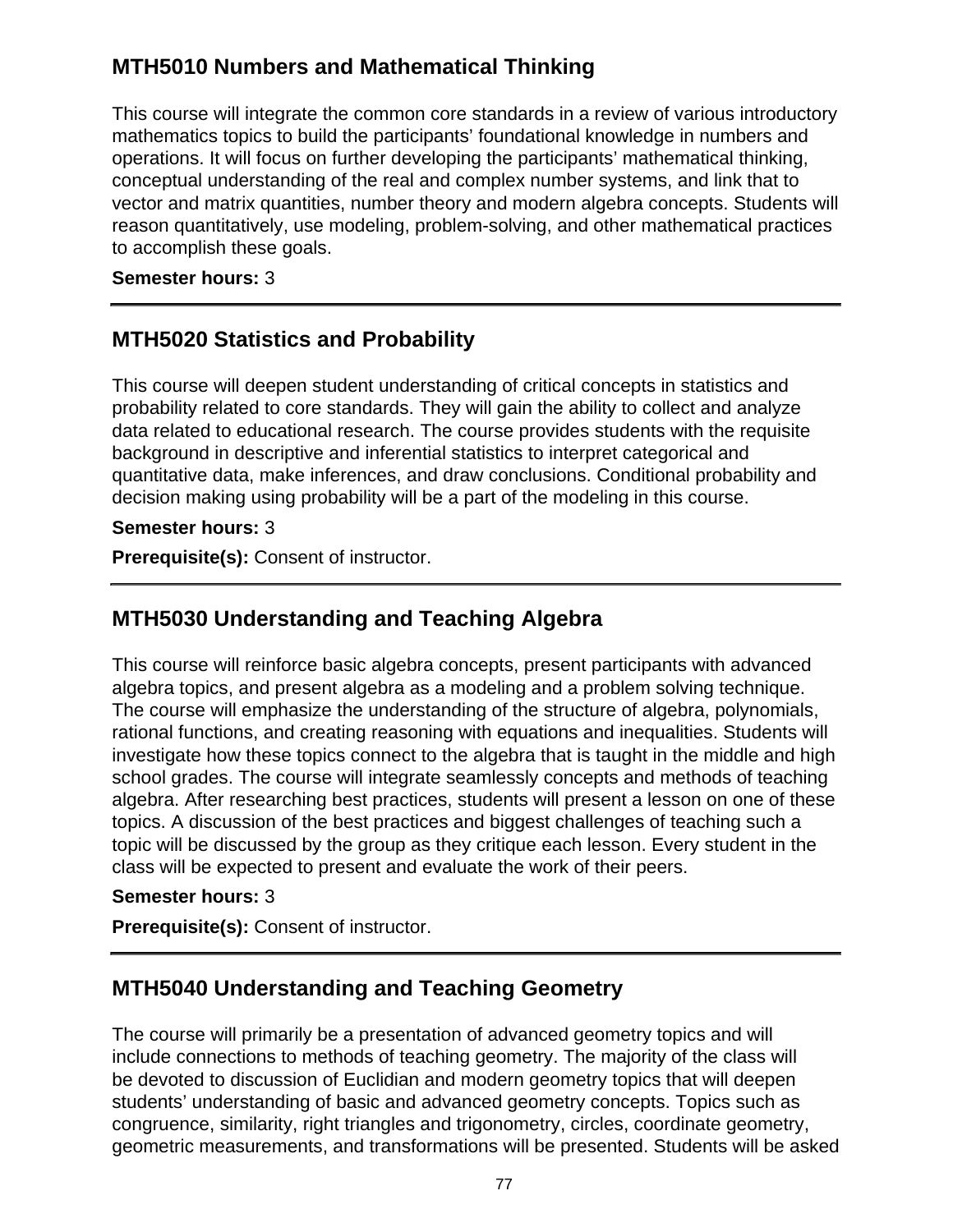to prepare and present lessons. Following the presentation, a discussion of the best practices and biggest challenges of teaching such a topic will be discussed by the group as they critique each lesson. Every student in the class will be expected to present and evaluate the work of their peers. The course will emphasize the use of geometry software such as Geometry Sketchpad, Geogebra, Cabri, etc.

### **Semester hours:** 3

**Prerequisite(s):** Consent of instructor.

# **MTH5100 Foundations of Higher Mathematics**

The fundamentals of advanced mathematics and an introduction to mathematical proofs. Topics include logic, quantifier notation, set operations, functions, relations, the integers, and study of rational, real, and complex numbers as fields. Various types of proof techniques will be studied and applied to problems from number theory, geometry, analytic geometry, discrete mathematics, logic and calculus.

### **Semester hours:** 3

**Prerequisite(s):** Open to graduate students only.

# **MTH5210 Numbers and Operations for Elementary Teachers**

This course is designed to use the Common Core State Standards for Mathematics to reintroduce the elementary teacher to the problem-solving aspect of mathematics and to assist the student in gaining confidence with mathematical thinking. The elementary teacher will gain a solid foundation in applying and analyzing the relevant concepts inherent to the CCSSM. The students will develop and present a lesson on numbers and operations incorporating the CCSSM and researched best practices. Emphasis will be placed on problem solving, numeration systems and sets, whole numbers and their operations, integers, rational numbers, proportional reasoning, decimals, and percent.

### **Semester hours:** 3

**Prerequisite(s):** Open to graduate students only.

# **MTH5220 Algebraic Thinking for Elementary Teachers**

This course uses the Common Core State Standards for Mathematics to reintroduce the elementary teacher to algebraic thinking through problem solving and investigations. The elementary teacher will gain a solid foundation in applying and analyzing the relevant concepts inherent to the CCSSM. The students will develop and present a lesson on algebraic thinking incorporating the CCSSM and researched best practices. Emphasis will be placed on real numbers, generating and analyzing patterns, algebraic expressions, one-variable equations, functions, and proportional relationships.

### **Semester hours:** 3

**Prerequisite(s):** Consent of instructor.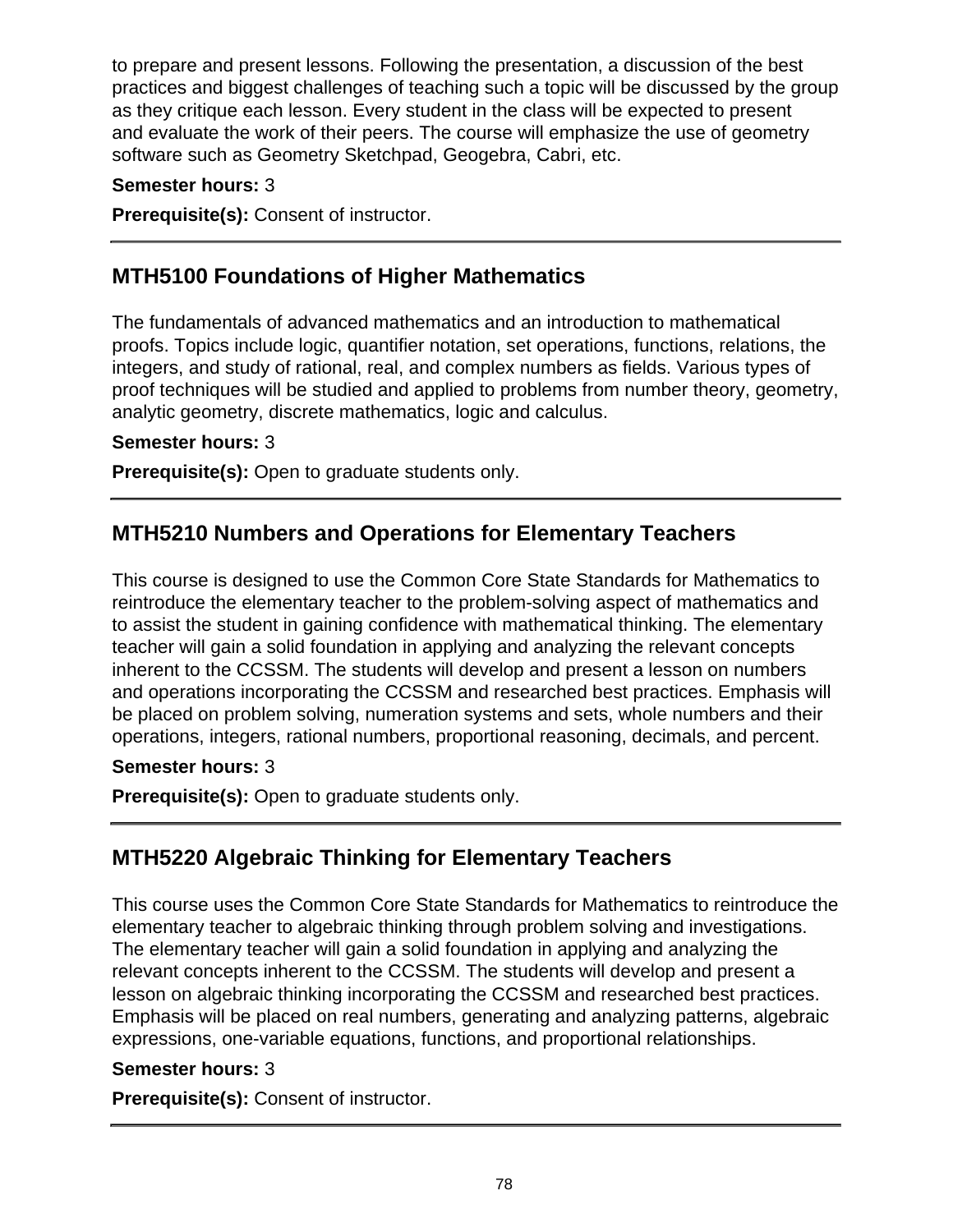# **MTH5230 Geometry for Elementary Teachers**

This course uses the Common Core State Standards for Mathematics to reintroduce the elementary teacher to the concepts and applications of geometry. The elementary teacher will gain a solid foundation in applying and analyzing the relevant concepts inherent to the CCSSM. The students will develop and present a lesson on geometry incorporating the CCSSM and researched best practices. Emphasis will be placed on analysis and comparison of geometric shapes, lines and angles, classification of twodimensional figures by properties of their lines and angles, and the coordinate plane.

### **Semester hours:** 3

**Prerequisite(s):** Consent of instructor.

# **MTH5240 Measurement and Data Analysis for Elementary Teachers**

This course uses the Common Core State Standards for Mathematics to reintroduce the elementary teacher to the concepts and applications of measurement and data analysis. The elementary teacher will gain a solid foundation in applying and analyzing the relevant concepts inherent to the CCSSM. The students will develop and present a lesson on measurement and/or data analysis incorporating the CCSSM and researched best practices. Emphasis will be placed on units of measurements, perimeter, area, volume, unit conversions, concepts of angles and angle measurement, representation, and interpretation of data.

**Semester hours:** 3

**Prerequisite(s):** Consent of instructor.

# **MTH5300 Modern Geometries**

A study of absolute, finite, and non-Euclidean geometries from an axiomatic viewpoint.

### **Semester hours:** 3

**Prerequisite(s):** Open to graduate students only.

# **MTH5300 Number Theory**

Topics include the theory of mathematical induction, divisibility theory in the integers, prime numbers and their distribution, the theory of congruences and modular arithmetic, Fermat's theorem, quadratic reciprocity, Diophantine equations, and number theoretic functions and their applications.

### **Semester hours:** 3

**Prerequisite(s):** Open to graduate students only.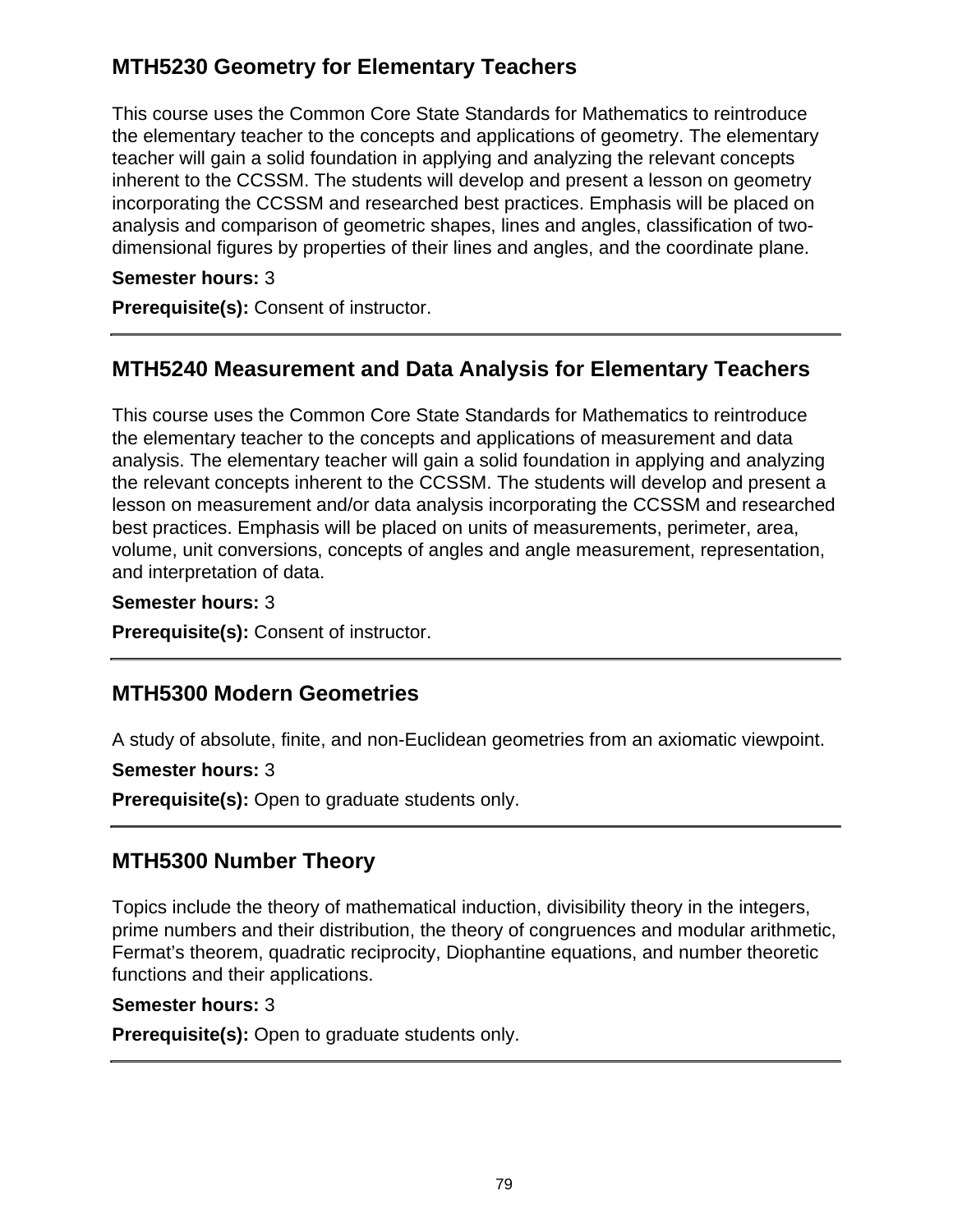# **MTH5400 Probability and Statistics**

This course includes probability for discrete sample spaces, probability distributions, Chebyshev's theorem, moment generating functions, continuous random variables, sampling distributions, point and interval estimation, theory of hypothesis testing, regression and correlation, and introductory analysis of variance.

#### **Semester hours:** 3

**Prerequisite(s):** Open to graduate students only.

## **MTH5500 Technology in the Mathematics Classroom**

Hands-on experiences working with current technology (scientific calculators, graphic calculators, computers, and computer software) for elementary, middle school, and secondary school mathematics. Presentation and evaluation of methods and strategies for employing technology as a regular part of instruction and assessment, including discussion of educational foundations.

#### **Semester hours:** 3

**Prerequisite(s):** Open to graduate students only.

## **MTH5600 Assessment and Curriculum Development in Mathematics**

A balanced study of theoretical research-based foundations and classroomreform-based perspectives on assessment and evaluation in school mathematics. Consideration of alternate forms of assessment and evaluation of mathematics teaching and of students' mathematical learning. Topics include assessment standards, scoring rubrics, performance assessment, and portfolios. Curriculum goals and issues are also addressed; recent developments in curriculum; learning research; alternate modes of presentation.

#### **Semester hours:** 3

**Prerequisite(s):** Open to graduate students only.

## **MTH5701 Research Seminar I**

This seminar serves as an introduction to methods of critical reading of research reports and to the structure and scope of mathematics education research.

**Semester hours:** 1

## **MTH5702 Research Seminar II**

Students will investigate recent developments and relevant research in mathematics education, and be introduced to the process of formal inquiry, as well as the skills necessary to read and evaluate the research.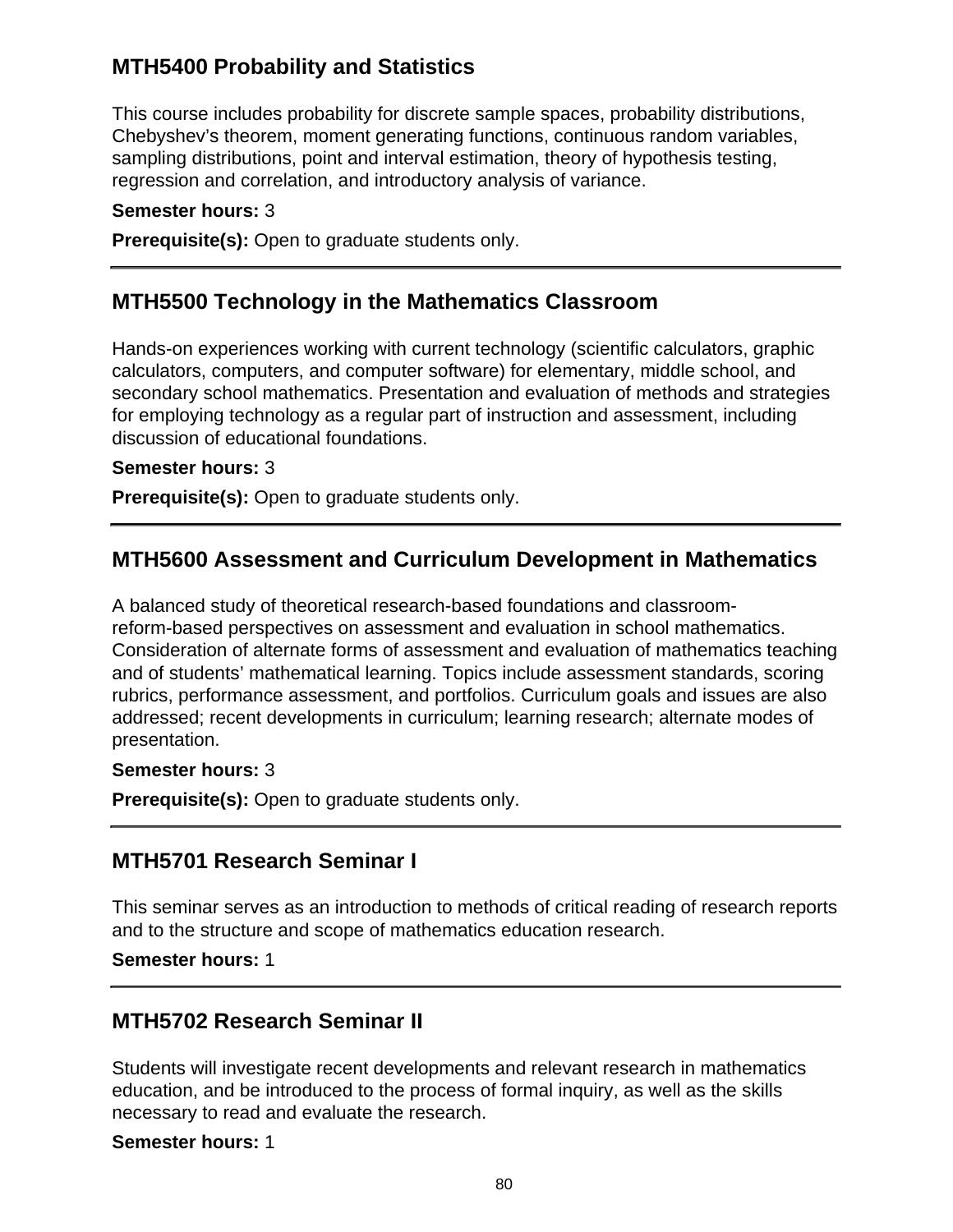## **MTH5703 Research Seminar III**

Students will read and evaluate original research, discuss issues of validity and reliability in research, and learn to assemble components for the writing of research.

#### **Semester hours:** 1

**Prerequisite(s):** Consent of Department.

## **MTH5704 Research Seminar IV**

Students will define a problem and begin investigation of it as a research project. The project must deal with a problem in mathematics education and may be local or national in scope.

**Semester hours:** 1

**Prerequisite(s):** Consent of Department.

## **MTH6010 Calculus Concepts and Applications I**

This course presents opportunities for students to expand and deepen their knowledge and understanding of calculus concepts and application. Basic concepts such as limits derivatives and integrals will be covered. The course includes examples of teaching approaches as applied to the teaching and learning of calculus. It will also focus on solving applications of calculus in STEM fields.

### **Semester hours:** 3

**Prerequisite(s):** MTH5030 and MTH5040.

## **MTH6020 Mathematical Connections**

The course will present students with topics that relate different mathematics branches to each other. Analytic geometry can be used as a platform to show how algebra, geometry, calculus, etc. are interconnected. The course will emphasize problem solving as a technique to establish these connections and use mathematics as a tool to solve problems.

### **Semester hours:** 3

**Prerequisite(s):** MTH5030 and MTH5040.

## **MTH6030 Applications in STEM**

The course follows a problem-based model of inquiry that will emphasize all mathematical practices. Students will explore the interdisciplinary nature of STEM, and investigate problems and projects from the physical sciences, life sciences,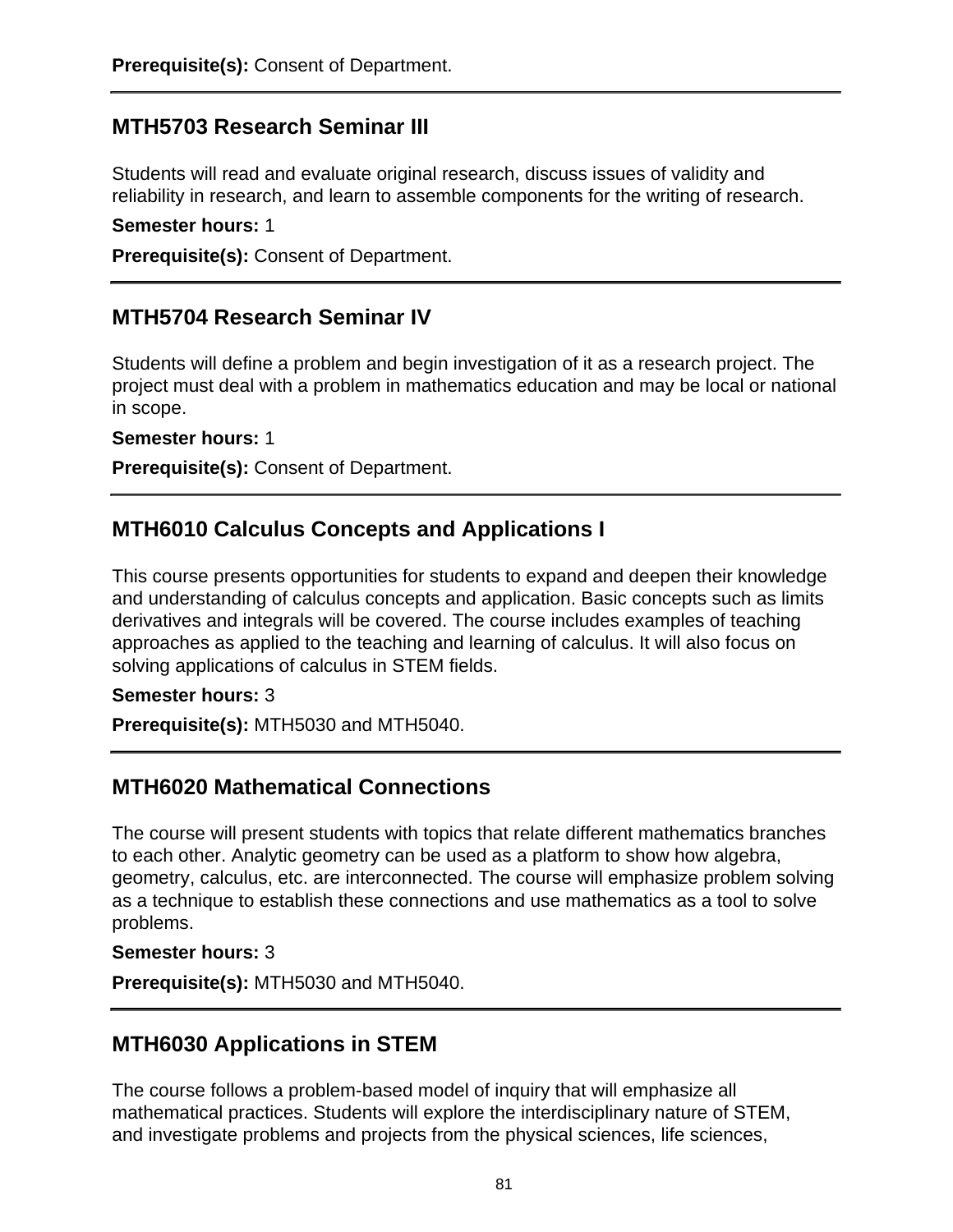space science, technology and engineering. They will analyze, research and find the appropriate mathematical tools to model and solve these problems.

### **Semester hours:** 3

**Prerequisite(s):** MTH6010.

# **MTH6040 Technology in Mathematics Classrooms**

This course will present and evaluate methods and strategies for employing technology as a regular part of instruction and assessment, including discussion of educational foundations. Students will research a relevant use of technology that could be used in their curriculum and share it with their classmates. Peer evaluation will provide helpful feedback.

### **Semester hours:** 3

**Prerequisite(s):** MTH5030 and MTH5040.

## **MTH6060 Calculus Concepts and Applications II**

This course is a continuation of the first calculus course and focuses on techniques and applications. Integration and series will be emphasized. The course includes examples of teaching approaches as applied to the teaching and learning of calculus. It will focus also on solving applications of calculus in STEM fields.

### **Semester hours:** 3

**Prerequisite(s):** MTH6010.

## **MTH6080 Selected Topics in Mathematics**

Advanced topics in mathematics will be introduced in this course. The course will expand the breadth and depth of the students' content knowledge in mathematics and science.

### **Semester hours:** 3

**Prerequisite(s):** Consent of instructor.

# **MTH6090 Selected Topics in Mathematics Education**

Current topics in mathematics education will be introduced in this course. Recent article and research publication will be shared and discussed. Students will review and implement latest research in mathematics and science education.

### **Semester hours:** 3

**Prerequisite(s):** Consent of instructor.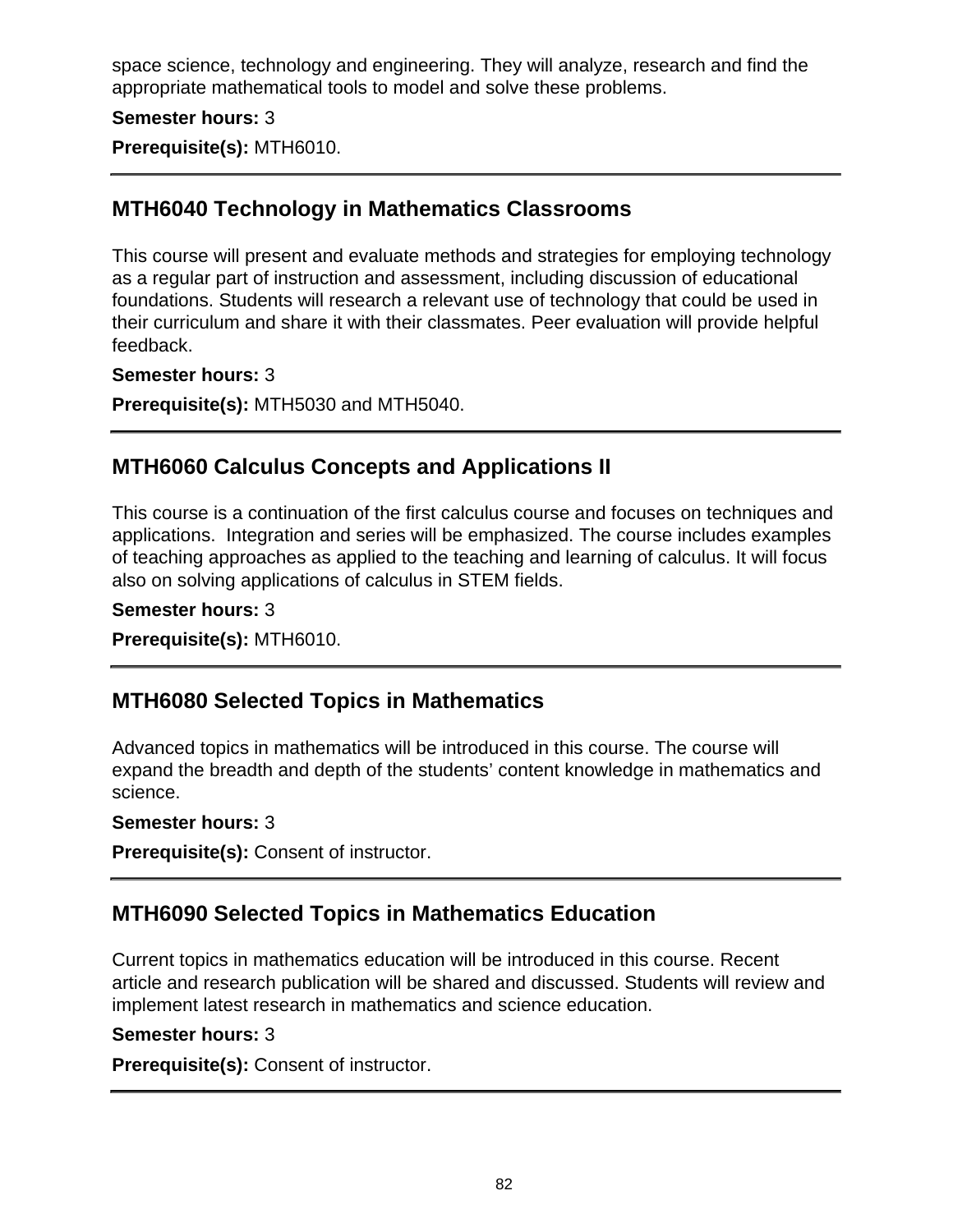## **MTH6100 Abstract Algebra I**

Introduction to group theory. Topics include equivalence relations, groups, subgroups, cyclic groups, permutation groups, isomorphisms, cossets, external direct products, normal subgroups, factor groups, group homeomorphisms, rings, and integral domains.

### **Semester hours:** 3

**Prerequisite(s):** Open to graduate students in mathematics only.

## **MTH6200 Abstract Algebra II**

Continuation of MTH6100. Introduction to commutative rings, with emphasis on polynomial rings; fields vector spaces, and algebraic extensions.

#### **Semester hours:** 3

**Prerequisite(s):** MTH6100.

## **MTH6300 Advanced Calculus I**

Reexamination of the calculus of functions of one variable: convergence, continuity, differentiation, the mean-value theorem, and the Riemann integral. Open to graduate students in mathematics only.

#### **Semester hours:** 3

**Prerequisite(s):** Open to graduate students in mathematics only.

## **MTH6400 Advanced Calculus II**

Further study of sequences and series of functions, functions of several variables, and an introduction to complex analysis.

### **Semester hours:** 3

**Prerequisite(s):** MTH6300.

## **MTH6701 Research Project**

Students will analyze data collected from the implementation of a previously identified research project. Participants will complete their projects, submit a written report of their research, and present their findings.

#### **Semester hours:** 2

**Prerequisite(s):** MTH5701, MTH5702, MTH5703, MTH5704.

## **NSM5210 Physical Science Foundations**

This course provides the student with an understanding of the foundations of scientific theory and practices in the physical sciences of chemistry and physics, and will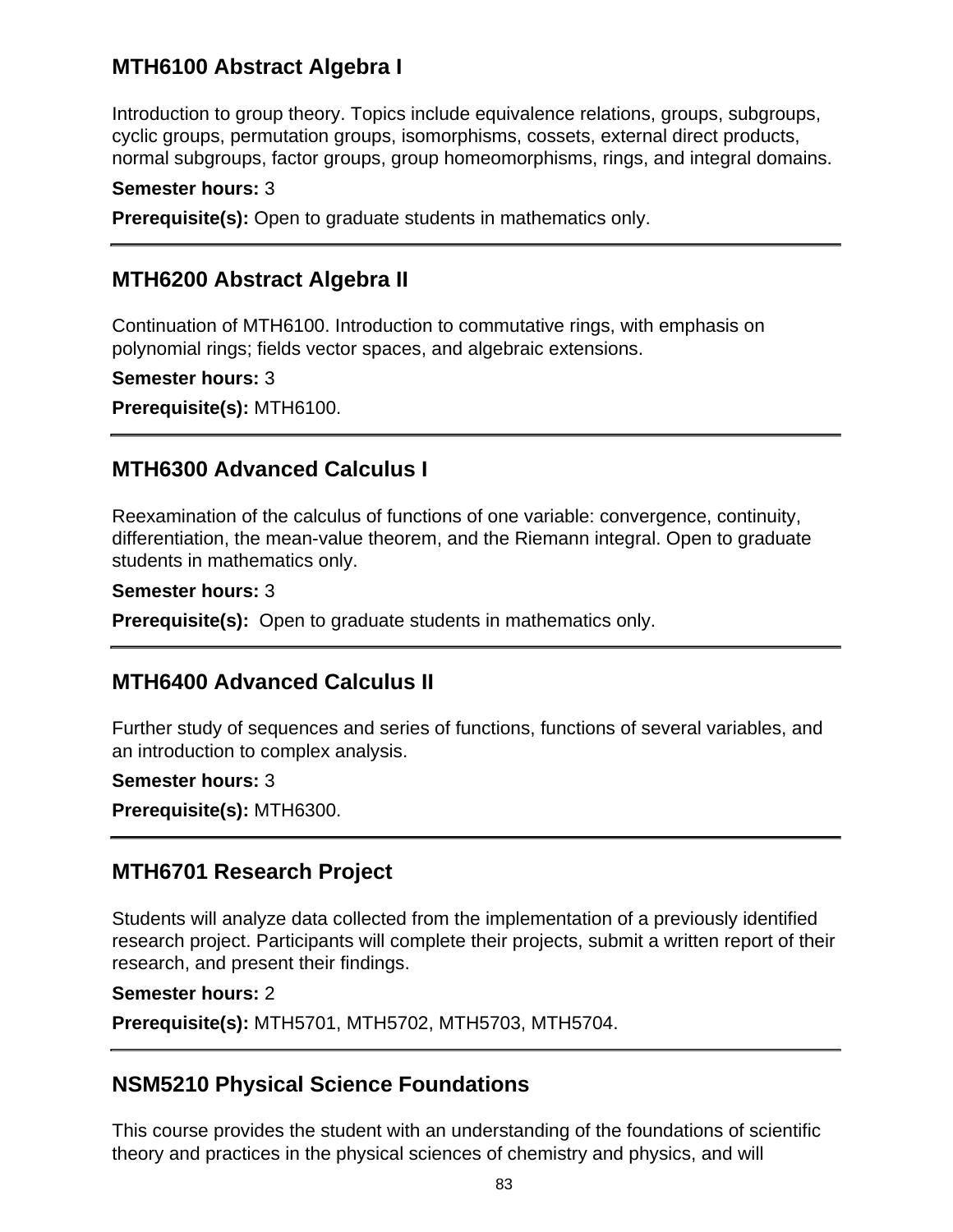deepen the content knowledge of elementary educators in these areas. Content emphasis will reflect the disciplinary core ideas in physical science, including matter and its interactions, motion and stability, energy, and waves and their applications in technologies for information transfer. Topics will be related to their applications (e.g. pharmaceuticals, alternative energy, and medicine) in the natural world.

### **Semester hours:** 3

**Prerequisite(s):** Consent of instructor.

# **NSM5220 Earth and Space Science**

This course provides the student with an understanding of the foundations of scientific theory and practices in the earth and space sciences, and will deepen the content knowledge of elementary educators in these areas. The purpose is to explore, create, and utilize a variety of earth and space science topics, making connections with mathematics that are appropriate to and motivating for the elementary school child. Content emphasis will reflect the disciplinary core ideas in earth and space sciences, including earth's place in the universe, earth's systems, and earth and human activity.

### **Semester hours:** 3

**Prerequisite(s):** Consent of instructor.

## **NSM5230 Life Science I**

This course introduces the disciplinary core ideas in the life sciences with mathematical connections. It enables students to increase their proficiency in teaching elementary mathematics and science by deepening their understanding of biological content. Students will study historical foundations of scientific theory and inquiry, and practice the skills of asking questions, analyzing and interpreting data, constructing explanations, and engaging in argument from evidence. Content emphasis will reflect the structure and function of cells, biological evolution, heredity and genetics, and the interactions, energy and dynamics of ecosystems.

### **Semester hours:** 3

**Prerequisite(s):** Consent of instructor.

# **NSM5400 Curriculum Development and Assessment in Mathematics and Science**

The course will focus on assessment goals and implementation, a mix of theoretical research-based foundations and classroom reform-based perspectives on assessment and evaluation in schools. Recent developments in mathematics and science curriculum, core standards, learning research, and alternate modes of presentation will be discussed.

### **Semester hours:** 3

**Prerequisite(s):** Open to graduate students only.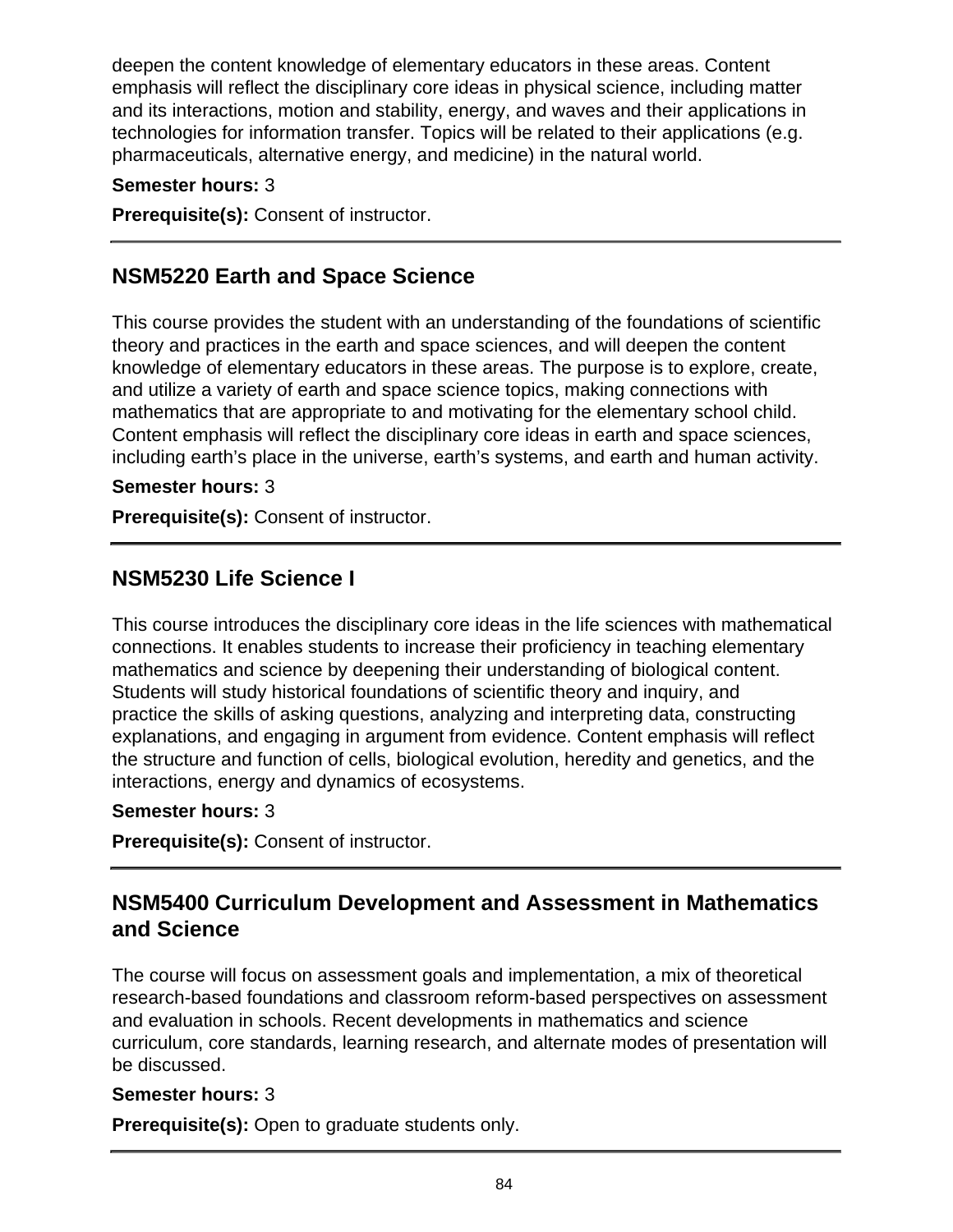# **NSM5410 Scientific and Engineering Practices**

This course focuses on scientific exploration through inquiry and on engineering methods through the iterative design process. Students will integrate concepts of scientific methodology and engineering design through discussion and activities pertaining to science and technology. The impact of science, technology and engineering on the world and on humankind will be discussed. Assignments and laboratory investigations will focus on experimental design and statistical analysis of quantitative data, helping to develop problem solving and optimization skills by practicing design with constraints. Includes at-home laboratory activities that reinforce introduced concepts.

## **Semester hours:** 3

**Prerequisite(s):** Open to graduate students only.

# **NSM5420 Physical Science I: Matter and Energy**

This course introduces the fundamentals of matter and its interactions. Examples from chemistry and biology will highlight how atoms in a system can change their arrangement, allowing the observation and characterization of useful chemical reactions. Different types of atoms and their interactions will also be used to predict how a system can respond to a given stimulus. The conservation of energy and the concept of thermal energy will be studied throughout by examining systems from burning fuel to photosynthesis. The two fundamental forces, weak nuclear and strong nuclear, that describe how the nucleus of an atom exists will also be presented during the investigation of nuclear processes. Includes at-home laboratory activities that reinforce introduced concepts.

## **Semester hours:** 3

**Prerequisite(s):** NSM5410.

# **NSM5430 Physical Science II: Forces, Energy and Motion**

Physical Science II explores the principles that help describe our macroscopic world, in particular, how forces influence the motion of a macroscopic object. A basic understanding of the four fundamental forces that govern our understanding of the universe (gravity, electromagnetism, strong nuclear and weak nuclear forces) will serve as fundamental knowledge when considering the stability of multi-scaled systems. Motion of macroscopic objects will be explained using Newton's laws. This course will also emphasize how frame of reference and units are important in describing information about the system being studied. A continuation of the conservation of energy principles introduced in Physical Sciences I will show how the interchangeability of energy, using mainly long-range and contact forces, can affect the motion of an object or group of objects. Includes at-home laboratory activities that reinforce introduced concepts.

## **Semester hours:** 3

**Prerequisite(s):** NSM5420.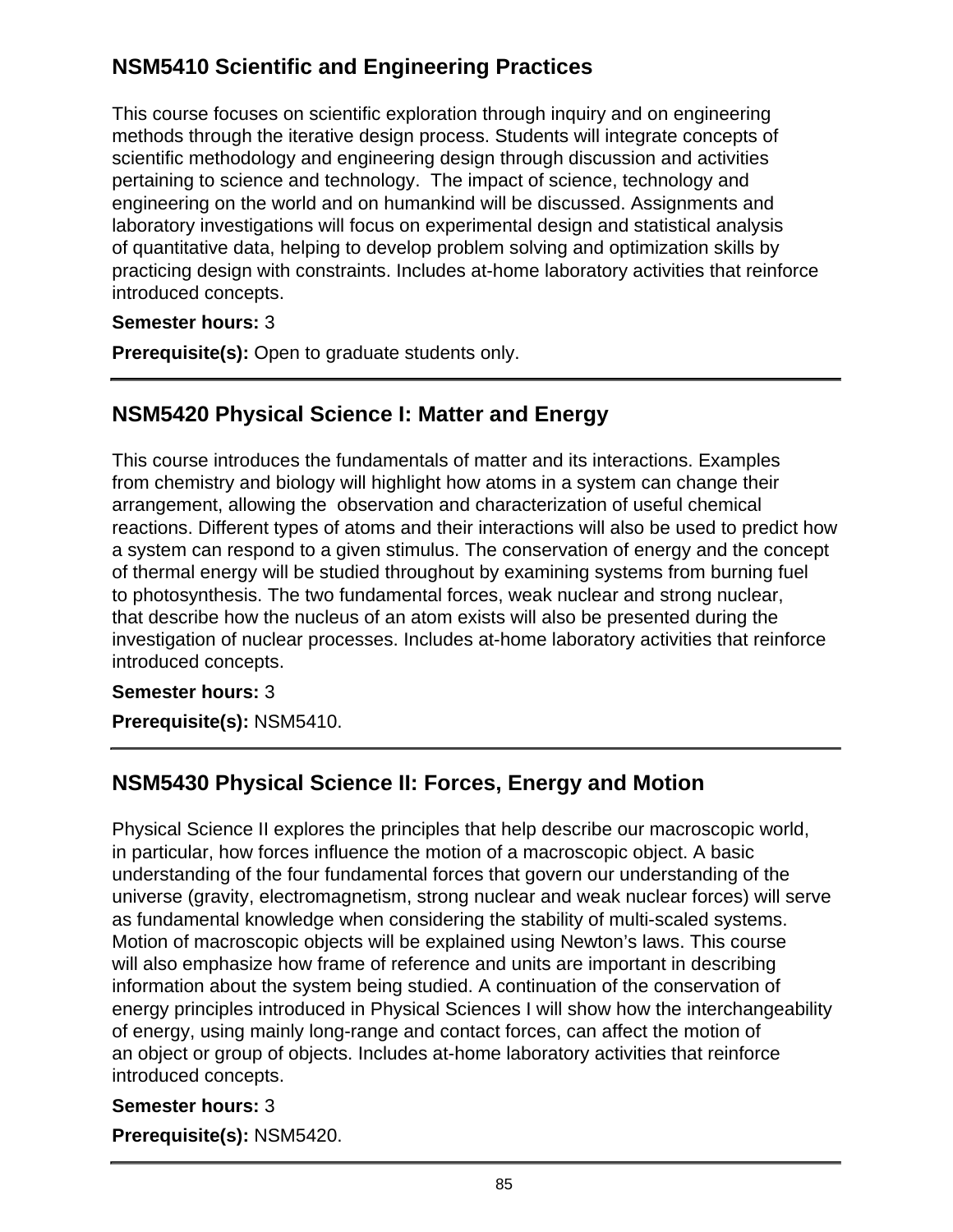# **NSM5440 Hierarchical Organization of Life – From Cells to Organisms**

Students will explore the levels of the biological hierarchy below the level of the individual, including cells, tissues, organs, and organ systems, and the biological processes that are important at each level. They will connect content and pedagogy to improve biology teaching in the classroom. Through lecture, discussion, simulation, and laboratory exercises, this course integrates and applies concepts from the biological, chemical, and physical sciences. Topics include the types of cells and cell structure, processes that occur within cells, cell division and types of reproduction, inheritance and sources of genetic variation, major organ systems of animals and plants, and signal processing within cells and whole organisms. The course will emphasize the STEM practices and disciplinary core ideas outlined by national science standards.

### **Semester hours:** 3

**Prerequisite(s):** NSM5410.

# **NSM5450 Hierarchical Organization of Life – From Organisms to Ecosystems**

Students will explore the levels of the biological hierarchy above the level of the individual, including populations, biological communities, ecosystems, and social systems, and the processes that have shaped the diversity of life. Through lecture, discussion, simulation, and laboratory exercises, the course integrates and applies concepts from the biological, chemical, and earth sciences and reinforces pedagogical methods that will improve content teaching. Topics include the concepts and processes of microevolution and macroevolution, the fossil record and geologic time scale, largescale factors that have shaped the diversity of life, mass extinctions, the diversity of living organisms, and ecological principles that encompass populations, communities, and ecosystems. The course will emphasize the STEM practices and disciplinary core ideas outlined by national science standards.

**Semester hours:** 3

# **NSM5460 The Universe**

This course is designed to enable the educator to develop national science standardsbased lessons exploring the scale of the cosmos, cycles of the sky, and the use of technology in the field of astronomy throughout history. Content and integrated pedagogy will be used to understand black holes, galaxies, the solar system, and the formation, life, and death of stars. Modalities of lecture, discussion, simulations and laboratory exercises will be utilized. This course emphasizes adaptation of theory and techniques to the middle school science classroom.

### **Semester hours:** 3

**Prerequisite(s):** NSM5410.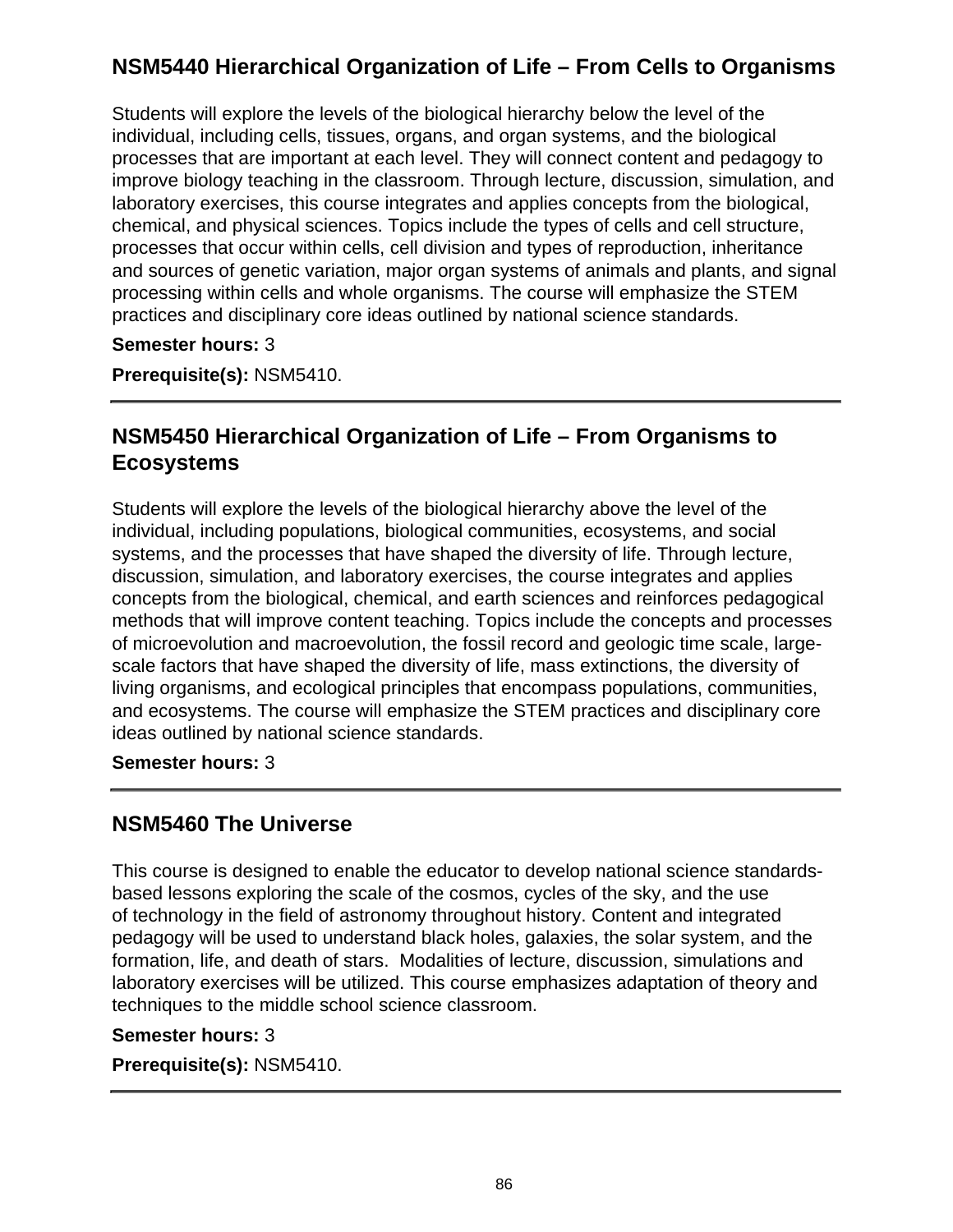# **NSM5900 Field Experience in STEM**

Each candidate is expected to take part in a flexible field experience with a mathematics and/or science professional organization. The goal is to give each participant an opportunity to work with a scientist or mathematician on a project during this experience. The participants will be given the flexibility to choose an experience that is most beneficial to them as long as it is approved by the program director. It is expected that connections will be developed with professionals in the field of mathematics and science that can be utilized in the classroom.

## **Semester hours:** 1

**Prerequisite(s):** Consent of instructor.

# **NSM6100 Educational Research in Mathematics and Science I**

Each candidate is expected to take part in a flexible field experience with a mathematics and or science professional organization. The goal is to give each participant an opportunity to work with a scientist, engineer or mathematician on a project during this experience. The participants will be given the flexibility to choose an experience that is most beneficial to them as long as it is approved by the program director. It is expected that connections will be developed with professionals in the field of mathematics and science that can be utilized in the classroom.

## **Semester hours:** 3

**Prerequisite(s):** NSM5400.

# **NSM6200 Educational Research in Mathematics and Science II**

This course is a continuation of NSM6100. The teacher will analyze data collected from the implementation of a previously identified STEM research project. Participants will complete their projects, submit a written report of their research, and present their findings to other program participants and at local and/or national conferences.

## **Semester hours:** 3

**Prerequisite(s):** NSM6100.

# **NSM6230 Life Science II**

This course covers additional topics in the biological sciences with mathematical connections. Life Science II surveys the animal kingdom, including the interaction of form and function in anatomy and physiology. Lab experiences will be incorporated whenever feasible. NSM 5300 Life Science I is a prerequisite for this course. This course is aligned to the national science standards.

## **Semester hours:** 3

**Prerequisite(s):** NSM5230.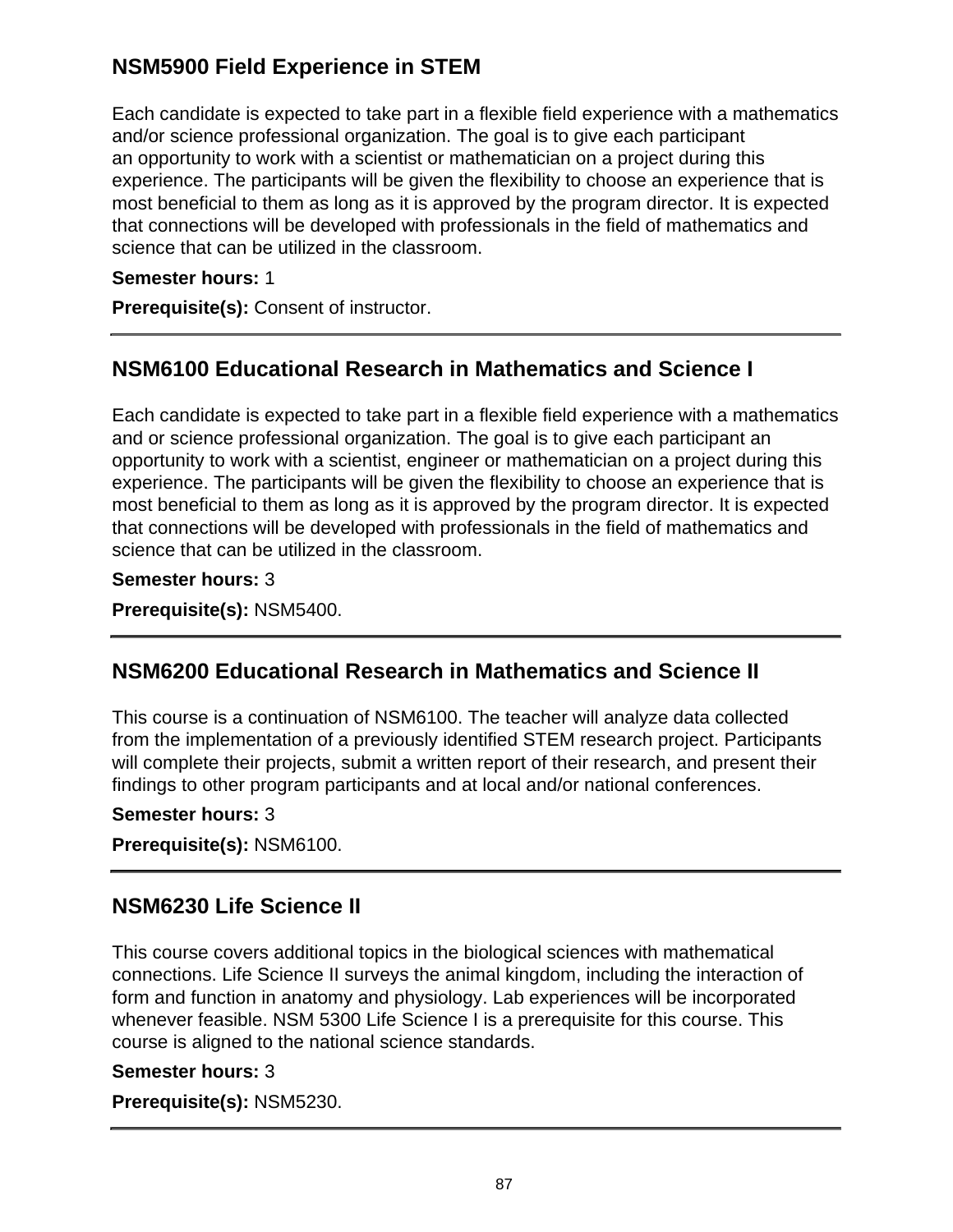# **NSM6240 Integrated Applications in STEM**

This course, the capstone of the program, provides the student with an opportunity to further explore the interdisciplinary nature of STEM content and applications. Topics will be drawn from all of the science and mathematical disciplines subject to the discretion of the instructor. The course activities will derive from a problem-based model of inquiry.

## **Semester hours:** 3

**Prerequisite(s):** Consent of instructor.

# **NSM6280 Selected Topics in Mathematics and Science**

Advanced topics in mathematics, science, technology, and engineering will be introduced in this course. The course will expand the breadth and depth of the students' content knowledge in various STEM fields and will emphasize the interdisciplinary nature of STEM.

## **Semester hours:** 3

**Prerequisite(s):** Consent of instructor.

# **NSM6290 Selected Topics in Mathematics and Science Education**

Current topics in mathematics and science education will be introduced in this course. Recent article and research publication will be shared and discussed. Students will review and implement latest research in STEM education.

## **Semester hours:** 3

**Prerequisite(s):** Consent of instructor.

# **NSM6410 Exploring Planet Earth**

This course is intended to bridge the STEM disciplines of life science and earth and space science, and will accomplish this from a broad environmental science perspective. Students will explore concepts of earth science tied to those of ecosystems learned in previous courses. Through lecture, discussion, simulation, and laboratory activities, the course explores how the physical compartments of the earth (atmosphere, hydrosphere, and lithosphere) affect and are affected by the biological components of the earth (biosphere). Topics include the physical and chemical properties of the atmosphere, oceans and other water systems, and the lithosphere, natural hazards, natural resources, and the interaction of those earth components with humans in shaping weather, climate, and the earth's surface. The course will emphasize the STEM practices and disciplinary core ideas outlined by the national science standards.

## **Semester hours:** 3

**Prerequisite(s):** NSM5450 and NSM5460.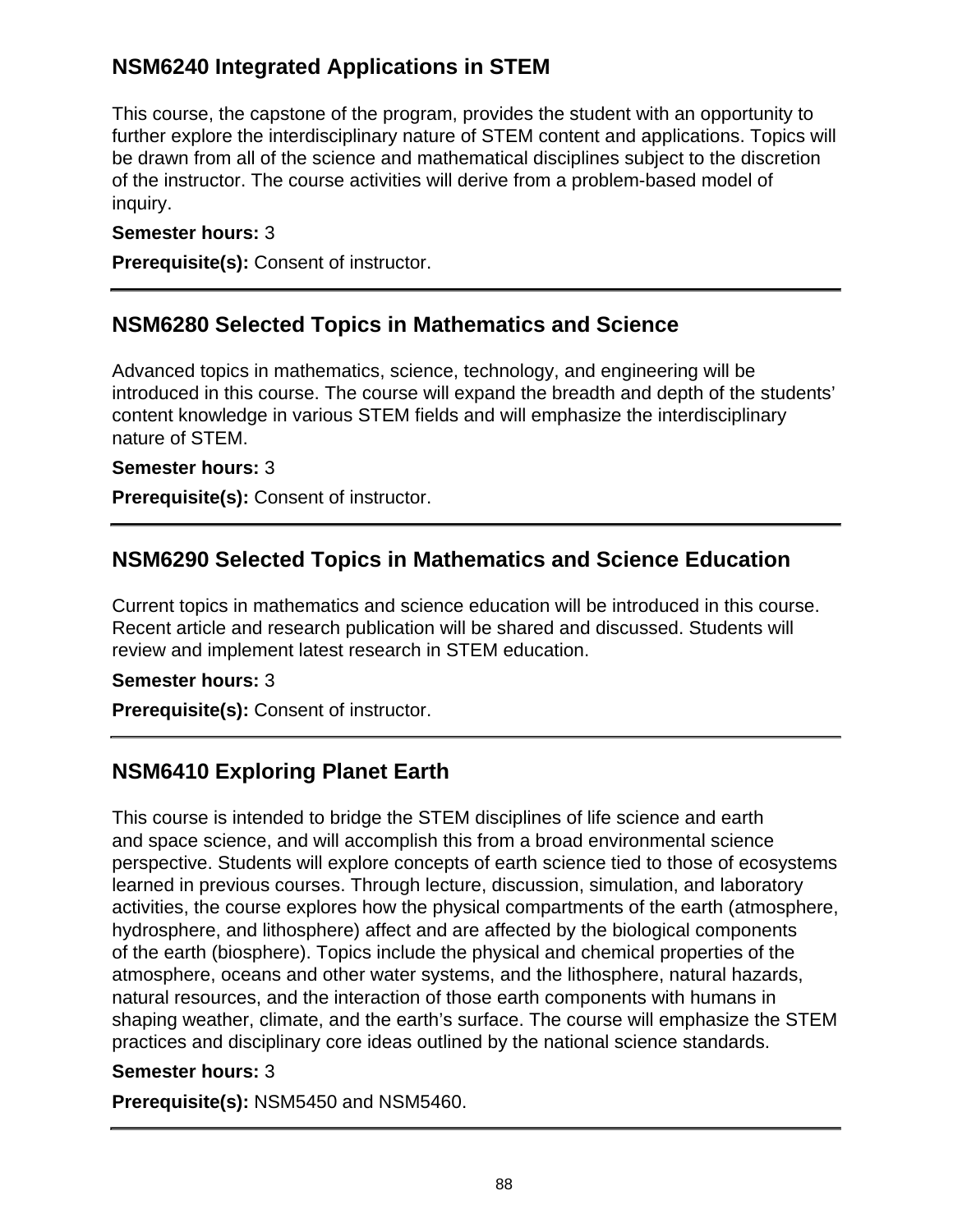# **NSM6420 Technology and Instrumentation**

This course will showcase technological applications in medicine, information systems, and information transfer involving light and waves. Crosscutting concepts involving patterns, cause and effect mechanisms, and energy flow and conservation will merge fundamentals learned in Physical Science I, Physical Science II, and The Universe by examining how modern technologies have improved the human experience. The course will start by exploring the fundamental properties of all waves using multi-disciplinary examples from the human eye to earthquakes. By studying from start to finish how information is transferred when using technology, students will be able to thoroughly experience and understand the basic laws of electricity, magnetism, light and waves. A range of waves from seismic to the electromagnetic will consider material composition to also examine how the properties of waves can change. A brief introduction to the methods used to code and decode wave signals sent as information packets will also be covered.

### **Semester hours:** 3

**Prerequisite(s):** NSM5420, NSM5430 and NSM5460.

# **NSM6430 Biochemical Applications in Technology**

In this course the student will learn basic concepts of biochemistry and contemporary biotechnological methods and techniques. Students will study the chemistry of biological molecules at the molecular and cellular level. Through lecture, discussion, and activities, this course integrates and applies concepts from physical sciences and life sciences. Students will integrate mathematical and engineering principles related to biochemistry and biotechnology. Students will study biochemical reactions of life processes and applications to microbiology, medicine, and forensics. This course emphasizes adaptation of theory and techniques to the middle and high school science classroom.

### **Semester hours:** 3

**Prerequisite(s):** NSM5420 and NSM5440.

# **SPED/EDU6680 School Leadership and the Law for Special Populations**

This course blends the significant legal foundations for students with disabilities and English Language Learners (ELLs) which are instrumental to the development and implementation of Special Education and ELL programs, services, policies and practices. The legal foundations will be balanced with rich historical and philosophical perspectives. The influence of specific legislation, Individuals with Disabilities Education Act (IDEA), No Child Left Behind (NCLB), Section 504 of the Rehabilitation Act (504), Americans with Disabilities Act (ADA), 23 IL Section 226 of the Administrative Code and the Illinois School Code will be intertwined with the relevant case law. Candidates participate in a "Moot Court" simulation to demonstrate an understanding of the overall legal process impacting the decision making of the educational leader. There will be an emphasis on ethical responsibilities, the development of core values, and informed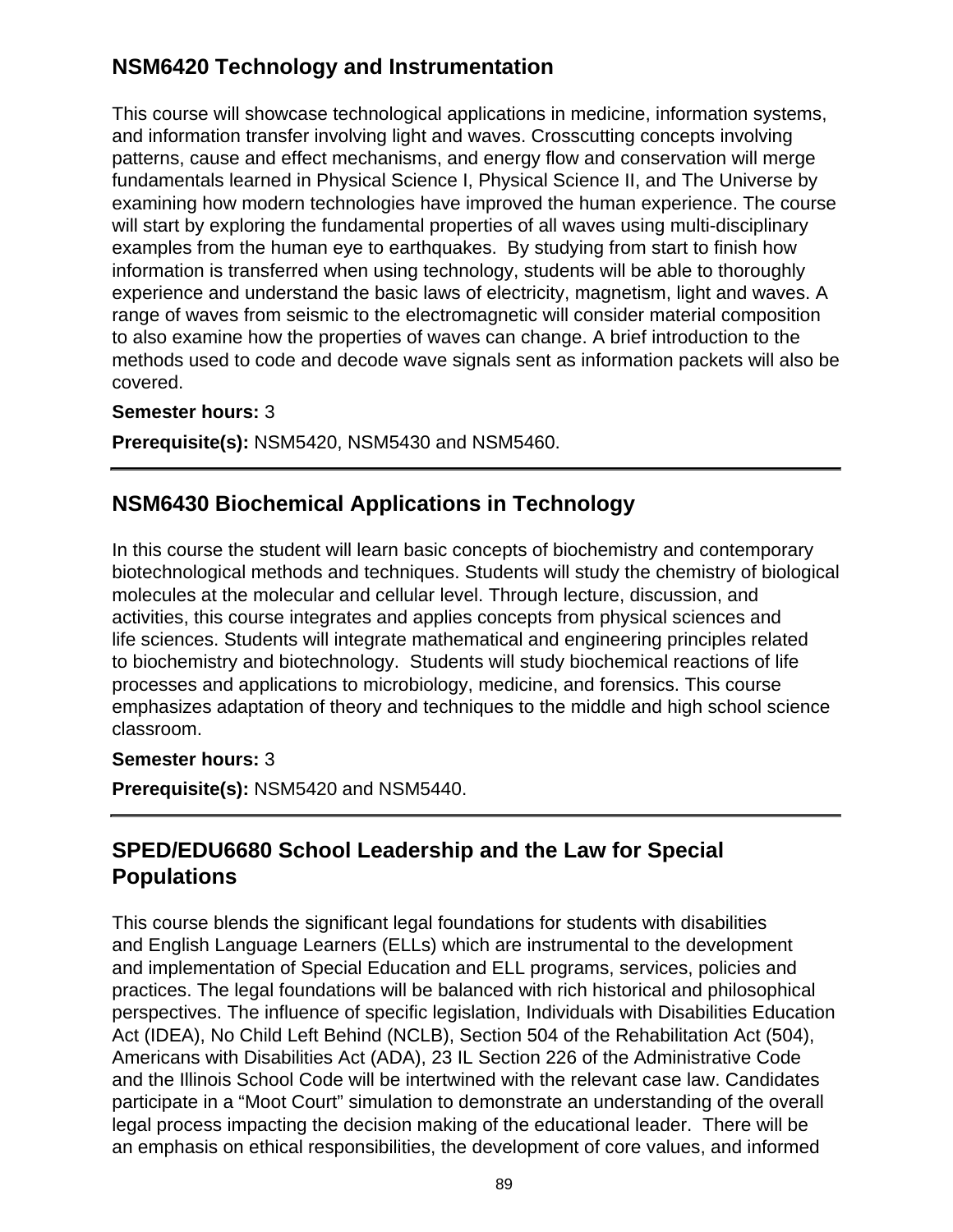decision making related to education, students with disabilities, and English Language Learners.

## **Semester hours:** 3

# **SPED5510 Characteristics and Identification of Disabilities and the Law**

The focus of this course will be on the defining characteristics of disability classifications in common use in the schools (learning disabilities, cognitive issues such as mental retardation and traumatic brain injury, autism, emotional disorders, and physical disabilities/other health impaired), including discussion of subtypes within disability groupings that have been suggested by research, educational, or clinical practice. Definition of exceptionality and incidence rates and how they vary by state or urban/ suburban/rural area will be considered. Historical perspective will be given regarding major national education laws, including IDEA and the most recent reauthorization. Discussion will center on how these laws have been interpreted and how this impacts the service provision in the schools, both for students who receive accommodations (504 Plans) and for those who receive services from a variety of school professionals. The special education referral process will be studied, delineating how and when either a 504 Plan or an Individual Education Plan might be established. Also, statelevel legislation that has influenced identification and placement will also be discussed. Ethical and legal issues related to issues such as confidentiality or the reporting of suspected abuse will also be considered.

### **Semester hours:** 4

# **SPED5520 Cognitive Development and Disabilities**

This course will address research and theories related to typical cognitive development and learning and disorders associated with the cognitive processes, ranging from constructivist research to information processing and brain imaging. A historical perspective will also be provided. Additionally, contrasts will be drawn between the impact on various types of processing strengths and weaknesses, such as auditory or other sensory processing and memory (both working memory and long term memory), and how they might impact learning and behavior, as well as remedial efforts for differing disabilities, such as learning disabilities, mental retardation or acquired disorders (traumatic brain injury). Task analyses focusing on receptive/expressive (input/output), visual/auditory, and verbal/nonverbal aspects of cognitive tasks will be undertaken for students ranging from primary to high school. The development of more metacognitive tasks, such the ability to monitor behavior, actively solve problems, and use study skills, will also be discussed, particularly for the middle and high school years.

### **Semester hours:** 2

# **SPED5530 Oral Language Development and Disorders**

The normal course of oral and nonverbal language development will be contrasted with atypical development, with a focus on the P-12 period. Aspects of language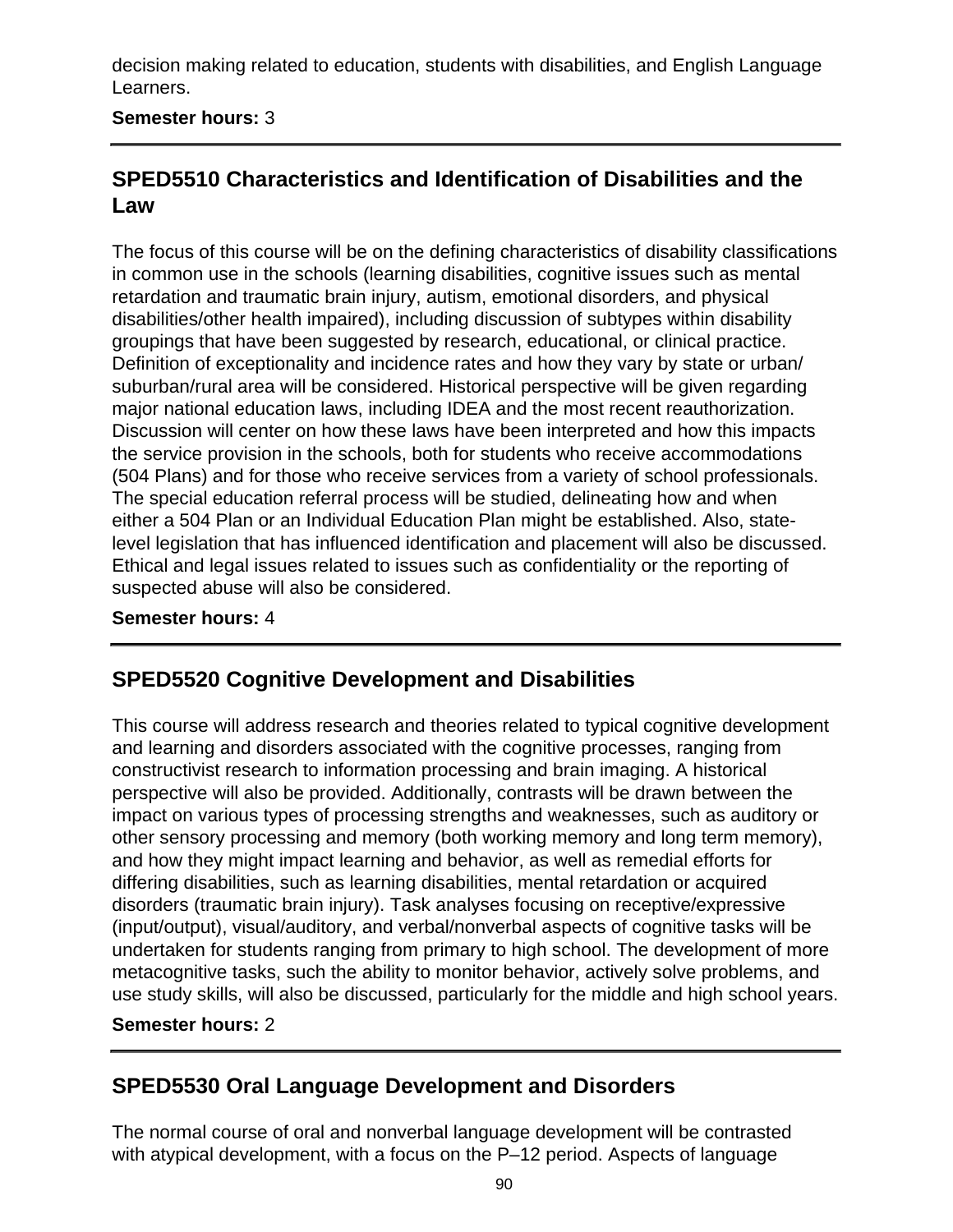development and techniques for treatment will cover issues related to phonological awareness, morphology, syntax, semantics and pragmatics; additionally, consideration will be given to how the impact of these aspects of language changes through the middle and high school years, both in the school and the community. Further study of the utility and practice of standardized tests specific to oral language development will be undertaken. Additionally, candidates will learn to conduct informal language analyses of school-aged (P–12) students in order to identify oral language weaknesses. Remedial techniques and potential accommodations, based on identified difficulties, will be an additional focus. Specific focus will be given to communication intervention for some cognitive disorders, such as autism, including alternative and augmentative communication. The use of sign language and second language acquisition, and how diagnosis and service provision can overlap, will also be discussed. Finally, software technology in common use will be learned, with requirements to integrate the use of software and other interventions into lesson plans.

#### **Semester hours:** 3

**Prerequisite(s):** SPED5510.

# **SPED5540 Diversity and Disability Issues: Students, Families, Schools and the Community**

The focus of this course will be on how various social institutions, particularly the school and family, may define disability and how this may impact collaboration and communication in regard to service provision in special education. Research regarding how identification and service delivery, as well as the student's learning, may be impacted by issues of diversity, including disability, ethnicity/culture, socioeconomic level, language/linguistics/dialects, and gender, will be studied. The potential for bias during assessment and/or instruction and the potential impact on learning will be investigated. Moreover, how these issues are reflected in family systems and identity and how differences might lead to misconceptions or misunderstandings will be discussed. Finally, how strategies to support identity formation and retention can be incorporated into lesson plans or classroom activities will be addressed.

### **Semester hours:** 2

# **SPED5555 Prosocial Skills and Challenging Behaviors**

This course will span the teaching of both prosocial and challenging behaviors. Moreover, it will cover both the current theories of social-emotional development and the disorders for the school-aged years and adolescence, with some discussion of life-span issues. Focus will be placed on identification/assessment and intervention of social deficits as they impact the schools. Discussion will focus on developing prosocial behavior, thereby facilitating involvement in the least restrictive environment, and how intervention may be adjusted based on needs of students with varying disabilities. Social behavior will be viewed broadly, ranging from the individuals selfperceptions such as self-esteem and self-determination, to his or her ability to engage socially not only in the school but in the family and community. Particular focus will be placed on time-management and self-advocacy for the middle and high school years. Moreover, research regarding the impact on behavior of preconceptions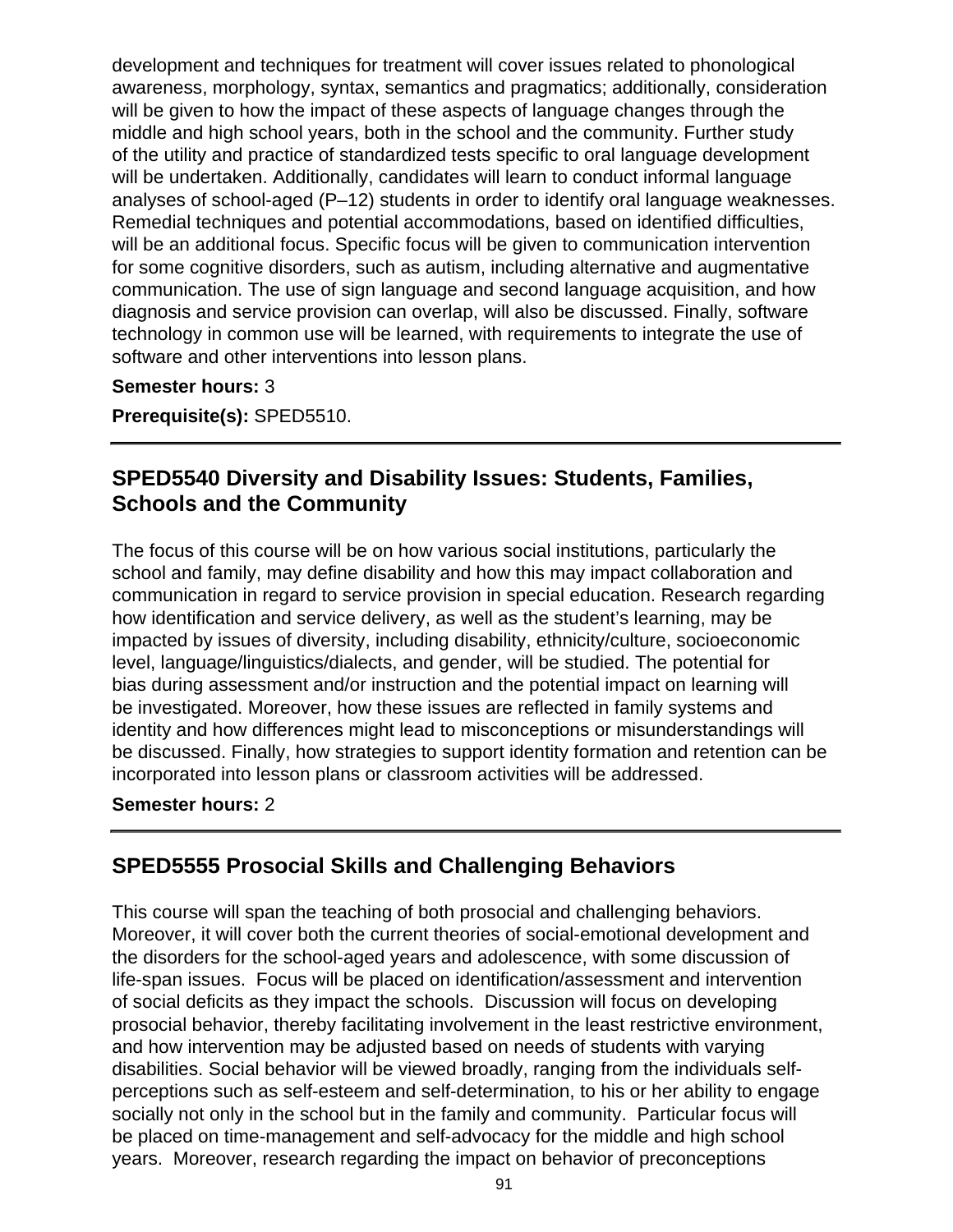held by teachers and others regarding the students will be studied. Finally, medical, psychological, or related service interventions will be discussed and how the schools collaborate with these professional groups. The second half of the course will focus on behavioral interventions for more challenging behaviors and how issues may change from the elementary to high school years. Environmental modifications, techniques of non-aversive behavioral control and methods to maintain attention, and effective reinforcement techniques will be taught. Techniques such as problem solving, crisis prevention, and conflict resolution, also potentially used to develop prosocial behavior, will be discussed in relation to more significant behavior problems, including issues such as self-stimulation and self-abuse. Issues related to the law and the range of service provision both inside and outside the school, such as residential placements, will be discussed in relation to challenging behaviors and how the schools collaborate with external professional groups.

**Semester hours:** 3

**Prerequisite(s):** SPED5510.

# **SPED5560 Strategies and Assistive Technology for Students with Low Incidence and Multiple Disabilities**

This course will focus on intervention techniques, adaptations, and assistive technology for students with more significant disabilities, including mental retardation, traumatic brain injury, orthopedic impairments, more significant autism, and other health impaired. Typical and atypical motor development will be addressed. Functional adaptation of curriculum will be stressed, as well as resources available in the community. Study will span the needs of students in relation to life skills, recreation/leisure, community and career/vocational issues and the development of goals and interventions to meet those needs. Specific life skills addressed will include toileting, eating, dressing, grooming, mobility, positioning and transfers.

## **Semester hours:** 2

**Prerequisite(s):** SPED5510.

# **SPED5570 Trends: Collaboration, Differentiating Instruction in the Inclusive Classroom, and Transition**

Remedial theories and modes of intervention for the preschool to postsecondary years will be investigated, ranging from individual to small group to inclusion classroom settings. An overview of how remedial efforts in oral language, reading, writing, mathematics, nonverbal and social issues might interrelate will be delineated. Current trends in service provision will be explored, such as response to intervention models. The role of the special educator as a facilitator for differentiating curriculum and providing accommodations in the regular education classroom will be highlighted, as well as co-planning and co-teaching models. Moreover, transition services and how they might be impacted by differing needs dependent upon disability will be an additional focus. Local and state resources that pertain to issues of employment, sexuality, independent living and learning, and social participation in leisure activities will be explored, particularly for the middle and high school student. Special educators' varying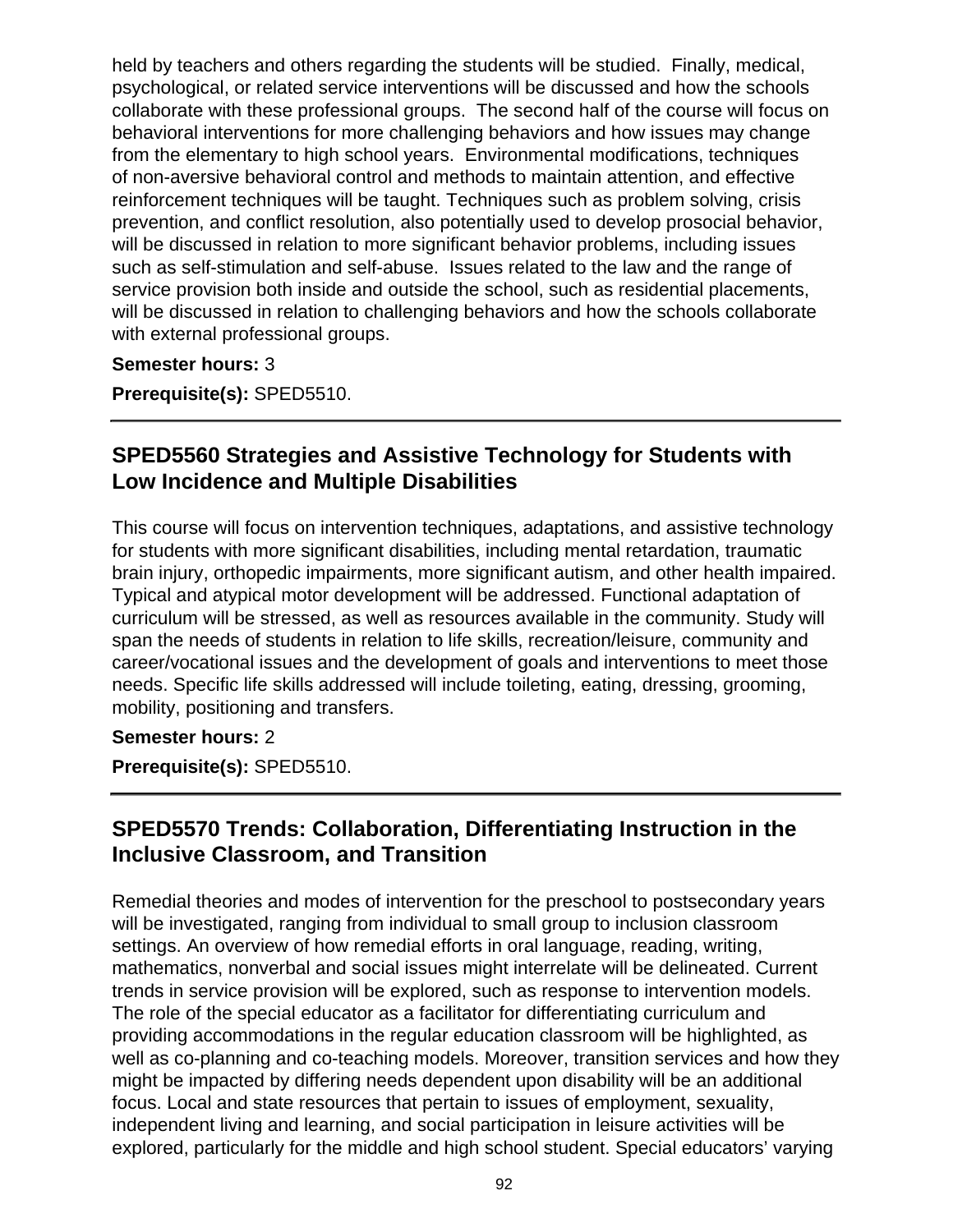roles, from addressing family concerns and advocacy to supervision of para-educators, will be discussed. Candidates will be exposed to professional organizations in the field and will develop a professional development plan and a personal philosophy of special education. The necessity for consultation, collaboration and flexibility of services will permeate all discussion of theory and models.

### **Semester hours:** 3

**Prerequisite(s):** SPED5510.

# **SPED5610 Psycho educational Assessment of Students with Disabilities**

The procedures for formal assessment of the issues underlying learning, academic performance, psychosocial behavior, and vocational skills for the P–12 grades will be examined. Issues related to cognitive development, in regards to intelligence or processing (e.g., memory, speed of processing), and testing will be discussed. Nonbiased assessment practices and modification or adaptations for mode of response will be addressed. Candidates will practice administration, scoring, and interpretation of the results of standardized tests in common use in the schools. Case studies will be used to understand the process of differential diagnosis, including interviews, functional assessment of behavior, and assessment of the learning environment; and oral and written dissemination of results that include planning for instruction based on interpreted results. Moreover, curriculum-based assessment and portfolio assessment will be investigated. Readings will focus on research of the possible limitations of formal and informal testing—that is, the relative efficacy of the differing diagnostic approaches, including response to intervention, and how they might facilitate service provision. A lab fee will be charged.

### **Semester hours:** 4

**Prerequisite(s):** SPED5510 or concurrent.

# **SPED5640 Mathematics and Science Intervention for Students with Disabilities**

The development of mathematical and science knowledge and reasoning will be studied in conjunction with disorders of these domains. Candidates will learn to assess and remediate weaknesses in both physical, biological, and social sciences and mathematics, including the use of manipulatives and software technology. Strategy instruction as applied to the sciences will be a focus for middle and high school levels, as well as common accommodations. The development of lesson plans to deal with difficulties that may be encountered in topics such as estimation, mental mathematics, measurement, algebra, geometry, patterns and problem solving in mathematics; the inquiry process, experimentation and safety in science; and integration and interrelatedness of areas within the social sciences will be covered. For all domains, the importance of utilizing authentic activities that take into account issues of diversity and facilitate the student integrating academic skills to the spheres of family, community, vocation, and recreation will be stressed.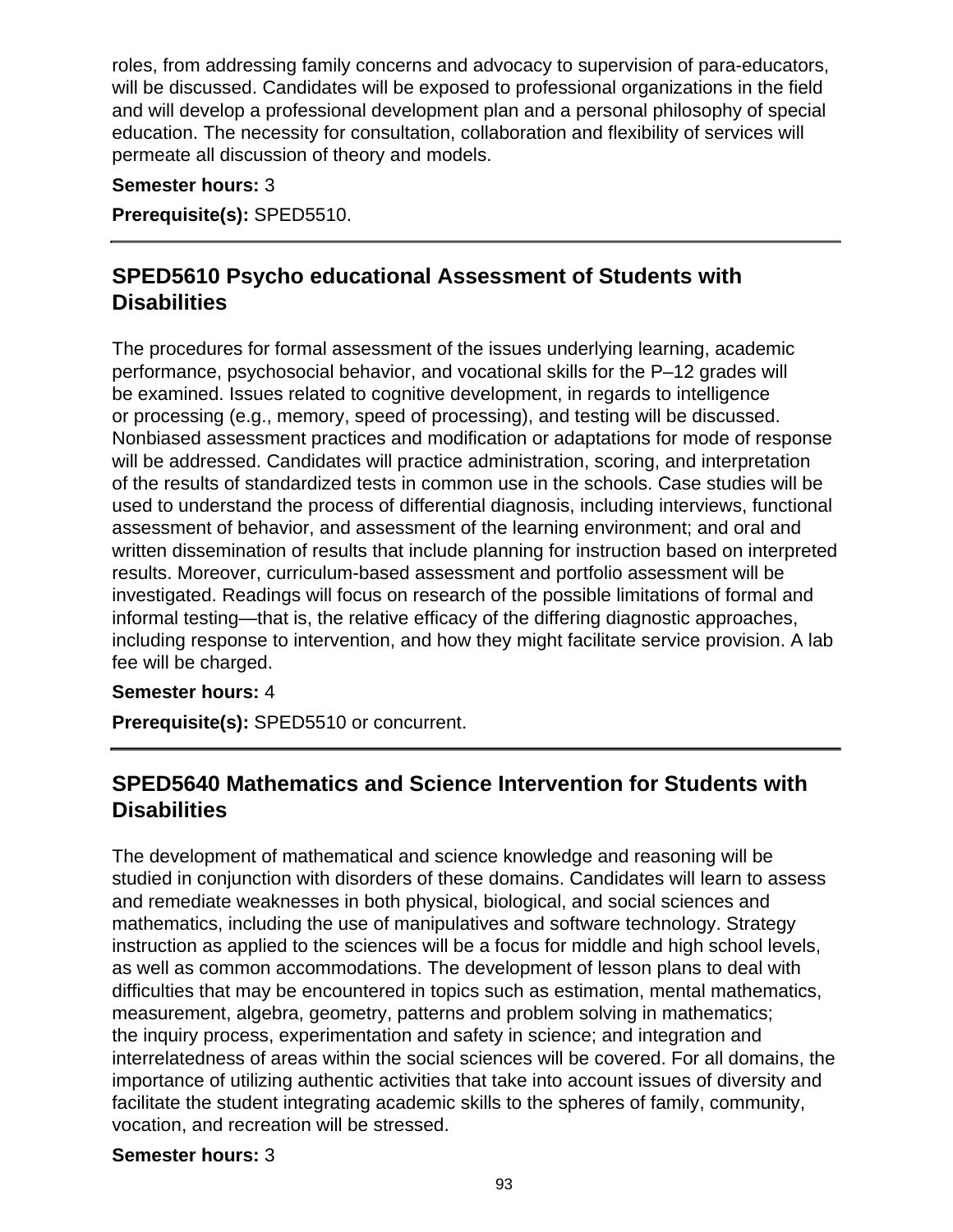# **SPED6520 Reading Disabilities Theory and Interventions**

The focus of this course will be on the theoretical models of reading development and disorders and how these theories have impacted the definition of the causes, diagnosis and treatment of reading disorders. Normal development of pre-reading and reading skills will be contrasted with atypical development. Research regarding how reading achievement relates to decoding and phonological awareness; word recognition; vocabulary; comprehension; fluency; self-monitoring; and instruction/service provision (individual, small group and whole-class programs) will be studied, with practice of intervention techniques. For the middle and high school years, techniques effective for various domain areas will be stressed, as well as how accommodations in relation to reading can be integrated into the student's curriculum. In addition, the course will include further training on the standardized tests and software technology interventions specific to reading, as well as the performance of informal measures such as running records and informal reading inventories, with a focus on error analysis, interpretation and communication of results to students, families and colleagues.

## **Semester hours:** 3

**Prerequisite(s):** SPED5510 and SPED6510.

# **SPED6530 Written Language Development and Disorders**

This course will study theories and research regarding the development and disorders of written language, including handwriting, spelling, and written discourse, from emergent literacy to strategies for research and essay forms used more extensively in middle/high school. The range of impact, dependent on disability, will be investigated, both in regard to academic, social, and vocational pursuits. Formal and informal assessments to elicit and analyze written language samples will be learned and practiced, as well as lesson plans using remedial techniques and software technology commonly in use for varying disabilities, ranging from learning disabilities to physical disorders impacting the physical act of writing.

## **Semester hours:** 3

**Prerequisite(s):** SPED5510 and SPED6510.

# **SPED6550 Introduction to Educational Research**

Candidates will receive an overview of qualitative and quantitative research paradigms. The course will encompass the efficacy of use of basic statistical methods, including correlation, testing of means, analysis of variance and regression. The focus will be on the in-depth understanding and evaluation of research from peer-evaluated journals of the field and in conducting more advanced action research.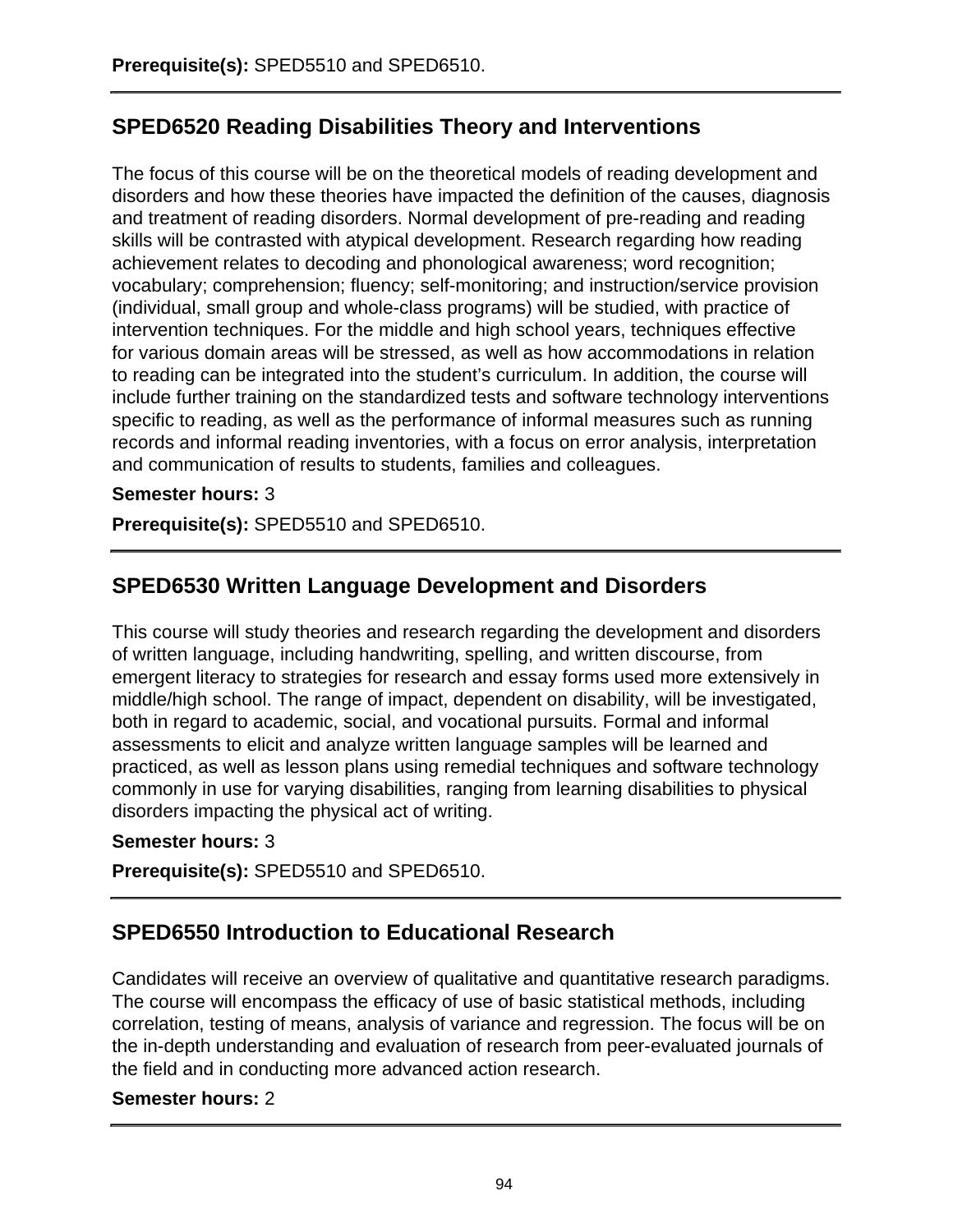# **SPED6560 Unified Field Experience**

While observation and clinical experience in previous courses are more dependent on the domain being studied, this course stresses the integration of theory and pedagogical methodology across domains based on the assessed needs of the individual student. Candidates will collaborate and work with the same students for extended periods of time, developing lesson plans and writing reports that incorporate informal assessments, goals/specific objectives, and progress after remedial efforts. Candidates will conduct conferences with parents to communicate progress/results. Approximately 50 hours of supervised clinical field experience will be required. A lab fee will be charged.

## **Semester hours:** 4

**Prerequisite(s):** SPED6510; SPED6520 and SPED6530.

# **SPED6570 Internship and Action Research Seminar**

Because candidates will come to the program with an existing licensure, the focus of this field experience will be to ensure the students' overall field experiences cover both the range/severity/age levels of all disabilities covered by the LBS I licensure. Candidates should expect the need to be flexible regarding hours, based on the needs of the schools. Placements will encompass the K–21 age range, affording candidates with experience in a range of ages. Candidates will capitalize on skills learned in earlier courses to conduct formal, informal and functional assessments. Based on this information, they will generate and implement lesson plans, establishing an effective learning climate for their students. Additionally, candidates must demonstrate the ability to collaborate with colleagues, para-educators (candidates should expect a supervisory role as well), other professionals within the school and community, and families to meet students' academic, social and life skill needs. Seminars will be spaced to afford candidates support in completing their comparative case study action research projects and to provide a forum for support, in addition to that provided by supervisors, during the internship process.

## **Semester hours:** 4

**Prerequisite(s):** SPED6560 with a grade of "B" or better; completion of all master's courses required for special education LBS I licensure, maintaining a GPA of 3.0; and officially reported passing score on the pertinent Illinois licensure tests (Basic Skills; Assessment of Professional Teaching K–12; Learning Behavior Specialist I [content area]; and Special Education Curriculum Test); FBI fingerprints check; National Sex Offender list check; TB test; and passing the DCFS-Mandated Reported Training.

# **SPED6600 Supervisor of Programs for Children with Disabilities**

Study of the theory and practice of leadership in special education within the larger organizational system. Develop an understanding of the responsibilities and potential challenges related to the organizational and administration, as well as balancing the fiscal and human resource structure, needed to run an effective special education program. Current research on best practices and service delivery models of special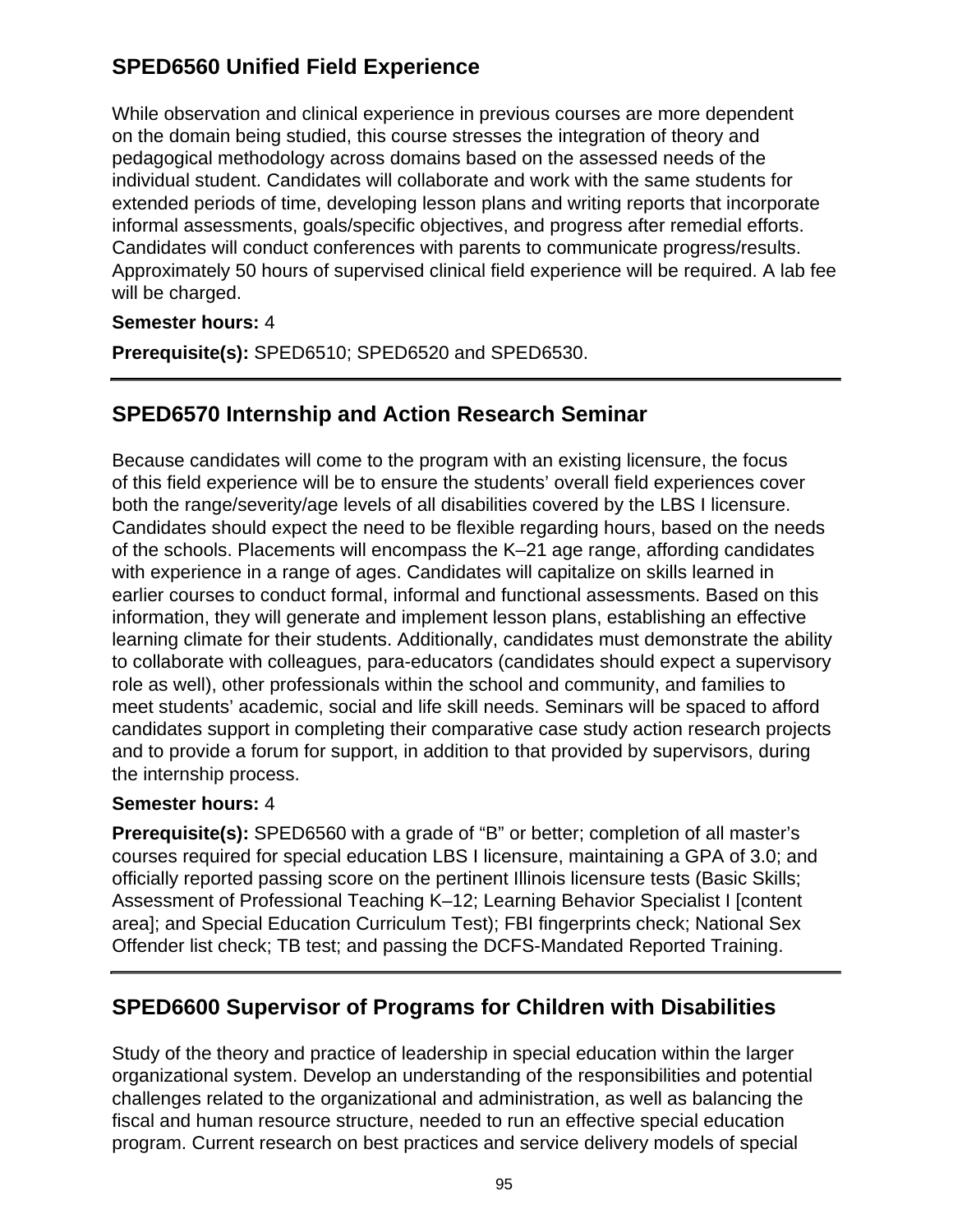education for the individual student through analysis and assessment of program functioning more broadly is covered.

#### **Semester hours:** 3

# **SPED6670 Special Education Finance**

This course will focus on financial management of special educational programs, taking the perspective of the student/family, the school, the district, the state and the country. Moreover, the course will provide an overview of how special education financial management fits into the larger financial needs of these same entities; this will allow the administrator to have perspective on how financial policy and sources of revenue affect all stakeholders. Themes will include the financial impact of federal and state mandates and laws such as Child Find, 504, Response to Intervention, and IDEA as well as how these impact more school-based issues such as extended school year, transportation, and categorical funding.

#### **Semester hours:** 3

## **SPED6690 Current Research in Cross-Categorical Special Education Programming and Assessment**

Current research on data-driven best practices and service delivery models of special education for the special education student through analysis and assessment of program functioning more broadly. Explores the professional development process to keep special education teachers apprised of new advances, utilizing adult learning theories and addressing identification, service delivery, and use of assistive technology for special education. This course stresses district-wide utilization of Response to Intervention and measurement of P–12 student learning with a particular focus on programming and assessment.

### **Semester hours:** 3

## **SPED6750 Student Teaching in Special Education**

The student teaching experience involves placement in a special education setting under the supervision of a certified teacher. Placements will encompass the K--–21 age range, affording candidates with experience in a range of ages. Candidates will capitalize on skills learned in earlier courses to conduct formal, informal, and functional assessments. Based on this information, they will generate and implement lesson plans, establishing an effective learning climate for their students. Additionally, candidates must demonstrate the ability to collaborate with colleagues, para-educators (candidates should expect a supervisory role as well), other professionals within the school and community, and families to meet students' academic, social and life skill needs. In short, the candidate will learn to fill all roles and major functions expected of the special educator, with the benefit of supervision. Additionally, this will assure maximum exposure during the candidates' field experiences to the range/severity/age levels of all disabilities covered by the LBS I certification.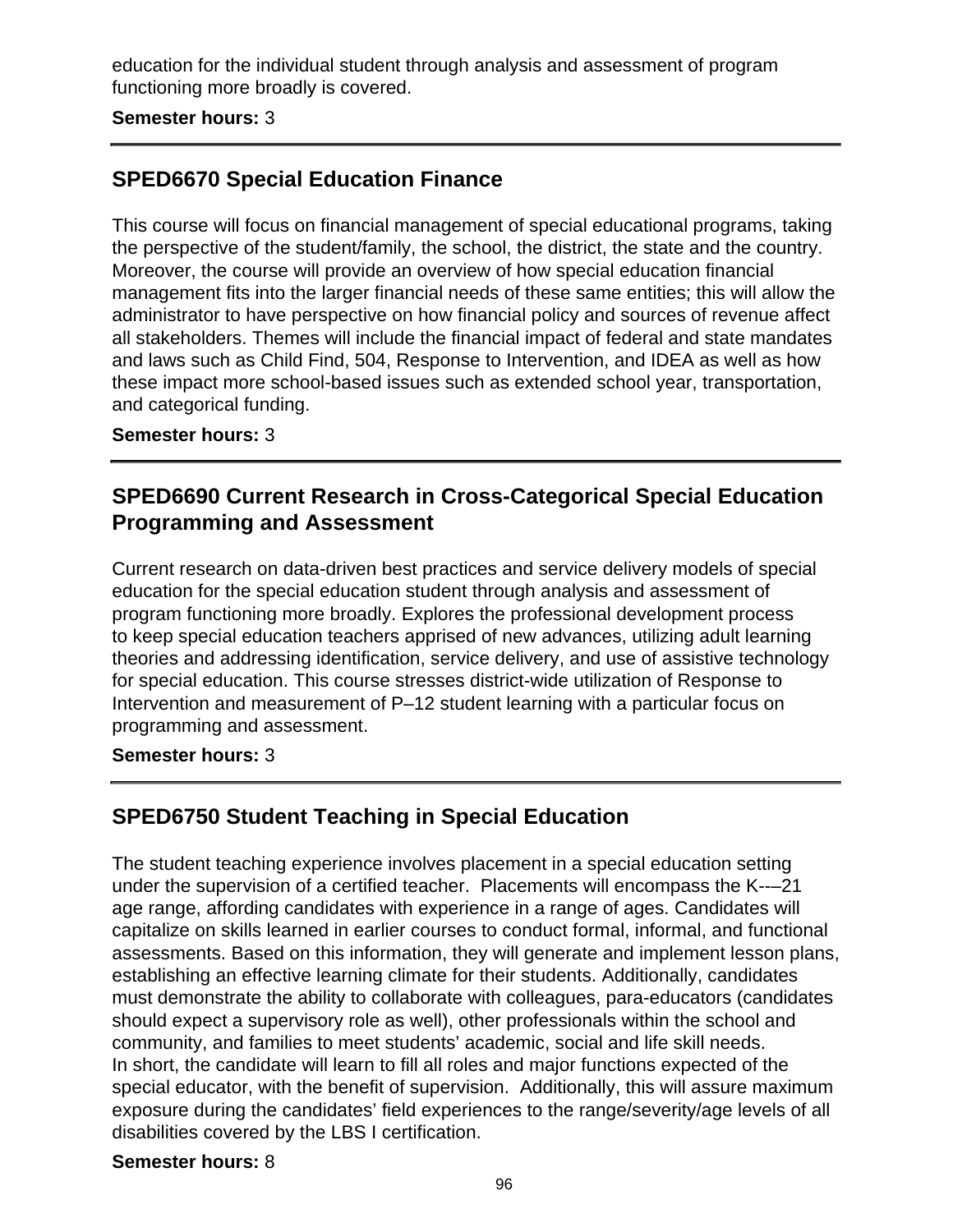**Prerequisite(s):** Admission to the School of Education; a 3.0 or better GPA in special education courses; a grade of "B" or better in SPED6560 Unified Field Experience; officially reported passing score on the pertinent Illinois certification tests (Basic Skills, Assessment of Professional Teaching K–12, Learning Behavior Specialist I, and Special Education Curriculum Test), all special education coursework for the major; FBI fingerprints check; National Sex Offender list check; TB test; and passing grade on ISBE Child Abuse Reporting regulations; concurrent enrollment in SPED6760.

# **SPED6760 Seminar for Student Teaching in Special Education**

Student teaching seminars will provide candidates with support in completing their comparative case study projects, with a focus on P–12 student learning. The objective will be for the candidate to learn to communicate student progress effectively through relaying effective teaching strategies and the modes of assessment that were used to demonstrate student achievement of goals. They will also provide a forum for support, in addition to that provided by supervisors, during the field experience process.

## **Semester hours:** 2

**Prerequisite(s):** Admission to the School of Education, a 3.0 or better GPA in special education courses, officially reported passing score on the pertinent Illinois certification tests (Basic Skills; Assessment of Professional Teaching K–12; Learning Behavior Specialist I (content area); and Special Education Curriculum Test); all Special Education coursework for the major; and concurrent enrollment in SPED6750.

# **SWK5100 Social Work Gerontology: Assessment and Intervention**

This course will examine the advanced study of clinical treatment of older adults. Focus will include different mental health issues presented by older adults, such as depression, Alzheimer's disease, adjustment disorders due to relocation or loss of loved ones and chronic illness. Successful treatment models with older adults will be presented framed in the life course perspective.

## **Semester hours:** 3

# **SWK5110 Social Work Gerontology: Biology and Health of Aging**

This course will begin by covering age and health demographics, along with attitudes toward aging, health and disability. Basic cellular or molecular theories of aging will be presented, along with how the human body's organ systems typically change over time. Pathologies associated with aging and psychosocial responses to normal and pathological changes will be discussed. Such responses will be viewed within a sociocultural context where ageism, ableism and beautyism, as well as other forms of oppression, are present. Support services and resources for older individuals and their caregivers will be addressed.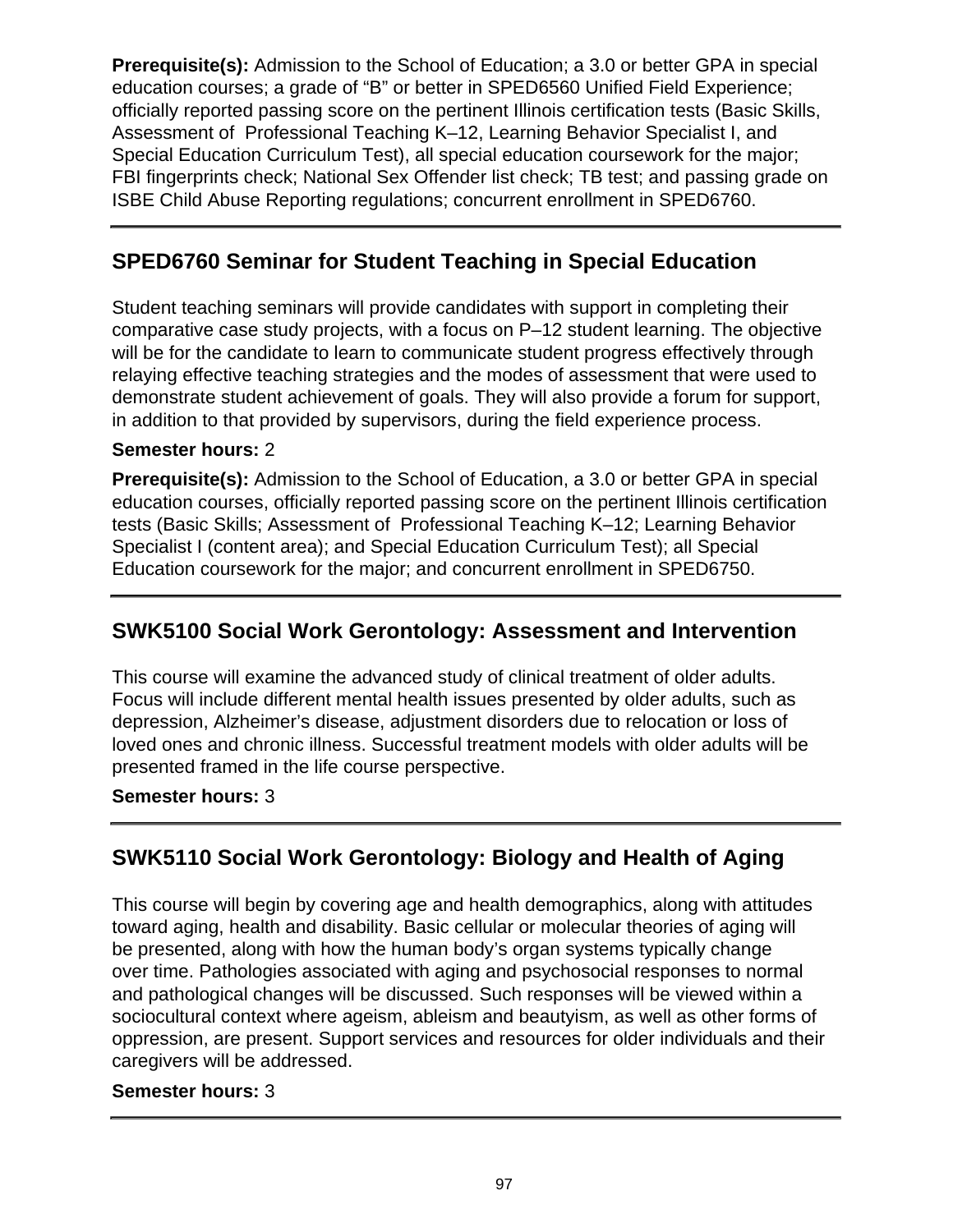# **SWK5200 Suicide Prevention, Intervention, Postvention and Community Action**

Suicide crosses all socio-economic paths and moves across the lifespan. This course is designed to provide information on the prevention of suicide through education and training, intervention which looks at risk factors and assessment, and postvention to help the survivor of a loss. This class is applicable within the professional and personal realm of human experience. School social workers, educators, medical professionals and interested members from the community will benefit from this class.

**Semester hours:** 3

# **SWK5410 Psychopharmacology**

This course is the second in the sequence of four required courses in the addictions specialization. The course will address the drugs commonly used by the addicted population. The following topics will be explored and discussed in the course: the effect of drugs on the body and specific systems within the body; the effect of alcohol and drugs on different populations such as women and the elderly; current trends of drug use; common myths about specific drugs; specific treatment approaches and complications; current controversial topics related to drugs in society; medications used to help the addicted population as well as those who suffer from mental illness(es); and changes in brain chemistry as a result of "process addictions."

**Semester hours:** 3

# **SWK5420 Addictions Counseling I**

This course is the first of two courses designed to address the specific treatment approaches utilized in working with the addicted population. Specific treatment approaches as well as common assessment tools will be reviewed. Various career opportunities within the realm of the addictions field will be explored. Students will be introduced to the concept of the legal impact that drugs and alcohol have on society and will have an opportunity to experience either drug court or DUI court as part of their learning experience. Specific Illinois state rules which govern treatment will be discussed (Rule 2060) as well as rules and laws of confidentiality. Standardized treatment protocol, such as utilizing the American Society of Addiction Medicine (ASAM) will be formally explained. The various levels of care and treatment settings will be explored so that students planning on pursuing certification can begin thinking of an internship placement that will be a good match.

## **Semester hours:** 3

**Prerequisite(s):** SWK6340 and SWK5410.

## **SWK 5598 Spirituality, Meaning Making, and Faith-Based Practice**

This is the foundational required core course for the Faith-Based Specialization. It is also open to all students as a general elective. The course offers an advanced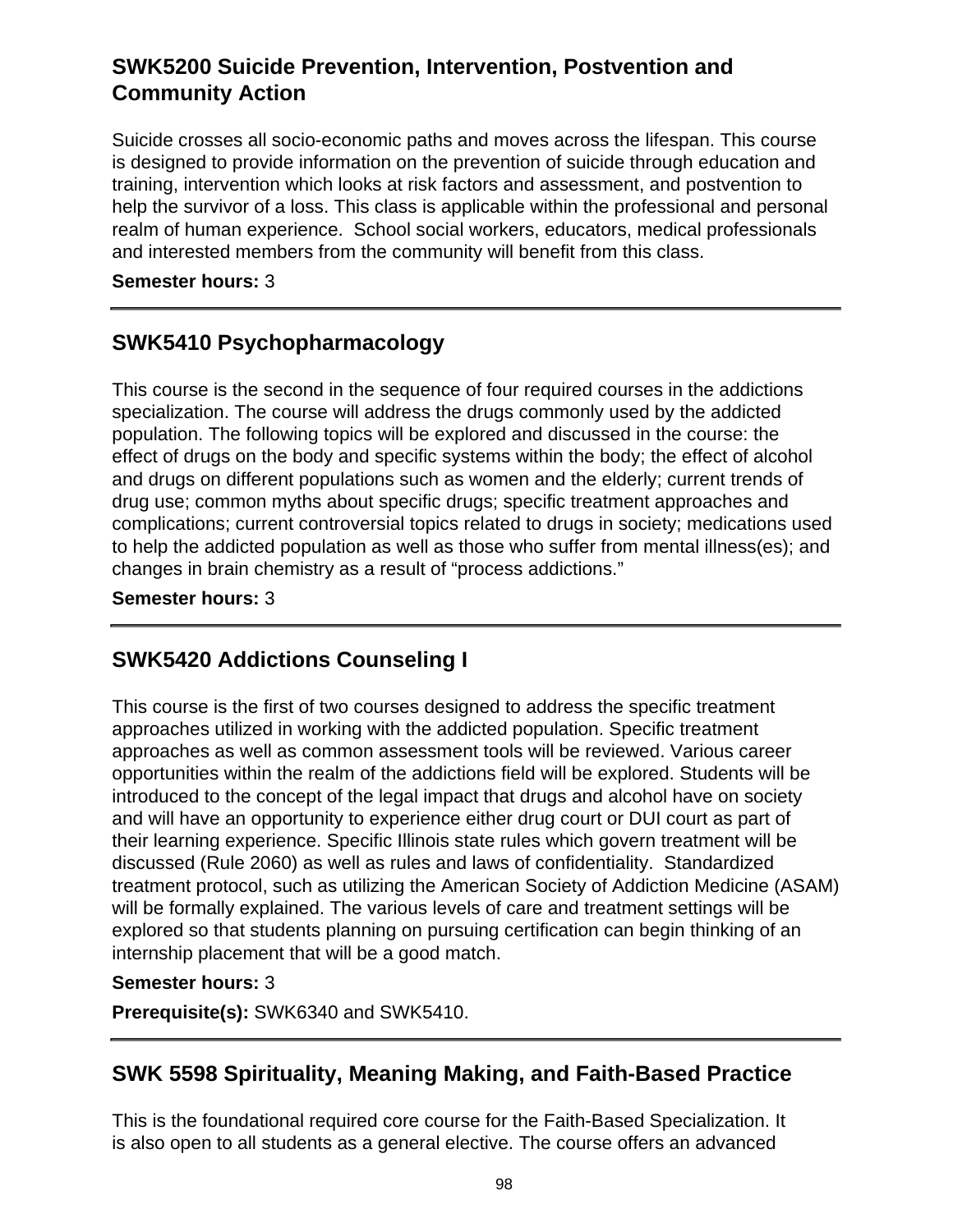examination of faith-based practice and an awareness of the transformative capacities interwoven within the complex layers of relationships functioning within faith-based environments. Students will be invited to examine self, social emotional systems, ritualistic understandings that underlie many faith-based environments, and new ways to organize practices of care and compassion through faith-based treatment options addressing addictions, child welfare, clinical mental health, and social service leadership. Students will be prepared for the unique work that lies ahead by examining the emotional systems that exist within faith-based environments while identifying, evaluating, and assessing the role of faith in community and the capacity to develop social work and religious partnerships towards empowering transformative well-being. The course is also open to students from other disciplines.

### **Semester hours:** 3

# **SWK5600 MISA I**

This course is designed for the addiction professional who has a sincere desire to work with clients who have co-occurring disorders. The role of the social worker from a strengths perspective as well as utilizing a systems theory will be utilized. This course will play a major role for the student who plans to pursue State Board recognition for working with this population.

### **Semester hours:** 4

**Prerequisite(s):** Prerequisite: SWK 2050 or SWK 6340, SWK 5410 or consent of Addictions Specialization Coordinator It should be noted that completing this course without obtaining your CADC will NOT lead to qualification of the MISA I registration educational requirements. Obtaining the CADC is considered a prerequisite prior to obtaining the MISA I credential.

# **SWK5610 Social Work Practice with the Exceptional Child**

This course examines major causes and characteristics of students in the public school setting evidencing exceptionality. The psychology, identification and methods of serving exceptional individuals and their families will be considered. While the focus of this course is an understanding of the various exceptionalities and how that impacts a student's education, the course will provide a social work perspective for practice related to prevention, intervention and evaluation.

## **Semester hours:** 3

# **SWK5740 Family Violence: Issues and Intervention**

Socio-cultural analysis of victimization in the family, with particular focus on the problems of battering and sexual abuse. The course addresses, through the examination of various theoretical perspectives, the question of violence against women, child physical abuse/neglect/sexual abuse, and the problem of elder abuse.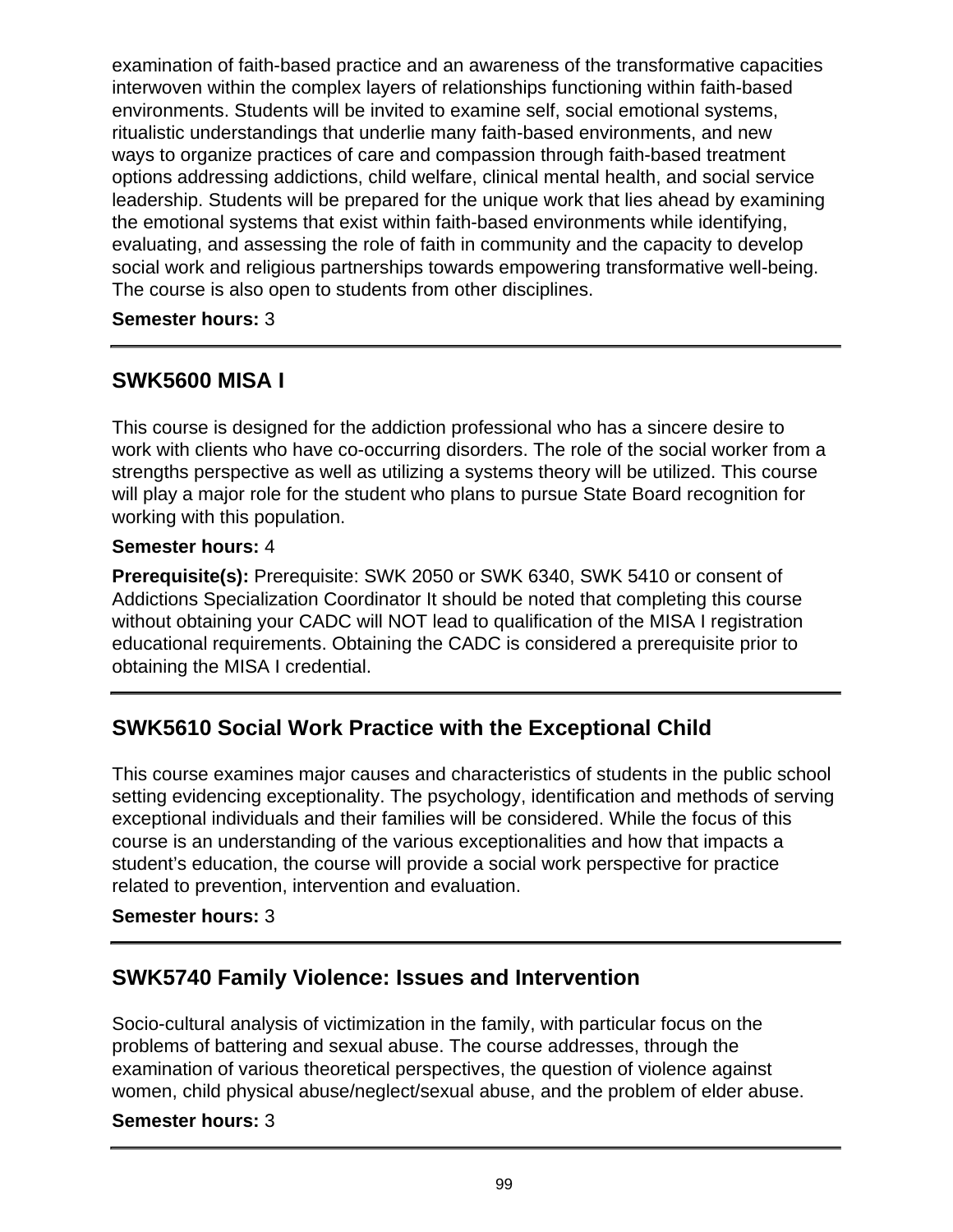# **SWK5810 Selected Topics**

Selected topics that support foundation social work courses and are of interest to students but are not a regular part of the curriculum.

### **Semester hours:** 3

## **SWK6010 Medical Social Work**

This course will look at social work practice within a medical setting and provide students with the basic understanding of cross-cultural healthcare in the United States. An overview of the healthcare field will look at medical healthcare facilities and related services, medical terminology, the impact of chronic illness and treatment upon patients and families as well as end-of-life considerations. Insurance, ethics, and policy issues in the light of Health Care Reform and the implications for social workers will also be explored.

### **Semester hours:** 3

## **SWK6030 Bereavement Counseling**

This course presents the theoretical framework for working with bereaved individuals and an examination of cultural attitudes toward death, other life losses, and what effect these attitudes have on individual grief reactions. This course highlights the therapeutic skills needed when working with the bereaved.

### **Semester hours:** 3

## **SWK6035 Hospice**

This course is designed to provide a theoretical framework for clinicians working with individuals, families, groups, organizations and communities who access hospice care. Considerable emphasis will be directed towards an examination of assessment tools, client outcomes, professional regulations, and standards for care, explanation of the coordinated efforts of all disciplines utilized in the field of hospice work as well as the field's history, characteristics and challenges faced. Therapeutic skills utilized when working with the bereaved in end of life care will also be examined.

### **Semester hours:** 3

## **SWK6040 Social Work and Spirituality**

This course presents the knowledge and skills needed to provide social services to persons with spiritual needs and dilemmas. A person-in-environment perspective is used in understanding the meaning of spirituality for clients and appropriate methods to utilize in responding to them.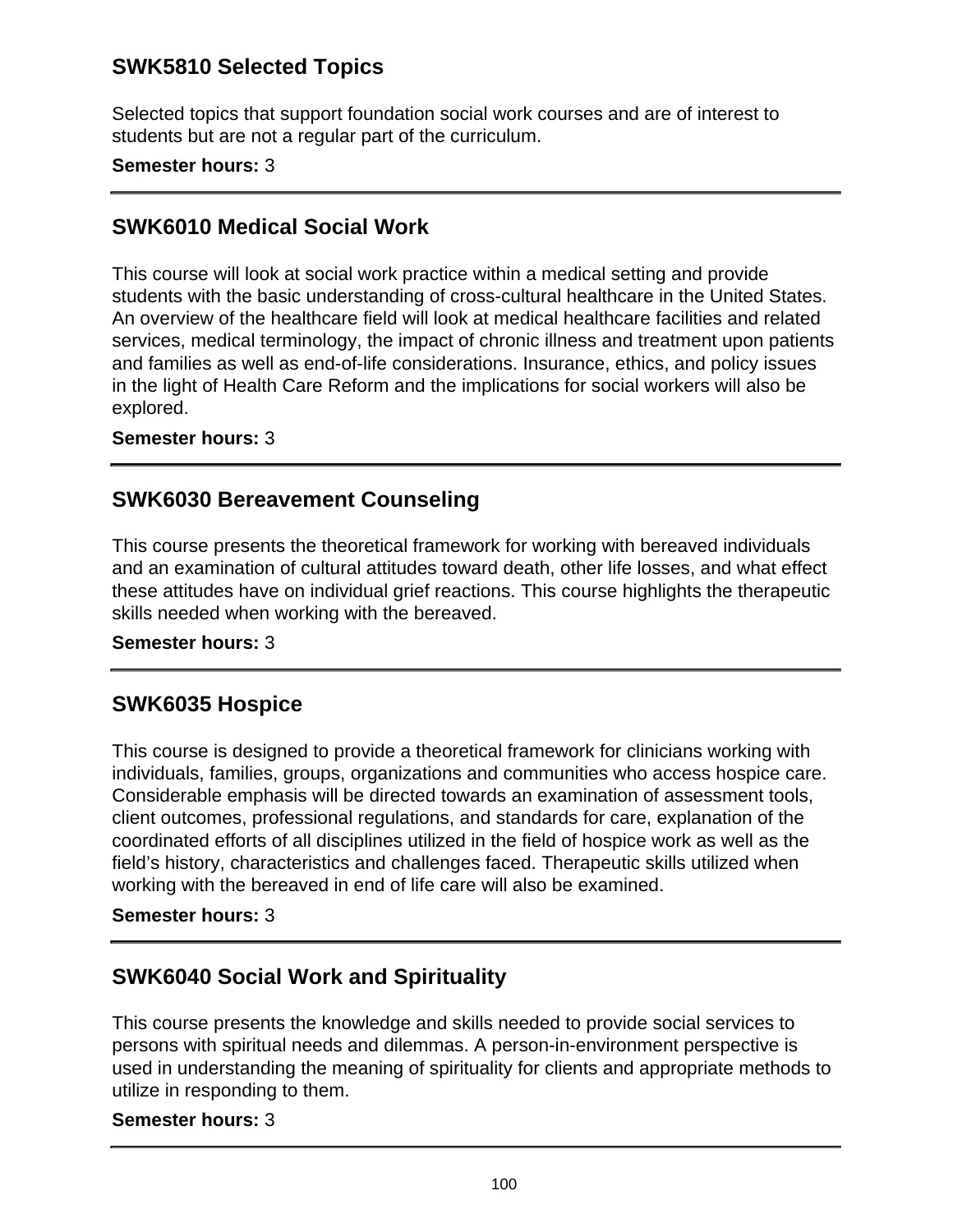# **SWK 6045 Psychiatric Hospital Social Work**

This course provides an overview of mental health hospital settings from intake through discharge. The Diagnostic and Statistical Manual of Mental Disorders will be utilized to examine the unique needs of the psychiatric patient and help students explore the different programs available in inpatient and partial hospital programs. Criteria for admission, treatment modalities, medication management and the transdisciplinary approach to quality care will be discussed.

### **Semester hours:** 3

# **SWK6050 Self-Injury and Eating Disorders**

This course is designed to provide an understanding of etiology, occurrence, course, treatment, and prevention of self-injury and eating disorders from a multidisciplinary perspective. In addition, this course will examine the roles and responsibilities of treatment team members and the variety of current therapeutic modalities in use. The instructor will provide a framework for the course material, and invite regular participation from students. The course format will include lecture, discussion, and case studies incorporating textbook and journal article information.

#### **Semester hours:** 3

## **SWK6055 Oncology**

Students will gain a psychosocial understanding of Oncology. An overview of the biology of cancer, cancer diagnosis and general approaches to treatment will be discussed. Research involving psychoneural-immunology, neural plasticity, group therapy, medical hypnosis and effects of immune functioning and cancer survival will be explored.

### **Semester hours:** 3

# **SWK6140 Social Welfare Policy and Institutions**

Major social welfare programs are reviewed within an overall policy analysis framework. Forces that impact social policy such as American individualism and issues such as poverty, racism and gender inequity are addressed. Historical forces which have contributed to the development of current social services are reviewed.

#### **Semester hours:** 3

# **SWK6150 HBSE I: Theories of Human Development I**

This course, based in an ecological systems perspective, follows human development from infancy to adolescence in the context of family and larger environments. The course includes research-based knowledge about physical, socio-emotional and cognitive development. This course emphasizes both knowledge and application of human development theories to social work assessment and practice.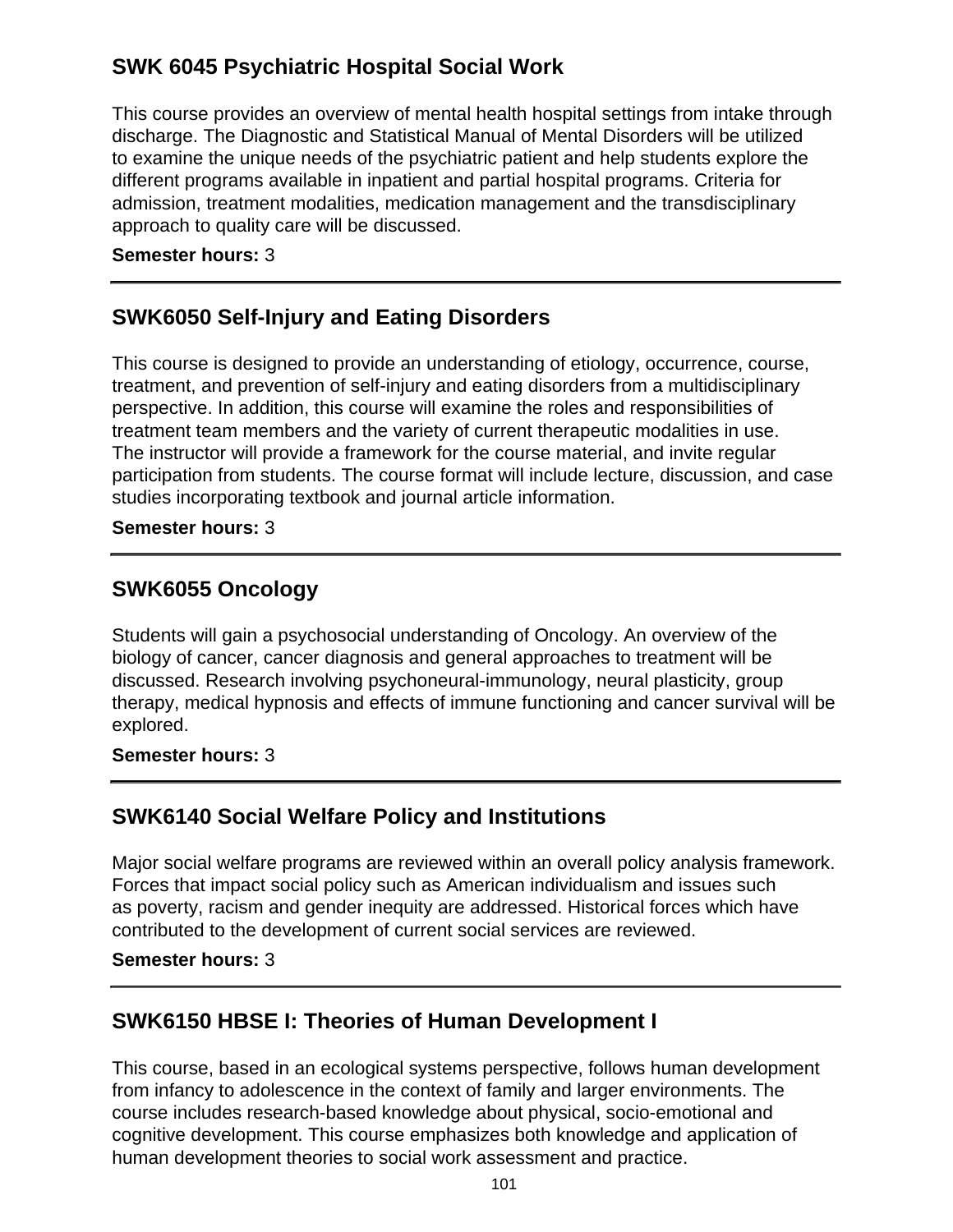# **SWK6160 HBSE II: Theories of Human Development II**

This course, based in an ecological systems perspective, follows human development throughout the entire adult lifespan in the context of family and larger environments. The course includes research-based knowledge about physical, socio-emotional and cognitive development. This course emphasizes both knowledge and application of human development theories to social work assessment and practice.

#### **Semester hours:** 3

**Prerequisite(s):** SWK6150.

## **SWK6250 Research I: Methodology**

This course is the first in a sequence of two required research courses. Students are introduced to ethical social work research using scientific inquiry. Class material provides an overview of various research methods and design elements. The course highlights creating, performing and evaluating outcomes of practice and policies.

#### **Semester hours:** 3

## **SWK6283 Practice and Program Evaluation**

Students will plan, design and conduct an evaluation study of an intervention or program. Students will choose between a single-subject design study or program evaluation. The study will relate to the student's field practicum or another area approved by the research professor.

### **Semester hours:** 3

**Prerequisite(s):** SWK6250 and completion of statistics course with "C" or better.

## **SWK6340 Survey of Substance Abuse Evaluation and Treatment**

This course will address a variety of topics as they relate to addictions in a number of settings. The course is intended to serve as the foundation course for students pursuing or considering obtaining a valuable clinical credential from the Illinois Alcohol and Other Drug Abuse Professional Certification Association, Inc. (IAODAPCA). This will be the first in a series of four courses that will be addictions specific. Students pursuing this specialization will be required to complete an internship that documents addictionrelated clinical work. Students completing this curriculum track will be eligible to test for dual credentials upon graduation: Licensed Social Worker (LSW) as well as the CADC.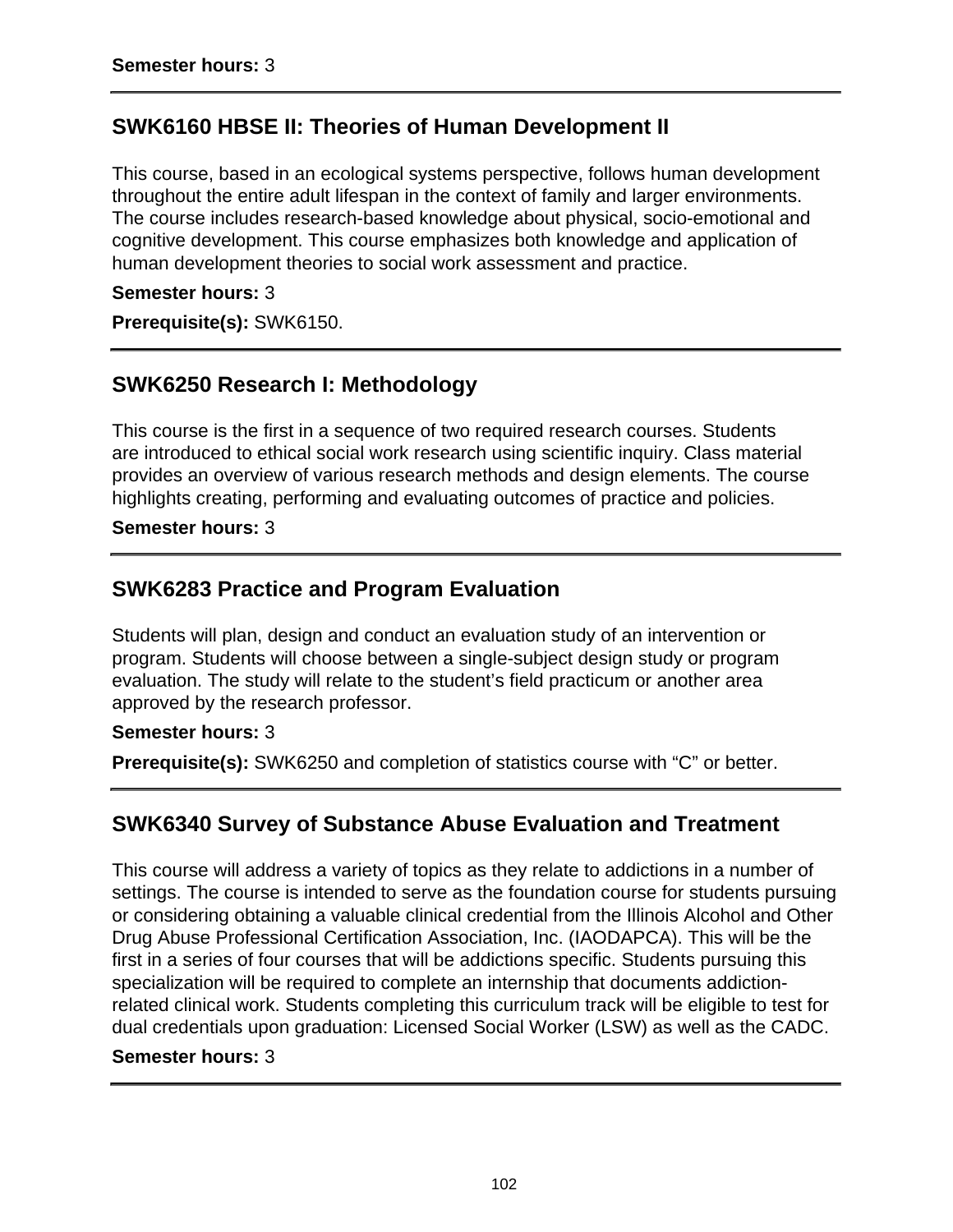# **SWK6370 Social Work Practice I**

This course is the first in a sequence of five practice courses covering the foundation and concentration years in the MSW program. In Social Work Practice I, students are introduced to specific theoretical and skills-based core concepts of generalist, individual, family and couples social work direct practice.

#### **Semester hours:** 3

## **SWK6381 Social Work Practice II: Group Work**

The course examines social work practice from a macro perspective, introducing group work practice skills.

#### **Semester hours:** 3

**Prerequisite(s):** SWK6370.

## **SWK6382 Social Work Practice II: Community**

The course examines social work practice from a macro perspective, introducing community direct practice skills.

**Semester hours:** 3

**Prerequisite(s):** SWK6370.

# **SWK6390 Social Work Practice with Diverse and Vulnerable Populations**

This course is an exploration of historical and current economic, social, cultural and political forces that affect a wide range of minorities. Focus is on development of ethnicsensitive, culturally competent practice skills. Self-awareness and attitudes toward self, others and differences are explored.

**Semester hours:** 3

# **SWK6400 Addictions Counseling II**

This is the second course specifically designed to address specific treatment approaches utilized in working with the addicted population. In this course students will continue building their expertise of addictions through analysis and evaluation of specific treatment approaches found to have positive outcomes with the addicted population such as motivational interviewing and reality therapy. Students will study and develop an understanding of the impact that the addicted person has on their family members as well as analyze various treatment options for families. In addition, the course will address the following topics: DUI laws and implications for treatment; issues of prevention programs; examination of substance abuse from macro, mezzo and micro levels; fundamental issues of effective treatment plans; relapse process and prevention plans; importance of working relationships with other service providers in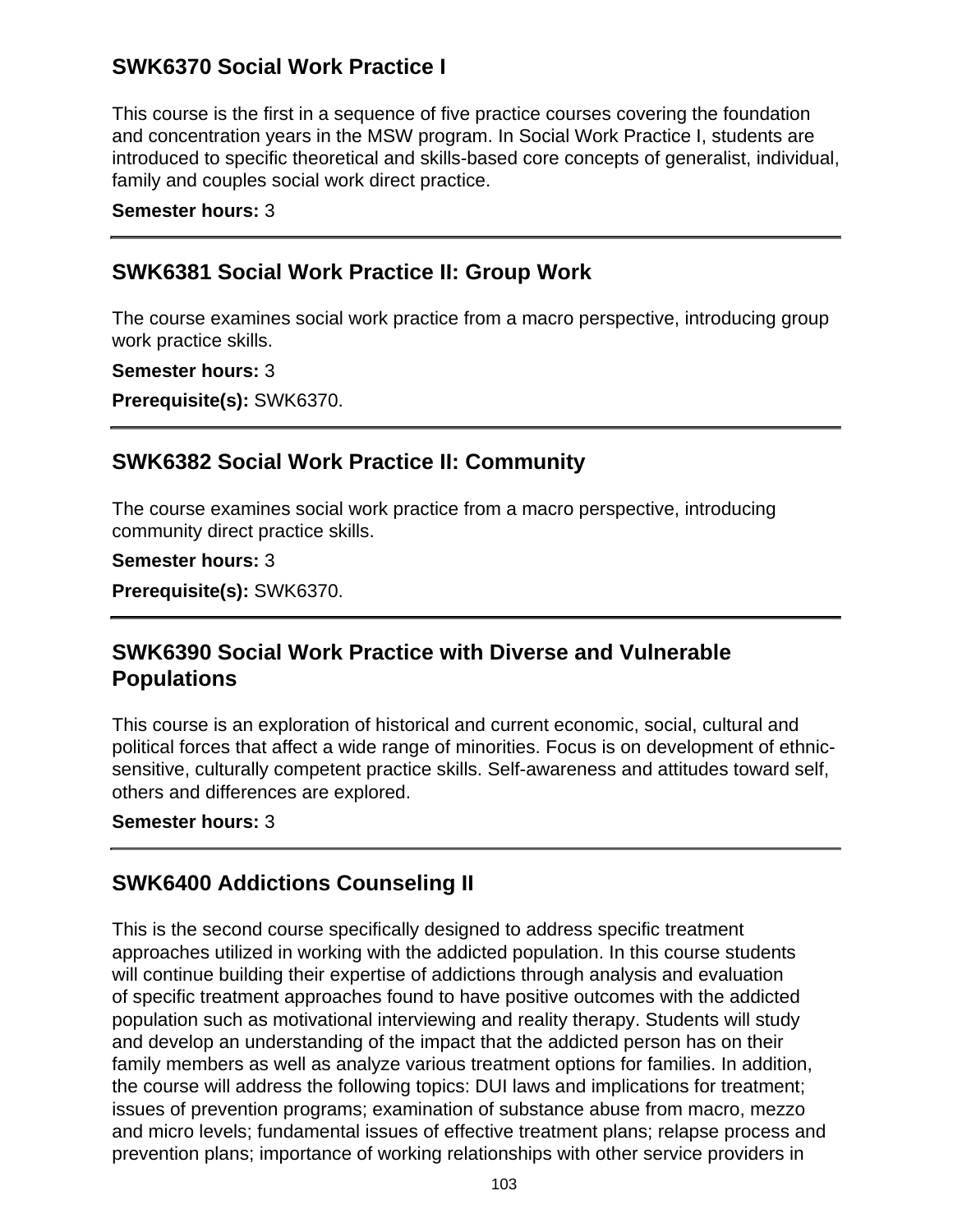case management function; roles of practitioners in treatment settings; and the process of addiction.

## **Semester hours:** 3

**Prerequisite(s):** SWK6340; SWK5410 and SWK5420.

# **SWK6410 School Social Work Policy and Practice I**

This is the first of a two-course sequence for students doing their internships in the public school setting leading to state certification as school social worker. This course focuses on practice. It prepares students to provide school social work services to individuals, groups, families, the school system and the community. This course covers the roles of the school social worker and the skills needed to perform the various roles. Special attention is given to assessment, prevention and intervention across systems on behalf of school children and their families.

### **Semester hours:** 3

**Prerequisite(s):** Foundation curriculum and SWK5610.

# **SWK6420 School Social Work Policy and Practice II**

This is the second of a two-course sequence for students doing their internships in the public school setting leading to state certification as a school social worker. This course focuses on policy and legal issues related to providing school social work services to individuals, groups, families, the school system and the community. This course covers state and federal special education mandates and other laws and policies related to public school children and their families. Special attention is given to ethical and legal implications of these laws and policies and their effect on the education of children.

### **Semester hours:** 3

**Prerequisite(s):** SWK6410.

# **SWK6430 School Social Work Licensure Course**

This course is designed for post-MSW graduate students seeking school social work endorsement/licensure from the Illinois State Board of Education. It provides an orientation to social work practice in the public school setting. It covers important historical, legal, and political developments that affect the modern-day roles and functions of the practitioner in the school setting. The course provides a basic understanding of the types of students served, resources and knowledge needed to deliver services and an overview of the public school system. This course is a requirement for state licensure as a school social worker.

### **Semester hours:** 3

**Prerequisite(s):** MSW post-graduate and approval by School Social Work Coordinator.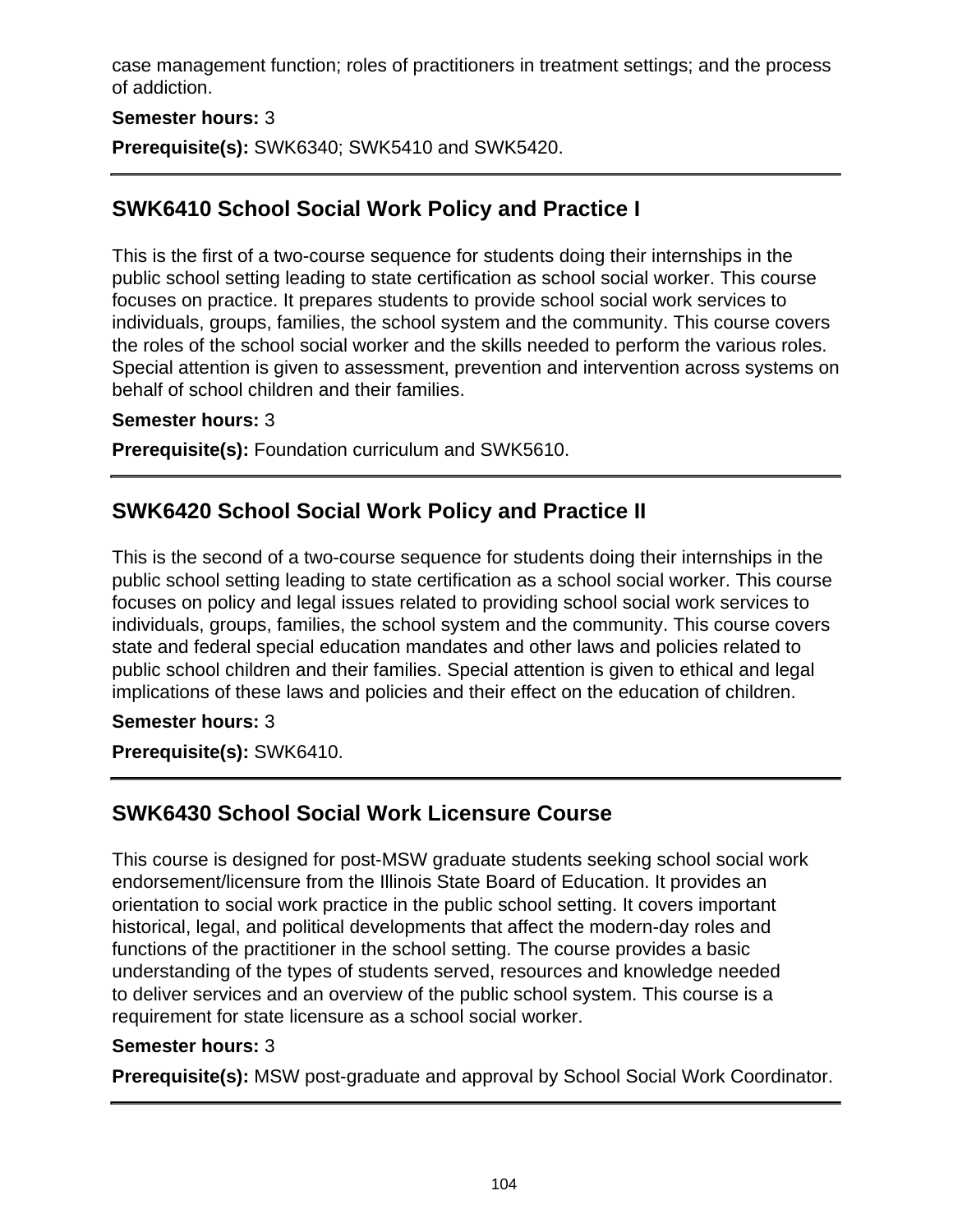# **SWK6440 Advanced Social Work Practice with Individuals**

This advanced social work practice elective focuses on contemporary approaches to directed social work practice with individual client systems.

### **Semester hours:** 3

**Prerequisite(s):** Foundation curriculum.

# **SWK6450 Advanced Social Work Practice with Families**

This advanced social work practice elective emphasizes the ability to assess and engage families and to plan and implement effective interventions with a wide variety of families.

**Semester hours:** 3

**Prerequisite(s):** Foundation curriculum.

# **SWK6460 Advanced Social Work Practice with Couples**

This advanced social work practice elective will focus on a variety of theories and approaches to social work practice with couples.

**Semester hours:** 3

**Prerequisite(s):** Foundation curriculum.

# **SWK6470 Advanced Social Work Practice with Children**

This advanced social work practice elective will encompass the theory, methods and skills necessary for understanding and working with children on all levels of social work practice.

### **Semester hours:** 3

**Prerequisite(s):** Foundation curriculum.

# **SWK6480 Advanced Social Work Practice with Adolescents**

This advanced social work practice elective will examine a variety of theoretical and practical approaches to working with adolescents and their environment.

### **Semester hours:** 3

**Prerequisite(s):** Foundation curriculum.

## **SWK6500 Social Work Perspectives on Psychopathology**

This course presents psychopathology through a distinctly social work perspective. The course includes bio-psycho-social assessment and treatment models, including the use of DSM-5. The course emphasizes assessment, advocacy, direct service,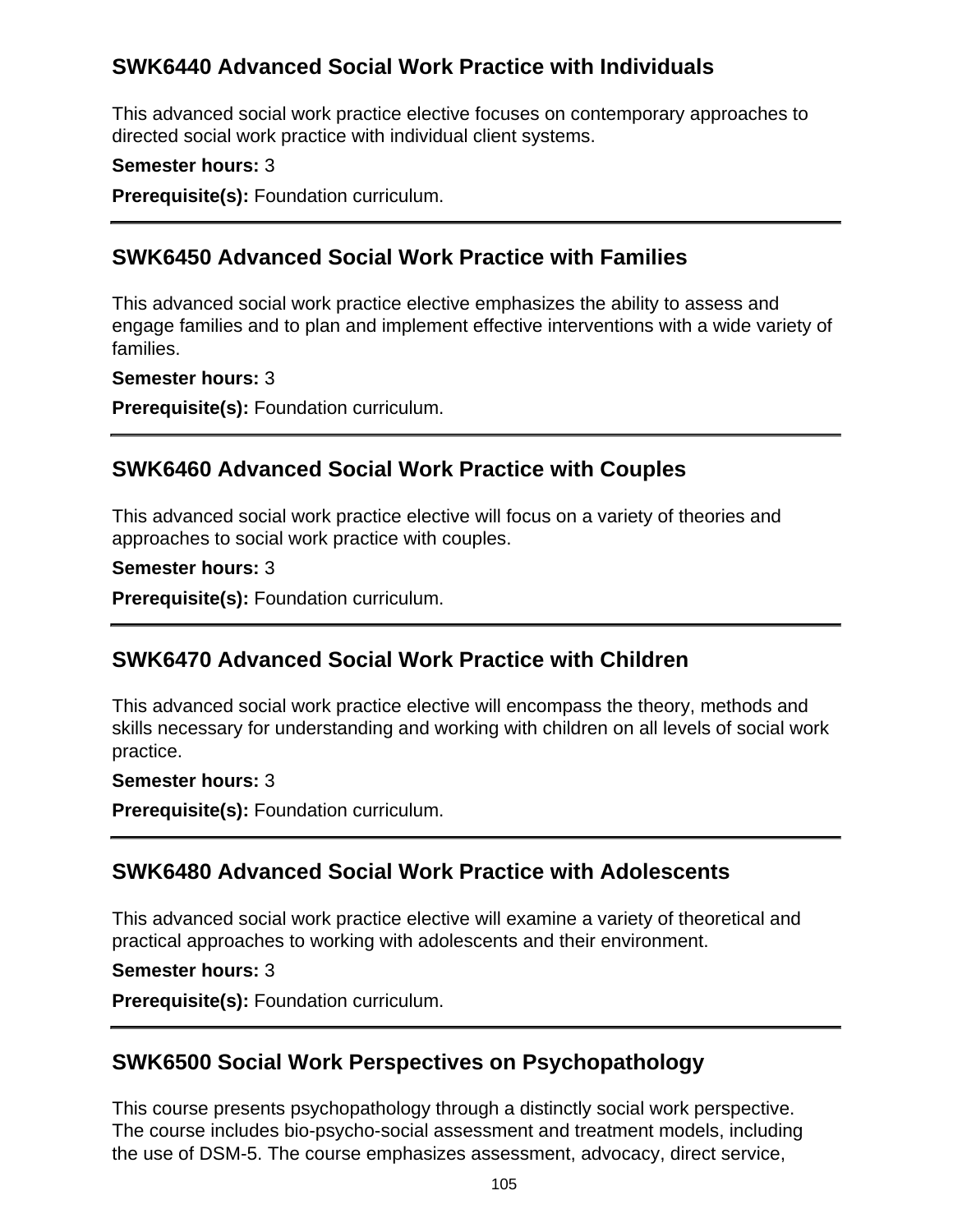interdisciplinary collaboration and use of community resources and supports. The person is not defined by diagnosis or condition. Mental illness is seen through a strengths perspective and within a social context. Persons are viewed holistically, as participating members of their families and communities.

**Semester hours:** 3

# **SWK6511 Social Work Practice III: Clinical Concentration I**

This course builds upon the generalist practice knowledge and skills acquired in the foundation year. The course will focus on the major clinical theories and methods essential to working in all clinical arenas of the social work practice field.

### **Semester hours:** 3

**Prerequisite(s):** Foundation curriculum.

# **SWK6521 Social Work Practice IV: Clinical Concentration II**

A continuation of SWK6511, this course will further enhance and expand the clinical concentration student's knowledge and skill in clinical social work practice with diverse clientele in all types of clinical settings and focuses on an integrative approach to clinical social work practice.

### **Semester hours:** 3

**Prerequisite(s):** SWK6511.

# **SWK6533 Advanced Social Policy**

This course examines policies relevant to social work practice, including health and mental health policy, and agency-level policy within the context of state- and federallevel policy. Students will utilize a policy practice model to complete policy research projects relevant to social work practice.

### **Semester hours:** 3

**Prerequisite(s):** SWK6140; SWK6370 and SWK 6382.

# **SWK6560 Hospital Social Work**

This course will synthesize principles from the social work code of ethics in the medical setting following the generalist theory of practice. An overview of the variety of medical settings and situations in which social workers practice will be explored. Students will have an opportunity to determine if the medical field is the challenge they are looking for in social work.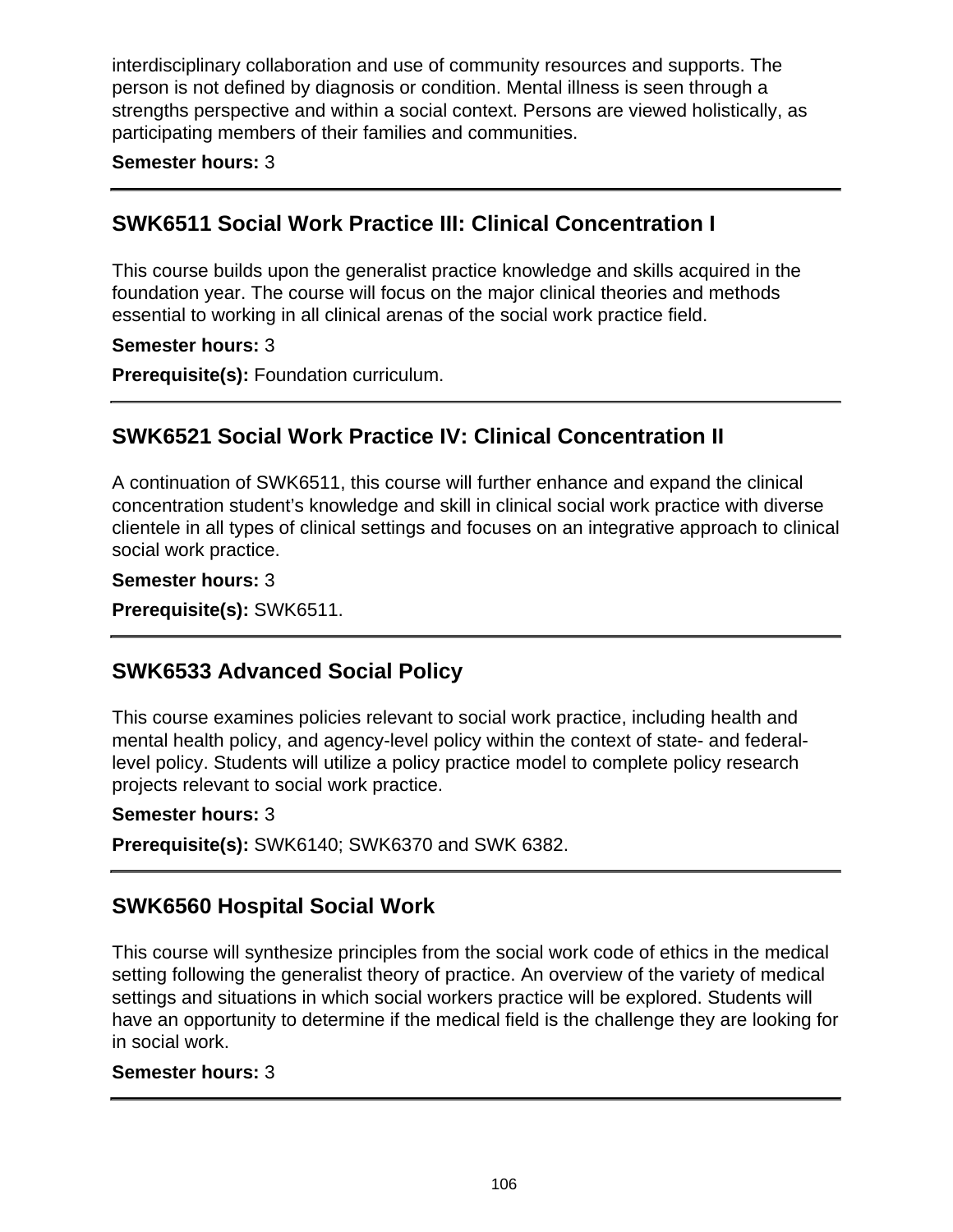# **SWK6572 Advanced Experiential Group Therapy**

This course will provide students with advanced skills in group work for a variety of practice settings. Students will learn ways in which to use group experience to foster individual and group growth and development. The course will use experiential activities to demonstrate the importance of active learning in client insight, change, and growth.

### **Semester hours:** 3

# **SWK6580 Crisis Intervention**

This elective course will provide an introduction to crisis, crisis theory, individual and community response to crisis and strategies for intervention. Emergencies include potential suicide, potential violence, situations of significantly impaired judgment (acute psychosis, delirium, dementia, dissociation), and situations of victims of violence (child or elder abuse, domestic violence).

### **Semester hours:** 3

# **SWK6581 Mindfulness in Clinical Social Work**

Students will gain the understanding of how to effectively apply mindfulness-based cognitive therapy and mindfulness-based stress reduction in a variety of settings including schools, community-mental health facilities, hospitals, and substance-abuse treatment centers. Students will be engaged in experiential mindfulness practices that will promote the depth and breadth of mindfulness based interventions for clinical social work practice.

### **Semester hours:** 3

# **SWK6582 Neuroscience and Clinical Social Work**

This course will address and look at the interpersonal neurobiology of behavior, brain function, development and disorders. This class will also follow the developmental milestones humans go through during one's lifespan. This information will be vital in a social worker's clinical practice. Students will learn how self-regulation and affectregulation develop and are applied in both children as well as adults.

### **Semester hours:** 3

# **SWK6590 Advanced Clinical Social Work Personality Disorder**

This course examines the human condition through understandings of personality which are a combination of qualities or characteristics that form an individual's distinctive character. When personality characteristics manifest at an extreme life and relationships can become extremely stressed and challenged for the individual person, his/her family, as well as all the systems he/she is a part of. This course offers a comprehensive overview of the history, development and evolution of personality disorders.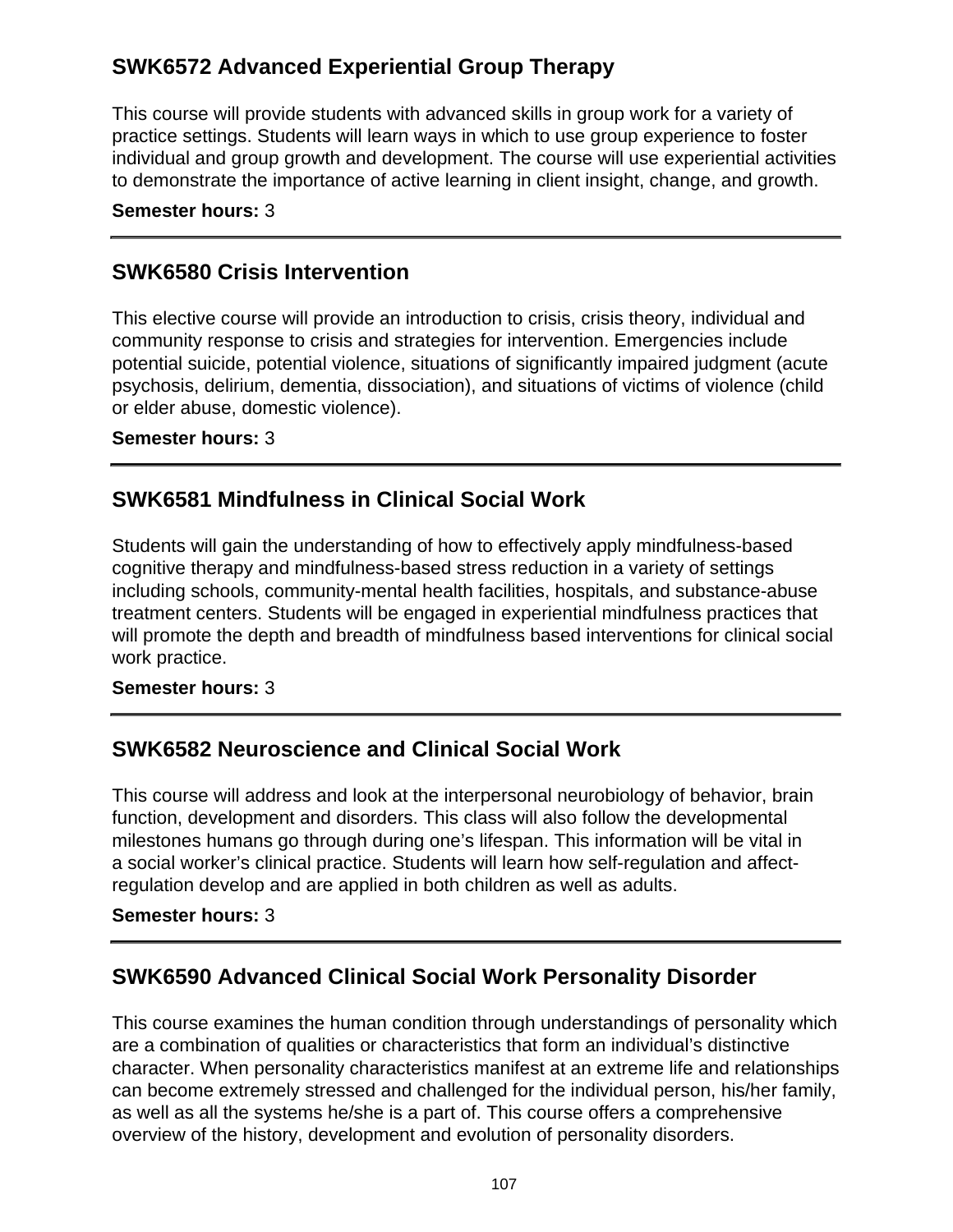# **SWK6591 Advanced Family Therapy**

This course will provide the clinical social work student with an opportunity to explore the practice of family therapy in a more advanced hands-on approach. The course will present an integrative family therapy model (theory of dysfunction, theory of change, major techniques, role of therapist) and the opportunity to practice doing family therapy in a role-play setting.

**Semester hours:** 3

# **SWK6592 Advanced Psychodynamic Clinical Social Work**

Advanced psychodynamic clinical social work will help students learn about and apply psychodynamic (sometimes referred to as psychoanalytic) idea and methods to the work they do with individuals, couples, families, and groups. Some of the ideas explored will understand the dynamic unconscious, the conflict of human drives with societal/ cultural norms, working through resistance, examining the conflict of being a self and being in relationship, and how a therapist can use the transference/counter transference in daily practice. The psychodynamic methods originated with Freud, and have continued to exist and informed the practice of mental health professionals for more than a century. This class will also explore the use and application of psychodynamic psychotherapy throughout its long history, but will mainly focus on the many ways psychodynamic methods can be used in the diverse settings that modern clinical social workers find themselves. The course will also explore a contemporary understanding of systematic integrative psychodynamic processes through Bowen Theory.

**Semester hours:** 3

## **SWK6593 Crisis Intervention**

This elective course will provide an introduction to crisis, crisis theory, individual and community response to crisis and strategies for intervention. Emergencies include potential suicide, potential violence, situations of significantly impaired judgment (acute psychosis, delirium, dementia, dissociation), and situations of victims of violence (child or elder abuse, domestic violence).

### **Semester hours:** 3

# **SWK6599 Advanced Therapeutic Relationship and Integrative Psychodynamics**

This is the foundational class for the advanced clinical social work specialization. It is also open to all students as a general elective. It offers an advanced examination of the therapeutic relationship and related integrative psychodynamics which inform the clinical experience. The course focuses on advanced understandings of building and maintaining a relationship as one develops a metacognitive perspective on the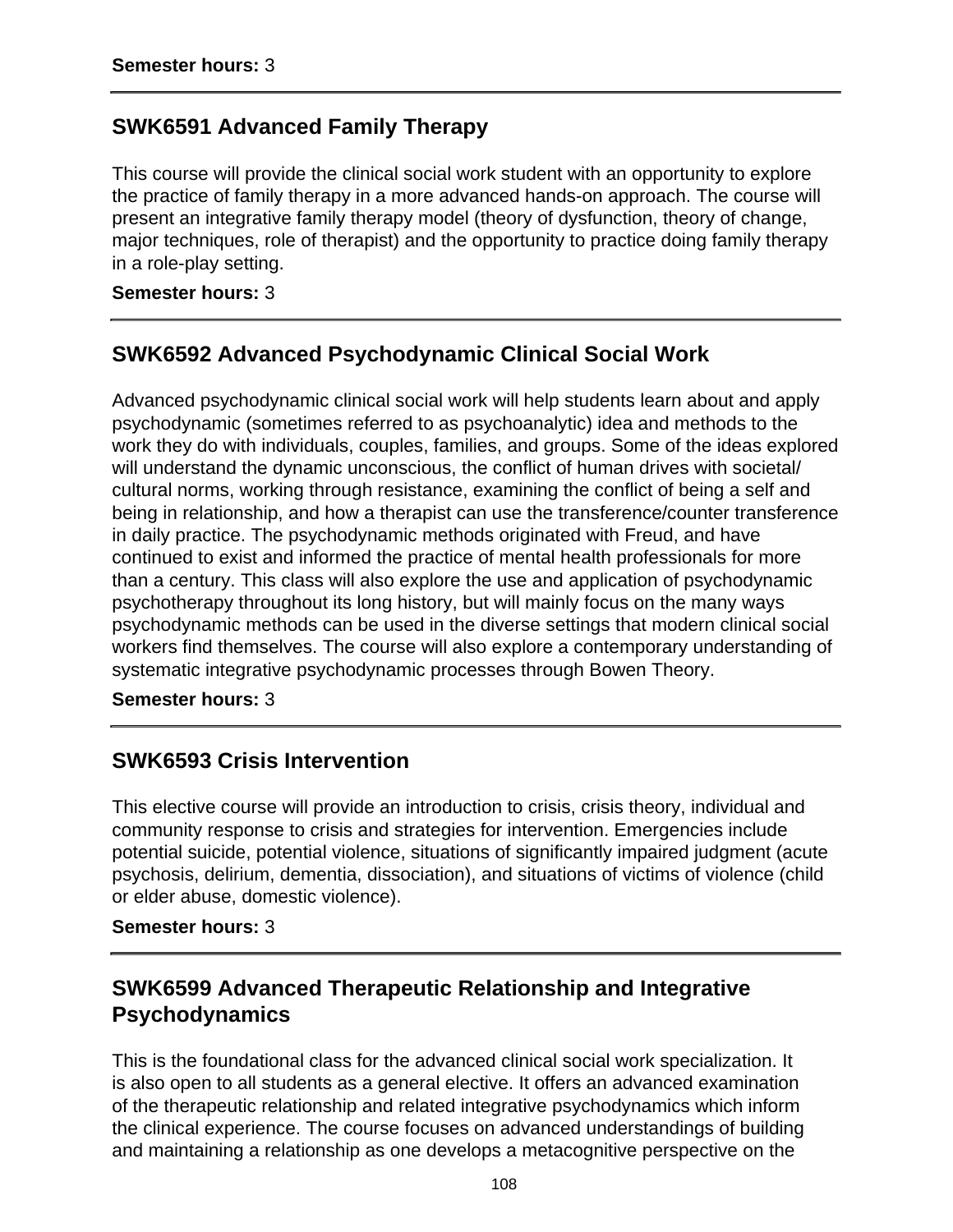other client's intent and motivation within the world they live. Students will gain insight into recognizing, understanding, and assessing multiple pathways towards well-being, empowerment, and resiliency that can be used for therapeutic leverage.

### **Semester hours:** 3

**Prerequisite(s):** SWK6150, SWK6160 and SWK6370.

## **SWK6670 Field Instruction: Post-Master's School Social Work**

This course is designed for students in the post-graduate program leading to state endorsement/licensure for school social work. This field course is designed to integrate the prior professional experiences of students who have practiced social work outside of the public school setting with the unique knowledge and skills required by this setting. Students, in conjunction with the School of Social Work and their field instructors, design a unique learning experience that allows them to transfer skills developed in other settings to the public school arena and to learn additional knowledge and skills necessary for providing school social work services.

### **Semester hours:** 3

**Prerequisite(s):** MSW post-graduate and approval by School Social Work Coordinator.

## **SWK6700 Effects of Trauma on Children**

This course will focus on children and adolescents who have been exposed to significant trauma and/or loss. Child trauma theory, impact of trauma and loss, and assessment of traumatized children will be explored. Factors such as the therapeutic relationship, working with caregivers, self-care for social workers and the critical need for supervision will be examined. Skills will be developed to directly treat children of trauma to assist with the management of their symptoms, healing from trauma/loss memories, and increasing coping skills to prepare for future challenges.

### **Semester hours:** 3

# **SWK6710 Expressive Therapy for Children**

This course is designed to explore the expressive therapies, such as art, clay, dance, drama, music, sand and writing. Through the creative therapies, social workers will become self-aware of the use of imagination, mind, body and emotions. Students will understand the effect of expressive therapy on children from diverse populations with diverse needs. Assessment and intervention of such treatments will be examined. The intermodal treatments will allow the social worker students to alter their approach based on the clients' needs, or through using multiple forms of expression with the same client to aid with deeper exploration.

### **Semester hours:** 3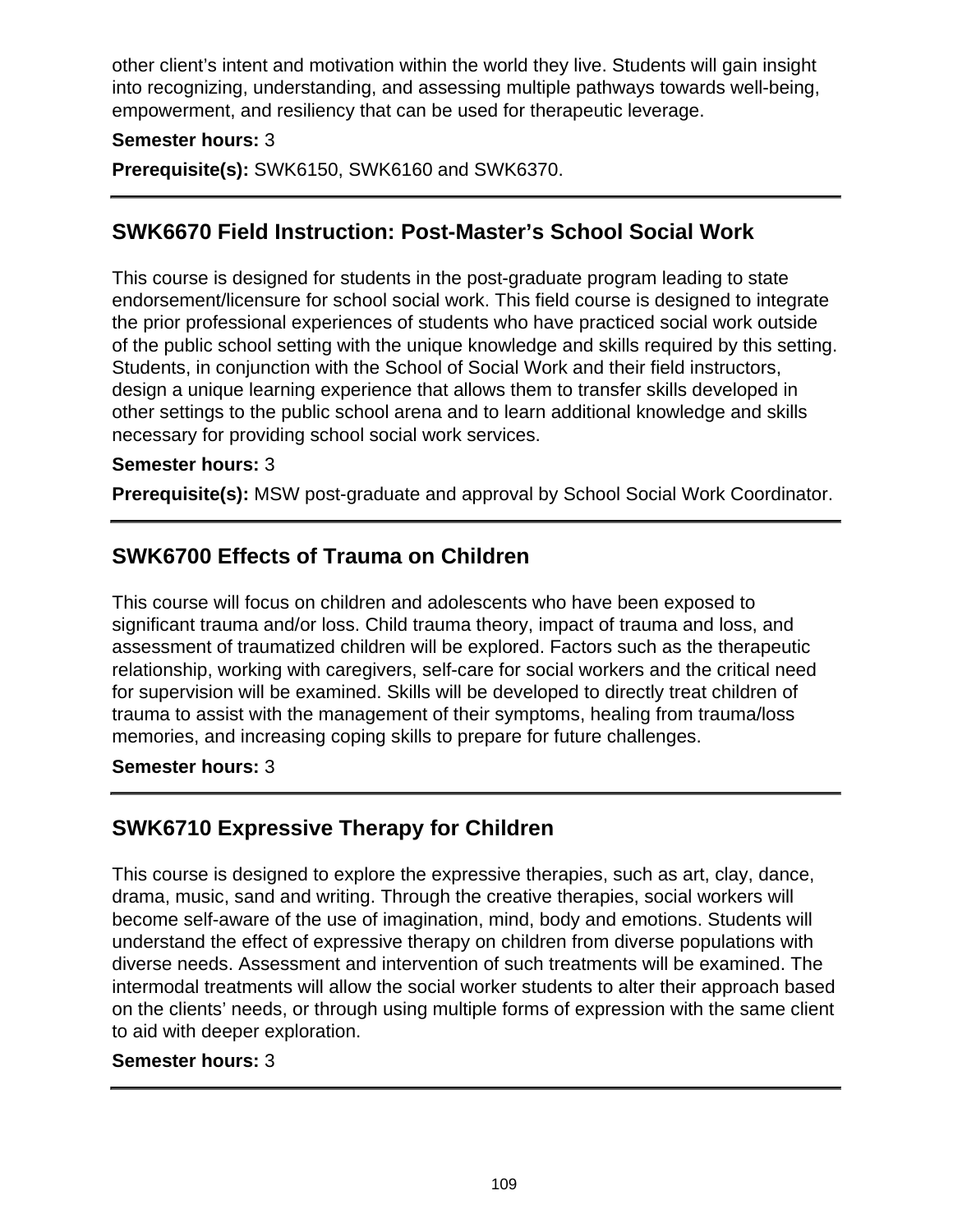# **SWK6720 Social Work with Vulnerable Children and Families**

This course will focus on the practice implications for social workers within the juvenile justice system and substance abuse treatment programs. Current and historical policies and research specific to the juvenile justice system will be examined. Coursework and lectures will investigate all phases of the contemporary juvenile justice system and examines juvenile rights, the nature and explanation of delinquency, truancy, classifications of juvenile offenders, juvenile courts and corrections, as well as effective treatment programs. Students will gain an understanding of the legal process, including due process, adjudication, alternatives to incarceration and forensic evaluation. Collaboration with protective services, treatment programs and court services will be evaluated.

**Semester hours:** 3

## **SWK6725 Child Welfare Services**

This course will focus on theory, principles, issues and trends in social work with children and youth; common and special needs. Coursework includes case management, treatment planning and case monitoring. Students will explore the authority-helper role and problems of working with non-voluntary clients

### **Semester hours:** 3

## **SWK6730/6740 Field Instruction I, II**

These courses are a sequence of two consecutive semesters beginning in the fall. Experience in practice in professional agency under instruction of qualified practitioner; a minimum of 450 hours over two semesters. This foundation-level field experience is designed to build transferable skills in engagement, case management, counseling, group facilitation, documentation and referral. The 10 Core Competencies of Social Work Practice are measured at the middle and end of the internship experience.

### **Semester hours:** 3 each

# **SWK6750/6760 Field Instruction III, IV**

These courses are a sequence of two consecutive semesters beginning in the fall. Experience in practice in professional agency under the instruction of a qualified practitioner; a minimum of 600 hours over two semesters. Students completing specialization curriculum will complete internship in specialization area at this time. Advanced practice skills are developed, as well as completion of research study within the internship setting, during this advanced internship.

### **Semester hours:** 3 each

**Prerequisite(s):** Completion of the foundation curriculum; SWK6730 and SWK6740.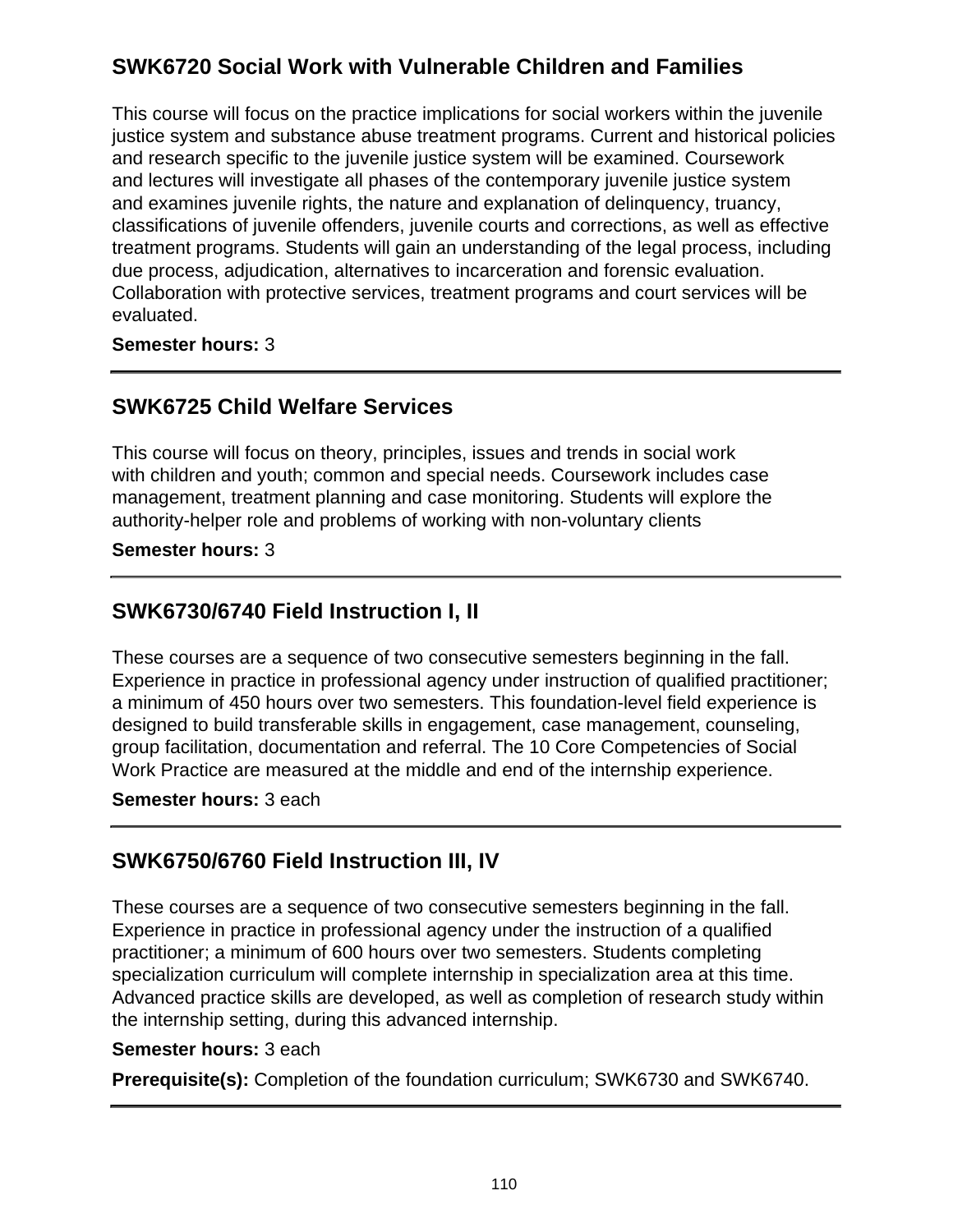## **SWK6830 Directed Study**

Refer to the "Special Educational Experiences and Credit" section at the front end of the catalog for Directed Study description.

### **Semester hours:** 3

## **SWK6880 Social Work Practice in Costa Rica**

Students travel to Costa Rica to increase their knowledge of Latino/a culture by taking language and cultural courses taught by native Costa Ricans and/or native Spanish speakers. Upon their return to the United States, students will apply their knowledge of Latino/a culture to their Latino/a clientele including being able to better communicate, both written and verbally, with their Spanish-speaking clients.

#### **Semester hours:** 3

## **SWK6980 Independent Study**

Refer to the "Special Educational Experiences and Credit" section at the front end of the catalog for Independent Study description.

**Semester hours:** 3

## **SWK7100 The History of Psychological Theory and Practice**

This course will provide the doctoral student with a comprehensive overview of the history, development and evolution of psychological theory and clinical practice.

### **Semester hours:** 3

**Co-requisite(s):** SWK7150.

## **SWK7150 The History of Clinical Social Work Knowledge and Practice**

This course will provide the doctoral student with a comprehensive overview of the history, development and evolution of clinical social work knowledge and practice.

**Semester hours:** 3

**Co-requisite(s):** SWK7100.

# **SWK7200 Clinical Seminar One**

This first clinical seminar will provide the doctoral student with a comprehensive overview of the history, development and evolution of clinical social work knowledge and practice with individual clients. The doctoral student will also be involved in a clinical internship that runs concurrently with the academic course.

#### **Semester hours:** 6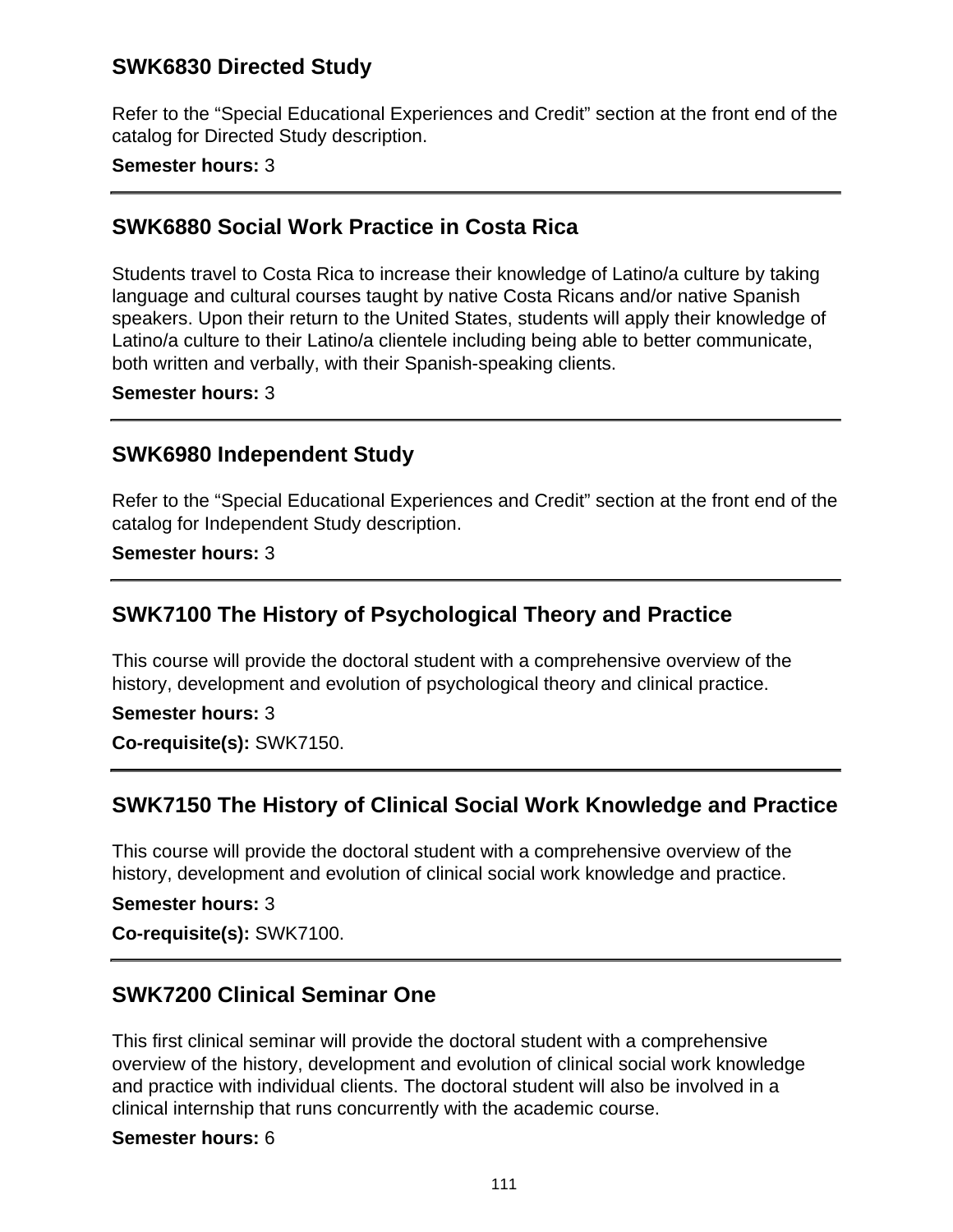**Prerequisite(s):** SWK7100 and SWK7150. **Co-requisite(s):** SWK7250.

## **SWK7250 History of Social Policy**

This course will provide the doctoral student with a comprehensive overview and critique of the history, development and evolution of social policy as it relates to clinical social work practice.

**Semester hours:** 3

**Prerequisite(s):** SWK7100 and SWK7150.

**Co-requisite(s):** SWK7200.

## **SWK7300 Clinical Seminar Two**

This second clinical seminar will provide the doctoral student with a comprehensive overview of the history, development and evolution of clinical social work knowledge and practice with couples. The doctoral student will also be involved in a clinical internship that runs concurrently with the academic course.

**Semester hours:** 6

**Prerequisite(s):** SWK7100; SWK7150; SWK7200 and SWK7250.

**Co-requisite(s):** SWK7350.

## **SWK7350 Organizational Analysis**

This course will provide the doctoral student with a comprehensive overview and critique of the history, development and evolution of organizational theory as it relates to the current state of clinical social work practice.

#### **Semester hours:** 3

**Prerequisite(s):** SWK7100; SWK7150; SWK7200 and SWK7250.

**Co-requisite(s):** SWK7300.

## **SWK7400 Clinical Seminar Three**

This third clinical seminar will provide the doctoral student with a comprehensive overview of the history, development and evolution of clinical social work knowledge and practice with families. The doctoral student will also be involved in a clinical internship that runs concurrently with the academic course.

### **Semester hours:** 6

**Prerequisite(s):** SWK7100; SWK7150; SWK7200; SWK7250; SWK7300 and SWK7350.

**Co-requisite(s):** SWK7450.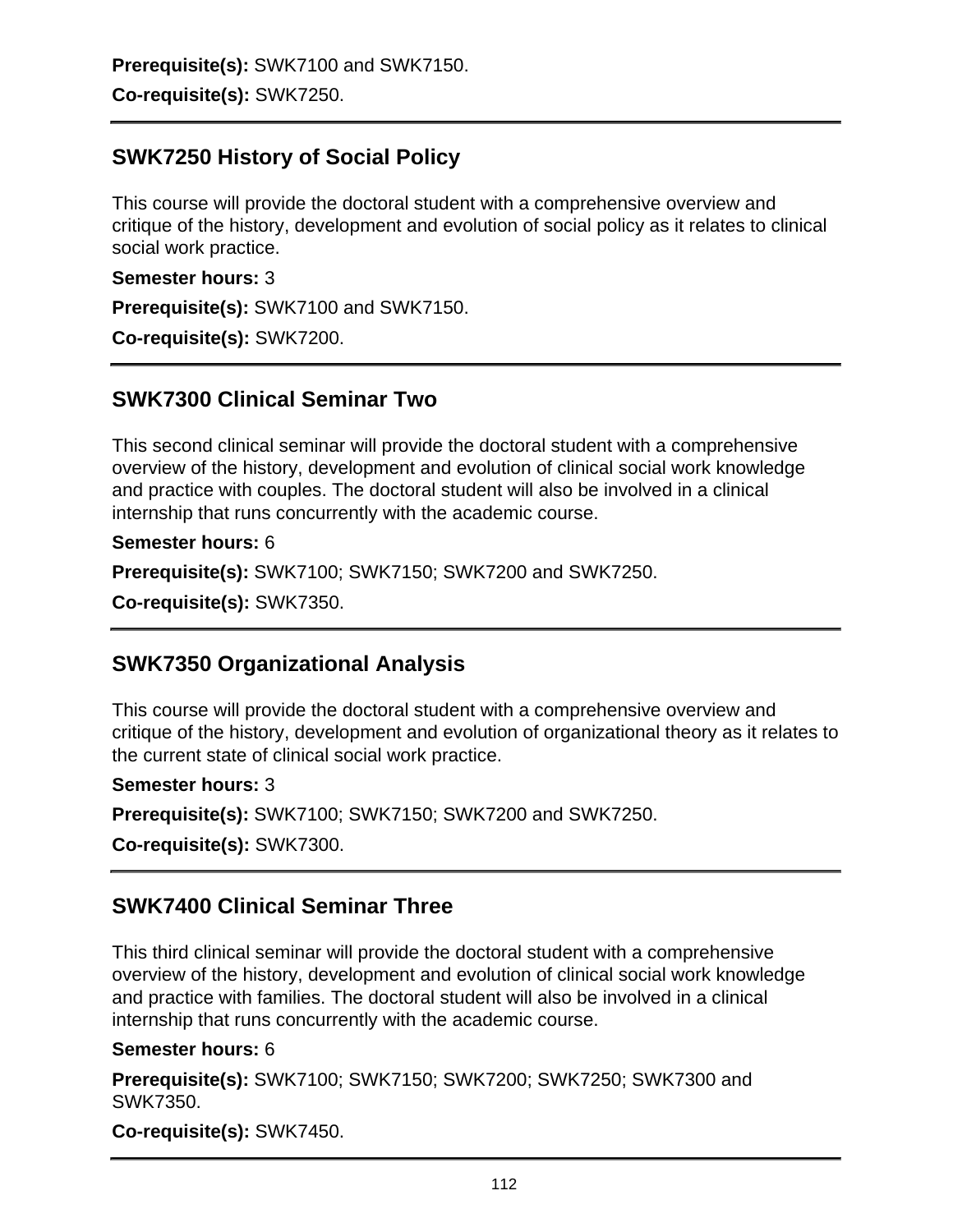# **SWK7450 Teaching Clinical Social Work Theory and Practice**

This didactic and experiential course will expose the doctoral student to the theory and techniques necessary to teach advanced clinical social work theory and practice in higher education.

### **Semester hours:** 3

**Prerequisite(s):** SWK7100; SWK7150; SWK7200; SWK7250; SWK7300 and SWK7350.

**Co-requisite(s):** SWK7400.

# **SWK7500 Clinical Seminar Four**

This fourth clinical seminar will provide the doctoral student with a comprehensive overview of the history, development and evolution of clinical social work knowledge and practice with groups. The doctoral student will also be involved in a clinical internship that runs concurrently with the academic course. In this clinical seminar, the doctoral student will develop the comprehensive paper used in his or her clinical oral. Doctoral students will also use this course to help prepare for the clinical oral through practice presentation in class.

### **Semester hours:** 6

**Prerequisite(s):** SWK7100; SWK7150; SWK7200; SWK7250; SWK7300; SWK7350; SWK7400 and SWK7450.

## **SWK8100 Research Methodology I**

This course will acquaint the doctoral student with the knowledge and application of research methodology in preparation for development of the dissertation proposal.

**Semester hours:** 3

**Prerequisite(s):** Successful completion of the Clinical Oral and Comprehensive Exams.

**Co-requisite(s):** SWK8150.

## **SWK8150 Data Analysis**

This course will acquaint the doctoral student with the knowledge and application of statistics for the study and research of social work treatment practices in support of the development of evidence-based practice.

### **Semester hours:** 3

**Prerequisite(s):** Successful completion of the Clinical Oral and Comprehensive Exams. **Co-requisite(s):** SWK8100.